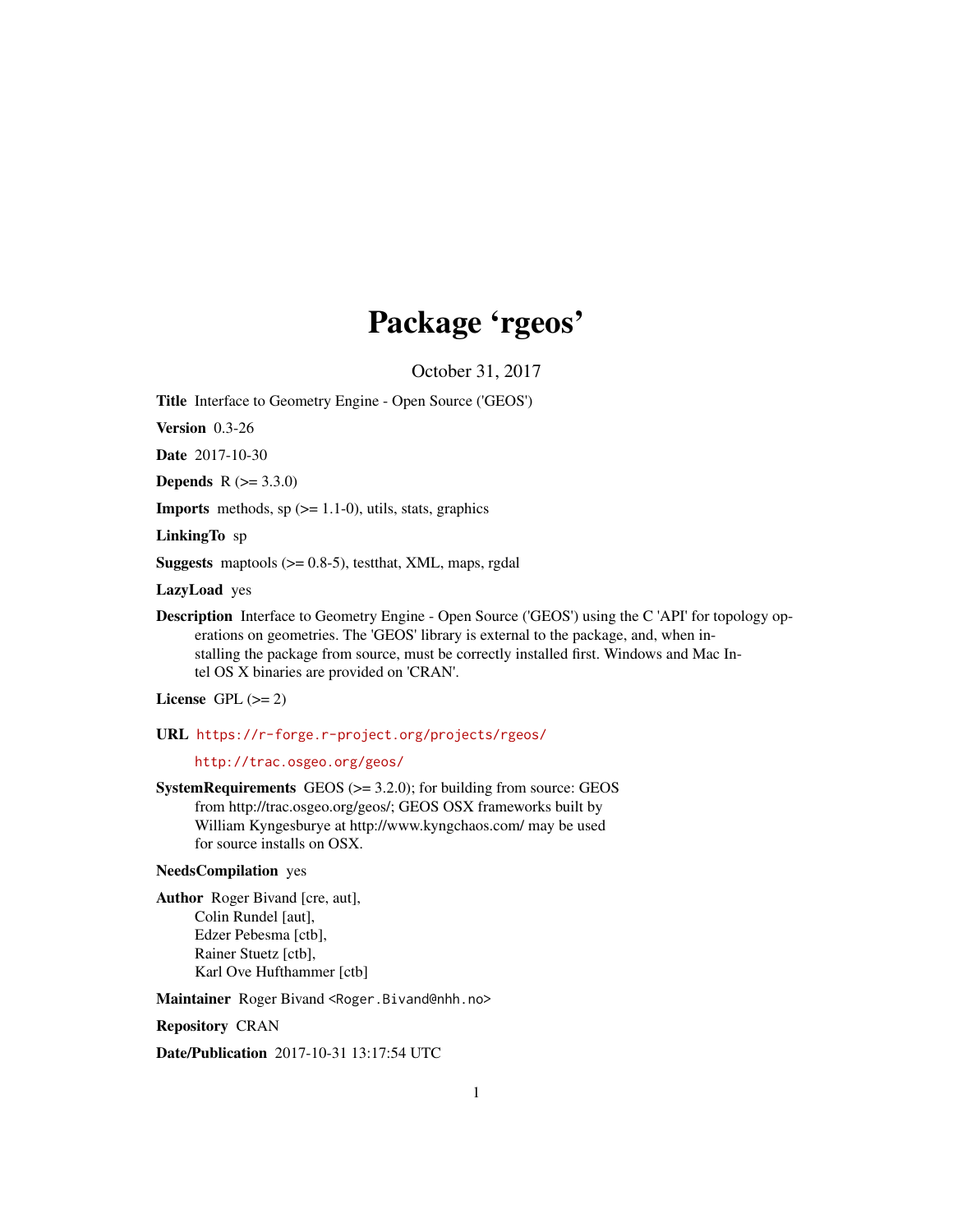# R topics documented:

| 3              |
|----------------|
| $\overline{4}$ |
| 5              |
| $\overline{7}$ |
| 8              |
| 11             |
| 12             |
| 13             |
| 15             |
| 16             |
| 18             |
| 19             |
| 21             |
| 22             |
|                |
|                |
|                |
|                |
|                |
|                |
|                |
|                |
|                |
|                |
|                |
|                |
|                |
|                |
|                |
|                |
|                |
|                |
|                |
| 51             |
| 53             |
|                |
|                |
| 59             |
| 60             |
| 63             |
| 66             |
| 67             |
| 68             |
| 69             |
| 70             |
| 71             |
| 72             |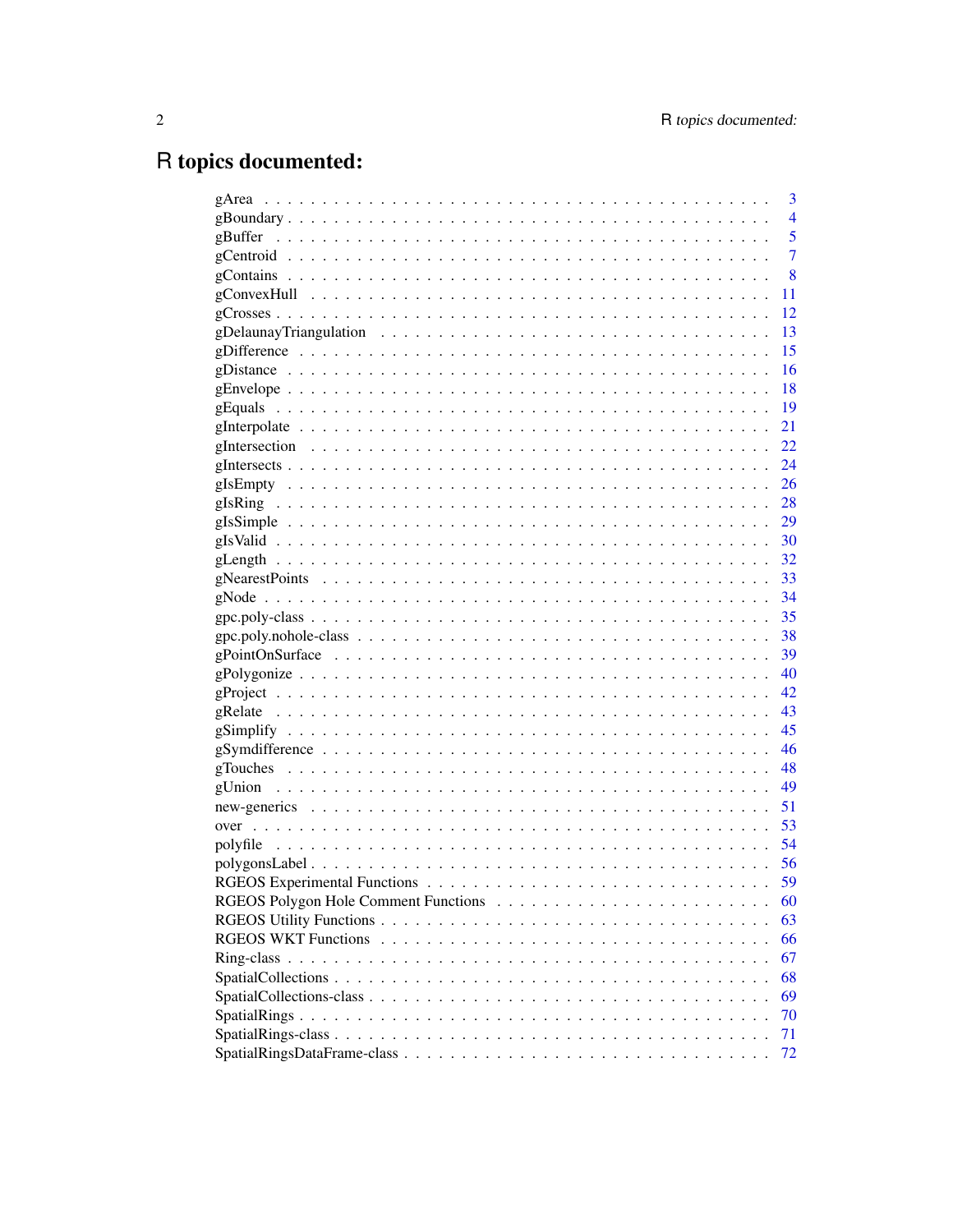#### <span id="page-2-0"></span>gArea  $\beta$  3

#### **Index** [74](#page-73-0)

<span id="page-2-1"></span>gArea *Area of Geometry*

# Description

Calculates the area of the given geometry.

## Usage

gArea(spgeom, byid=FALSE)

## Arguments

| spgeom | sp object as defined in package sp                                         |
|--------|----------------------------------------------------------------------------|
| byid   | Logical determining if the function should be applied across subgeometries |
|        | (TRUE) or the entire object (FALSE)                                        |

## Value

Returns the area of the geometry in the units of the current projection. By definition non-[MULTI]POLYGON geometries have an area of 0. The area of a POLYGON is the area of its shell less the area of any holes. Note that this value may be different from the area slot of the Polygons class as this value does not subtract the area of any holes in the geometry.

## Author(s)

Roger Bivand & Colin Rundel

# See Also

# [gLength](#page-31-1)

# Examples

```
gArea(readWKT("POINT(1 1)"))
gArea(readWKT("LINESTRING(0 0,1 1,2 2)"))
gArea(readWKT("LINEARRING(0 0,3 0,3 3,0 3,0 0)"))
```

```
p1 = readWKT("POLYGON((0 0,3 0,3 3,0 3,0 0))")
p2 = readWKT("POLYGON((0 0,3 0,3 3,0 3,0 0),(1 1,2 1,2 2,1 2,1 1))")
```

```
gArea(p1)
p1@polygons[[1]]@area
```
gArea(p2) p2@polygons[[1]]@area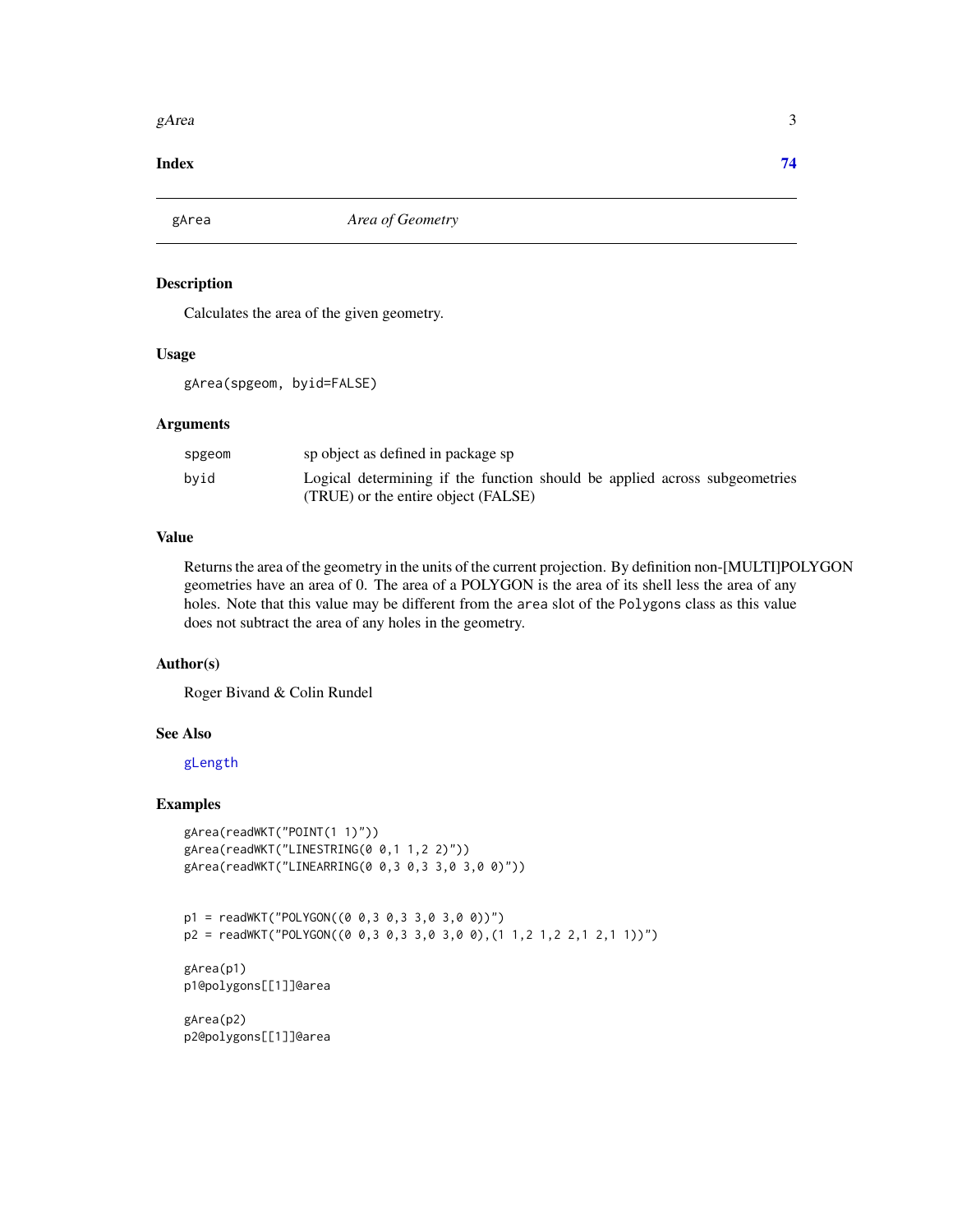<span id="page-3-1"></span><span id="page-3-0"></span>

# Description

Function for determinging the Boundary of the given geometry as defined by SFS Section 2.1.13.1

## Usage

gBoundary(spgeom, byid=FALSE, id = NULL)

# Arguments

| spgeom | sp object as defined in package sp                                                                                                                                |
|--------|-------------------------------------------------------------------------------------------------------------------------------------------------------------------|
| byid   | Logical determining if the function should be applied across subgeometries<br>(TRUE) or the entire object (FALSE)                                                 |
| id     | Character vector defining id labels for the resulting geometries, if unspecified<br>returned geometries will be labeled based on their parent geometries' labels. |

# Value

Depending of the class of the spgeom the returned results will differ.

Based on the documentation of JTS (on which GEOS is based) the following outputs are expected:

| Point              | empty GeometryCollection                                                                                 |  |
|--------------------|----------------------------------------------------------------------------------------------------------|--|
| MultiPoint         | empty GeometryCollection                                                                                 |  |
| LineString         | if closed: empty MultiPoint if not closed: MultiPoint containing the two endpoints.                      |  |
| MultiLineString    | MultiPoint obtained by applying the Mod-2 rule to the boundaries of the element LineStrings              |  |
| LinearRing         | empty MultiPoint                                                                                         |  |
| Polygon            | MultiLineString containing the LinearRings of the shell and holes, in that order (SFS 2.1.10)            |  |
| MultiPolygon       | MultiLineString containing the LinearRings for the boundaries of the element polygons, in the same or    |  |
| GeometryCollection | The boundary of an arbitrary collection of geometries whose interiors are disjoint consist of geometries |  |

The mod-2 rule states that for a multiline a point is on the boundary if and only if it on the boundary of an odd number of subgeometries of the multiline (See example below).

# Author(s)

Roger Bivand & Colin Rundel

# See Also

[gCentroid](#page-6-1) [gConvexHull](#page-10-1) [gEnvelope](#page-17-1) [gPointOnSurface](#page-38-1)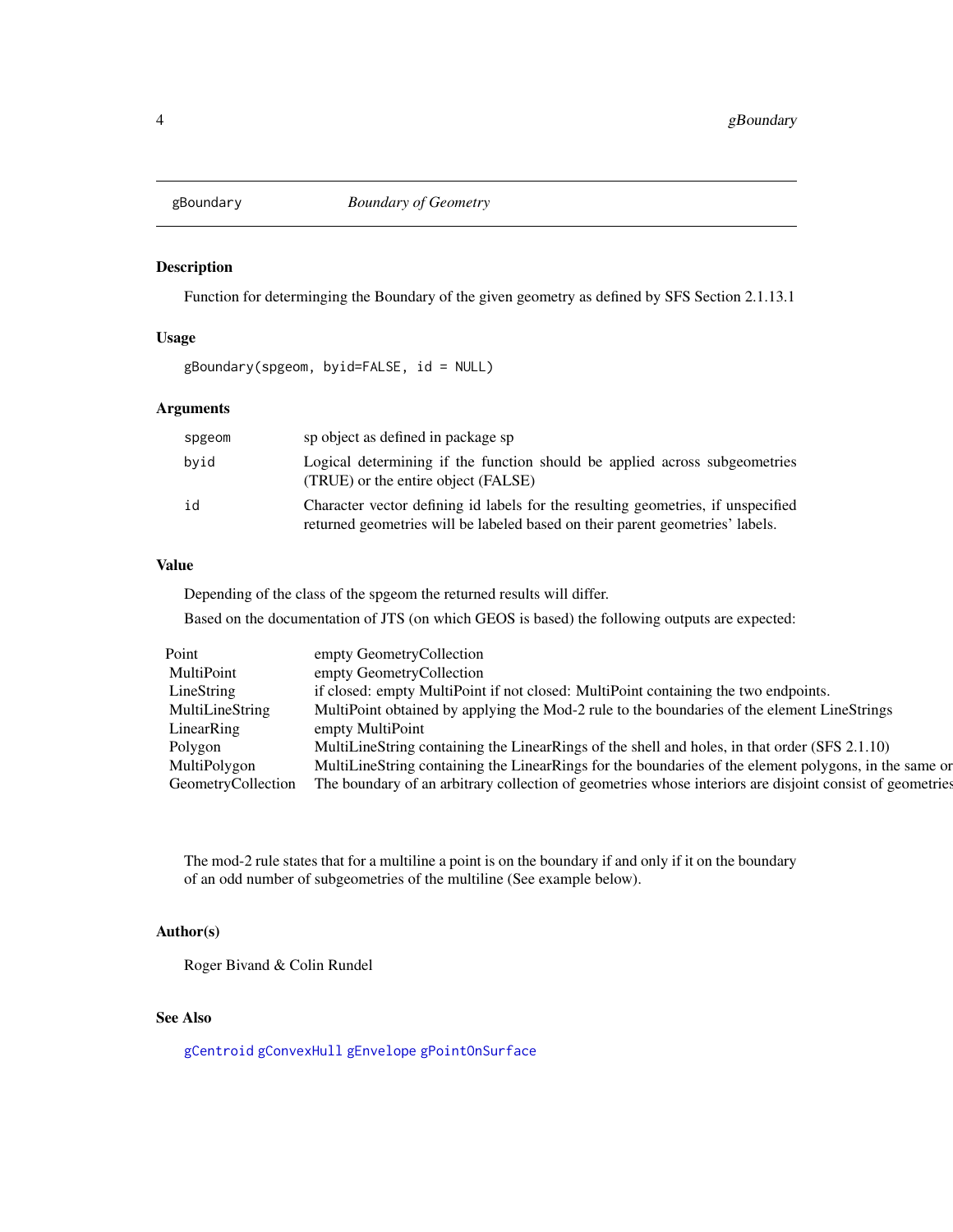#### <span id="page-4-0"></span>gBuffer  $\,$  5  $\,$

## Examples

```
x = \text{readWKT("POLYGON((0 0, 10 0, 10 10, 0 10, 0 0))")}b = gBoundary(x)plot(x,col='black')
plot(b,col='red',lwd=3,add=TRUE)
# mod-2 rule example
x1 = \text{readWKT("MULTILINESTRING((2 2, 2 0), (2 2, 0 2))")}x2 = \text{readWKT("MULTILINESTRING((2 2, 2 0), (2 2, 0 2), (2 2, 4 2))")}x3 = readWKT("MULTILINESTRING((2 2,2 0),(2 2,0 2),(2 2,4 2),(2 2,2 4))")
x4 = readWKT("MULTILINESTRING((2 2,2 0),(2 2,0 2),(2 2,4 2),(2 2,2 4),(2 2,4 4))")
b1 = gBoundary(x1)b2 = gBoundary(x2)
b3 = gBoundary(x3)
b4 = gBoundary(x4)
par(mfrow=c(2,2))
plot(x1); plot(b1,pch=16,col='red',add=TRUE)
plot(x2); plot(b2,pch=16,col='red',add=TRUE)
plot(x3); plot(b3,pch=16,col='red',add=TRUE)
plot(x4); plot(b4,pch=16,col='red',add=TRUE)
```

| gBuffer | <b>Buffer Geometry</b> |  |
|---------|------------------------|--|
|         |                        |  |

# Description

Expands the given geometry to include the area within the specified width with specific styling options.

## Usage

```
gBuffer(spgeom, byid=FALSE, id=NULL, width=1.0, quadsegs=5, capStyle="ROUND",
joinStyle="ROUND", mitreLimit=1.0)
```
# Arguments

| spgeom | sp object as defined in package sp                                                                                                                                |
|--------|-------------------------------------------------------------------------------------------------------------------------------------------------------------------|
| byid   | Logical determining if the function should be applied across subgeometries<br>(TRUE) or the entire object (FALSE)                                                 |
| id     | Character vector defining id labels for the resulting geometries, if unspecified<br>returned geometries will be labeled based on their parent geometries' labels. |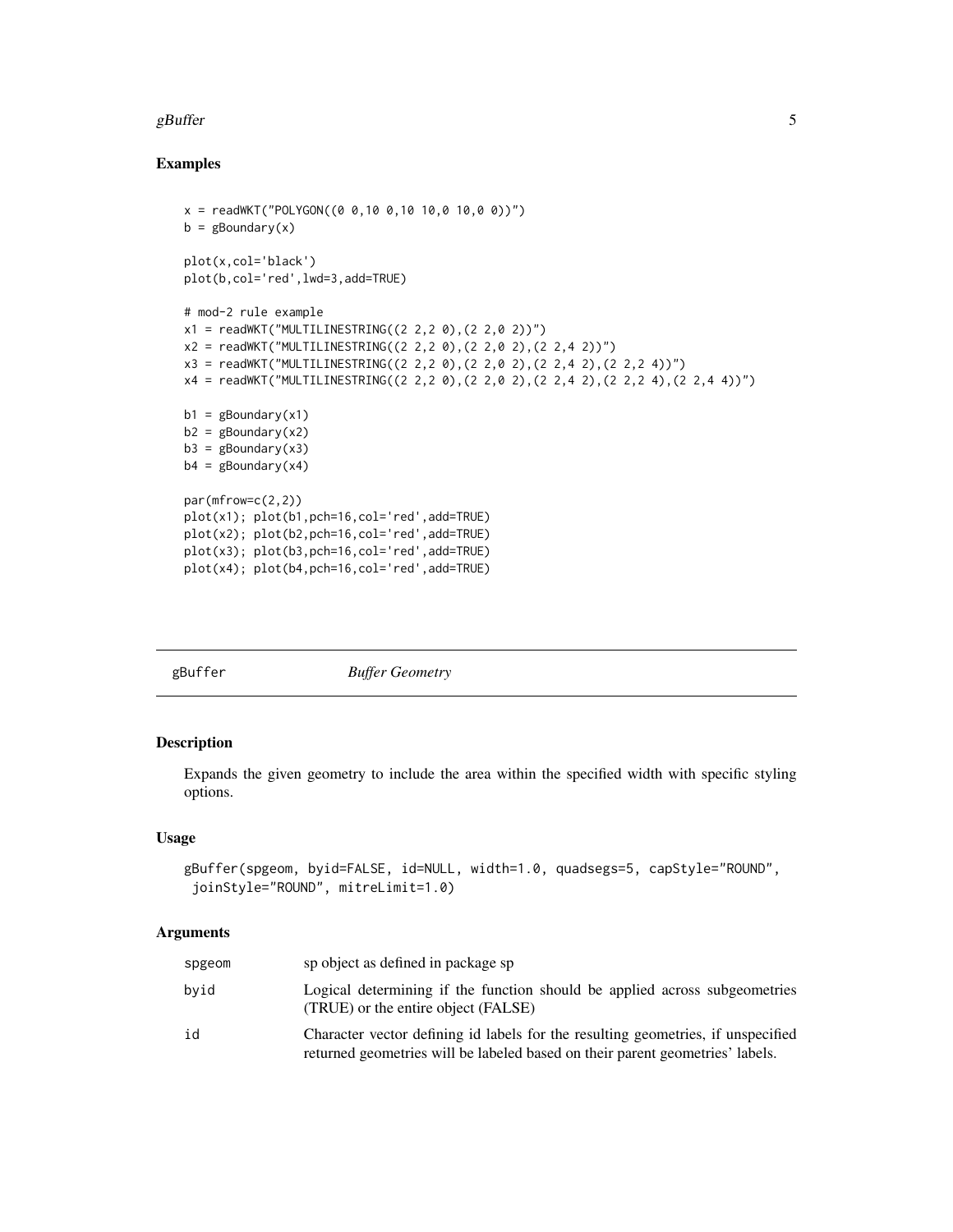| width      | Distance from original geometry to include in the new geometry. Negative val-<br>ues are allowed. Either a numeric vector of length 1 when byid is FALSE; if |
|------------|--------------------------------------------------------------------------------------------------------------------------------------------------------------|
|            | byid is TRUE: of length 1 replicated to the number of input geometries, or of<br>length equal to the number of input geometries                              |
| quadsegs   | Number of line segments to use to approximate a quarter circle.                                                                                              |
| capStyle   | Style of cap to use at the ends of the geometry. Allowed values: ROUND, FLAT, SQUARE                                                                         |
| joinStyle  | Style to use for joints in the geometry. Allowed values: ROUND, MITRE, BEVEL                                                                                 |
| mitreLimit | Numerical value that specifies how far a joint can extend if a mitre join style is<br>used.                                                                  |

#### Value

SpatialPolygons (or a SpatialPolygonsDataFrame if byid=TRUE and spgeom has a data.frame); if negative width(s) lead the object to disappear, NULL is returned for byid FALSE, and component Polygons objects are dropped if empty for byid TRUE; the SpatialPolygonsDataFrame is subsetted by row.names or id if given to retain non-empty geometry rows

## Author(s)

Roger Bivand & Colin Rundel

```
p1 = readWKT("POLYGON((0 1, 0.95 0.31, 0.59 -0.81, -0.59 -0.81, -0.95 0.31, 0 1))")p2 = \text{readWKT}("POLYGON((2 2,-2 2,-2 -2,2 -2,2 2), (1 1,-1 1,-1 -1,1 -1,1 1))^T)
```

```
par(mfrow=c(2,3))
```

```
plot(gBuffer(p1,width=-0.2),col='black',xlim=c(-1.5,1.5),ylim=c(-1.5,1.5))
plot(p1,border='blue',lwd=2,add=TRUE);title("width: -0.2")
plot(gBuffer(p1,width=0),col='black',xlim=c(-1.5,1.5),ylim=c(-1.5,1.5))
plot(p1,border='blue',lwd=2,add=TRUE);title("width: 0")
plot(gBuffer(p1,width=0.2),col='black',xlim=c(-1.5,1.5),ylim=c(-1.5,1.5))
plot(p1,border='blue',lwd=2,add=TRUE);title("width: 0.2")
```

```
plot(gBuffer(p2,width=-0.2),col='black',pbg='white',xlim=c(-2.5,2.5),ylim=c(-2.5,2.5))
plot(p2,border='blue',lwd=2,add=TRUE);title("width: -0.2")
plot(gBuffer(p2,width=0),col='black',pbg='white',xlim=c(-2.5,2.5),ylim=c(-2.5,2.5))
plot(p2,border='blue',lwd=2,add=TRUE);title("width: 0")
plot(gBuffer(p2,width=0.2),col='black',pbg='white',xlim=c(-2.5,2.5),ylim=c(-2.5,2.5))
plot(p2,border='blue',lwd=2,add=TRUE);title("width: 0.2")
```

```
p3 <- readWKT(paste("GEOMETRYCOLLECTION(",
"POLYGON((0 1,0.95 0.31,0.59 -0.81,-0.59 -0.81,-0.95 0.31,0 1)),",
"POLYGON((2 2,-2 2,-2 -2,2 -2,2 2), (1 1,-1 1,-1 -1,1 -1,1 1)))")
```

```
par(mfrow=c(1,1))
plot(gBuffer(p3, byid=TRUE, width=c(-0.2, -0.1)),col='black',pbg='white',
xlim=c(-2.5,2.5),ylim=c(-2.5,2.5))
plot(p3,border=c('blue', 'red'),lwd=2,add=TRUE);title("width: -0.2, -0.1")
```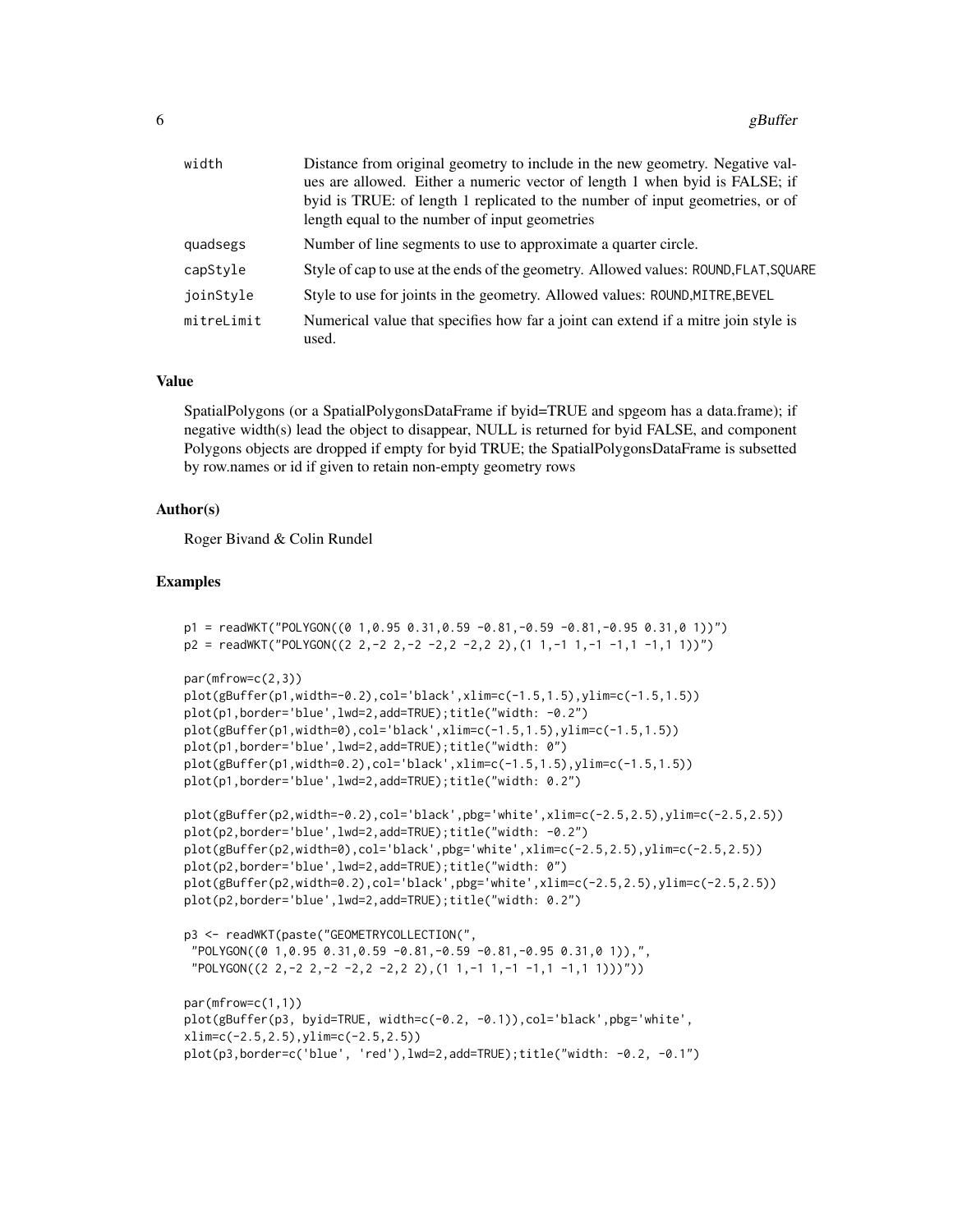#### <span id="page-6-0"></span> $gC$ entroid  $\overline{\phantom{a}}$

```
library(sp)
p3df <- SpatialPolygonsDataFrame(p3, data=data.frame(i=1:length(p3),
row.names=row.names(p3)))
dim(p3df)
row.names(p3df)
dropEmpty = gBuffer(p3df, byid=TRUE, id=letters[1:nrow(p3df)], width=c(-1, 0))
dim(dropEmpty)
row.names(dropEmpty)
row.names(slot(dropEmpty, "data"))
plot(dropEmpty, col='black', pbg='white', xlim=c(-2.5,2.5),ylim=c(-2.5,2.5))
plot(p3df,border=c('blue'),lwd=2,add=TRUE);title("width: -1, 0")
par(mfrow=c(2,3))
#Style options
11 = \text{readWKT("LINESTRING(0 0, 1 5, 4 5, 5 2, 8 2, 9 4, 4 6.5)")}par(mfrow=c(2,3))
plot(gBuffer(l1,capStyle="ROUND"));plot(l1,col='blue',add=TRUE);title("capStyle: ROUND")
plot(gBuffer(l1,capStyle="FLAT"));plot(l1,col='blue',add=TRUE);title("capStyle: FLAT")
plot(gBuffer(l1,capStyle="SQUARE"));plot(l1,col='blue',add=TRUE);title("capStyle: SQUARE")
plot(gBuffer(l1,quadsegs=1));plot(l1,col='blue',add=TRUE);title("quadsegs: 1")
plot(gBuffer(l1,quadsegs=2));plot(l1,col='blue',add=TRUE);title("quadsegs: 2")
plot(gBuffer(l1,quadsegs=5));plot(l1,col='blue',add=TRUE);title("quadsegs: 5")
12 = \text{readWKT}("LINESTRING(0 0, 1 5, 3 2)")par(mfrow=c(2,3))
plot(gBuffer(l2,joinStyle="ROUND"));plot(l2,col='blue',add=TRUE);title("joinStyle: ROUND")
plot(gBuffer(l2,joinStyle="MITRE"));plot(l2,col='blue',add=TRUE);title("joinStyle: MITRE")
plot(gBuffer(l2,joinStyle="BEVEL"));plot(l2,col='blue',add=TRUE);title("joinStyle: BEVEL")
plot(gBuffer(l2,joinStyle="MITRE",mitreLimit=0.5));plot(l2,col='blue',add=TRUE)
title("mitreLimit: 0.5")
plot(gBuffer(l2,joinStyle="MITRE",mitreLimit=1));plot(l2,col='blue',add=TRUE)
title("mitreLimit: 1")
plot(gBuffer(l2,joinStyle="MITRE",mitreLimit=3));plot(l2,col='blue',add=TRUE)
title("mitreLimit: 3")
```
<span id="page-6-1"></span>gCentroid *Centroid of Geometry*

## Description

Function calculates the centroid of the given geometry.

## Usage

```
gCentroid(spgeom, byid=FALSE, id = NULL)
```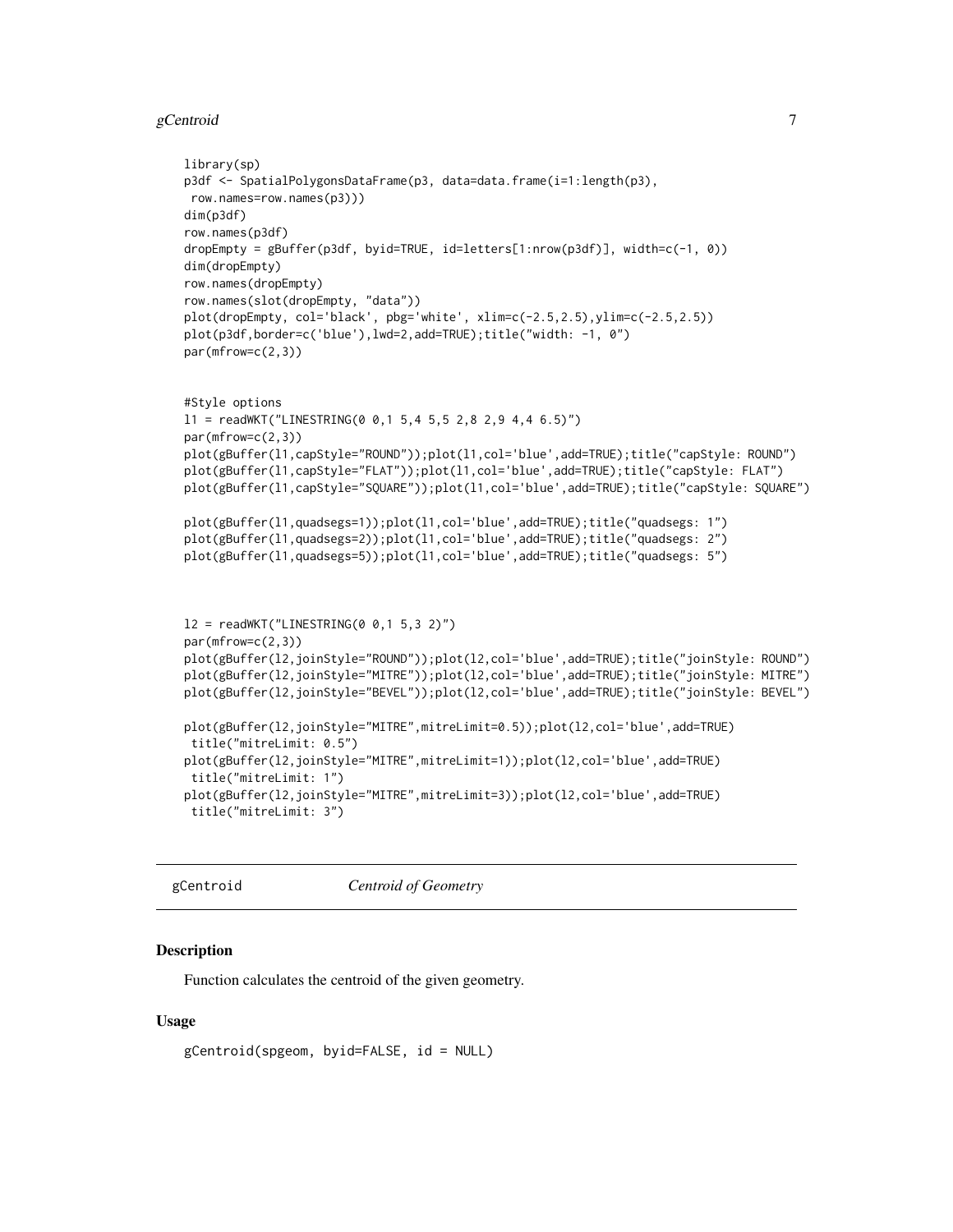## <span id="page-7-0"></span>Arguments

| spgeom | sp object as defined in package sp                                                                                                                                |
|--------|-------------------------------------------------------------------------------------------------------------------------------------------------------------------|
| bvid   | Logical determining if the function should be applied across subgeometries<br>(TRUE) or the entire object (FALSE)                                                 |
| id     | Character vector defining id labels for the resulting geometries, if unspecified<br>returned geometries will be labeled based on their parent geometries' labels. |

## Details

Returns a SpatialPoints object of the centroid(s) for spgeom.

#### Author(s)

Roger Bivand & Colin Rundel

#### See Also

[gBoundary](#page-3-1) [gConvexHull](#page-10-1) [gEnvelope](#page-17-1) [gPointOnSurface](#page-38-1)

#### Examples

```
x = readWKT(paste("GEOMETRYCOLLECTION(POLYGON((0 0,10 0,10 10,0 10,0 0)),",
 "POLYGON((15 0,25 15,35 0,15 0)))"))
# Centroids of both the square and circle independently
c1 = gCentroid(x, byid=True)# Centroid of square and circle together
c2 = gCentroid(x)plot(x)
plot(c1,col='red',add=TRUE)
plot(c2,col='blue',add=TRUE)
```
<span id="page-7-1"></span>gContains *Geometry Relationships - Contains and Within*

# <span id="page-7-2"></span>Description

Functions for testing whether one geometry contains or is contained within another geometry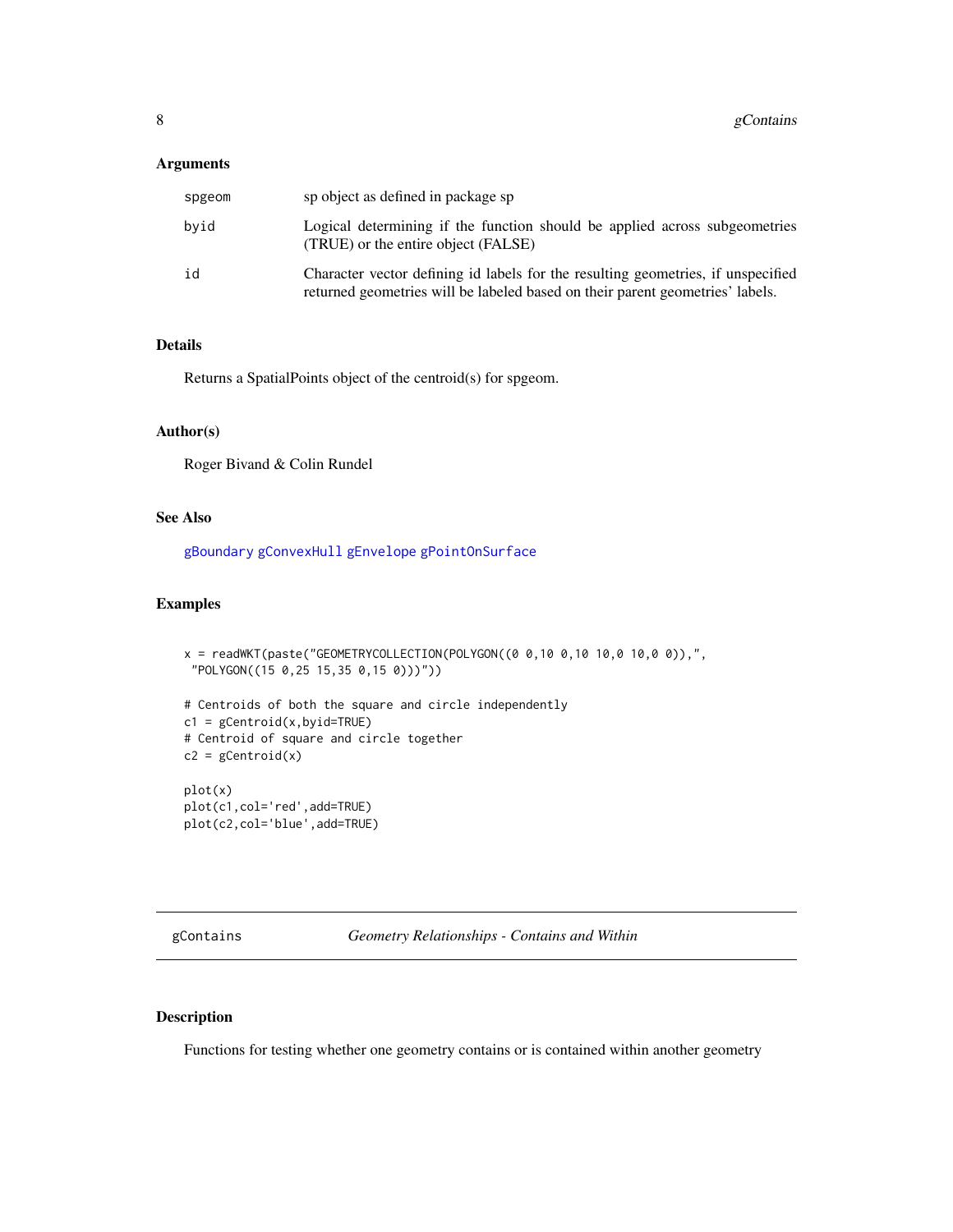## gContains  $\qquad \qquad 9$

## Usage

```
gContains(spgeom1, spgeom2 = NULL, byid = FALSE, prepared=TRUE,
returnDense=TRUE, STRsubset=FALSE, checkValidity=FALSE)
gContainsProperly(spgeom1, spgeom2 = NULL, byid = FALSE, returnDense=TRUE,
checkValidity=FALSE)
gCovers(spgeom1, spgeom2 = NULL, byid = FALSE, returnDense=TRUE, checkValidity=FALSE)
gCoveredBy(spgeom1, spgeom2 = NULL, byid = FALSE, returnDense=TRUE, checkValidity=FALSE)
gWithin(spgeom1, spgeom2 = NULL, byid = FALSE, returnDense=TRUE, checkValidity=FALSE)
```
# **Arguments**

| spgeom1, spgeom2 |                                                                                                                                                                                                                                                                                                                                                      |  |
|------------------|------------------------------------------------------------------------------------------------------------------------------------------------------------------------------------------------------------------------------------------------------------------------------------------------------------------------------------------------------|--|
|                  | sp objects as defined in package sp. If spgeom2 is NULL then spgeom1 is<br>compared to itself.                                                                                                                                                                                                                                                       |  |
| byid             | Logical vector determining if the function should be applied across ids (TRUE)<br>or the entire object (FALSE) for spgeom1 and spgeom2                                                                                                                                                                                                               |  |
| prepared         | Logical determining if prepared geometry (spatially indexed) version of the<br>GEOS function should be used. In general prepared geometries should be faster<br>than the alternative.                                                                                                                                                                |  |
| returnDense      | default TRUE, if false returns a list of the length of spgeom1 of integer vec-<br>tors listing the 1: length (spgeom2) indices which would be TRUE in the dense<br>logical matrix representation; useful when the sizes of the byid=TRUE returned<br>matrix is very large and it is sparse; essential when the returned matrix would<br>be too large |  |
| checkValidity    | default FALSE; error meesages from GEOS do not say clearly which object fails<br>if a topology exception is encountered. If this argument is TRUE, gIsValid is<br>run on each in turn in an environment in which object names are available. If<br>objects are invalid, this is reported and those affected are named                                |  |
| STRsubset        | logical argument for future use                                                                                                                                                                                                                                                                                                                      |  |

#### Value

gContains returns TRUE if none of the point of spgeom2 is outside of spgeom1 and at least one point of spgeom2 falls within spgeom1.

gContainsProperly returns TRUE under the same conditions as gContains with the additional requirement that spgeom2 does not intersect with the boundary of spgeom1. As such any given geometry will Contain itself but will not ContainProperly itself.

gCovers returns TRUE if no point in spgeom2 is outside of spgeom1. This is slightly different from gContains as it does not require a point within spgeom1 which can be an issue as boundaries are not considered to be "within" a geometry, see [gBoundary](#page-3-1) for specifics of geometry boundaries.

gCoveredBy is the converse of gCovers and is equivalent to swapping spgeom1 and spgeom2.

gWithin is the converse of gContains and is equivalent to swapping spgeom1 and spgeom2.

#### **Note**

Error messages from GEOS, in particular topology exceptions, report 0-based object order, so geom 0 is spgeom1, and geom 1 is spgeom2.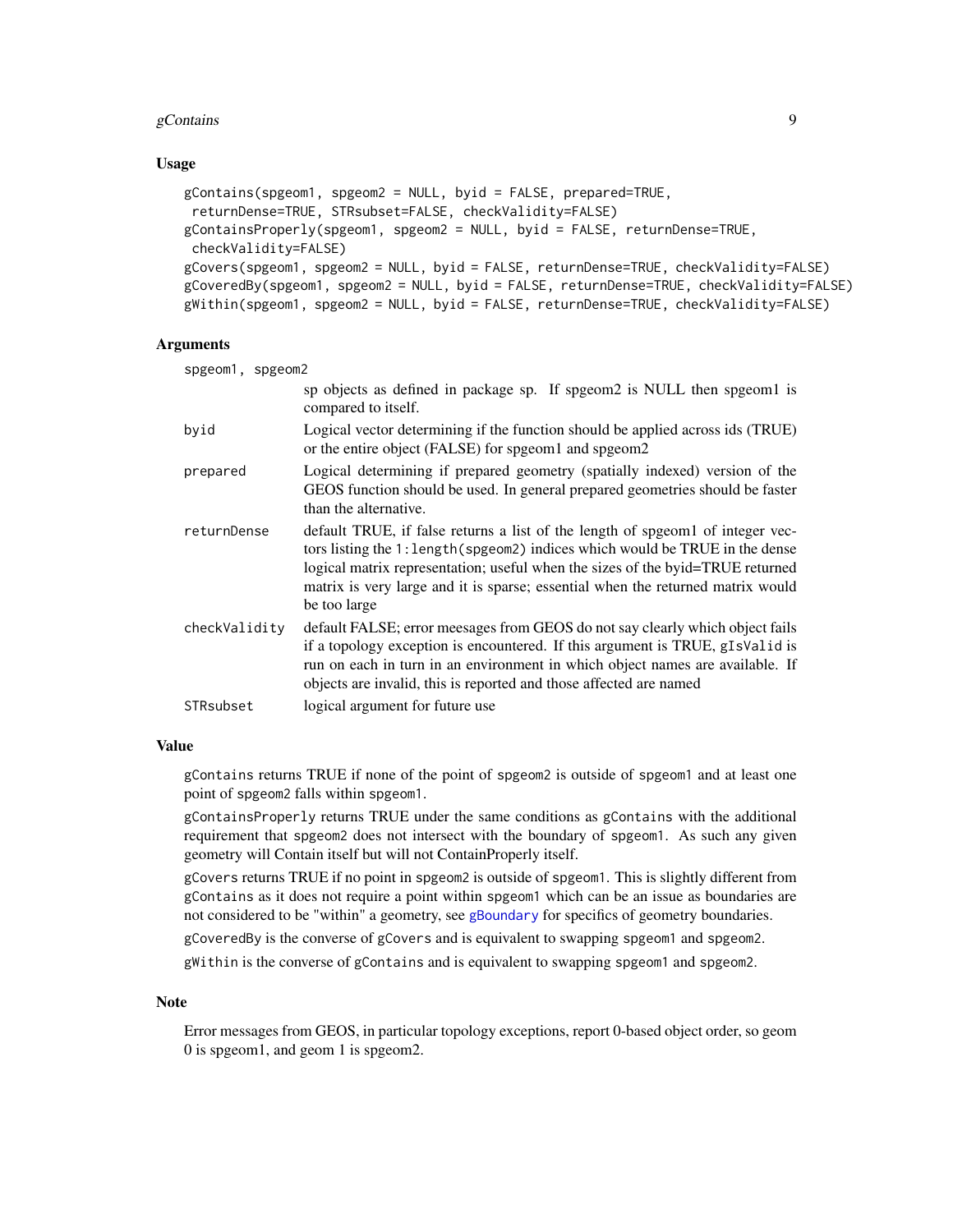#### Author(s)

Roger Bivand & Colin Rundel

#### References

Helpful information on the subtle differences between these functions: [http://lin-ear-th-inkin](http://lin-ear-th-inking.blogspot.com/2007/06/subtleties-of-ogc-covers-spatial.html)g. [blogspot.com/2007/06/subtleties-of-ogc-covers-spatial.html](http://lin-ear-th-inking.blogspot.com/2007/06/subtleties-of-ogc-covers-spatial.html)

#### See Also

[gCrosses](#page-11-1) [gDisjoint](#page-23-1) [gEquals](#page-18-1) [gEqualsExact](#page-18-2) [gIntersects](#page-23-2) [gOverlaps](#page-11-2) [gRelate](#page-42-1) [gTouches](#page-47-1)

```
11 = \text{readWKT}("LINESTRING(0 3, 1 1, 2 2, 3 0)")12 = \text{readWKT}("LINESTRING(1 3.5, 3 3, 2 1)")l3 = readWKT("LINESTRING(1 3.5,3 3,4 1)")
pt1 = readWKT("MULTIPOINT(1 1, 3 0)")pt2 = readWKT("MULTIPOINT(0 3, 3 0)")pt3 = readWKT("MULTIPOINT(1 1, 2 2, 3 1)")p1 = \text{readWKT}("POLYGON((0 0, 0 2, 1 3.5, 3 3, 4 1, 3 0, 0 0))")p2 = \text{readWKT("POLYGON((1 1, 1 2, 2 2, 2 1, 1 1))")}
```

```
par(mfrow=c(2,3))
plot(l1,col='blue');plot(pt1,add=TRUE,pch=16)
title(paste("Contains:",gContains(l1,pt1),
"\nContainsProperly:",gContainsProperly(l1,pt1),
"\nCovers:",gCovers(l1,pt1)))
```

```
plot(l1,col='blue');plot(pt2,add=TRUE,pch=16)
title(paste("Contains:",gContains(l1,pt2),
"\nContainsProperly:",gContainsProperly(l1,pt2),
"\nCovers:",gCovers(l1,pt2)))
```

```
plot(p1,col='blue',border='blue');plot(pt3,add=TRUE,pch=16)
title(paste("Contains:",gContains(p1,pt3),
"\nContainsProperly:",gContainsProperly(p1,pt3),
"\nCovers:",gCovers(p1,pt3)))
```

```
plot(p1,col='blue',border='blue');plot(l2,lwd=2,add=TRUE,pch=16)
title(paste("Contains:",gContains(p1,l2),
"\nContainsProperly:",gContainsProperly(p1,l2),
"\nCovers:",gCovers(p1,l2)))
```

```
plot(p1,col='blue',border='blue');plot(l3,lwd=2,add=TRUE,pch=16)
title(paste("Contains:",gContains(p1,l3),
"\nContainsProperly:",gContainsProperly(p1,l3),
"\nCovers:",gCovers(p1,l3)))
```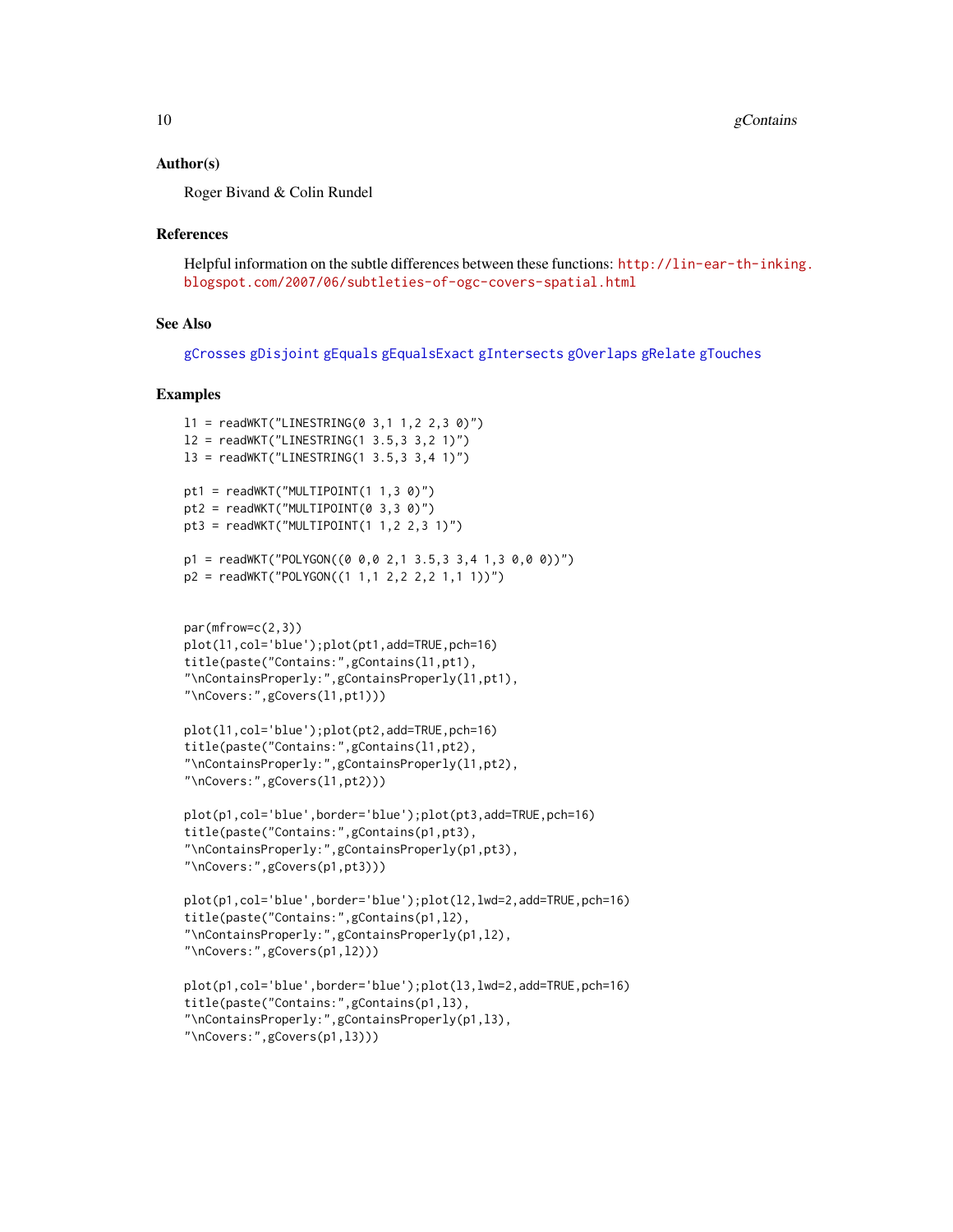```
plot(p1,col='blue',border='blue');plot(p2,col='black',add=TRUE,pch=16)
title(paste("Contains:",gContains(p1,p2),
"\nContainsProperly:",gContainsProperly(p1,p2),
"\nCovers:",gCovers(p1,p2)))
```
# <span id="page-10-1"></span>gConvexHull *Convex Hull of Geometry*

#### Description

Function produces the Convex Hull of the given geometry, the smallest convex polygon that contains all subgeometries

# Usage

```
gConvexHull(spgeom, byid=FALSE, id = NULL)
```
# Arguments

| spgeom | sp object as defined in package sp                                                                                                                                |
|--------|-------------------------------------------------------------------------------------------------------------------------------------------------------------------|
| bvid   | Logical determining if the function should be applied across subgeometries<br>(TRUE) or the entire object (FALSE)                                                 |
| id     | Character vector defining id labels for the resulting geometries, if unspecified<br>returned geometries will be labeled based on their parent geometries' labels. |

# Details

Returns the convex hull as a SpatialPolygons object.

# Author(s)

Roger Bivand & Colin Rundel

# See Also

[gBoundary](#page-3-1) [gCentroid](#page-6-1) [gEnvelope](#page-17-1) [gPointOnSurface](#page-38-1)

```
x = \text{readWKT}(\text{paste("POLYGON}((0 40, 10 50, 0 60, 40 60, 40 100, 50 90, 60 100, 60"60,100 60,90 50,100 40,60 40,60 0,50 10,40 0,40 40,0 40))"))
```

```
ch = gConvexHull(x)
```

```
plot(x,col='blue',border='blue')
plot(ch,add=TRUE)
```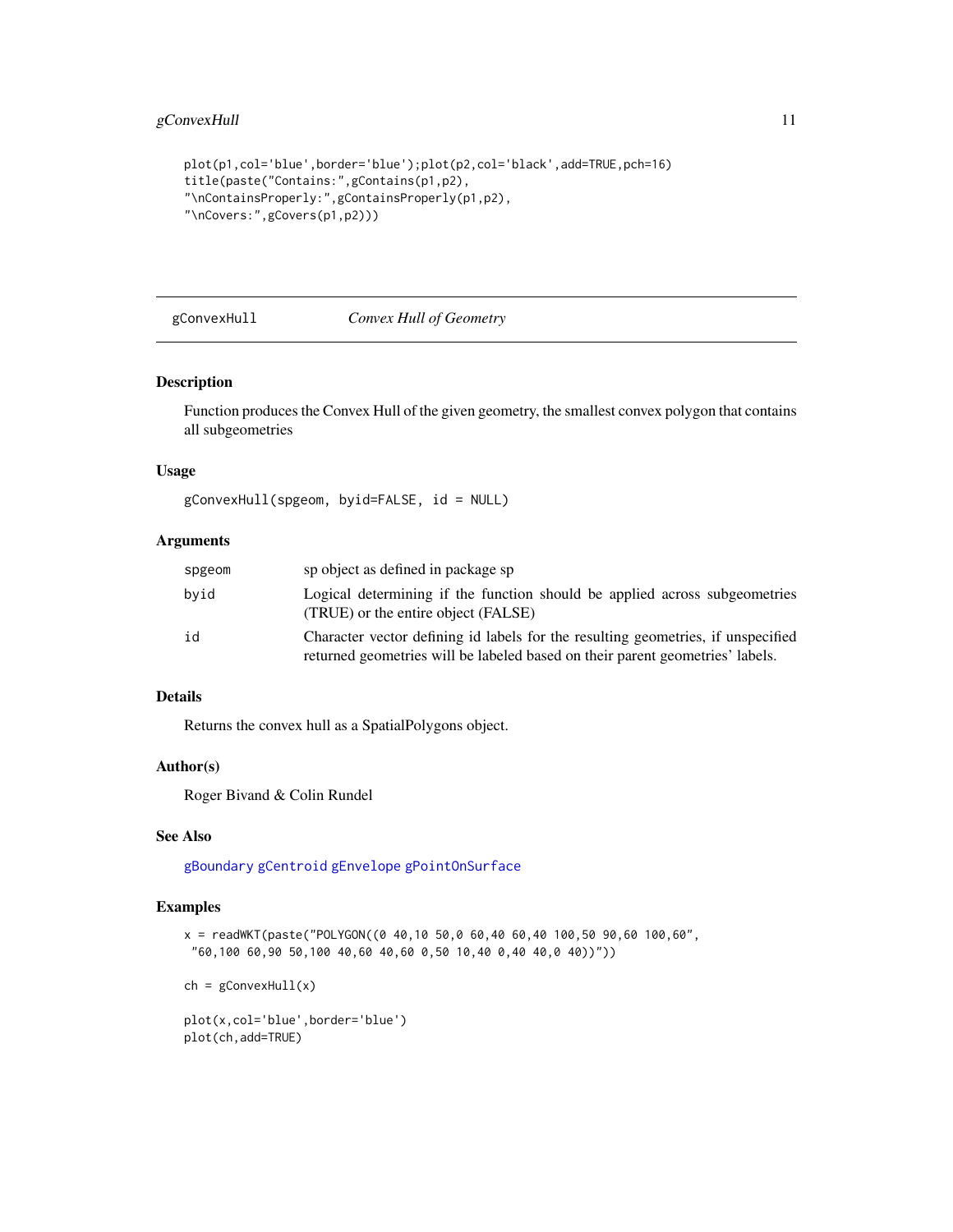<span id="page-11-1"></span><span id="page-11-0"></span>

#### <span id="page-11-2"></span>Description

Functions for testing whether geometries share some but not all interior points

# Usage

```
gCrosses(spgeom1, spgeom2 = NULL, byid = FALSE, returnDense=TRUE,
checkValidity=FALSE)
gOverlaps(spgeom1, spgeom2 = NULL, byid = FALSE, returnDense=TRUE,
checkValidity=FALSE)
```
#### Arguments

spgeom1, spgeom2

|               | sp objects as defined in package sp. If spgeom2 is NULL then spgeom1 is<br>compared to itself.                                                                                                                                                                                                                                                     |
|---------------|----------------------------------------------------------------------------------------------------------------------------------------------------------------------------------------------------------------------------------------------------------------------------------------------------------------------------------------------------|
| byid          | Logical vector determining if the function should be applied across ids (TRUE)<br>or the entire object (FALSE) for spgeom1 and spgeom2                                                                                                                                                                                                             |
| returnDense   | default TRUE, if false returns a list of the length of speed of integer vec-<br>tors listing the 1: length (spgeom2) indices which would be TRUE in the dense<br>logical matrix representation; useful when the sizes of the byid=TRUE returned<br>matrix is very large and it is sparse; essential when the returned matrix would<br>be too large |
| checkValidity | default FALSE; error meesages from GEOS do not say clearly which object fails<br>if a topology exception is encountered. If this argument is TRUE, gIsValid is<br>run on each in turn in an environment in which object names are available. If<br>objects are invalid, this is reported and those affected are named                              |

## Value

gCrosses returns TRUE when the geometries share some but not all interior points, and the dimension of the intersection is less than that of at least one of the geometries.

gOverlaps returns TRUE when the geometries share some but not all interior points, and the intersection has the same dimension as the geometries themselves.

# Note

Error messages from GEOS, in particular topology exceptions, report 0-based object order, so geom 0 is spgeom1, and geom 1 is spgeom2.

# Author(s)

Roger Bivand & Colin Rundel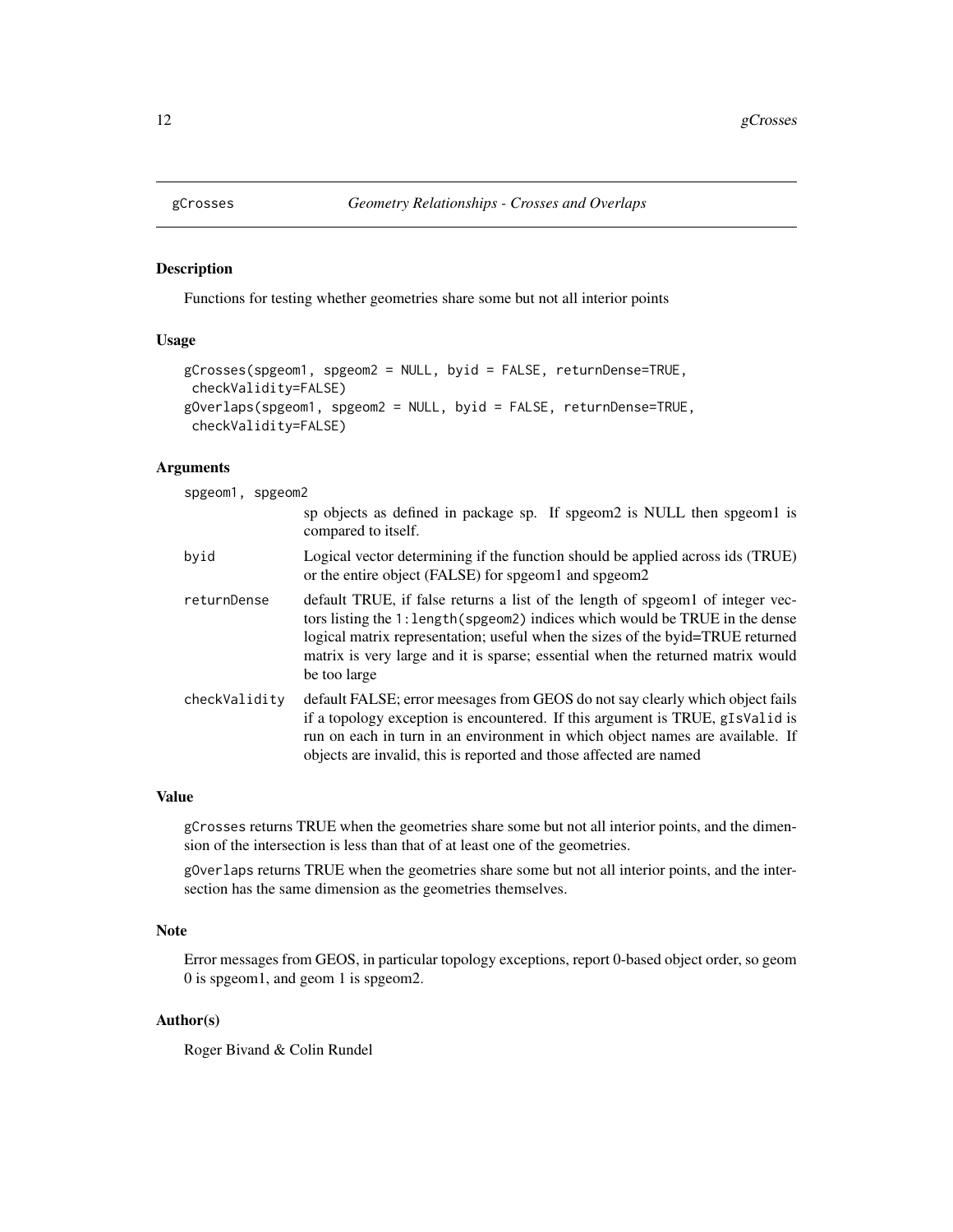## <span id="page-12-0"></span>gDelaunayTriangulation 13

#### See Also

[gContains](#page-7-1) [gContainsProperly](#page-7-2) [gCovers](#page-7-2) [gCoveredBy](#page-7-2) [gDisjoint](#page-23-1) [gEquals](#page-18-1) [gEqualsExact](#page-18-2) [gIntersects](#page-23-2) [gRelate](#page-42-1) [gTouches](#page-47-1) [gWithin](#page-7-2)

#### Examples

```
11 = \text{readWKT("LINESTRING(0 3, 1 1, 2 2, 3 0)")}l2 = readWKT("LINESTRING(0 0.5,1 1,2 2,3 2.5)")
l3 = readWKT("LINESTRING(1 3,1.5 1,2.5 2)")
pt1 = readWKT("MULTIPOINT(1 1, 3 0)")pt2 = readWKT("MULTIPOINT(1 1, 3 0, 1 2)")p1 = \text{readWKT("POLYGON((0 0, 0 2, 1 3.5, 3 3, 4 1, 3 0, 0 0))")}p2 = \text{readWKT("POLYGON((2 2, 3 4, 4 1, 4 0, 2 2))")}par(mfrow=c(2,3))plot(l1,col='blue');plot(pt1,add=TRUE,pch=16)
title(paste("Crosses:",gCrosses(l1,pt1),
"\nOverlaps:",gOverlaps(l1,pt1)))
plot(l1,col='blue');plot(pt2,add=TRUE,pch=16)
title(paste("Crosses:",gCrosses(l1,pt2),
"\nOverlaps:",gOverlaps(l1,pt2)))
plot(l1,col='blue');plot(l2,add=TRUE)
title(paste("Crosses:",gCrosses(l1,l2),
"\nOverlaps:",gOverlaps(l1,l2)))
plot(l1,col='blue');plot(l3,add=TRUE)
title(paste("Crosses:",gCrosses(l1,l3),
"\nOverlaps:",gOverlaps(l1,l3)))
plot(p1,border='blue',col='blue');plot(l1,add=TRUE)
title(paste("Crosses:",gCrosses(p1,l1),
"\nOverlaps:",gOverlaps(p1,l1)))
plot(p1,border='blue',col='blue');plot(p2,add=TRUE)
```

```
title(paste("Crosses:",gCrosses(p1,p2),
"\nOverlaps:",gOverlaps(p1,p2)))
```
gDelaunayTriangulation

*Compute Delaunay triangulation between points*

#### **Description**

Function to compute the Delaunay triangulation between points; only available for GEOS  $\geq$  3.4.0.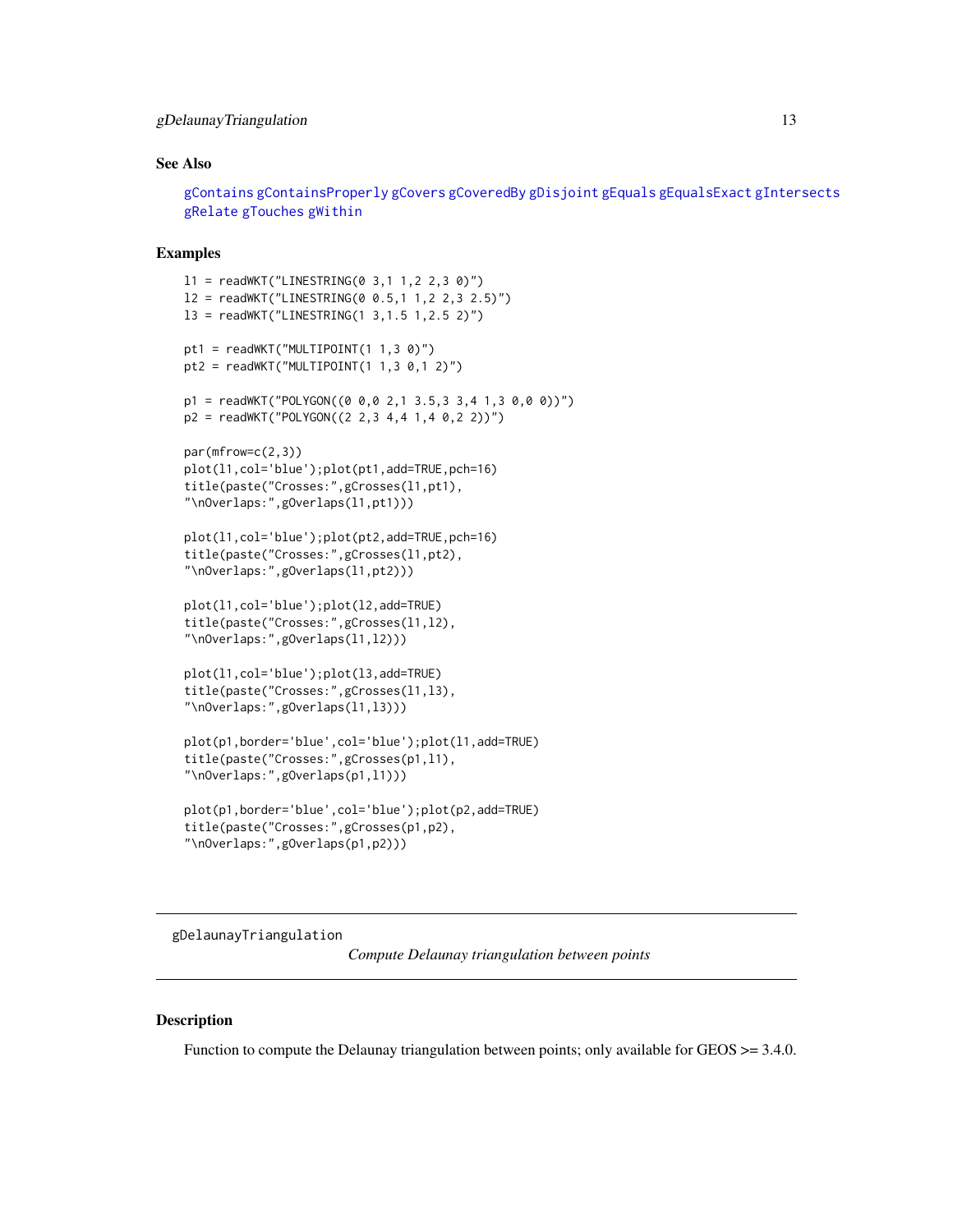#### Usage

gDelaunayTriangulation(spgeom, tolerance=0.0, onlyEdges=FALSE)

#### Arguments

| spgeom    | sp points object as defined in package sp                                                                               |
|-----------|-------------------------------------------------------------------------------------------------------------------------|
| tolerance | Numerical tolerance value to be used in triangulation                                                                   |
| onlvEdges | Logical, default returns triangles as polygons, if TRUE, returns a SpatialLines<br>object with a single MULTILINESTRING |

# Details

When onlyEdges is TRUE, the SpatialLines object may be de-merged to identify the input points that are touched by each edge, making it possible to identify spatial neighbours.

## Value

Either a SpatialPolygons object or a SpatialLines object containing a single Lines object of the undirected edges in the triangulation.

#### Author(s)

Roger Bivand

## References

[http://en.wikipedia.org/wiki/Delaunay\\_triangulation](http://en.wikipedia.org/wiki/Delaunay_triangulation)

```
if (version_GEOS0() > "3.4.0") {
library(sp)
data(meuse)
coordinates(meuse) <- c("x", "y")
plot(gDelaunayTriangulation(meuse))
points(meuse)
out <- gDelaunayTriangulation(meuse, onlyEdges=TRUE)
lns <- slot(slot(out, "lines")[[1]], "Lines")
out1 <- SpatialLines(lapply(seq(along=lns), function(i) Lines(list(lns[[i]]),
ID=as.character(i))))
out2 <- lapply(1:length(out1), function(i) which(gTouches(meuse, out1[i],
byid=TRUE)))
out3 <- do.call("rbind", out2)
o \leftarrow order(out3[, 1], out3[, 2])out4 \leq out3[o,]
out5 <- data.frame(from=out4[,1], to=out4[,2], weight=1)
head(out5)
## Not run:
if (require(spdep)) {
class(out5) <- c("spatial.neighbour", class(out5))
```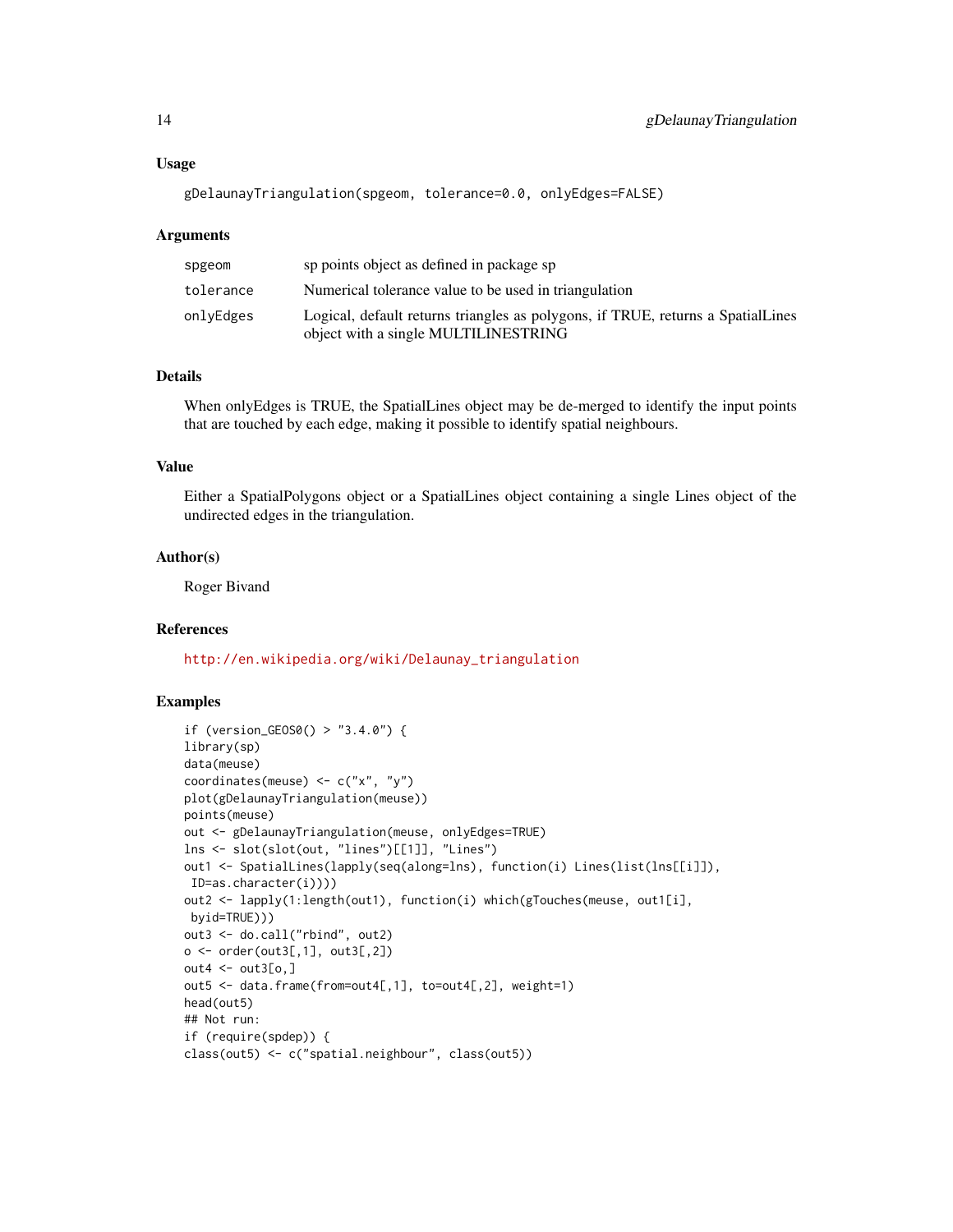# <span id="page-14-0"></span>gDifference 15

```
attr(out5, "n") <- length(meuse)
attr(out5, "region.id") <- as.character(1:length(meuse))
nb1 <- sn2listw(out5)$neighbours
nb2 <- make.sym.nb(nb1)
}
## End(Not run)
}
```
<span id="page-14-1"></span>gDifference *Geometry Difference*

# Description

Function for determining the difference between the two given geometries.

# Usage

```
gDifference(spgeom1, spgeom2, byid=FALSE, id=NULL, drop_lower_td=FALSE,
unaryUnion_if_byid_false=TRUE, checkValidity=FALSE)
```
# Arguments

| spgeom1, spgeom2         |                                                                                                                                                                                                                                                                                                                       |
|--------------------------|-----------------------------------------------------------------------------------------------------------------------------------------------------------------------------------------------------------------------------------------------------------------------------------------------------------------------|
|                          | sp objects as defined in package sp                                                                                                                                                                                                                                                                                   |
| byid                     | Logical vector determining if the function should be applied across ids (TRUE)<br>or the entire object (FALSE) for spgeom1 and spgeom2                                                                                                                                                                                |
| id                       | Character vector defining id labels for the resulting geometries, if unspecified<br>returned geometries will be labeled based on their parent geometries' labels.                                                                                                                                                     |
| drop_lower_td            | default FALSE; if TRUE, objects will be dropped from output GEOMETRYCOL-<br>LECTION objects to simplify output if their topological dinension is less than<br>the minimum topological dinension of the input objects.                                                                                                 |
| unaryUnion_if_byid_false |                                                                                                                                                                                                                                                                                                                       |
|                          | default TRUE; if byid takes a FALSE in either position, the subgeometries are<br>combined first to avoid possible topology exceptions (change in 0.3-13, previous<br>behaviour did not combine subgeometries, and may be achieved by setting this<br>argument FALSE                                                   |
| checkValidity            | default FALSE; error meesages from GEOS do not say clearly which object fails<br>if a topology exception is encountered. If this argument is TRUE, gIsValid is<br>run on each in turn in an environment in which object names are available. If<br>objects are invalid, this is reported and those affected are named |

# Details

Returns the regions of spgeom1 that are not within spgeom2. If the geometries do not intersect then the result is just spgeom1. Note that the function is not symmetric for spgeom1 and spgeom2.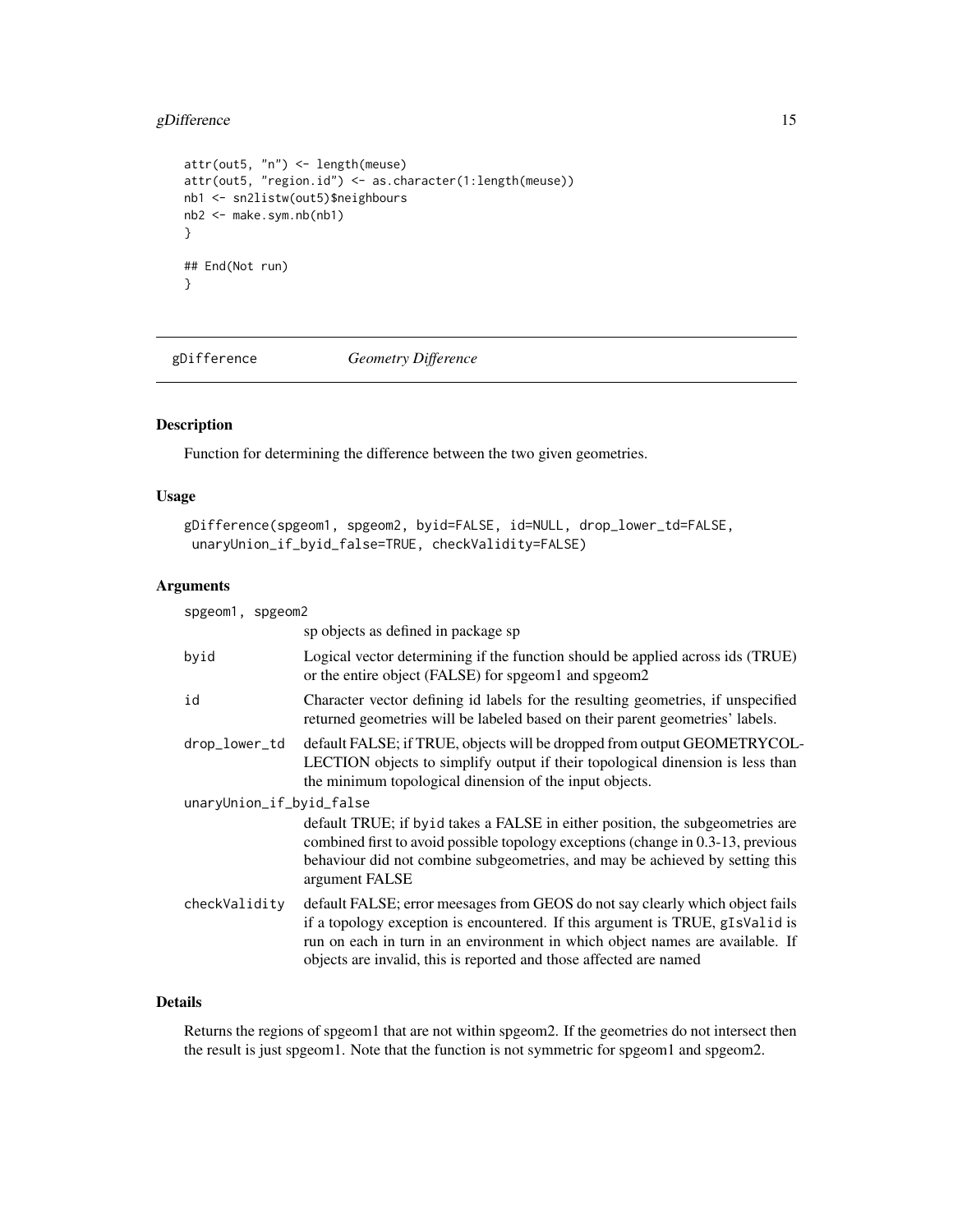## <span id="page-15-0"></span>Note

Error messages from GEOS, in particular topology exceptions, report 0-based object order, so geom 0 is spgeom1, and geom 1 is spgeom2.

## Author(s)

Roger Bivand & Colin Rundel

## See Also

[gIntersection](#page-21-1) [gSymdifference](#page-45-1) [gUnion](#page-48-1)

# Examples

```
x = \text{readWKT("POLYGON ((0 0, 0 10, 10 10, 10 0, 0 0))")}y = readWKT("POLYGON ((3 3, 7 3, 7 7, 3 7, 3 3))")
d = gDifference(x, y)plot(d,col='red',pbg='white')
# Empty geometry since y is completely contained with x
d2 = gDifference(y, x)
```
<span id="page-15-2"></span>gDistance *Distance between geometries*

# <span id="page-15-1"></span>Description

Calculates the distance between the given geometries

## Usage

```
gDistance(spgeom1, spgeom2=NULL, byid=FALSE, hausdorff=FALSE, densifyFrac = NULL)
gWithinDistance(spgeom1, spgeom2=NULL, dist, byid=FALSE,
hausdorff=FALSE, densifyFrac=NULL)
```
## Arguments

```
spgeom1, spgeom2
```

|             | sp objects as defined in package sp. If spgeom2 is NULL then spgeom1 is<br>compared to itself.                                         |
|-------------|----------------------------------------------------------------------------------------------------------------------------------------|
| bvid        | Logical vector determining if the function should be applied across ids (TRUE)<br>or the entire object (FALSE) for spgeom1 and spgeom2 |
| hausdorff   | Logical determining if the discrete Hausdorff distance should be calculated                                                            |
| densifyFrac | Numerical value between 0 and 1 that determines the fraction by which to den-<br>sify each segment of the geometry.                    |
| dist        | Numerical value that determines cutoff distance                                                                                        |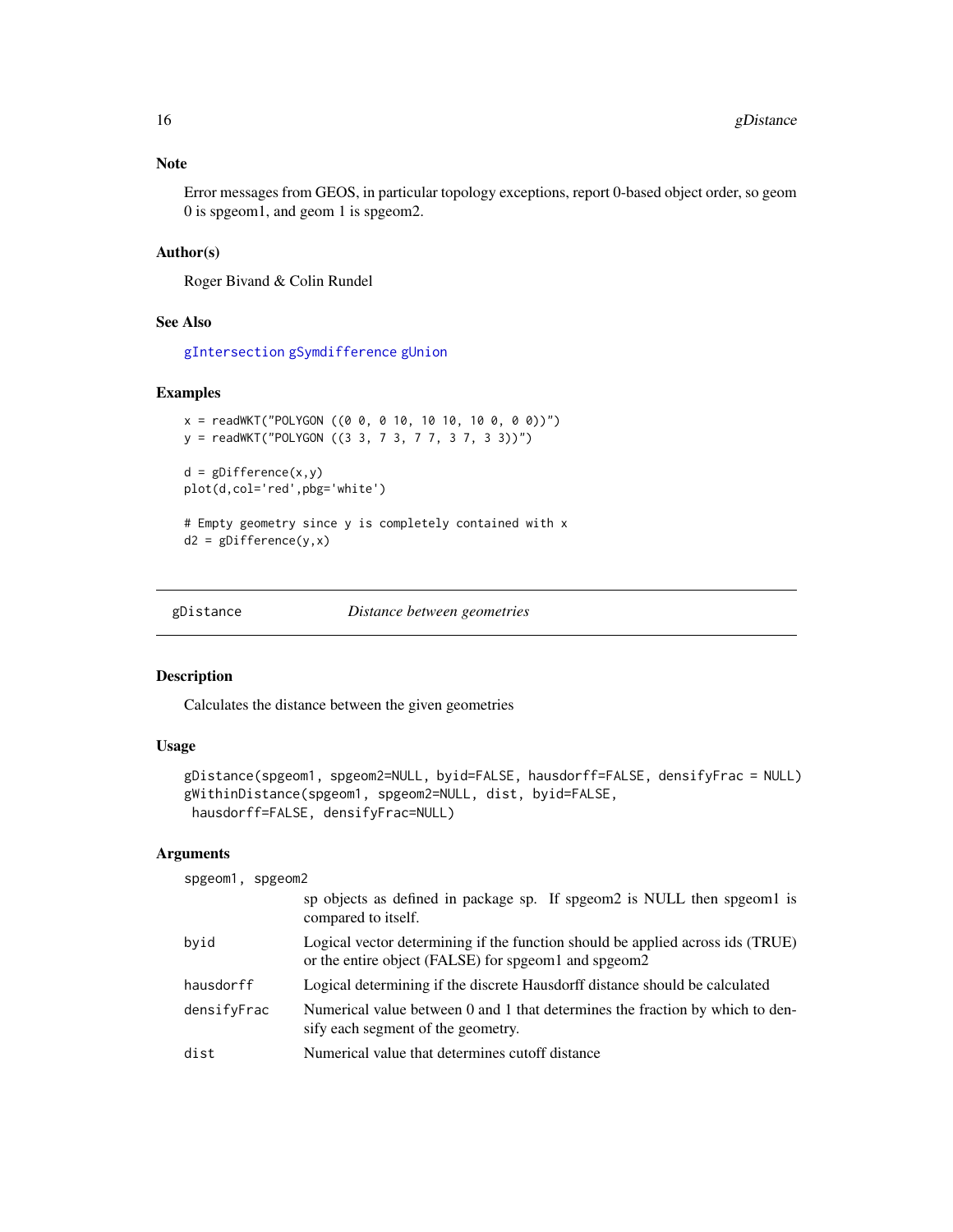#### gDistance  $17$

#### Details

Discrete Hausdorff distance is essentially a measure of the similarity or dissimilarity of the two geometries, see references below for more detailed explanations / descriptions.

If hausdorff is TRUE and densifyFrac is specified then the geometries' segments are densified by splitting each segment into equal length subsegments whose fraction of the total length is equal to densifyFrac.

## Value

gDistance by default returns the cartesian minimum distance between the two geometries in the units of the current projection. If hausdorff is TRUE then the Hausdorff distance is returned for the two geometries.

gWithinDistance returns TRUE if returned distance is less than or equal to the specified dist.

#### Author(s)

Roger Bivand & Colin Rundel

# References

Hausdorff Differences: [http://en.wikipedia.org/wiki/Hausdorff\\_distance](http://en.wikipedia.org/wiki/Hausdorff_distance) [http://lin-ea](http://lin-ear-th-inking.blogspot.com/2009/01/computing-geometric-similarity.html)r-th-inking. [blogspot.com/2009/01/computing-geometric-similarity.html](http://lin-ear-th-inking.blogspot.com/2009/01/computing-geometric-similarity.html)

## See Also

[gWithinDistance](#page-15-1)

## Examples

```
pt1 = readWKT("POINT(0.5 0.5)")pt2 = readWKT("POINT(2 2)")p1 = \text{readWKT}("POLYGON((0 0, 1 0, 1 1, 0 1, 0 0))")p2 = \text{readWKT("POLYGON((2 0, 3 1, 4 0, 2 0))")}gDistance(pt1,pt2)
gDistance(p1,pt1)
gDistance(p1,pt2)
gDistance(p1,p2)
p3 = readWKT("POLYGON((0 0,2 0,2 2,0 2,0 0))")
p4 = \text{readWKT("POLYGON((0 0, 2 0, 2 1.9, 1.9 2, 0 2, 0 0))")}p5 = \text{readWKT("POLYGON((0 0, 2 0, 2 1.5, 1.5 2, 0 2, 0 0))")}p6 = readWKT("POLYGON((0 0,2 0,2 1,1 2,0 2,0 0))")
p7 = \text{readWKT("POLYGON((0 0, 2 0, 0 2, 0 0))")}gDistance(p3,hausdorff=TRUE)
```
gDistance(p3,p4,hausdorff=TRUE)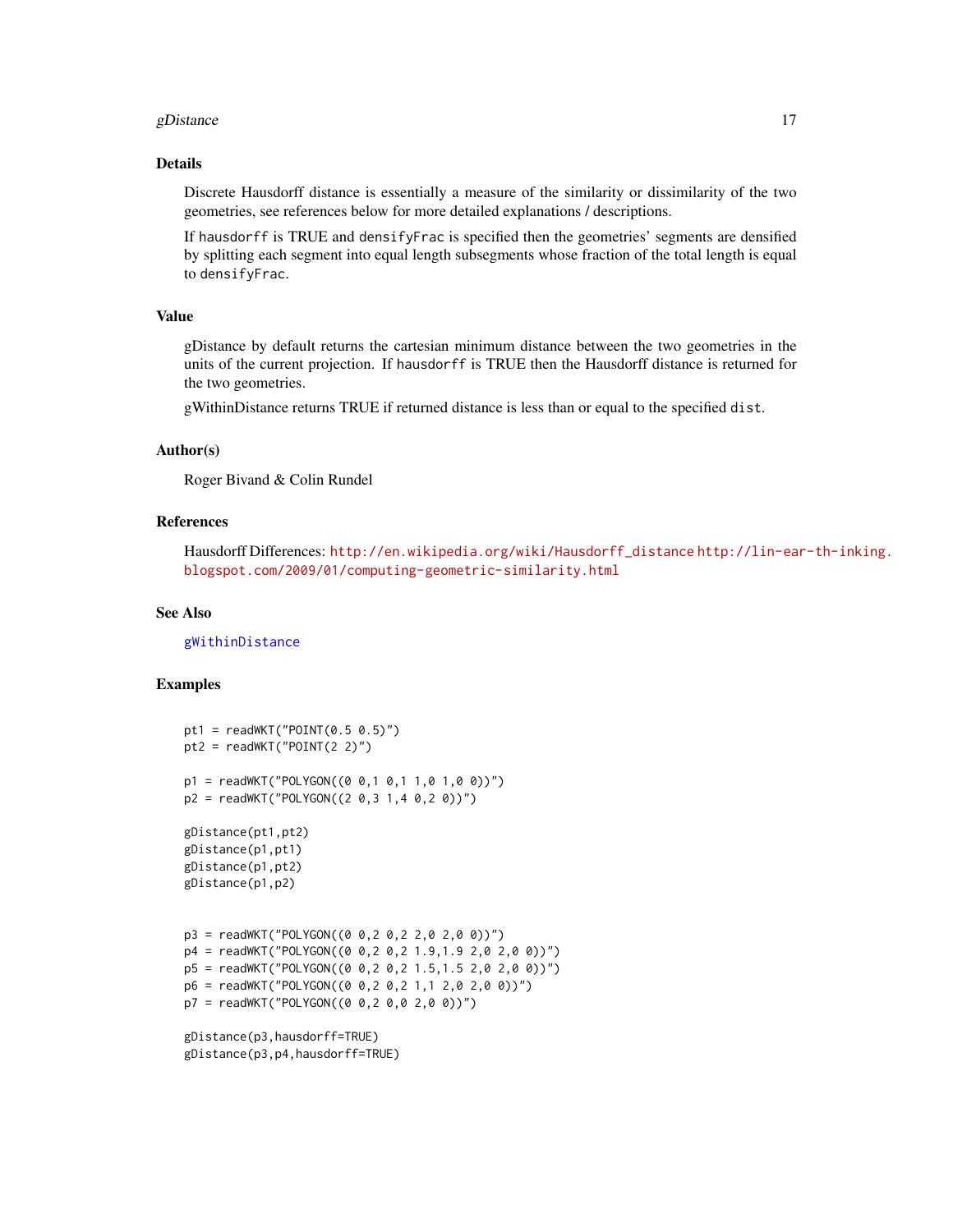```
gDistance(p3,p5,hausdorff=TRUE)
gDistance(p3,p6,hausdorff=TRUE)
gDistance(p3,p7,hausdorff=TRUE)
```
<span id="page-17-1"></span>gEnvelope *Envelope of Geometry*

#### Description

Function calculates the rectangular bounding box for the given geometry

# Usage

```
gEnvelope(spgeom, byid=FALSE, id = NULL)
```
## Arguments

| spgeom | sp object as defined in package sp                                                                                                                                |
|--------|-------------------------------------------------------------------------------------------------------------------------------------------------------------------|
| bvid   | Logical determining if the function should be applied across subgeometries<br>(TRUE) or the entire object (FALSE)                                                 |
| id     | Character vector defining id labels for the resulting geometries, if unspecified<br>returned geometries will be labeled based on their parent geometries' labels. |

## Details

Returns the rectangular bounding box as a SpatialPolygons object. If spgeom is a degenerate case (horizontal/vertical line, single point) then the function may return an object with lower dimension (SpatialLines or SpatialPoints) or an invalid polygon.

#### Author(s)

Roger Bivand & Colin Rundel

#### See Also

[gBoundary](#page-3-1) [gCentroid](#page-6-1) [gConvexHull](#page-10-1) [gPointOnSurface](#page-38-1)

```
x = \text{readWKT}(\text{paste("POLYGON}((0 40, 10 50, 0 60, 40 60, 40 100, 50 90, 60 100, 60"60,100 60,90 50,100 40,60 40,60 0,50 10,40 0,40 40,0 40))"))
env = gEnvelope(x)
plot(x,col='blue',border='blue')
plot(env,add=TRUE)
#Degenerate Cases
gEnvelope(readWKT("POINT(1 1)")) #returns SpatialPoints
```
<span id="page-17-0"></span>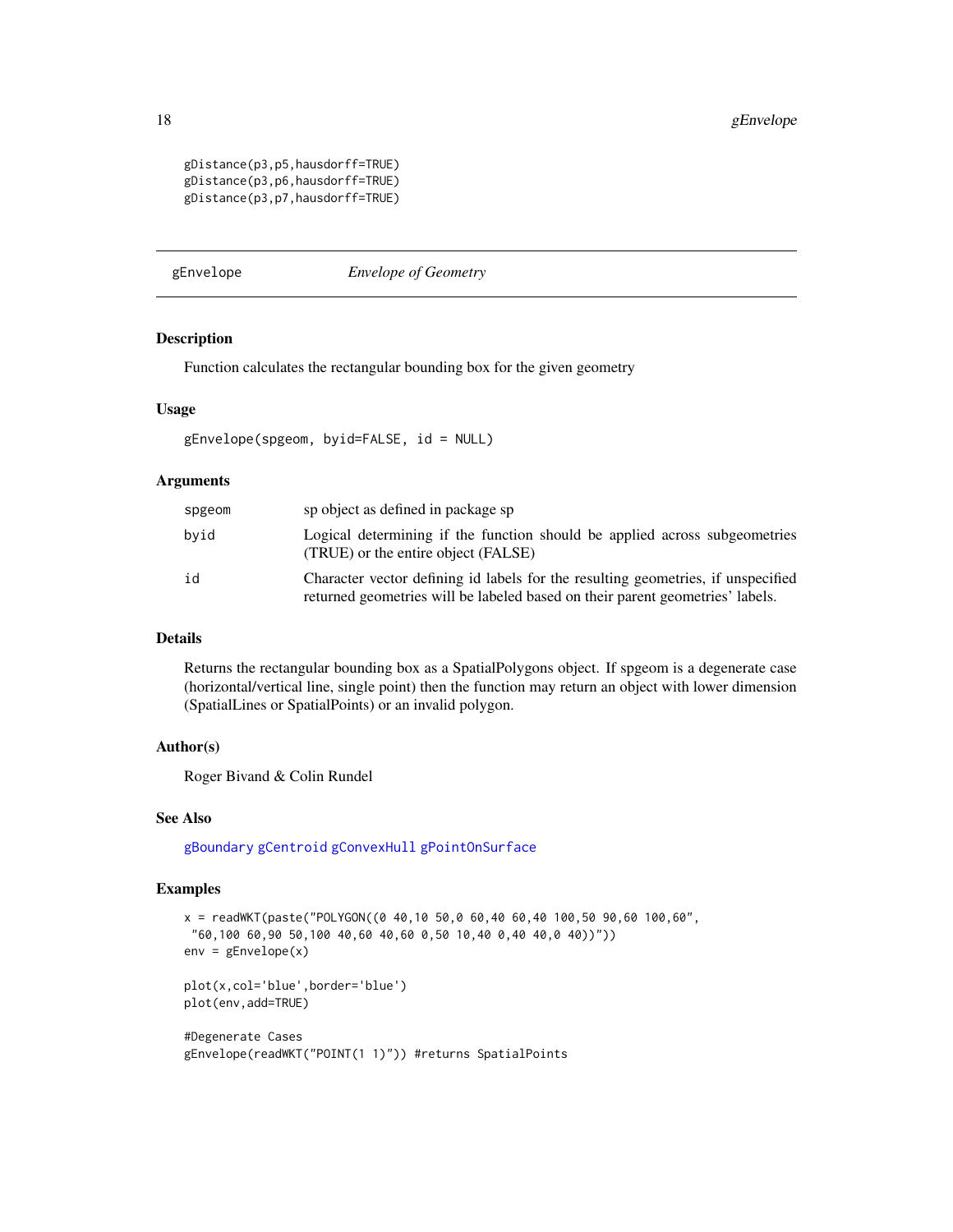#### <span id="page-18-0"></span>gEquals  $19$

```
gEnvelope(readWKT("LINESTRING(1 1,1 2)")) #invalid polygon
gEnvelope(readWKT("LINESTRING(1 1,2 1)")) #invalid polygon
```
<span id="page-18-1"></span>gEquals *Geometry Relationships - Equality*

# <span id="page-18-2"></span>Description

Function for testing equivalence of the given geometries

# Usage

```
gEquals(spgeom1, spgeom2 = NULL, byid = FALSE, returnDense=TRUE,
checkValidity=FALSE)
gEqualsExact(spgeom1, spgeom2 = NULL, tol=0.0, byid = FALSE,
returnDense=TRUE, checkValidity=FALSE)
```
#### Arguments

| spgeom1, spgeom2 |                                                                                                                                                                                                                                                                                                                                                    |
|------------------|----------------------------------------------------------------------------------------------------------------------------------------------------------------------------------------------------------------------------------------------------------------------------------------------------------------------------------------------------|
|                  | sp objects as defined in package sp. If spgeom <sub>2</sub> is NULL then spgeom1 is<br>compared to itself.                                                                                                                                                                                                                                         |
| byid             | Logical vector determining if the function should be applied across ids (TRUE)<br>or the entire object (FALSE) for spgeom1 and spgeom2                                                                                                                                                                                                             |
| tol              | Numerical value of tolerance to use when assessing equivalence                                                                                                                                                                                                                                                                                     |
| returnDense      | default TRUE, if false returns a list of the length of speed of integer vec-<br>tors listing the 1: length (spgeom2) indices which would be TRUE in the dense<br>logical matrix representation; useful when the sizes of the byid=TRUE returned<br>matrix is very large and it is sparse; essential when the returned matrix would<br>be too large |
| checkValidity    | default FALSE; error meesages from GEOS do not say clearly which object fails<br>if a topology exception is encountered. If this argument is TRUE, gIsValid is<br>run on each in turn in an environment in which object names are available. If<br>objects are invalid, this is reported and those affected are named                              |

#### Value

gEquals returns TRUE if geometries are "spatially equivalent" which requires that spgeom1 is within spgeom2 and spgeom2 is within spgeom1, this ignores ordering of points within the geometries. Note that it is possible for geometries with different coordinates to be "spatially equivalent".

gEqualsExact returns TRUE if geometries are "exactly equivalent" which requires that spgeom1 and spgeom1 are "spatially equivalent" and that their constituent points are in the same order.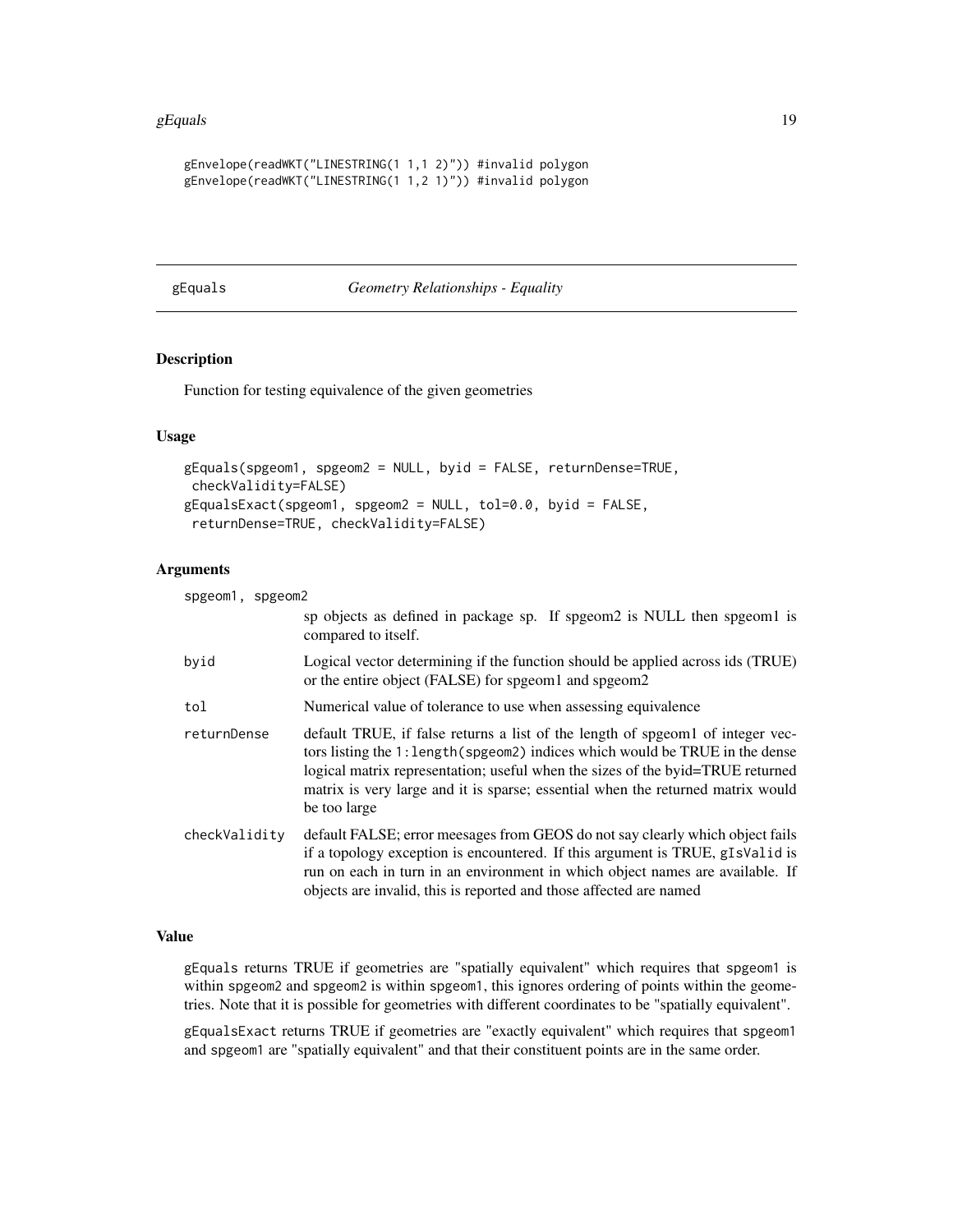## Note

Error messages from GEOS, in particular topology exceptions, report 0-based object order, so geom 0 is spgeom1, and geom 1 is spgeom2.

### Author(s)

Roger Bivand & Colin Rundel

#### See Also

[gContains](#page-7-1) [gContainsProperly](#page-7-2) [gCovers](#page-7-2) [gCoveredBy](#page-7-2) [gCrosses](#page-11-1) [gDisjoint](#page-23-1) [gEqualsExact](#page-18-2) [gIntersects](#page-23-2) [gOverlaps](#page-11-2) [gRelate](#page-42-1) [gTouches](#page-47-1) [gWithin](#page-7-2)

```
# p1 and p2 are spatially identical but not exactly identical due to point ordering
p1=readWKT("POLYGON((0 0,1 0,1 1,0 1,0 0))")
p2=readWKT("POLYGON((1 1,0 1,0 0,1 0,1 1))")
p3=readWKT("POLYGON((0.01 0.01,1.01 0.01,1.01 1.01,0.01 1.01,0.01 0.01))")
gEquals(p1,p2)
gEquals(p1,p3)
gEqualsExact(p1,p2)
gEqualsExact(p1,p3,tol=0)
gEqualsExact(p1,p3,tol=0.1)
# pt1 and p2t are spatially identical but not exactly identical due to point ordering
pt1 = readWKT("MULTIPOINT(1 1,2 2,3 3)")
pt2 = readWKT("MULTIPOINT(3 3, 2 2, 1 1)")pt3 = readWKT("MULTIPOINT(1.01 1.01,2.01 2.01,3.01 3.01)")
gEquals(pt1,pt2)
gEquals(pt1,pt3)
gEqualsExact(pt1,pt2)
gEqualsExact(pt1,pt3,tol=0)
gEqualsExact(pt1,pt3,tol=0.1)
# l2 contains a point that l1 does not
l1 = readWKT("LINESTRING (10 10, 20 20)")
l2 = readWKT("LINESTRING (10 10, 15 15,20 20)")
gEquals(l1,l2)
gEqualsExact(l1,l2)
```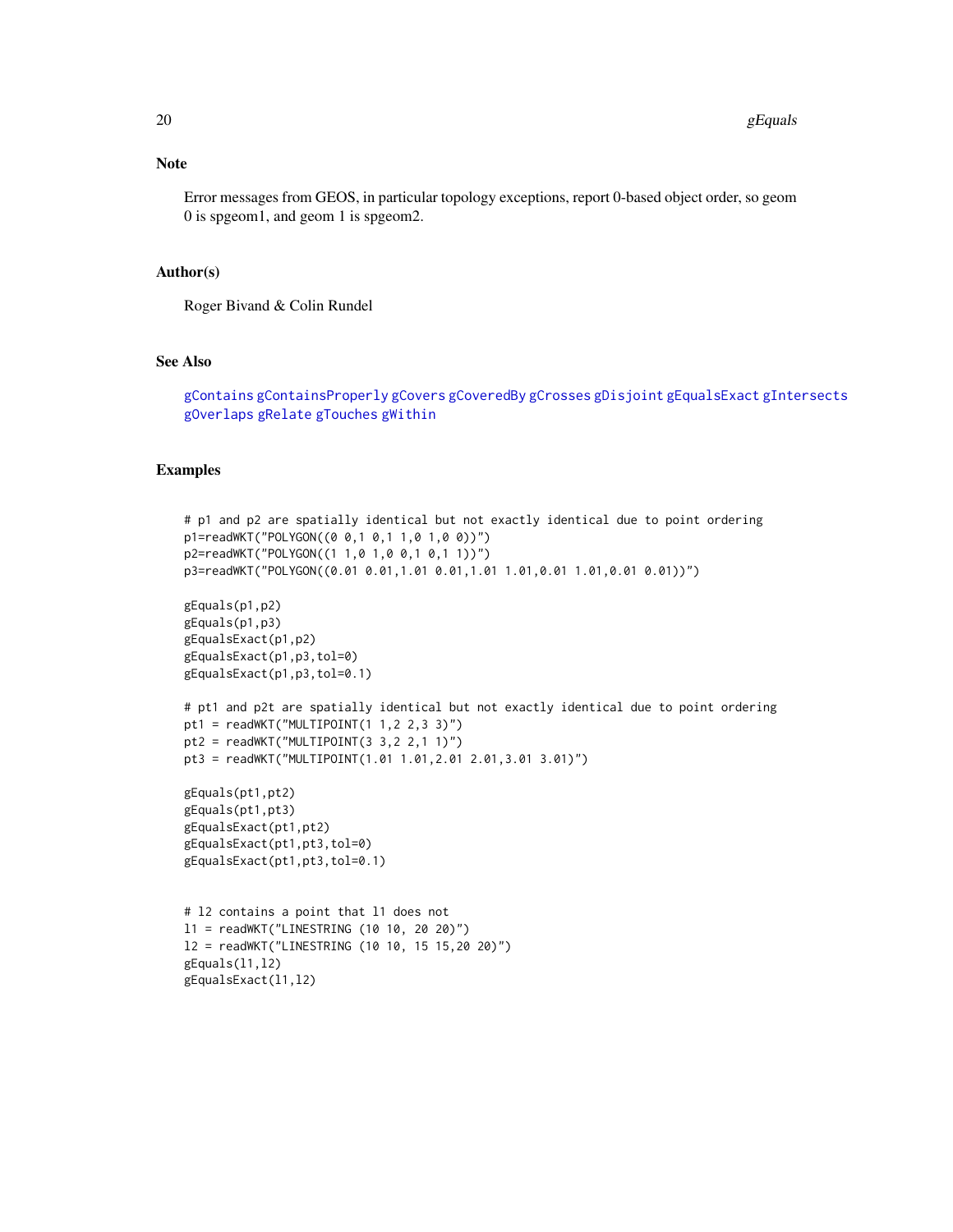<span id="page-20-0"></span>

# Description

Return points at specified distances along a line.

# Usage

```
gInterpolate(spgeom, d, normalized = FALSE)
```
# Arguments

| spgeom     | SpatialLines or SpatialLinesDataFrame object                   |
|------------|----------------------------------------------------------------|
| d          | Numeric vector specifying the distance along the line geometry |
| normalized | Logical determining if normalized distances should be used     |

# Details

If normalized=TRUE, the distances will be interpreted as fractions of the line length.

# Value

SpatialPoints object

## Author(s)

Rainer Stuetz

# See Also

gInterpolate

```
gInterpolate(readWKT("LINESTRING(25 50, 100 125, 150 190)"),
            d=seq(0, 1, by = 0.2), normalized = TRUE)
```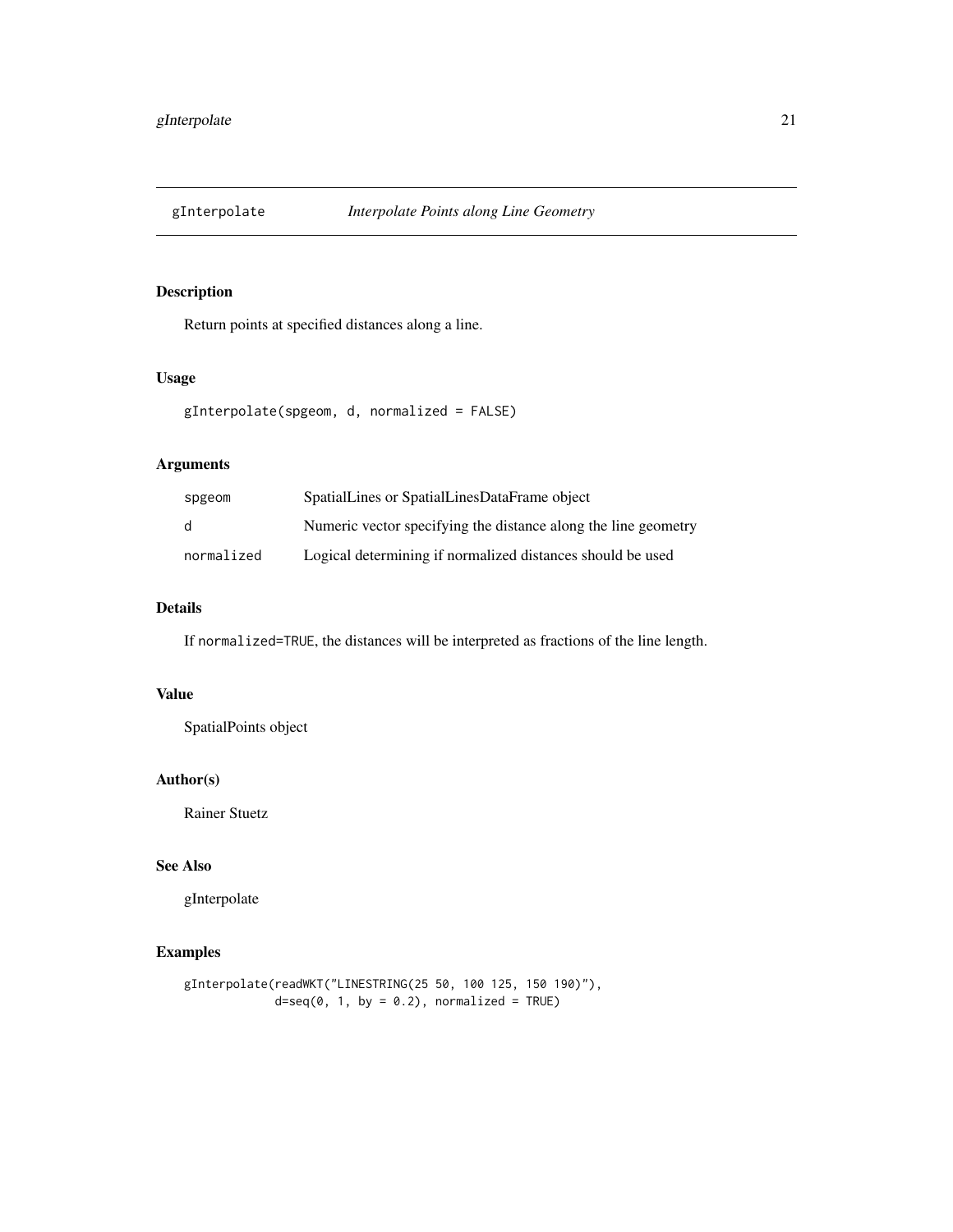<span id="page-21-1"></span><span id="page-21-0"></span>

## Description

Function for determining the intersection between the two given geometries

## Usage

```
gIntersection(spgeom1, spgeom2, byid=FALSE, id=NULL, drop_not_poly,
drop_lower_td=FALSE, unaryUnion_if_byid_false=TRUE, checkValidity=FALSE)
```
#### Arguments

| spgeom1, spgeom2         |                                                                                                                                                                                                                                                                                                                       |
|--------------------------|-----------------------------------------------------------------------------------------------------------------------------------------------------------------------------------------------------------------------------------------------------------------------------------------------------------------------|
|                          | sp objects as defined in package sp                                                                                                                                                                                                                                                                                   |
| byid                     | Logical vector determining if the function should be applied across ids (TRUE)<br>or the entire object (FALSE) for spgeom1 and spgeom2                                                                                                                                                                                |
| id                       | Character vector defining id labels for the resulting geometries, if unspecified<br>returned geometries will be labeled based on their parent geometries' labels.                                                                                                                                                     |
| drop_not_poly            | deprecated argument, use drop_lower_td                                                                                                                                                                                                                                                                                |
| drop_lower_td            | default FALSE; if TRUE, objects will be dropped from output GEOMETRYCOL-<br>LECTION objects to simplify output if their topological dimension is less than<br>the minimum topological dinension of the input objects.                                                                                                 |
| unaryUnion_if_byid_false |                                                                                                                                                                                                                                                                                                                       |
|                          | default TRUE; if by id takes a FALSE in either position, the subgeometries are<br>combined first to avoid possible topology exceptions (change in 0.3-13, previous<br>behaviour did not combine subgeometries, and may be achieved by setting this<br>argument FALSE                                                  |
| checkValidity            | default FALSE; error meesages from GEOS do not say clearly which object fails<br>if a topology exception is encountered. If this argument is TRUE, gIsValid is<br>run on each in turn in an environment in which object names are available. If<br>objects are invalid, this is reported and those affected are named |
|                          |                                                                                                                                                                                                                                                                                                                       |

## Details

Returns all spatial intersections as sp objects of the appropriate class. If the geometries do not intersect then an empty geometry is returned.

# Note

Error messages from GEOS, in particular topology exceptions, report 0-based object order, so geom 0 is spgeom1, and geom 1 is spgeom2.

# Author(s)

Roger Bivand & Colin Rundel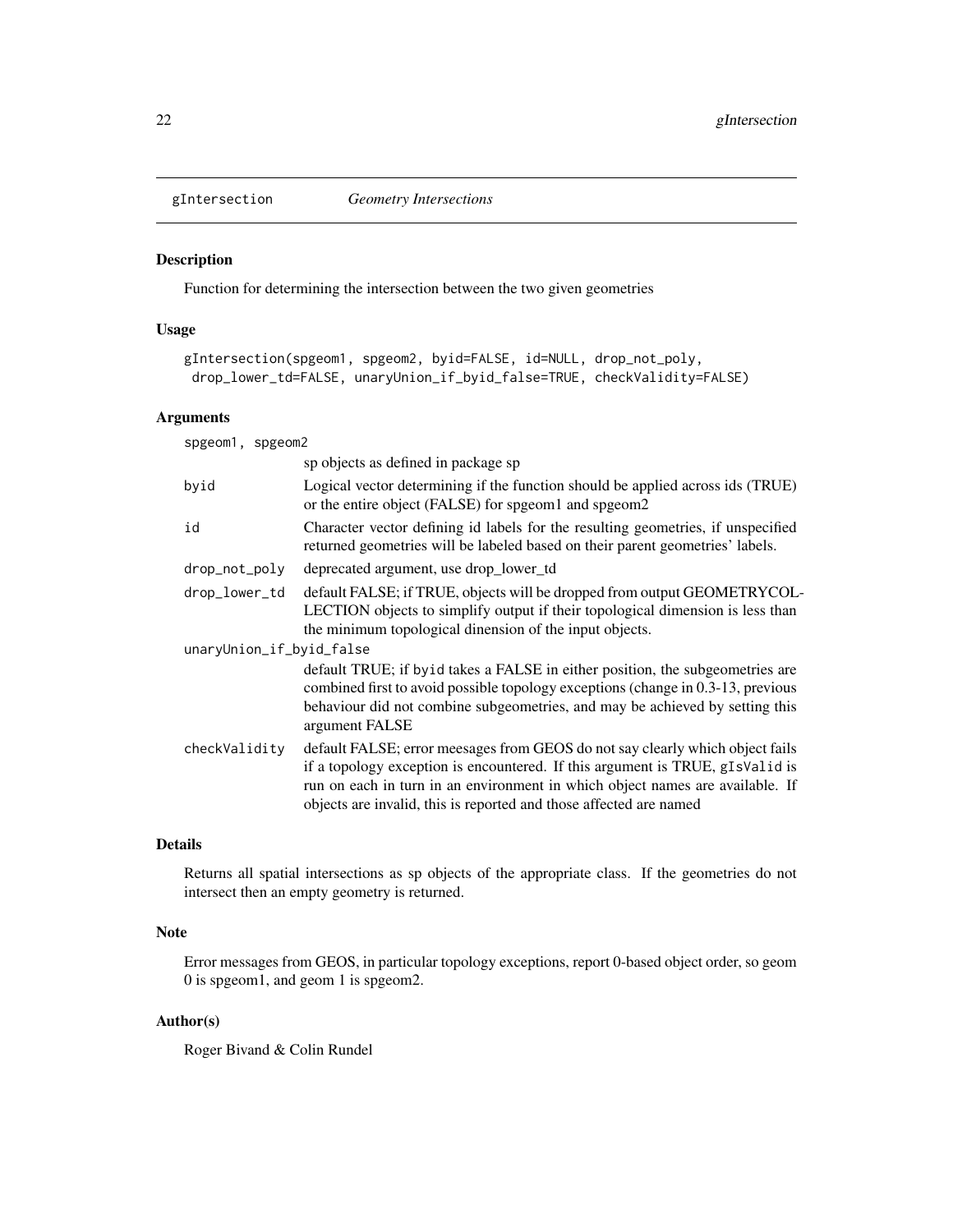#### gIntersection 23

#### See Also

[gDifference](#page-14-1) [gSymdifference](#page-45-1) [gUnion](#page-48-1)

```
if (require(maptools)) {
xx <- readShapeSpatial(system.file("shapes/fylk-val-ll.shp", package="maptools")[1],
proj4string=CRS("+proj=longlat +datum=WGS84"))
bbx \le - bbox(xx)wdb_lines <- system.file("share/wdb_borders_c.b", package="maptools")
xxx <- Rgshhs(wdb_lines, xlim=bbxx[1,], ylim=bbxx[2,])$SP
res <-gIntersection(xx, xxx)
plot(xx, axes=TRUE)
plot(xxx, lty=2, add=TRUE)
plot(res, add=TRUE, pch=16,col='red')
}
pol <- readWKT(paste("POLYGON((-180 -20, -140 55, 10 0, -140 -60, -180 -20),",
 "(-150 -20, -100 -10, -110 20, -150 -20)")library(sp)
GT <- GridTopology(c(-175, -85), c(10, 10), c(36, 18))
gr <- as(as(SpatialGrid(GT), "SpatialPixels"), "SpatialPolygons")
try(res <- gIntersection(pol, gr, byid=TRUE))
res <- gIntersection(pol, gr, byid=TRUE, drop_lower_td=TRUE)
# Robert Hijmans difficult intersection case
load(system.file("test_cases/polys.RData", package="rgeos"))
try(res <- gIntersection(a, b, byid=TRUE))
res <- gIntersection(a, b, byid=TRUE, drop_lower_td=TRUE)
unlist(sapply(slot(res, "polygons"), function(p) sapply(slot(p, "Polygons"), slot, "area")))
# example from Pius Korner 2015-10-25
poly1 <- SpatialPolygons(list(Polygons(list(Polygon(coords=matrix(c(0, 0, 2, 2, 0, 1, 1, 0),
ncol=2, byrow=FALSE))), ID=c("a")), Polygons(list(Polygon(coords=matrix(c(0, 0, 2, 2, 2, 3, 3, 2),
ncol=2, byrow=FALSE))), ID=c("b"))))
poly2 <- SpatialPolygons(list(Polygons(list(Polygon(coords=matrix(c(0, 0, 2, 2,
1, 1, 1, 3, 3, 0, 0, 2), ncol=2, byrow=FALSE))), ID=c("c"))))
plot(poly1, border="orange")
plot(poly2, border="blue", add=TRUE, lty=2, density=8, angle=30, col="blue")
gI <- gIntersection(poly1, poly2, byid=TRUE, drop_lower_td=TRUE)
plot(gI, add=TRUE, border="red", lwd=3)
oT <- get_RGEOS_polyThreshold()
oW <- get_RGEOS_warnSlivers()
oD <- get_RGEOS_dropSlivers()
set_RGEOS_polyThreshold(1e-3)
set_RGEOS_warnSlivers(TRUE)
res1 <- gIntersection(a, b, byid=TRUE, drop_lower_td=TRUE)
unlist(sapply(slot(res1, "polygons"), function(p) sapply(slot(p, "Polygons"), slot, "area")))
set_RGEOS_dropSlivers(TRUE)
res2 <- gIntersection(a, b, byid=TRUE, drop_lower_td=TRUE)
unlist(sapply(slot(res2, "polygons"), function(p) sapply(slot(p, "Polygons"), slot, "area")))
set_RGEOS_dropSlivers(FALSE)
oo <- gUnaryUnion(res1, c(rep("1", 3), "2", "3", "4"))
unlist(sapply(slot(oo, "polygons"), function(p) sapply(slot(p, "Polygons"), slot, "area")))
ooo <- gIntersection(b, oo, byid=TRUE)
```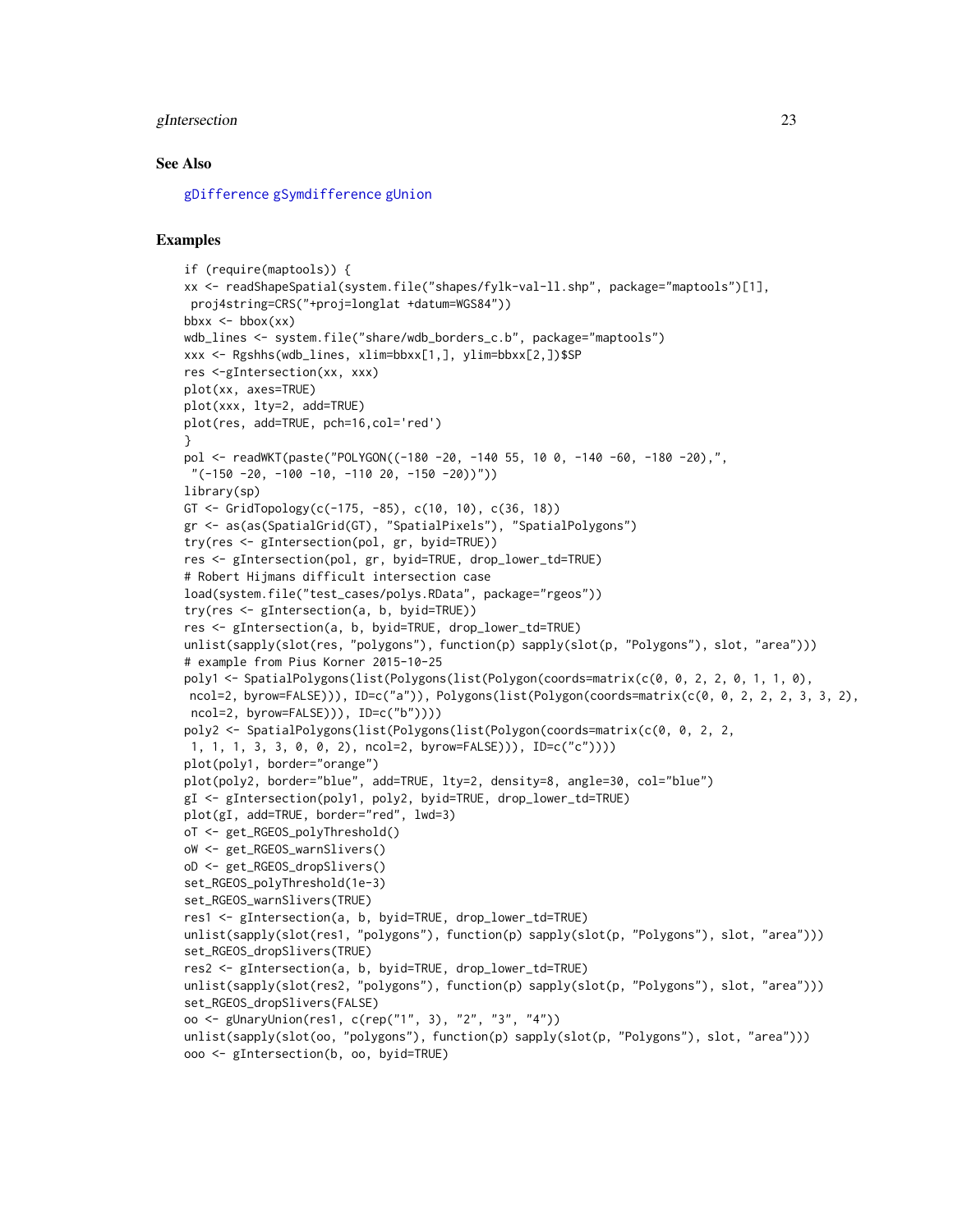```
gArea(ooo, byid=TRUE)
unlist(sapply(slot(ooo, "polygons"), function(p) sapply(slot(p, "Polygons"), slot, "area")))
set_RGEOS_dropSlivers(TRUE)
ooo <- gIntersection(b, oo, byid=TRUE)
gArea(ooo, byid=TRUE)
unlist(sapply(slot(ooo, "polygons"), function(p) sapply(slot(p, "Polygons"), slot, "area")))
set_RGEOS_polyThreshold(oT)
set_RGEOS_warnSlivers(oW)
set_RGEOS_dropSlivers(oD)
# see thread https://stat.ethz.ch/pipermail/r-sig-geo/2015-September/023468.html
Pol1=rbind(c(0,0),c(0,10),c(10,10),c(10,0),c(0,0))
Pol2=rbind(c(0,0),c(10,0),c(10,-10),c(0,-10),c(0,0))
library(sp)
Pols1=Polygons(list(Polygon(Pol1)),"Pols1")
Pols2=Polygons(list(Polygon(Pol2)),"Pols2")
MyLay=SpatialPolygons(list(Pols1,Pols2))
Pol1l=Pol1+0.5
Pol2l=Pol2+0.5
Pols1l=Polygons(list(Polygon(Pol1l)),"Pols1l")
Pols2l=Polygons(list(Polygon(Pol2l)),"Pols2l")
MyLayl=SpatialPolygons(list(Pols1l,Pols2l))
inter=gIntersection(MyLay, MyLayl)
plot(MyLay)
plot(MyLayl,add=TRUE)
plot(inter, add=TRUE, border="green")
try(gIntersection(MyLay, MyLayl, unaryUnion_if_byid_false=FALSE))
Pol1=rbind(c(0,0),c(0,1),c(1,1),c(1,0),c(0,0))
Pol2=rbind(c(0,0),c(1,0),c(1,-1),c(0,-1),c(0,0))
Pols1=Polygons(list(Polygon(Pol1)),"Pols1")
Pols2=Polygons(list(Polygon(Pol2)),"Pols2")
MyLay=SpatialPolygons(list(Pols1,Pols2))
Pol1l=Pol1+0.1
Pol2l=Pol2+0.1
Pols1l=Polygons(list(Polygon(Pol1l)),"Pols1l")
Pols2l=Polygons(list(Polygon(Pol2l)),"Pols2l")
MyLayl=SpatialPolygons(list(Pols1l,Pols2l))
inter=gIntersection(MyLay, MyLayl, unaryUnion_if_byid_false=FALSE)
gEquals(inter, MyLay)
inter1=gIntersection(MyLay, MyLayl, unaryUnion_if_byid_false=TRUE)
gEquals(inter1, MyLay)
gEquals(inter, inter1)
plot(MyLay, ylim=c(-1, 1.1))
plot(MyLayl, add=TRUE)
plot(inter, angle=45, density=10, add=TRUE)
plot(inter1, angle=135, density=10, add=TRUE)
inter2=gIntersection(MyLay, MyLayl)
gEquals(inter2, MyLay)
gEquals(inter1, inter2)
```
gIntersects *Geometry Relationships - Intersects and Disjoint*

<span id="page-23-0"></span>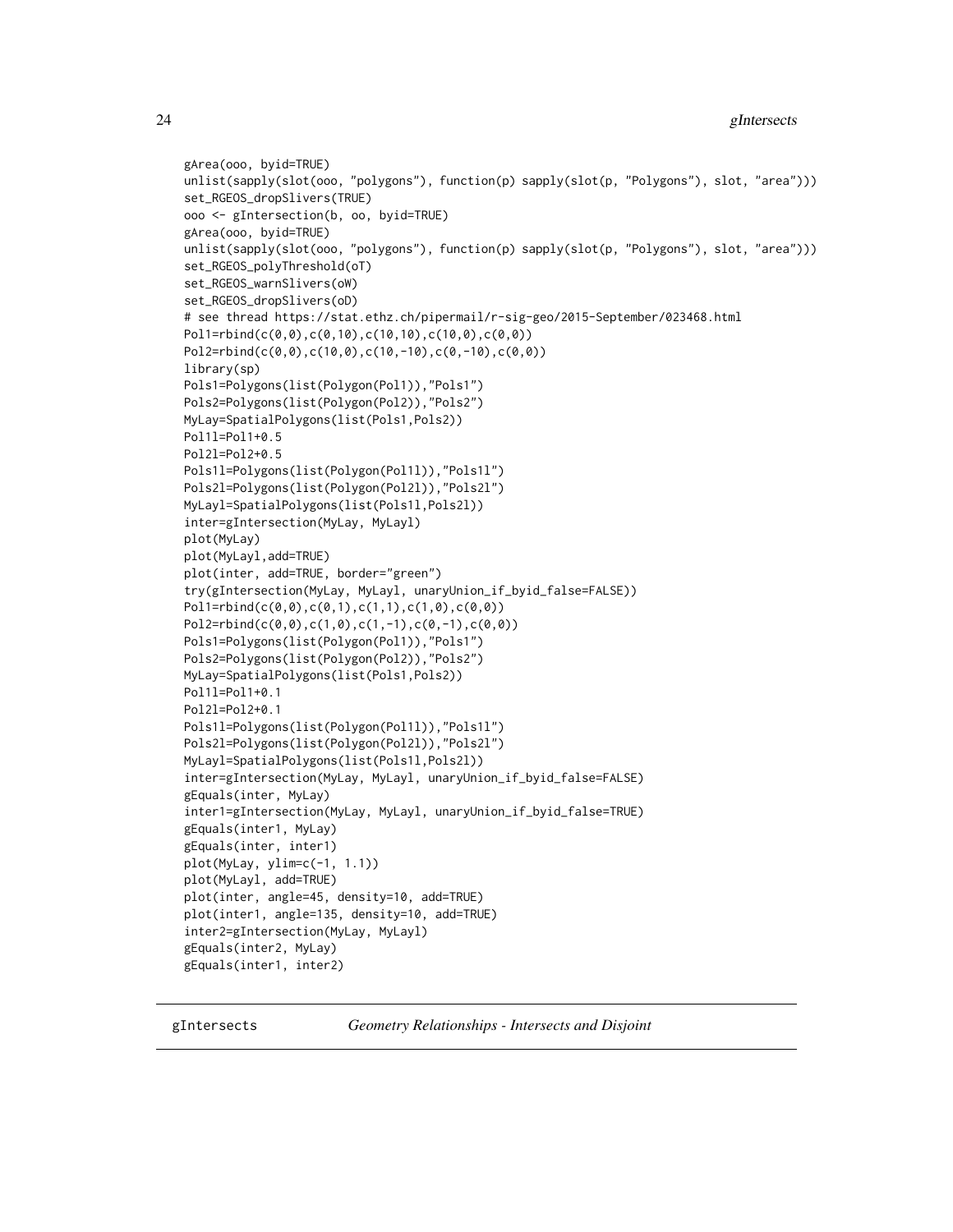# gIntersects 25

# Description

Function for testing if the geometries have at least one point in common or no points in common

#### Usage

```
gIntersects(spgeom1, spgeom2 = NULL, byid = FALSE, prepared=TRUE,
returnDense=TRUE, checkValidity=FALSE)
gDisjoint(spgeom1, spgeom2 = NULL, byid = FALSE, returnDense=TRUE,
checkValidity=FALSE)
```
# Arguments

| spgeom1, spgeom2 |                                                                                                                                                                                                                                                                                                                                                    |
|------------------|----------------------------------------------------------------------------------------------------------------------------------------------------------------------------------------------------------------------------------------------------------------------------------------------------------------------------------------------------|
|                  | sp objects as defined in package sp. If spgeom2 is NULL then spgeom1 is<br>compared to itself.                                                                                                                                                                                                                                                     |
| byid             | Logical vector determining if the function should be applied across ids (TRUE)<br>or the entire object (FALSE) for spgeom1 and spgeom2                                                                                                                                                                                                             |
| prepared         | Logical determining if prepared geometry (spatially indexed) version of the<br>GEOS function should be used. In general prepared geometries should be faster<br>than the alternative.                                                                                                                                                              |
| returnDense      | default TRUE, if false returns a list of the length of speed of integer vec-<br>tors listing the 1: length (spgeom2) indices which would be TRUE in the dense<br>logical matrix representation; useful when the sizes of the byid=TRUE returned<br>matrix is very large and it is sparse; essential when the returned matrix would<br>be too large |
| checkValidity    | default FALSE; error meesages from GEOS do not say clearly which object fails<br>if a topology exception is encountered. If this argument is TRUE, gIsValid is<br>run on each in turn in an environment in which object names are available. If<br>objects are invalid, this is reported and those affected are named                              |

# Value

gIntersects returns TRUE if spgeom1 and spgeom2 have at least one point in common.

gDisjoint returns TRUE if spgeom1 and spgeom2 have no points in common.

Both return a conforming logical matrix if byid = TRUE.

#### Note

Error messages from GEOS, in particular topology exceptions, report 0-based object order, so geom 0 is spgeom1, and geom 1 is spgeom2.

# Author(s)

Roger Bivand & Colin Rundel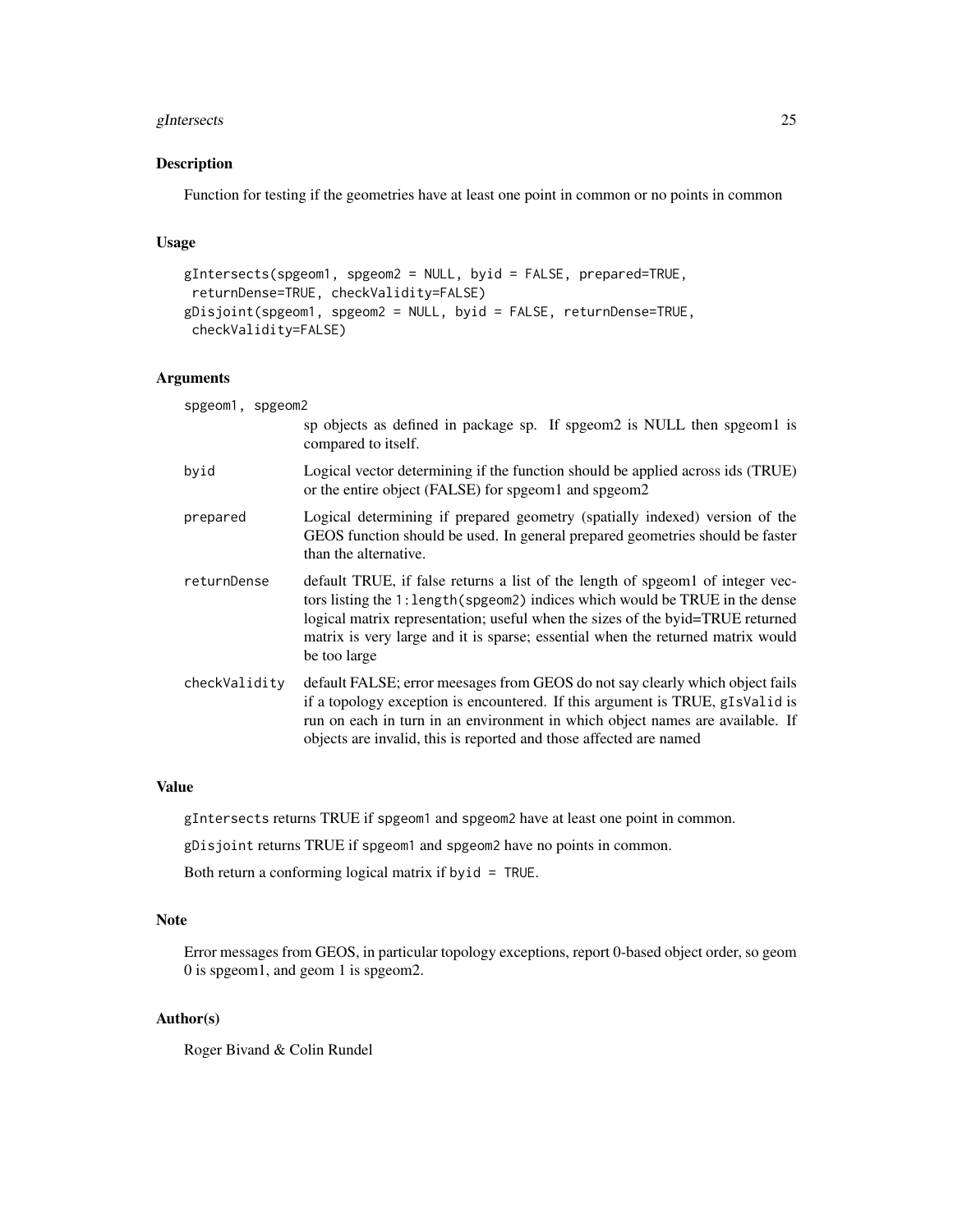## <span id="page-25-0"></span>See Also

[gContains](#page-7-1) [gContainsProperly](#page-7-2) [gCovers](#page-7-2) [gCoveredBy](#page-7-2) [gCrosses](#page-11-1) [gEquals](#page-18-1) [gEqualsExact](#page-18-2) [gOverlaps](#page-11-2) [gRelate](#page-42-1) [gTouches](#page-47-1) [gWithin](#page-7-2)

```
p1 = \text{readWKT}("POLYGON((0 0, 1 0, 1 1, 0 1, 0 0))")p2 = \text{readWKT}("POLYGON((0.5 1.0 2.1 2.0.5 1))")p3 = \text{readWKT("POLYGON((0.5 0.5, 0 1.5, 1 1.5, 0.5 0.5))")}11 = \text{readWKT}("LINESTRING(0 3, 1 1, 2 2, 3 0)")l2 = readWKT("LINESTRING(1 3.5,3 3,2 1)")
13 = \text{readWKT}("LINESTRING(-0.1 0, -0.1 1.1, 1 1.1)")pt1 = readWKT("MULTIPOINT(1 1, 3 0, 2 1)")pt2 = readWKT("MULTIPOINT(0 3, 3 0, 2 1)")pt3 = readWKT("MULTIPOINT(-0.2 0,1 -0.2,1.2 1,0 1.2)")
par(mfrow=c(3,2))
plot(p1,col='blue',border='blue',ylim=c(0,2.5));plot(p2,col='black',add=TRUE,pch=16)
title(paste("Intersects:",gIntersects(p1,p2),
"\nDisjoint:",gDisjoint(p1,p2)))
plot(p1,col='blue',border='blue',ylim=c(0,2.5));plot(p3,col='black',add=TRUE,pch=16)
title(paste("Intersects:",gIntersects(p1,p3),
"\nDisjoint:",gDisjoint(p1,p3)))
plot(l1,col='blue');plot(pt1,add=TRUE,pch=16)
title(paste("Intersects:",gIntersects(l1,pt1),
"\nDisjoint:",gDisjoint(l1,pt1)))
plot(l1,col='blue');plot(pt2,add=TRUE,pch=16)
title(paste("Intersects:",gIntersects(l1,pt2),
"\nDisjoint:",gDisjoint(l1,pt2)))
plot(p1,col='blue',border='blue',xlim=c(-0.5,2),ylim=c(0,2.5))
plot(l3,lwd=2,col='black',add=TRUE)
title(paste("Intersects:",gIntersects(p1,l3),
"\nDisjoint:",gDisjoint(p1,l3)))
plot(p1,col='blue',border='blue',xlim=c(-0.5,2),ylim=c(-0.5,2))
plot(pt3,pch=16,col='black',add=TRUE)
title(paste("Intersects:",gIntersects(p1,pt3),
"\nDisjoint:",gDisjoint(p1,pt3)))
```
<span id="page-25-1"></span>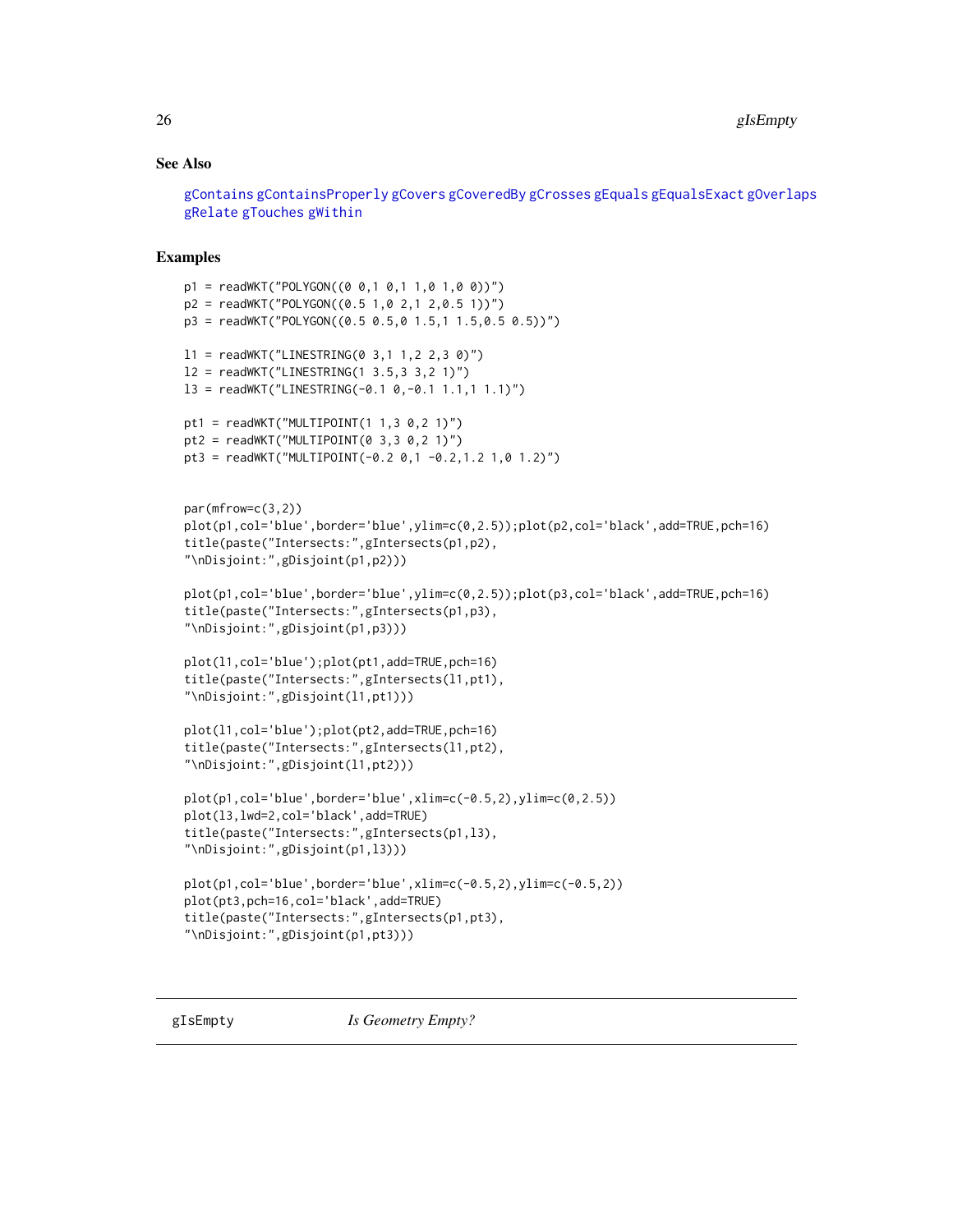#### gIsEmpty 27

# Description

Tests if the given geometry is empty

## Usage

```
gIsEmpty(spgeom, byid = FALSE)
```
# Arguments

| spgeom | sp object as defined in package sp                                                                                |
|--------|-------------------------------------------------------------------------------------------------------------------|
| bvid   | Logical determining if the function should be applied across subgeometries<br>(TRUE) or the entire object (FALSE) |

# Details

Because no sp Spatial object may be empty, the function exists but cannot work, as readWKT is not permitted to create an empty object.

## Value

Returns TRUE if the given geometry is empty, FALSE otherwise.

#### Author(s)

Roger Bivand & Colin Rundel

## See Also

[gIsRing](#page-27-1) [gIsSimple](#page-28-1) [gIsValid](#page-29-1)

```
try(gIsEmpty(readWKT("POINT EMPTY")))
gIsEmpty(readWKT("POINT(1 1)"))
try(gIsEmpty(readWKT("LINESTRING EMPTY")))
gIsEmpty(readWKT("LINESTRING(0 0,1 1)"))
try(gIsEmpty(readWKT("POLYGON EMPTY")))
gIsEmpty(readWKT("POLYGON((0 0,1 0,1 1,0 1,0 0))"))
```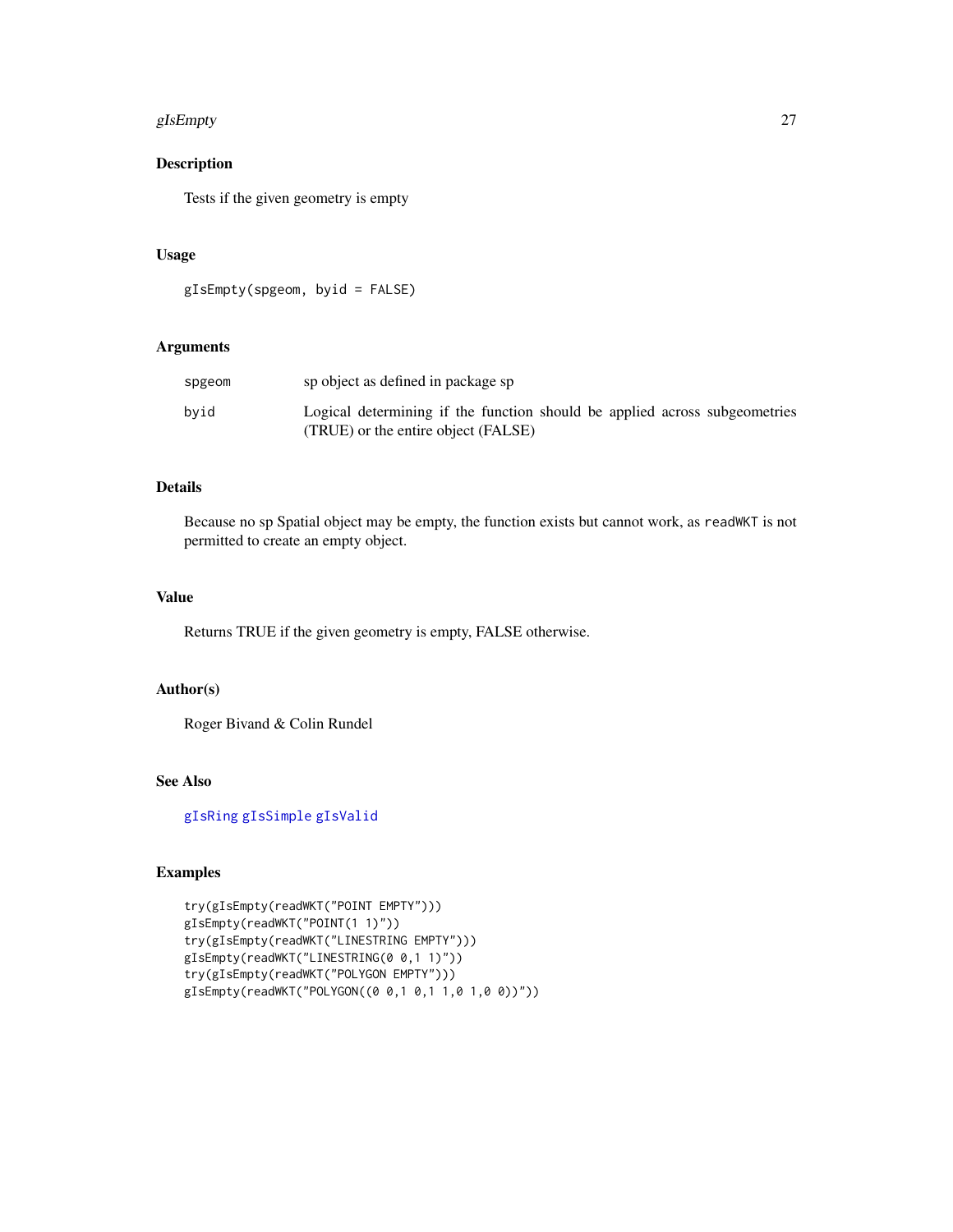<span id="page-27-1"></span><span id="page-27-0"></span>

## Description

Tests if the given geometry is a ring

## Usage

gIsRing(spgeom, byid = FALSE)

## Arguments

| spgeom | sp object as defined in package sp                                         |
|--------|----------------------------------------------------------------------------|
| byid   | Logical determining if the function should be applied across subgeometries |
|        | (TRUE) or the entire object (FALSE)                                        |

# Value

Returns TRUE if the geometry is a LINEARRING.

Returns TRUE if the geometry is a LINESTRING that is both Simple [\(gIsSimple\)](#page-28-1) and Closed (end points intersect), FALSE otherwise.

Returns FALSE if the geometry is a [MULTI]POINT, MULTILINESTRING, or [MULTI]POLYGON.

## Author(s)

Roger Bivand & Colin Rundel

## See Also

[gIsEmpty](#page-25-1) [gIsSimple](#page-28-1) [gIsValid](#page-29-1)

```
11 = \text{readWKT("LINESTRING(0 0, 1 1, 1 0, 0 1, 0 0)")}12 = \text{readWKT}("LINESTRING(0 0, 1 0, 1 1, 0 1, 0 0)")r1 = \text{readWKT("LINEARRING(0 0, 1 1, 1 0, 0 1, 0 0)")}r2 = \text{readWKT("LINEARRING(0 0, 1 0, 1 1, 0 1, 0 0)")}p1 = readWKT("POLYGON((0 0, 1 1, 1 0, 0 1, 0 0))")
p2 = \text{readWKT("POLYGON((0 0, 1 0, 1 1, 0 1, 0 0))")}
```

```
par(mfrow=c(3,2))
plot(l1);title(paste("LINESTRING\nRing:",gIsRing(l1)))
plot(l2);title(paste("LINESTRING\nRing:",gIsRing(l2)))
plot(r1);title(paste("LINEARRING\nRing:",gIsRing(r1)))
plot(r2);title(paste("LINEARRING\nRing:",gIsRing(r2)))
plot(p1);title(paste("POLYGON\nRing:",gIsRing(p1)))
plot(p2);title(paste("POLYGON\nRing:",gIsRing(p2)))
```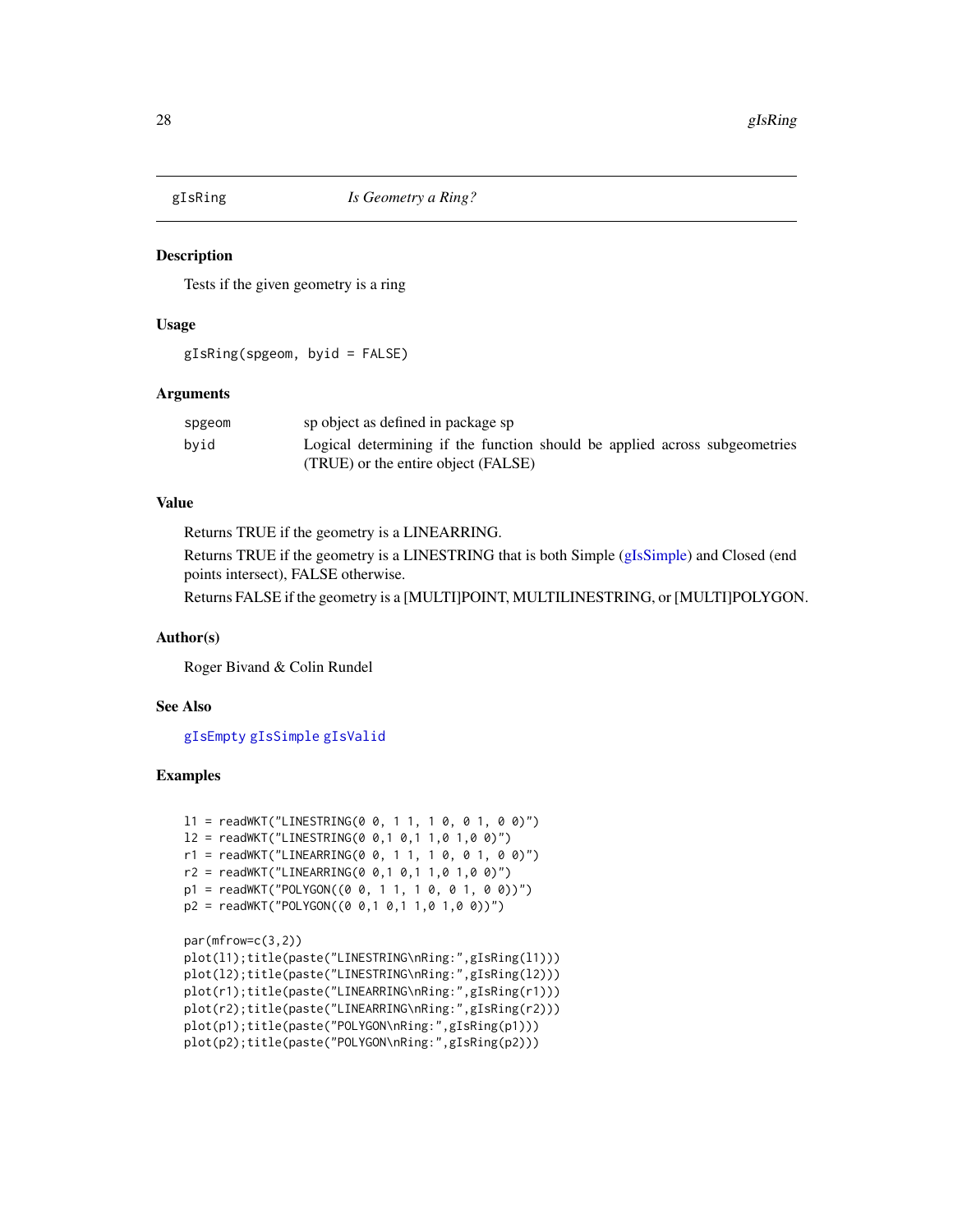<span id="page-28-1"></span><span id="page-28-0"></span>

## Description

Function tests if the given geometry is simple

## Usage

gIsSimple(spgeom, byid = FALSE)

# Arguments

| spgeom | sp object as defined in package sp                                         |
|--------|----------------------------------------------------------------------------|
| byid   | Logical determining if the function should be applied across subgeometries |
|        | (TRUE) or the entire object (FALSE)                                        |

## Details

Simplicity is used in reference to 0 and 1-dimensional geometries ([MULTI]POINT and [MULTI]LINESTRING) whereas Validity ([gIsValid](#page-29-1)) is used in reference to 2-dimensional geometries ([MULTI]POLYGON).

A POINT is always simple.

A MULTIPOINT is simple if no two points are identical.

A LINESTRING is simple if it does not pass through the same point twice (self intersection) except at the end points, in which case it is a ring ([gIsRing](#page-27-1)).

A MULTILINESTRING is simple if all of its subgeometries are simple and none of the subgeometries intersect except at end points.

A [MULTI]POLYGON is simple by definition.

Many of the functions in rgeos expect simple/valid geometries and may exhibit unpredictable behavior if given an invalid geometry. Checking of validity/simplicity can be computationally expensive for complex geometries and so is not done by default, any new geometries should be checked.

#### Value

Returns TRUE if the given geometry does not contain anomalous points, such as self intersection or self tangency.

# Author(s)

Roger Bivand & Colin Rundel

# References

```
Validity Details: http://postgis.net/docs/manual-2.0/using_postgis_dbmanagement.html#
OGC_Validity
```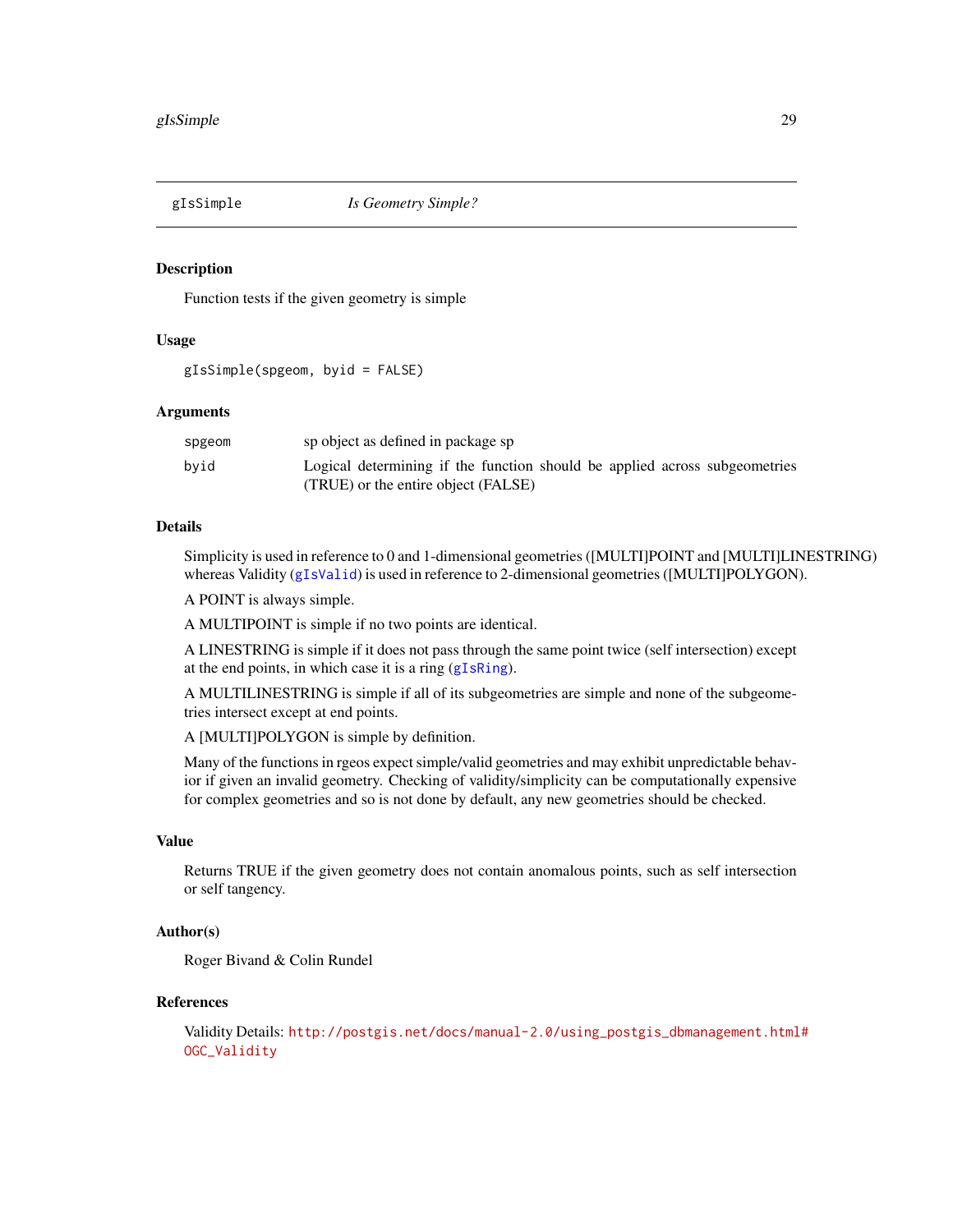# See Also

[gIsEmpty](#page-25-1) [gIsRing](#page-27-1) [gIsValid](#page-29-1)

## Examples

```
# MULTIPOINT examples
gIsSimple(readWKT("MULTIPOINT(1 1,2 2,3 3)"))
gIsSimple(readWKT("MULTIPOINT(1 1,2 2,1 1)"))
# LINESTRING examples
11 = \text{readWKT}("LINESTRING(0 5, 3 4, 2 3, 5 2)")12 = \text{readWKT}("LINESTRING(0 5, 4 2, 5 4, 0 1)")l3 = readWKT("LINESTRING(3 5,0 4,0 2,2 0,5 1,4 4,4 5,3 5)")
14 = readWKT("LINESTRING(3 5,0 4,4 3,5 2,3 0,1 2,4 5,3 5)")
par(mfrow=c(2,2))
plot(l1);title(paste("Simple:",gIsSimple(l1)))
plot(l2);title(paste("Simple:",gIsSimple(l2)))
plot(l3);title(paste("Simple:",gIsSimple(l3)))
plot(l4);title(paste("Simple:",gIsSimple(l4)))
# MULTILINESTRING examples
m11 = readWKT("MULTILINESTRING((0 5,1 2,5 0),(3 5,5 4,4 1))")
ml2 = readWKT("MULTILINESTRING((0 5, 1 2, 5 0), (0 5, 5 4, 4 1))")ml3 = readWKT("MULTILINESTRING((0 5, 1 2, 5 0), (3 5, 5 4, 2 0))")par(mfrow=c(1,3))
plot(ml1);title(paste("Simple:",gIsSimple(ml1)))
plot(ml2);title(paste("Simple:",gIsSimple(ml2)))
```
<span id="page-29-1"></span>gIsValid *Is Geometry Valid?*

# Description

Function tests if the given geometry is valid

#### Usage

```
gIsValid(spgeom, byid = FALSE, reason=FALSE)
```
plot(ml3);title(paste("Simple:",gIsSimple(ml3)))

#### **Arguments**

| spgeom | sp object as defined in package sp                                                                                |
|--------|-------------------------------------------------------------------------------------------------------------------|
| byid   | Logical determining if the function should be applied across subgeometries<br>(TRUE) or the entire object (FALSE) |
| reason | Logical determining if the function should return a character string describing<br>why the geometry is invalid    |

<span id="page-29-0"></span>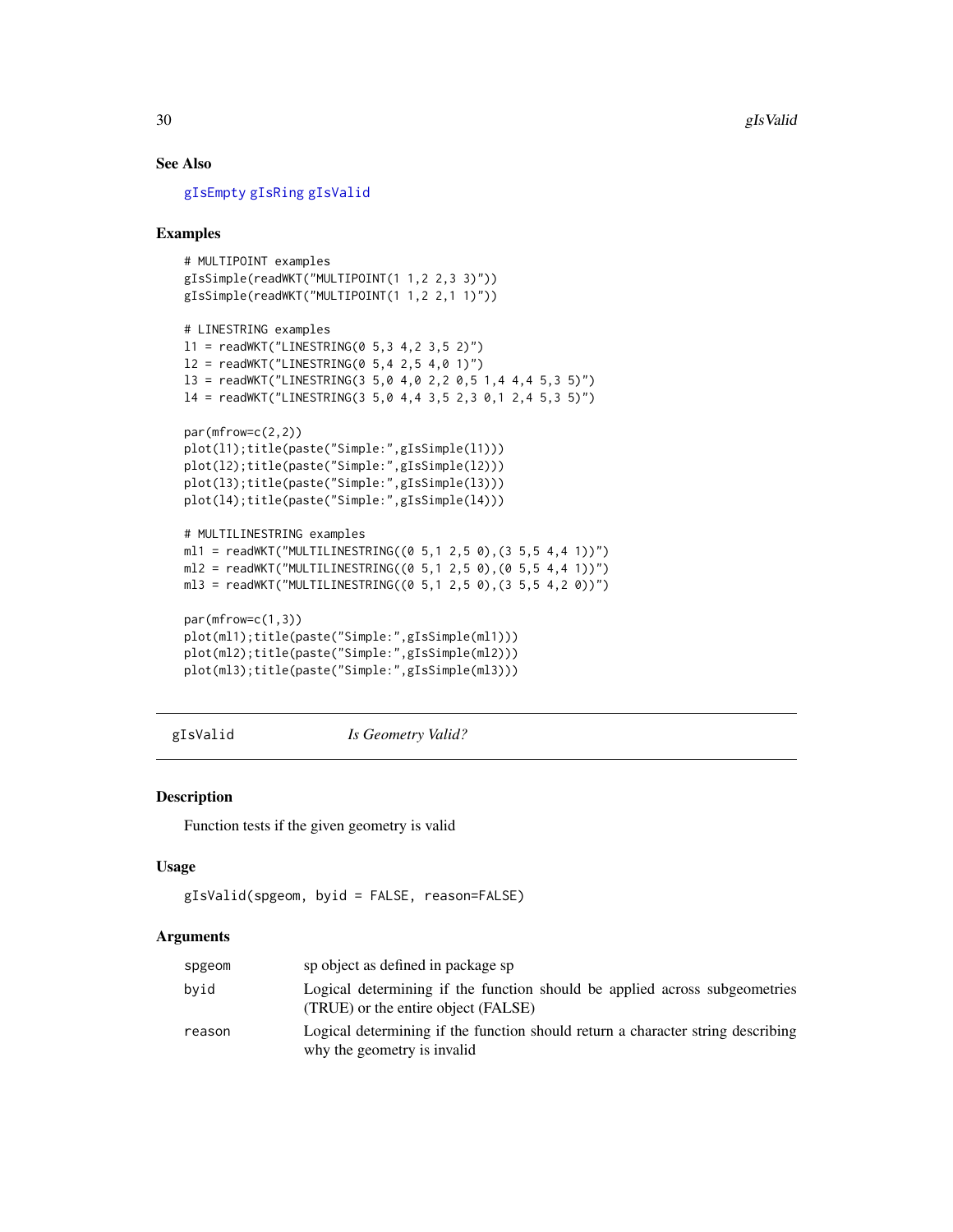## gIs Valid  $31$

#### Details

Validity is used in reference to 2-dimensional geometries (LINEARRING and [MULTI]POLYGON) whereas Simplicity ([gIsSimple](#page-28-1)) is used in reference to 0 and 1-dimensional geometries ([MULTI]POINT and [MULTI]LINESTRING).

A LINEARRING is valid if it does not intersect itself.

A POLYGON is valid if no two rings in the boundary (made up of an exterior ring and interior rings) cross. The boundary of a POLYGON may intersect at a POINT but only as a tangent (i.e. not on a line). A POLYGON may not have cut lines or spikes and the interior rings must be contained entirely within the exterior ring.

A MULTIPOLYGON is valid if and only if all of its elements are valid and the interiors of no two elements intersect. The boundaries of any two elements may touch, but only at a finite number of POINTs.

Many of the functions in rgeos expect simple/valid geometries and may exhibit unpredictable behavior if given an invalid geometry. Checking of validity/simplicity can be computationally expensive for complex geometries and so is not done by default, any new geometries should be checked.

#### Value

By default will return TRUE if the given geometry is well formed, FALSE otherwise. If reason is set to TRUE then a character string is returned describing the geometry, "Valid Geometry" if it is valid or details of the specific issue. Any given geometry may have multiple issues that make it invalid, gIsValid will only return the first, once it has been corrected additionally checking is necessary to confirm that additional issues do not remain.

#### Author(s)

Roger Bivand & Colin Rundel

#### References

Validity Details: [http://postgis.net/docs/manual-2.0/using\\_postgis\\_dbmanagement.html](http://postgis.net/docs/manual-2.0/using_postgis_dbmanagement.html#OGC_Validity)# [OGC\\_Validity](http://postgis.net/docs/manual-2.0/using_postgis_dbmanagement.html#OGC_Validity)

#### See Also

[gIsEmpty](#page-25-1) [gIsRing](#page-27-1) [gIsSimple](#page-28-1)

```
#LINEARRING Example
l = \text{readWKT}("LINEARRING(0 0, 100 100, 100 0, 0100, 00)")plot(l);title(paste("Valid:",gIsValid(l),"\n",gIsValid(l,reason=TRUE)))
#POLYGON and MULTIPOLYGON Examples
p1 = readWKT("POLYGON ((0 60, 0 0, 60 0, 60 60, 0 60), (20 40, 20 20, 40 20, 40 40, 20 40))")
p2 = readWKT("POLYGON ((0 60, 0 0, 60 0, 60 60, 0 60), (20 40, 20 20, 60 20, 20 40))")
p3 = readWKT(paste("POLYGON ((0 120, 0 0, 140 0, 140 120, 0 120),",
 "(100 100, 100 20, 120 20, 120 100, 100 100),",
```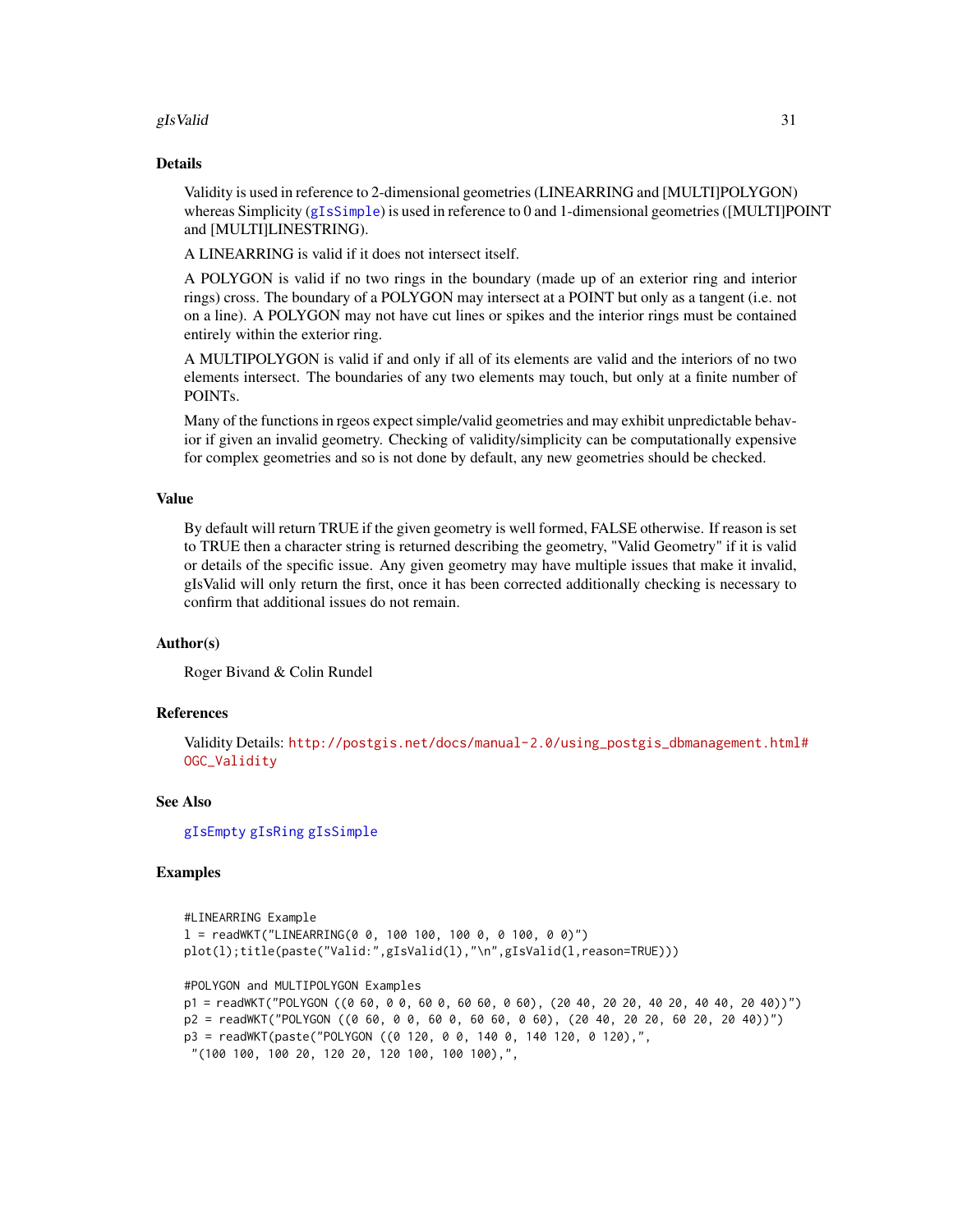<span id="page-31-0"></span>32 gLength and the set of the set of the set of the set of the set of the set of the set of the set of the set of the set of the set of the set of the set of the set of the set of the set of the set of the set of the set o

```
"(20 100, 20 40, 100 40, 20 100))"))
p4 = readWKT("POLYGON ((0 40, 0 0, 40 40, 40 0, 0 40))")
p5 = readWKT("POLYGON ((-10 50, 50 50, 50 -10, -10 -10, -10 50), (0 40, 0 0, 40 40, 40 0, 0 40))")
p6 = readWKT("POLYGON ((0 60, 0 0, 60 0, 60 20, 100 20, 60 20, 60 60, 0 60))")
p7 = readWKT(paste("POLYGON ((40 300, 40 20, 280 20, 280 300, 40 300),",
 "(120 240, 80 180, 160 220, 120 240),",
 "(220 240, 160 220, 220 160, 220 240),",
 "(160 100, 80 180, 100 80, 160 100),",
 "(160 100, 220 160, 240 100, 160 100))"))
p8 = readWKT(paste("POLYGON ((40 320, 340 320, 340 20, 40 20, 40 320),",
 "(100 120, 40 20, 180 100, 100 120),
 "(200 200, 180 100, 240 160, 200 200),"
 "(260 260, 240 160, 300 200, 260 260),",
 "(300 300, 300 200, 340 320, 300 300))"))
p9 = readWKT(paste("MULTIPOLYGON (((20 380, 420 380, 420 20, 20 20, 20 380),",
 "(220 340, 180 240, 60 200, 200 180, 340 60, 240 220, 220 340)),",
 "((60 200, 340 60, 220 340, 60 200)))"))
par(mfrow=c(3,3))
plot(p1,col='black',pbg='white');title(paste("Valid:",gIsValid(p1),"\n",gIsValid(p1,reason=TRUE)))
plot(p2,col='black',pbg='white');title(paste("Valid:",gIsValid(p2),"\n",gIsValid(p2,reason=TRUE)))
plot(p3,col='black',pbg='white');title(paste("Valid:",gIsValid(p3),"\n",gIsValid(p3,reason=TRUE)))
plot(p4,col='black',pbg='white');title(paste("Valid:",gIsValid(p4),"\n",gIsValid(p4,reason=TRUE)))
plot(p5,col='black',pbg='white');title(paste("Valid:",gIsValid(p5),"\n",gIsValid(p5,reason=TRUE)))
plot(p6,col='black',pbg='white');title(paste("Valid:",gIsValid(p6),"\n",gIsValid(p6,reason=TRUE)))
plot(p7,col='black',pbg='white');title(paste("Valid:",gIsValid(p7),"\n",gIsValid(p7,reason=TRUE)))
plot(p8,col='black',pbg='white');title(paste("Valid:",gIsValid(p8),"\n",gIsValid(p8,reason=TRUE)))
plot(p9,col='black',pbg='white')
title(paste("Valid:",gIsValid(p9),"\n",gIsValid(p9,reason=TRUE)))
```
<span id="page-31-1"></span>

gLength *Length of Geometry*

#### Description

Calculates the length of the given geometry.

## Usage

```
gLength(spgeom, byid=FALSE)
```
#### Arguments

| spgeom | sp object as defined in package sp                                                                                |
|--------|-------------------------------------------------------------------------------------------------------------------|
| bvid   | Logical determining if the function should be applied across subgeometries<br>(TRUE) or the entire object (FALSE) |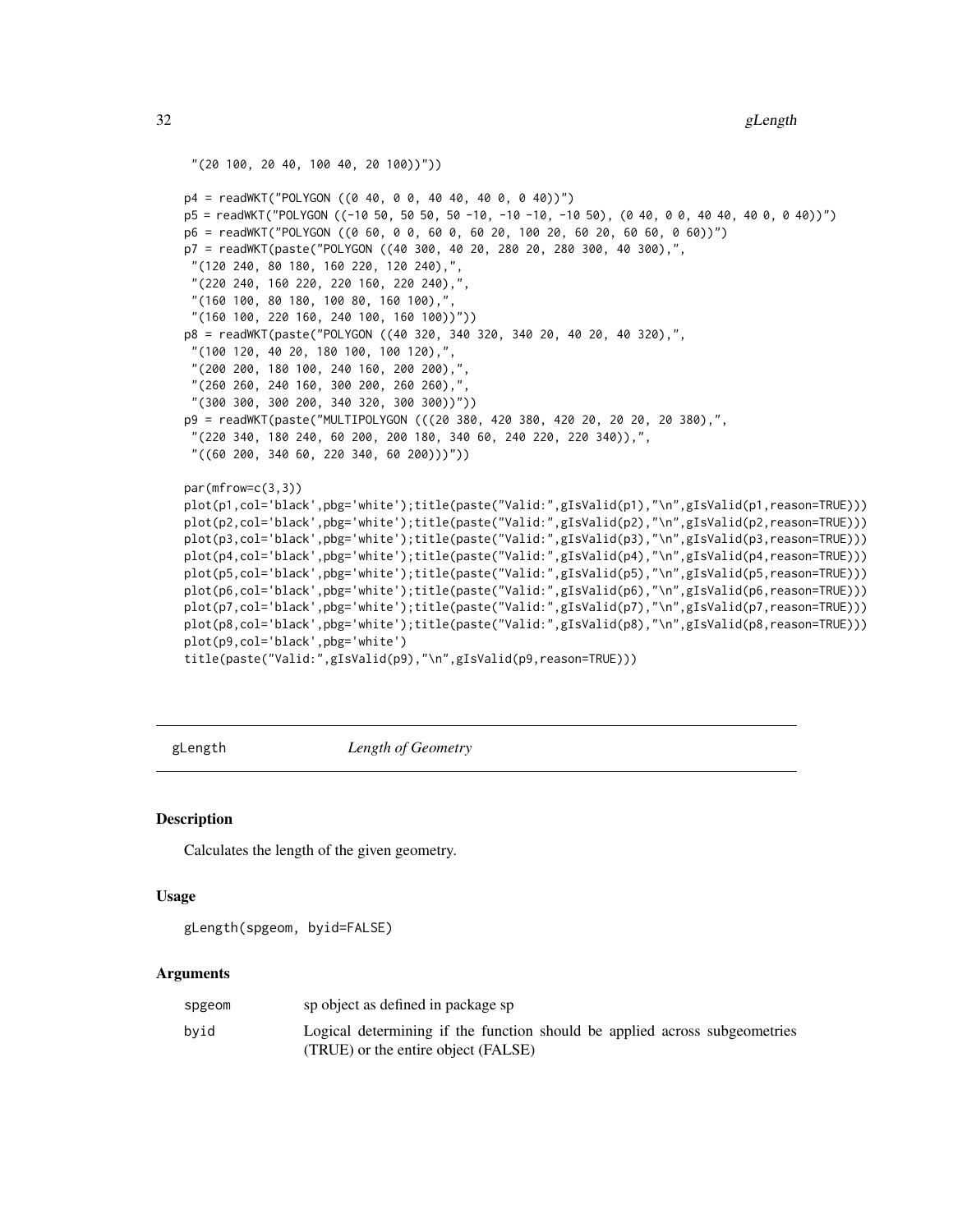# <span id="page-32-0"></span>gNearestPoints 33

## Value

Returns the length of the geometry in the units of the current projection. By definition [MULTI]POINTs have a length of 0. The length of POLYGONs is the sum of the length of their shell and their hole(s).

## Author(s)

Roger Bivand & Colin Rundel

#### See Also

[gArea](#page-2-1)

#### Examples

```
gLength(readWKT("POINT(1 1)"))
```

```
gLength(readWKT("LINESTRING(0 0,1 1,2 2)"))
gLength(readWKT("LINESTRING(0 0,1 1,2 0,3 1)"))
```
gLength(readWKT("POLYGON((0 0,3 0,3 3,0 3,0 0))")) gLength(readWKT("POLYGON((0 0,3 0,3 3,0 3,0 0),(1 1,2 1,2 2,1 2,1 1))"))

gNearestPoints *Closest Points of two Geometries*

## Description

Return closest points of two geometries.

## Usage

gNearestPoints(spgeom1, spgeom2)

## Arguments

spgeom1, spgeom2

sp objects as defined in package sp.

# Value

The closest points of the two geometries or NULL on exception. The first point comes from spgeom1 geometry and the second point comes from spgeom2.

## Author(s)

Rainer Stuetz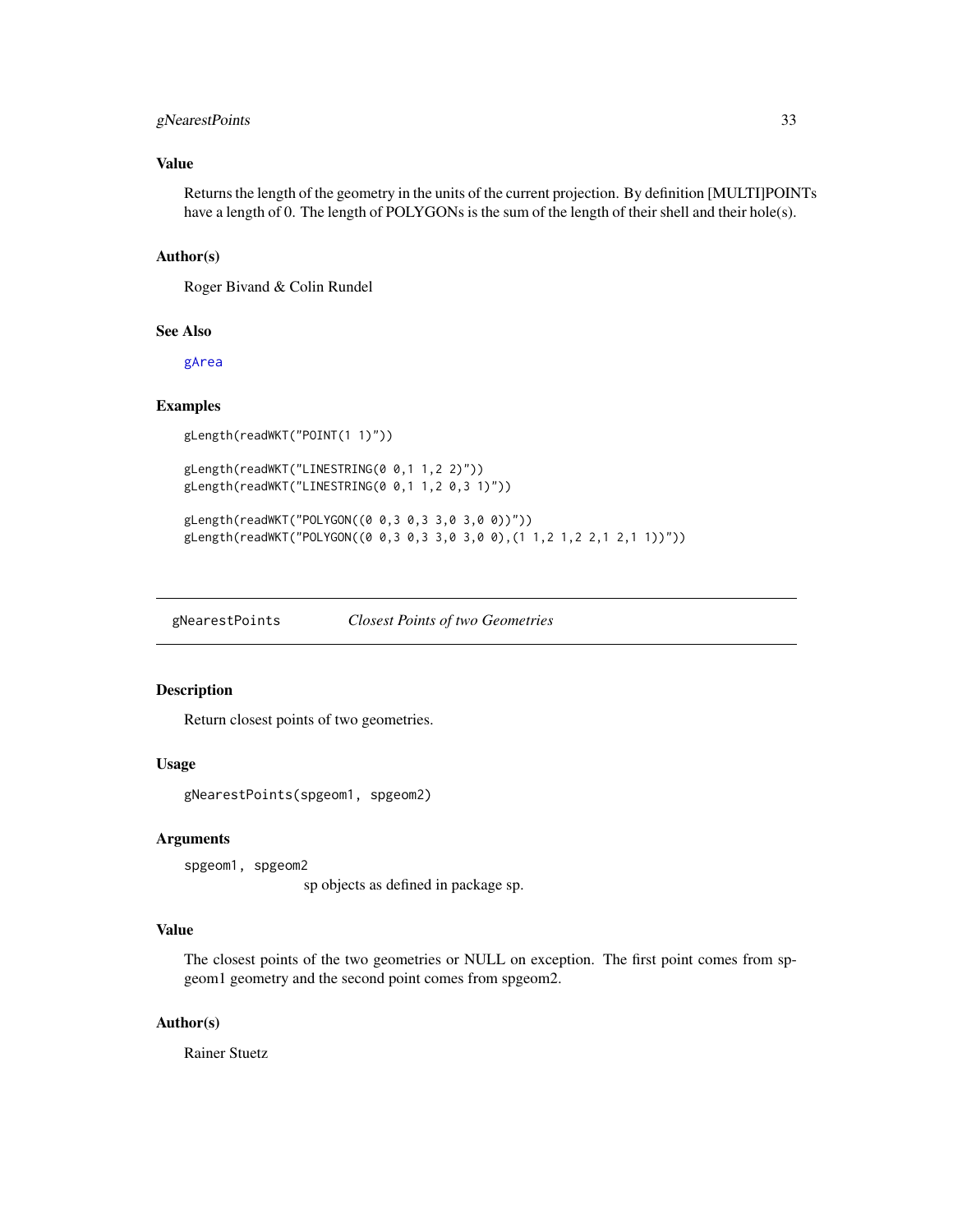# See Also

[gDistance](#page-15-2)

## Examples

```
if (version_GEOS0() > "3.4.0") {
g1 <- readWKT("MULTILINESTRING((34 54, 60 34), (0 10, 50 10, 100 50))")
g2 <- readWKT("MULTIPOINT(30 0, 100 30)")
plot(g1, pch=4, axes=TRUE)
plot(g2, add=TRUE)
plot(gNearestPoints(g1, g2), add=TRUE, col="red", pch=7)
gDistance(g1, g2)
}
```
gNode *Linestring Noder*

## Description

Function attempts to node a linestring object, inserting coordinates at intersection points; only available for GEOS  $\geq$  3.4.0.

#### Usage

gNode(spgeom);

## Arguments

spgeom an sp object inheriting from SpatialLines

## Details

Because [gPolygonize](#page-39-1) expects linestrings to be fully noded, as such they must not cross and must touch only at endpoints. gNodee takes an object inheriting from SpatialLines and attempts to add omitted nodes. Issue reported by Nicola Farina 21 March 2014.

## Value

Returns a noded linestring object.

## Author(s)

Roger Bivand

# See Also

[gPolygonize](#page-39-1)

<span id="page-33-0"></span>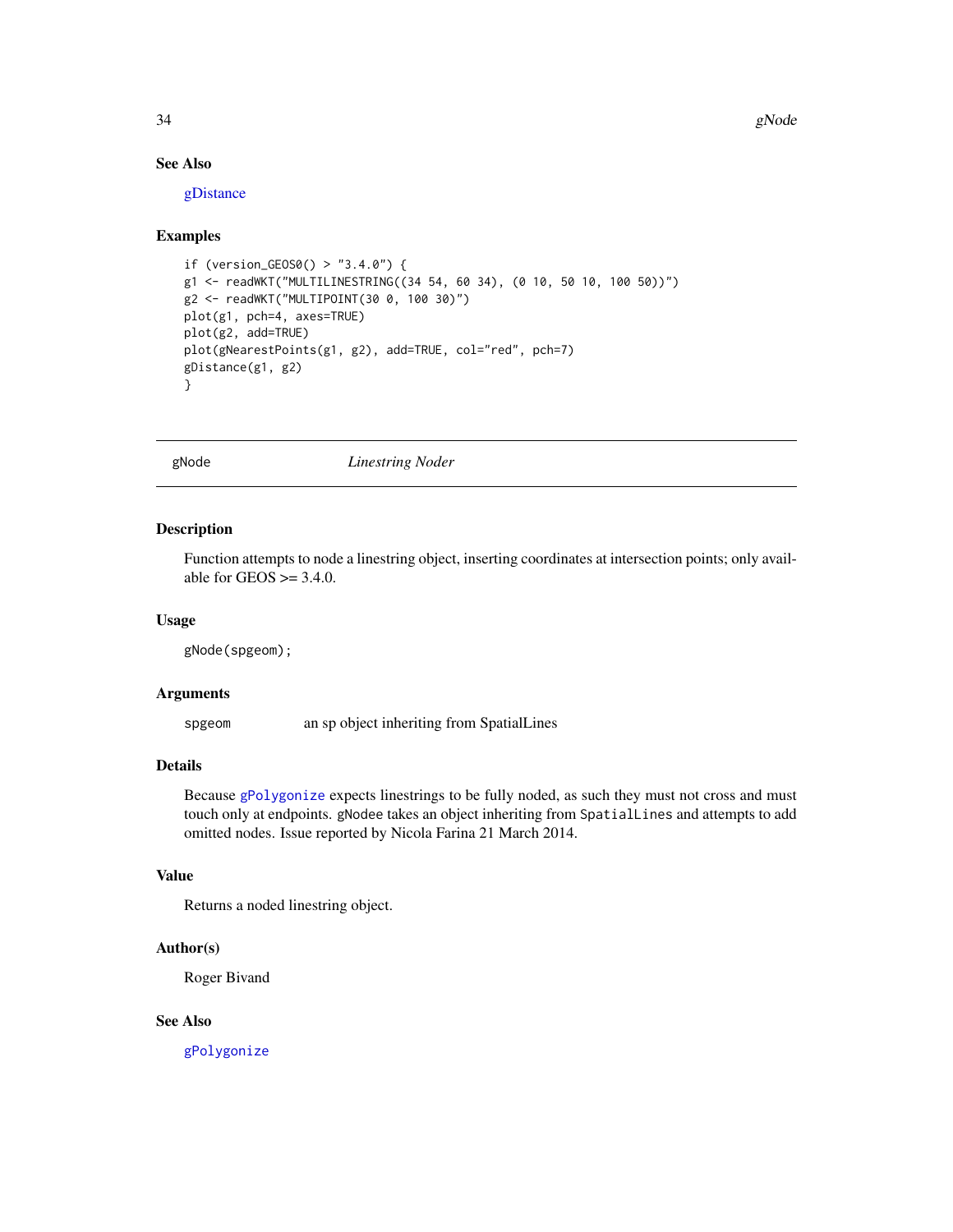## <span id="page-34-0"></span>gpc.poly-class 35

#### Examples

```
library(sp)
pol1 <- readWKT(paste("POLYGON((39.936 43.446, 39.94 43.446, 39.94 43.45,",
 "39.936 43.45, 39.936 43.446))"))
pol2 <- readWKT(paste("POLYGON((39.9417 43.45, 39.9395 43.4505,",
 "39.9385 43.4462, 39.9343 43.4452, 39.9331 43.4469, 39.9417 43.45))"))
plot(pol2, axes=TRUE)
plot(pol1, add=TRUE, border="blue")
gIsValid(pol1)
gIsValid(pol2)
try(res <- gUnion(pol1, pol2))
if (version_GEOS0() > "3.4.0") {
pol2a <- gPolygonize(gNode(as(pol2, "SpatialLines")))
try(res <- gUnion(pol1, pol2a))
plot(res, add=TRUE, border="red", lty=2, lwd=2)
set.seed(1)
# rw from Jim Holtman's R-help posting 2010-12-2
n < - 1000rw \leq -\text{matrix}(0, \text{ncol} = 2, \text{nrow} = n)indx \leftarrow chind(seq(n), sample(c(1, 2), n, TRUE))rw[index] < - sample(c(-1, 1), n, TRUE)rw[, 1] <- cumsum(rw[, 1])
rw[, 2] <- cumsum(rw[, 2])
slrw <- SpatialLines(list(Lines(list(Line(rw)), "1")))
res0 <- gNode(slrw)
print(length(slrw))
print(length(res0))
res <- gPolygonize(res0)
print(summary(res))
print(length(res))
plot(res0, axes=TRUE)
plot(res, add=TRUE, col=sample(rainbow(length(res))))
# library(spatstat)
# set.seed(0)
# X <- psp(runif(100), runif(100), runif(100), runif(100), window=owin())
# library(maptools)
# sppsp <- as(X, "SpatialLines")
# writeLines(writeWKT(sppsp, byid=FALSE), con="sppsp.wkt")
sppsp <- readWKT(readLines(system.file("wkts/sppsp.wkt", package="rgeos")))
plot(sppsp, axes=TRUE)
res0 <- gNode(sppsp)
res <- gPolygonize(res0)
plot(res, add=TRUE, col=sample(rainbow(length(res))))
}
```
gpc.poly-class *Class "gpc.poly"*

#### Description

A class for representing polygons composed of multiple contours, some of which may be holes.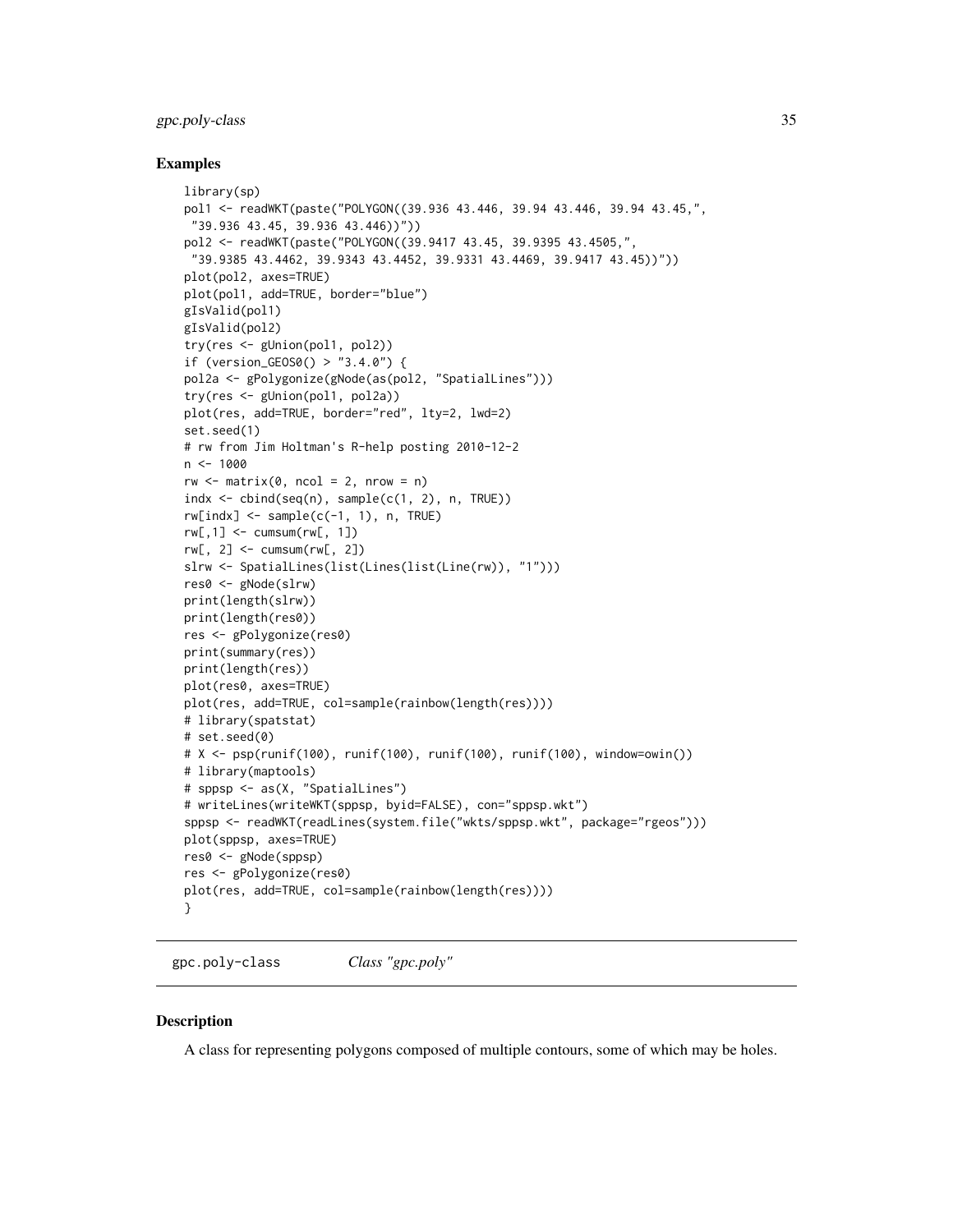#### Objects from the Class

Objects can be created by calls of the form new ("gpc.poly",  $\ldots$ ) or by reading in from a file using read.polyfile.

#### Slots

pts Object of class "list". Actually, pts is a list of lists with length equal to the number of contours in the "gpc.poly" object. Each element of pts is a list of length 3 with names x, y, and hole. x and y are vectors containing the x and y coordinates, respectively, while hole is a logical indicating whether or not the contour is a hole.

## Methods

 $\int$  signature(x = "gpc.poly"): ...

```
append.poly signature(x = "gpc.poly", y = "gpc.poly")....
area.poly signature(object = "gpc.poly"): ...
coerce signature(from = "matrix", to = "gpc.poly"): ...
coerce signature(from = "data.frame", to = "gpc.poly"): ...
coerce signature(from = "numeric", to = "gpc.poly"): ...
coerce signature(from = "list", to = "gpc.poly"): ...
coerce signature(from = "SpatialPolygons", to = "gpc.poly"): ...
coerce signature(from = "gpc.poly", to = "matrix"):...
coerce signature(from = "gpc.poly", to = "numeric"):...
coerce signature(from = "gpc.poly", to = "SpatialPolygons"): ...
get.bbox signature(x = "gpc.poly"): ...
get.pts signature(object = "gpc.poly"): ...
intersect signature(x = "gpc.poly", y = "gpc.poly"): ...
plot signature(x = "gpc.poly"): The argument poly.args can be used to pass a list of addi-
    tional arguments to be passed to the underlying polygon call.
scale.poly signature(x = "gpc.poly"): ...
setdiff signature(x = "gpc.poly", y = "gpc.poly"): ...
show signature(object = "gpc.poly"): Scale x and y coordinates by amount xscale and
    yscale. By default xscale equals yscale.
symdiff signature(x = "gpc.poly", y = "gpc.poly"): ...
union signature(x = "gpc.poly", y = "gpc.poly"): ...
tristrip signature(x = "gpc.poly"): ...
triangulate signature(x = "gpc.poly"): ...
```
## **Note**

The class "gpc.poly.nohole" is identical to "gpc.poly" except the hole flag for each contour of a "gpc.poly.nohole" object is always FALSE.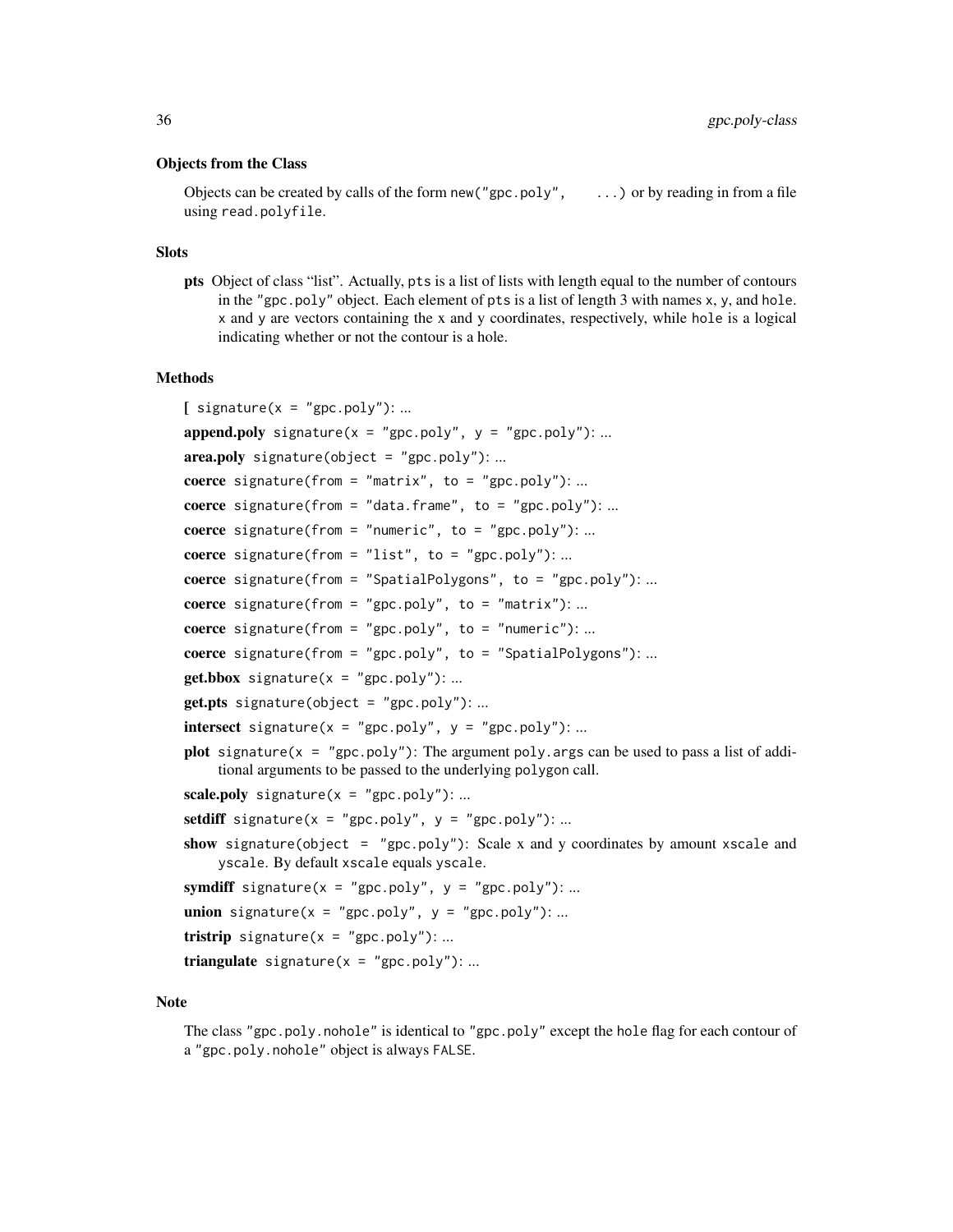gpc.poly-class 37

#### Author(s)

Roger D. Peng

```
## Make some random polygons
set.seed(100)
a \leftarrow \text{cbind}(\text{rnorm}(100), \text{rnorm}(100))a \leftarrow a[chull(a), ]## Convert `a' from matrix to "gpc.poly"
a \leftarrow as(a, "gpc.poly")b <- cbind(rnorm(100), rnorm(100))
b \leftarrow as(b[chull(b),], "gpc.poly")## More complex polygons with an intersection
p1 <- read.polyfile(system.file("poly-ex-gpc/ex-poly1.txt", package = "rgeos"))
p2 <- read.polyfile(system.file("poly-ex-gpc/ex-poly2.txt", package = "rgeos"))
## Plot both polygons and highlight their intersection in red
plot(append.poly(p1, p2))
plot(intersect(p1, p2), poly.args = list(col = 2), add = TRUE)
## Highlight the difference p1 \ p2 in green
plot(setdiff(p1, p2), poly.args = list(col = 3), add = TRUE)## Highlight the difference p2 \ p1 in blue
plot(setdiff(p2, p1), poly.args = list(col = 4), add = TRUE)## Plot the union of the two polygons
plot(union(p1, p2))
## Take the non-intersect portions and create a new polygon
## combining the two contours
p.comb <- append.poly(setdiff(p1, p2), setdiff(p2, p1))
plot(p.comb, poly.args = list(col = 2, border = 0))## Coerce from a matrix
x < -structure(c(0.0934073560027759, 0.192713393476752, 0.410062456627342,
0.470020818875781, 0.41380985426787, 0.271408743927828, 0.100902151283831,
0.0465648854961832, 0.63981588032221, 0.772382048331416,
0.753739930955121, 0.637744533947066, 0.455466052934407,
0.335327963176065, 0.399539700805524,
0.600460299194476), .Dim = c(8, 2))
v <structure(c(0.404441360166551, 0.338861901457321, 0.301387925052047,
0.404441360166551, 0.531852879944483, 0.60117973629424, 0.625537820957668,
0.179976985040276, 0.341542002301496, 0.445109321058688,
0.610817031070196, 0.596317606444189, 0.459608745684695,
0.215189873417722), .Dim = c(7, 2))
```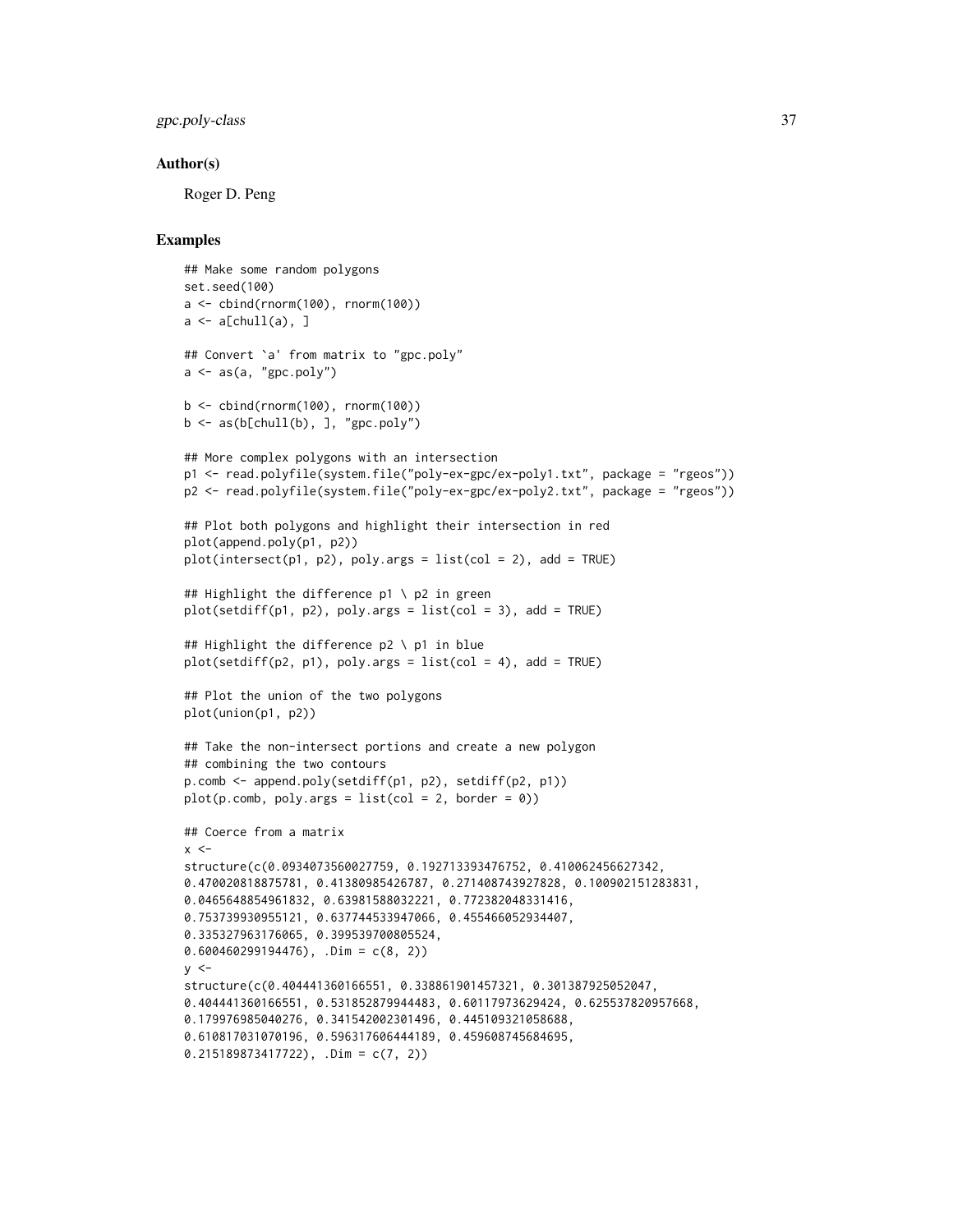```
x1 \leftarrow as(x, "gpc.poly")y1 \leftarrow as(y, "gpc.poly")plot(append.poly(x1, y1))
plot(interset(x1, y1), poly.args = list(col = 2), add = TRUE)## Show the triangulation
#plot(append.poly(x1, y1))
#triangles <- triangulate(append.poly(x1,y1))
#for (i in 0:(nrow(triangles)/3 - 1))
# polygon(triangles[3*i + 1:3,], col="lightblue")
```
<span id="page-37-0"></span>gpc.poly.nohole-class *Class "gpc.poly.nohole"*

#### Description

A class for representing polygons with multiple contours but without holes.

#### Objects from the Class

Objects can be created by calls of the form 'new("gpc.poly.nohole", ...) or by calling read.polyfile'.

## Slots

pts Object of class "list". See the help for "gpc.poly" for details.

#### Extends

Class "gpc.poly", directly.

## Methods

```
coerce signature(from = "numeric", to = "gpc.poly.nohole"): ...
```
#### Note

This class is identical to ""gpc.poly"" and is needed because the file formats for polygons without holes is slightly different from the file format for polygons with holes. For a "gpc.poly.nohole" object, the hole flag for each contour is always FALSE.

Also, write.polyfile will write the correct file format, depending on whether the object is of class "gpc.poly" or "gpc.poly.nohole".

#### Author(s)

Roger D. Peng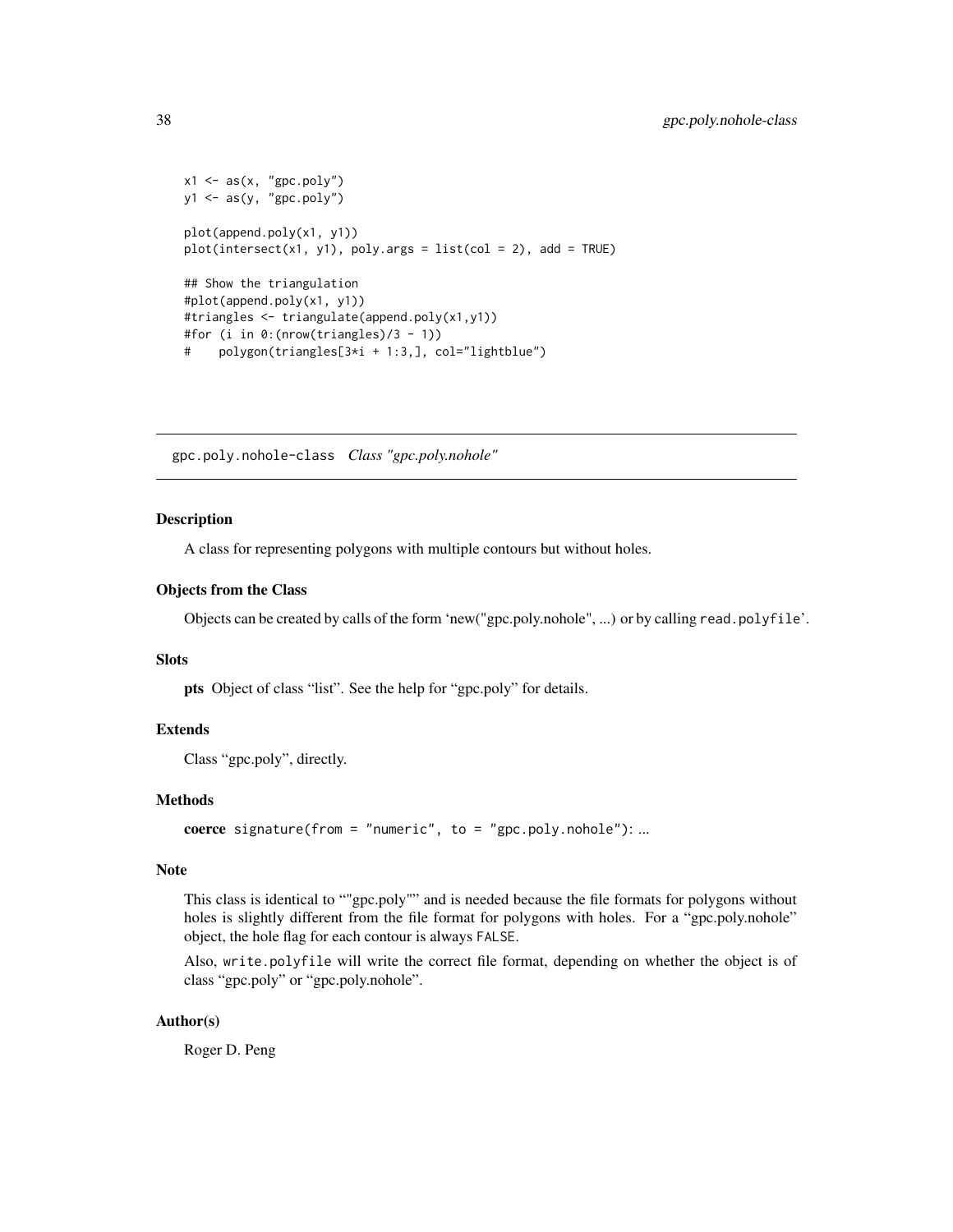## gPointOnSurface 39

# See Also

[gpc.poly-class](#page-34-0)

## Examples

## None

gPointOnSurface *Point on Surface of Geometry*

#### Description

Function returns a point on the surface of the given geometry

## Usage

```
gPointOnSurface(spgeom, byid=FALSE, id = NULL)
```
# Arguments

| spgeom | sp object as defined in package sp                                                                                                                                |
|--------|-------------------------------------------------------------------------------------------------------------------------------------------------------------------|
| byid   | Logical determining if the function should be applied across subgeometries<br>(TRUE) or the entire object (FALSE)                                                 |
| id     | Character vector defining id labels for the resulting geometries, if unspecified<br>returned geometries will be labeled based on their parent geometries' labels. |

## Details

Returns a SpatialPoints object with a point that intersects with the geometry

# Author(s)

Roger Bivand & Colin Rundel

## See Also

[gBoundary](#page-3-0) [gCentroid](#page-6-0) [gConvexHull](#page-10-0) [gEnvelope](#page-17-0)

```
# Based on test geometries from JTS
g1 = readWKT(paste("MULTIPOINT (60 300, 200 200, 240 240, 200 300, 40 140,",
"80 240, 140 240, 100 160, 140 200, 60 200)"))
g2 = readWKT("LINESTRING (0 0, 7 14)")
g3 = readWKT("LINESTRING (0 0, 3 15, 6 2, 11 14, 16 5, 16 18, 2 22)")
g4 = readWKT(paste("MULTILINESTRING ((60 240, 140 300, 180 200, 40 140, 100 100, 120 220),",
 "(240 80, 260 160, 200 240, 180 340, 280 340, 240 180, 180 140, 40 200, 140 260))"))
g5 = readWKT("POLYGON ((0 0, 0 10, 10 10, 10 0, 0 0))")
```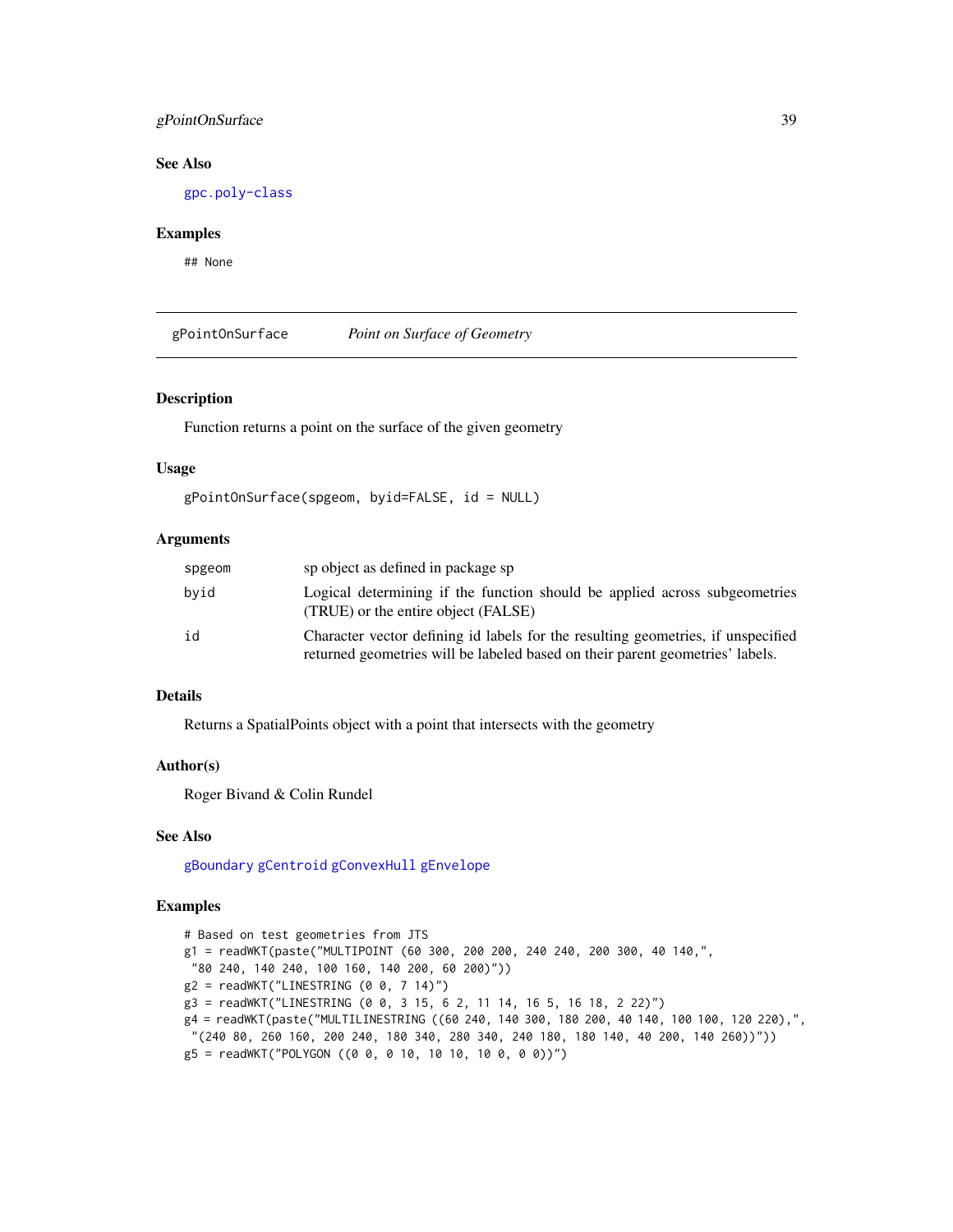```
g6 = readWKT(paste("MULTIPOLYGON (((50 260, 240 340, 260 100, 20 60, 90 140, 50 260),",
 "(200 280, 140 240, 180 160, 240 140, 200 280)),",
 "((380 280, 300 260, 340 100, 440 80, 380 280),",
 "(380 220, 340 200, 400 100, 380 220)))"))
par(mfrow=c(2,3))
plot(g1); plot(gPointOnSurface(g1),col='red',add=TRUE)
plot(g2); plot(gPointOnSurface(g2),col='red',add=TRUE)
plot(g3); plot(gPointOnSurface(g3),col='red',add=TRUE)
plot(g4); plot(gPointOnSurface(g4),col='red',add=TRUE)
plot(g5); plot(gPointOnSurface(g5),col='red',add=TRUE)
plot(g6); plot(gPointOnSurface(g6),col='red',add=TRUE)
```
gPolygonize *Linestring Polygonizer*

# Description

Function attempts to polygonize the given list of linestrings. If the linestrings are not noded (coordinates inserted at intersection points), the function may fail. [gNode](#page-33-0) may be tried to insert such missing points

#### Usage

gPolygonize( splist, getCutEdges=FALSE);

## Arguments

| splist      | a list of sp SpatialLines objects                         |
|-------------|-----------------------------------------------------------|
| getCutEdges | Logical vector indicating if cut edges should be returned |

## Details

Polygonization is the process of forming polygons from linestrings which enclose an area. Linestrings are expected to be fully noded, as such they must not cross and must touch only at endpoints. gPolygonize takes a list of fully noded linestrings and forms all the polygons which are enclosed by the lines. Polygonization errors such as dangling lines or cut lines can be identified and reported.

## Value

By default returns polygons generated by polygonizing the given linestrings. If getCutEdges is TRUE then any cut edges are returned.

## Author(s)

Roger Bivand & Colin Rundel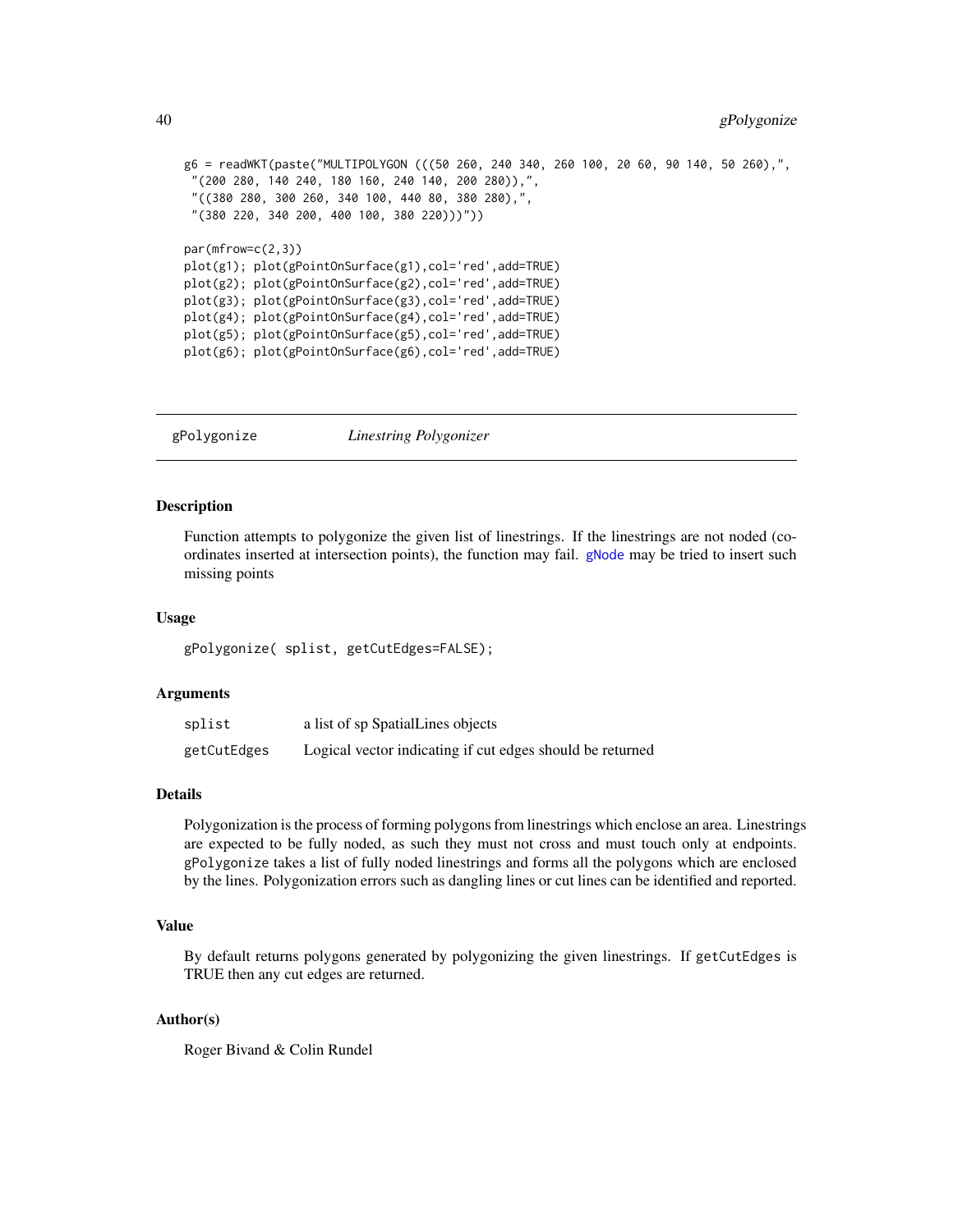## gPolygonize 41

#### See Also

[gNode](#page-33-0)

```
library(sp)
linelist = list(readWKT("LINESTRING (0 0, 10 10)"),readWKT("LINESTRING (185 221, 100 100)"),
readWKT("LINESTRING (185 221, 88 275, 180 316)"),
readWKT("LINESTRING (185 221, 292 281, 180 316)"),
readWKT("LINESTRING (189 98, 83 187, 185 221)"),
readWKT("LINESTRING (189 98, 325 168, 185 221)"))
par(mfrow=c(1,2))
plot(linelist[[1]],xlim=c(0,350),ylim=c(0,350))
title("Linestrings with nodes")
plot(as(linelist[[1]],"SpatialPoints"),pch=16,add=TRUE)
for(i in 2:length(linelist)) {
plot(linelist[[i]],add=TRUE)
plot(as(linelist[[i]],"SpatialPoints"),pch=16,add=TRUE)
}
plot(gPolygonize(linelist),xlim=c(0,350),ylim=c(0,350))
title("Polygonized Results")
gPolygonize(linelist,getCutEdges=TRUE) # no cut edges
linelist2 = list(readWKT("LINESTRING(1 3, 3 3, 3 1, 1 1, 1 3)"),
 readWKT("LINESTRING(1 3, 3 3, 3 1, 1 1, 1 3)"))
gPolygonize(linelist2,getCutEdges=FALSE) # NULL
gPolygonize(linelist2,getCutEdges=TRUE) # Contains LineStrings
# bug fix 130206
LS = list(readWKT("LINESTRING (425963 576719, 425980 576703)"),
readWKT("LINESTRING (425963 576719, 425882 577073)"),
readWKT("LINESTRING (425980 576703, 426082 577072)"),
readWKT("LINESTRING (425882 577073, 426082 577072)"),
readWKT("LINESTRING (426138 577068, 426082 577072)"),
readWKT("LINESTRING (426138 577068, 426420 577039)"),
readWKT("LINESTRING (426420 577039, 426554 576990)"),
readWKT("LINESTRING (426751 576924, 426776 576823)"),
readWKT("LINESTRING (426751 576924, 426783 576919)"),
readWKT("LINESTRING (426751 576924, 426714 576953)"),
readWKT("LINESTRING (426776 576823, 426783 576919)"),
readWKT("LINESTRING (426658 576966, 426554 576990)"),
readWKT("LINESTRING (426658 576966, 426667 577031)"),
readWKT("LINESTRING (426658 576966, 426714 576953)"),
readWKT("LINESTRING (426667 577031, 426714 576953)")
```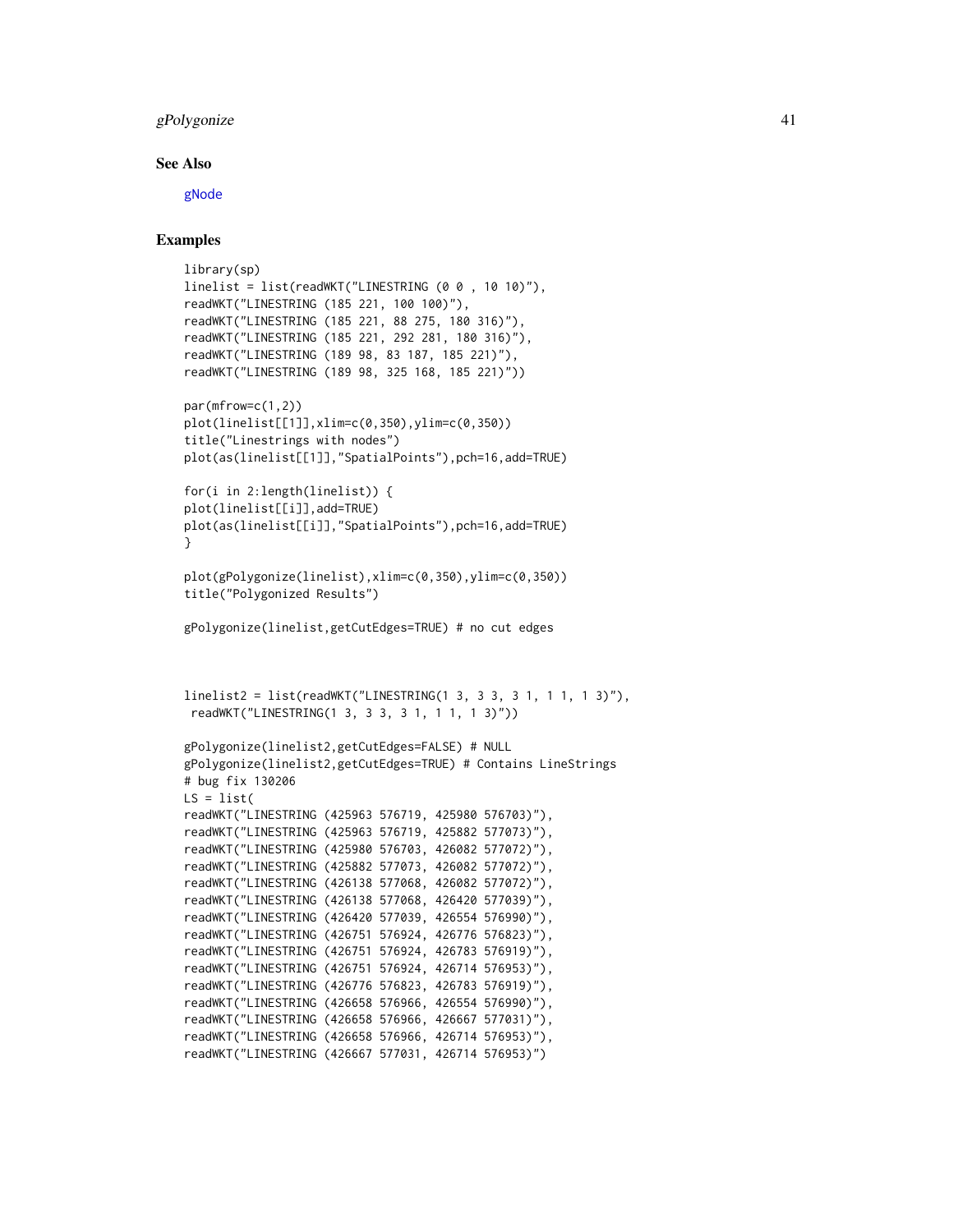42 gProject and the set of the set of the set of the set of the set of the set of the set of the set of the set of the set of the set of the set of the set of the set of the set of the set of the set of the set of the set

```
)
plot(gPolygonize(LS))
```
# gProject *Project Points to Line Geometry*

## Description

Return distances along geometry to points nearest the specified points.

## Usage

gProject(spgeom, sppoint, normalized = FALSE)

#### Arguments

| spgeom     | SpatialLines or SpatialLinesDataFrame object               |
|------------|------------------------------------------------------------|
| sppoint    | SpatialPoints or SpatialPointsDataFrame object             |
| normalized | Logical determining if normalized distances should be used |

# Details

If normalized=TRUE, distances normalized to the length of the geometry are returned, i.e., values between 0 and 1.

#### Value

a numeric vector containing the distances along the line to points nearest to the specified points

## Author(s)

Rainer Stuetz

#### See Also

gInterpolate

```
l <- readWKT("LINESTRING(0 1, 3 4, 5 6)")
p1 <- readWKT("MULTIPOINT(3 2, 3 5)")
frac <- gProject(l, p1)
p2 <- gInterpolate(l, frac)
plot(l, axes=TRUE)
plot(p1, col = "blue", add = TRUE)plot(p2, col = "red", add = TRUE)
```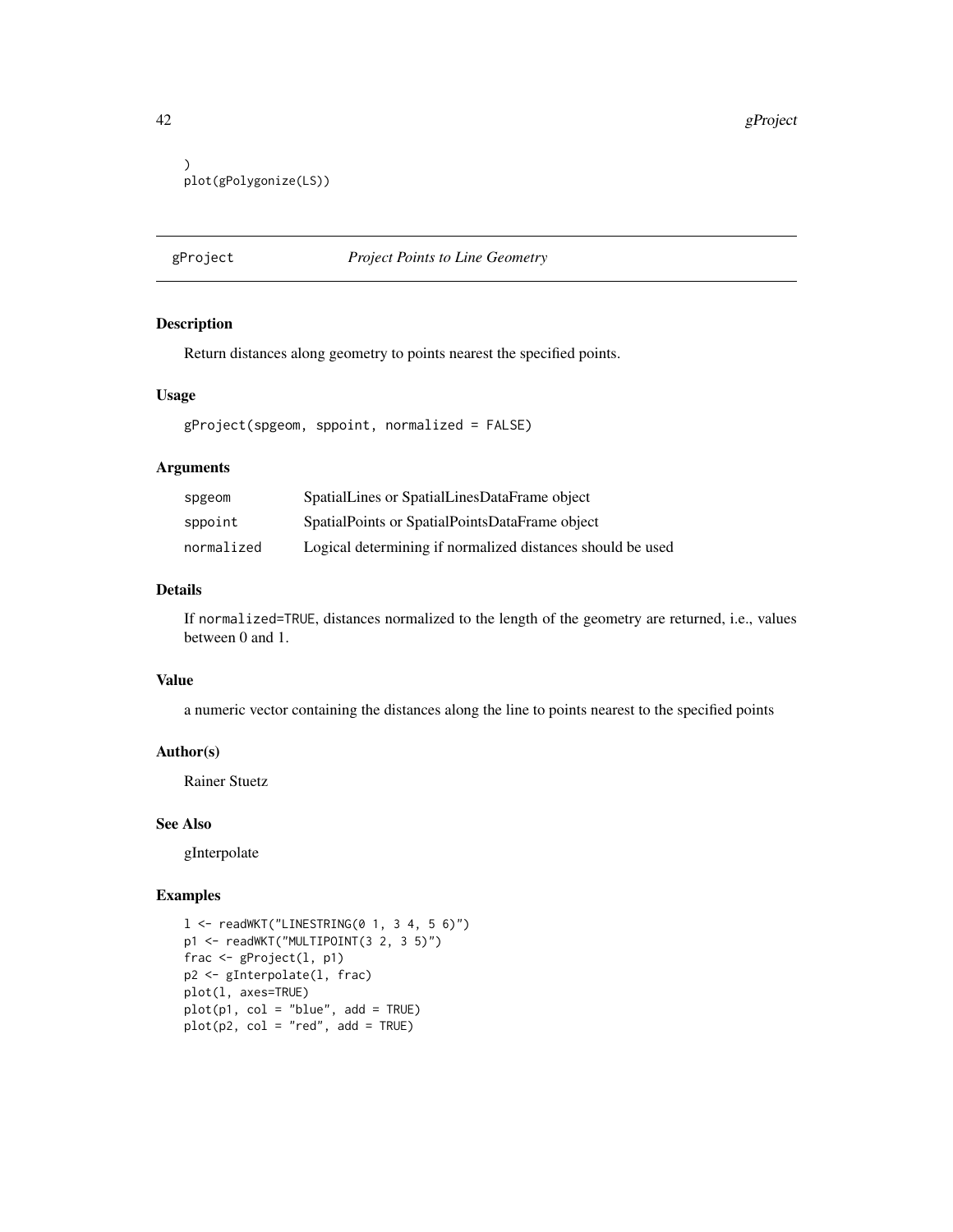## <span id="page-42-0"></span>Description

Determines the relationships between two geometries by comparing the intersection of Interior, Boundary and Exterior of both geometries to each other. The results are summarized by the Dimensionally Extended 9-Intersection Matrix or DE-9IM.

#### Usage

```
gRelate(spgeom1, spgeom2 = NULL, pattern = NULL, byid = FALSE,
checkValidity=FALSE)
```
## Arguments

| spgeom1, spgeom2 |                                                                                                                                                                                                                                                                                                                       |  |
|------------------|-----------------------------------------------------------------------------------------------------------------------------------------------------------------------------------------------------------------------------------------------------------------------------------------------------------------------|--|
|                  | sp objects as defined in package sp. If spgeom2 is NULL then spgeom1 is<br>compared to itself.                                                                                                                                                                                                                        |  |
| byid             | Logical vector determining if the function should be applied across ids (TRUE)<br>or the entire object (FALSE) for spgeom1 and spgeom2                                                                                                                                                                                |  |
| pattern          | Character string containing intersection matrix pattern to match against DE-9IM<br>for given geometries. Wild card $\star$ or $\star$ characters allowed.                                                                                                                                                             |  |
| checkValidity    | default FALSE; error meesages from GEOS do not say clearly which object fails<br>if a topology exception is encountered. If this argument is TRUE, gIsValid is<br>run on each in turn in an environment in which object names are available. If<br>objects are invalid, this is reported and those affected are named |  |

# Details

Each geometry is decomposed into an interior, a boundary, and an exterior region, all the resulting geometries are then tested by intersection against one another resulting in 9 total comparisons. These comparisons are summarized by the dimensions of the intersection region, as such intersection at point(s) is labeled 0, at linestring(s) is labeled 1, at polygons(s) is labeled 2, and if they do not intersect labeled F.

If a pattern is specified then limited matching with wildcards is possible, \* matches any character whereas T matches any non-F character.

See references for additional details.

## Value

By default returns a 9 character string that represents the DE-9IM.

If pattern returns TRUE if the pattern matches the DE-9IM.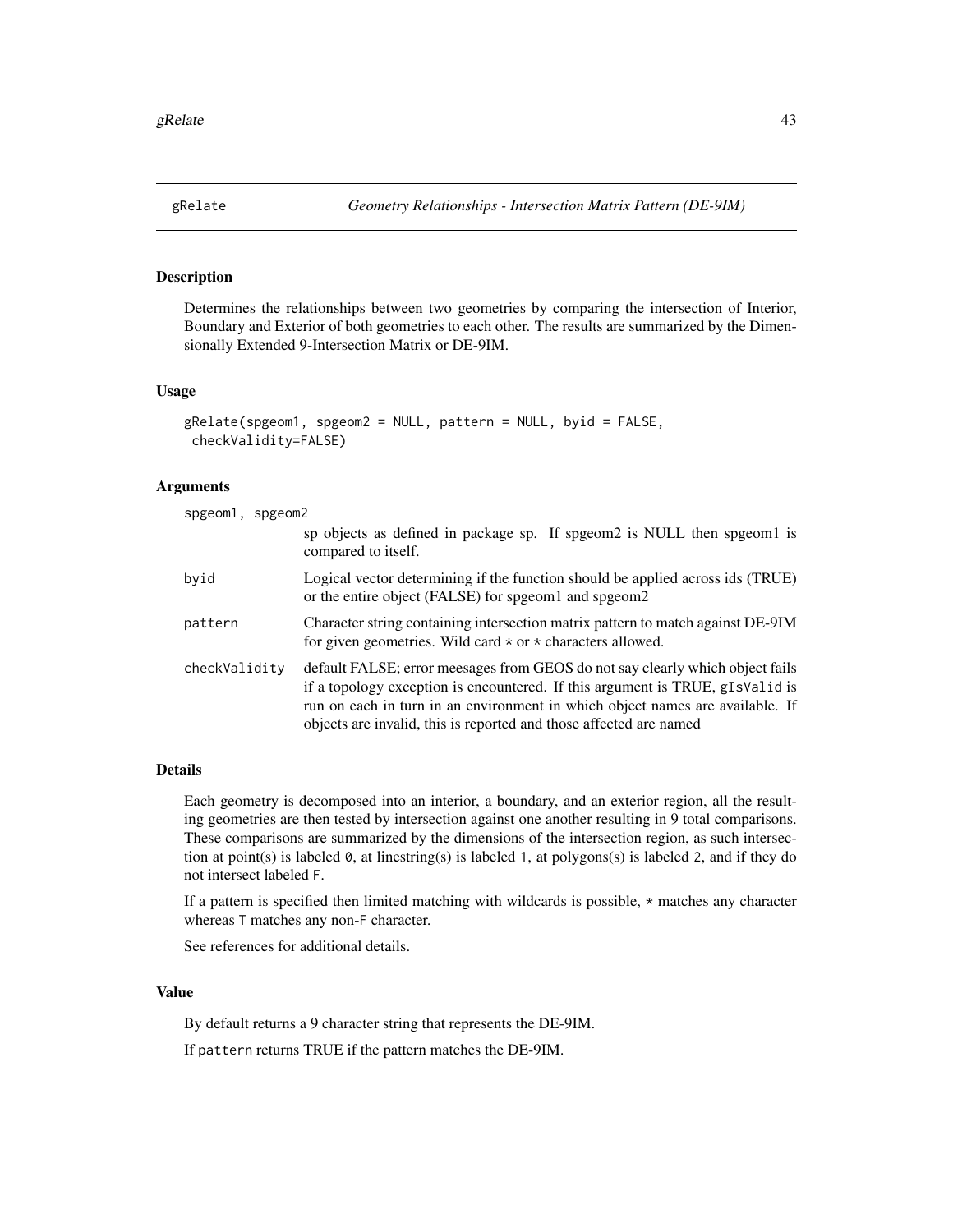#### Note

Error messages from GEOS, in particular topology exceptions, report 0-based object order, so geom 0 is spgeom1, and geom 1 is spgeom2.

## Author(s)

Roger Bivand & Colin Rundel

## References

Documentation of Intersection Matrix Patterns: [http://docs.geotools.org/stable/userguide/](http://docs.geotools.org/stable/userguide/library/jts/dim9.html) [library/jts/dim9.html](http://docs.geotools.org/stable/userguide/library/jts/dim9.html)

# See Also

[gContains](#page-7-0) [gContainsProperly](#page-7-1) [gCovers](#page-7-1) [gCoveredBy](#page-7-1) [gCrosses](#page-11-0) [gDisjoint](#page-23-0) [gEquals](#page-18-0) [gEqualsExact](#page-18-1) [gIntersects](#page-23-1) [gOverlaps](#page-11-1) [gTouches](#page-47-0) [gWithin](#page-7-1)

```
x = \text{readWKT("POLYGON((1 0, 0 1, 1 2, 2 1, 1 0))")}x.inter = xx.bound = gBoundary(x)y = \text{readWKT("POLYGON((2 0, 1 1, 2 2, 3 1, 2 0))")}y.inter = yy.bound = gBoundary(y)
xy.inter = gIntersection(x, y)xy.inter.bound = gBoundary(xy.inter)
xy.union = gUnion(x,y)bbox = gBuffer(gEnvelope(xy.union),width=0.5,joinStyle='mitre',mitreLimit=3)
x.exter = gDifference(bbox,x)
y.exter = gDifference(bbox,y)
# geometry decomposition
par(mfrow=c(2,3))
plot(bbox,border='grey');plot(x,col="black",add=TRUE);title("Interior",ylab = "Polygon X")
plot(bbox,border='grey');plot(x.bound,col="black",add=TRUE);title("Boundary")
plot(bbox,border='grey');plot(x.exter,col="black",pbg='white',add=TRUE);title("Exterior")
plot(bbox,border='grey');plot(y,col="black",add=TRUE);title(ylab = "Polygon Y")
plot(bbox,border='grey');plot(y.bound,col="black",add=TRUE)
plot(bbox,border='grey');plot(y.exter,col="black",pbg='white',add=TRUE)
```

```
defaultplot = function() { }plot(bbox,border='grey')
```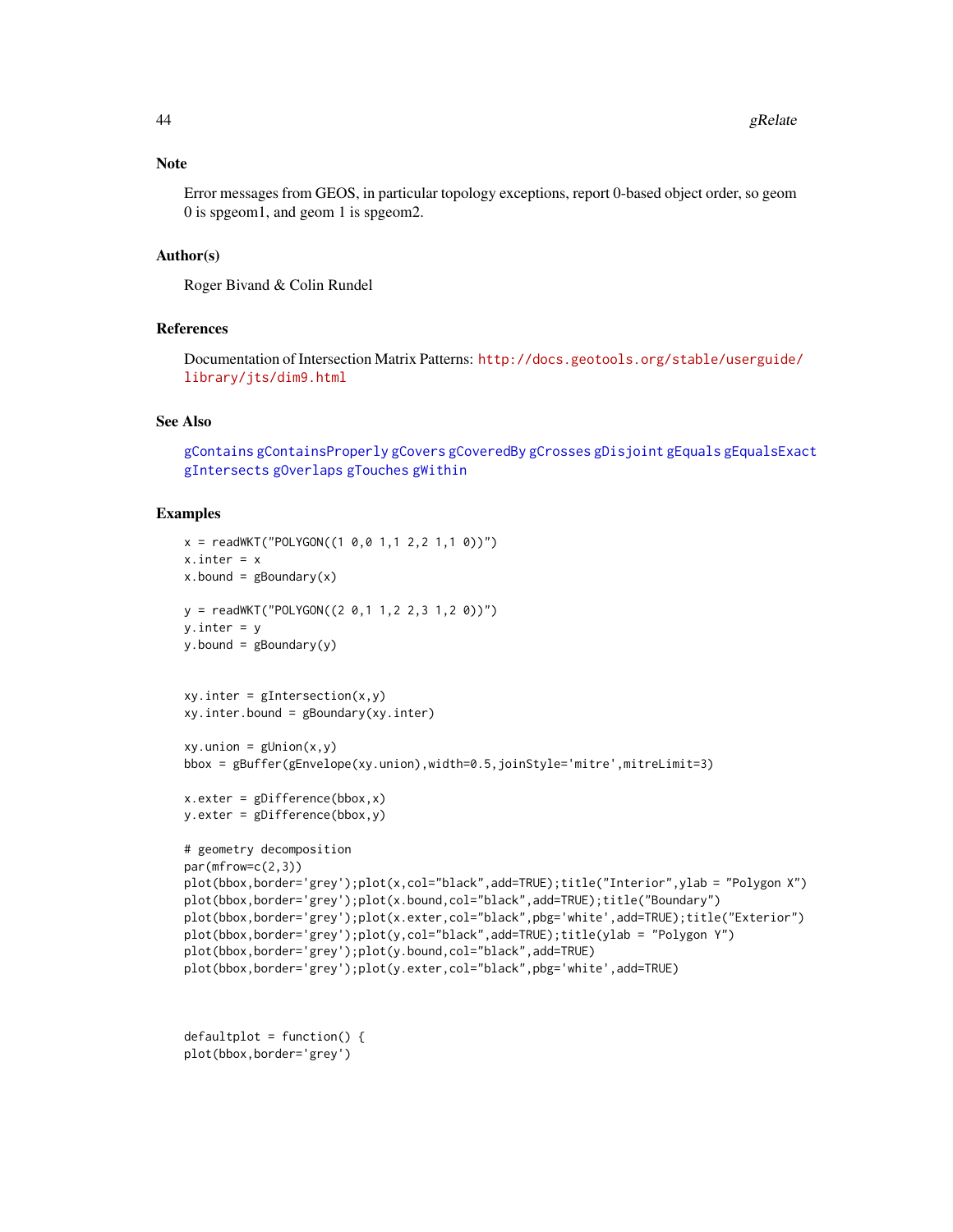#### gSimplify  $\blacksquare$

```
plot(x,add=TRUE,col='red1',border="red3")
plot(y,add=TRUE,col='blue1',border="blue3")
plot(xy.inter,add=TRUE,col='orange1',border="orange3")
}
# Dimensionally Extended 9-Intersection Matrix
pat = gRelate(x, y)patchars = strsplit(pat,"")[[1]]
par(mfrow=c(3,3))
defaultplot(); plot(gIntersection(x.inter,y.inter),add=TRUE,col='black')
title(paste("dim:",patchars[1]))
defaultplot(); plot(gIntersection(x.bound,y.inter),add=TRUE,col='black',lwd=2)
title(paste("dim:",patchars[2]))
defaultplot(); plot(gIntersection(x.exter,y.inter),add=TRUE,col='black')
title(paste("dim:",patchars[3]))
defaultplot(); plot(gIntersection(x.inter,y.bound),add=TRUE,col='black',lwd=2)
title(paste("dim:",patchars[4]))
defaultplot(); plot(gIntersection(x.bound,y.bound),add=TRUE,col='black',pch=16)
title(paste("dim:",patchars[5]))
defaultplot(); plot(gIntersection(x.exter,y.bound),add=TRUE,col='black',lwd=2)
title(paste("dim:",patchars[6]))
defaultplot(); plot(gIntersection(x.inter,y.exter),add=TRUE,col='black')
title(paste("dim:",patchars[7]))
defaultplot(); plot(gIntersection(x.bound,y.exter),add=TRUE,col='black',lwd=2)
title(paste("dim:",patchars[8]))
defaultplot(); plot(gIntersection(x.exter,y.exter),add=TRUE,col='black')
title(paste("dim:",patchars[9]))
```
gSimplify *Simplify Geometry*

#### Description

Function simplifies the given geometry using the Douglas-Peuker algorithm

#### Usage

```
gSimplify(spgeom, tol, topologyPreserve=FALSE)
```
#### Arguments

| spgeom           | sp object as defined in package sp                                              |
|------------------|---------------------------------------------------------------------------------|
| tol              | Numerical tolerance value to be used by the Douglas-Peuker algorithm            |
| topologyPreserve |                                                                                 |
|                  | Logical determining if the algorithm should attempt to preserve the topology of |
|                  | the original geometry                                                           |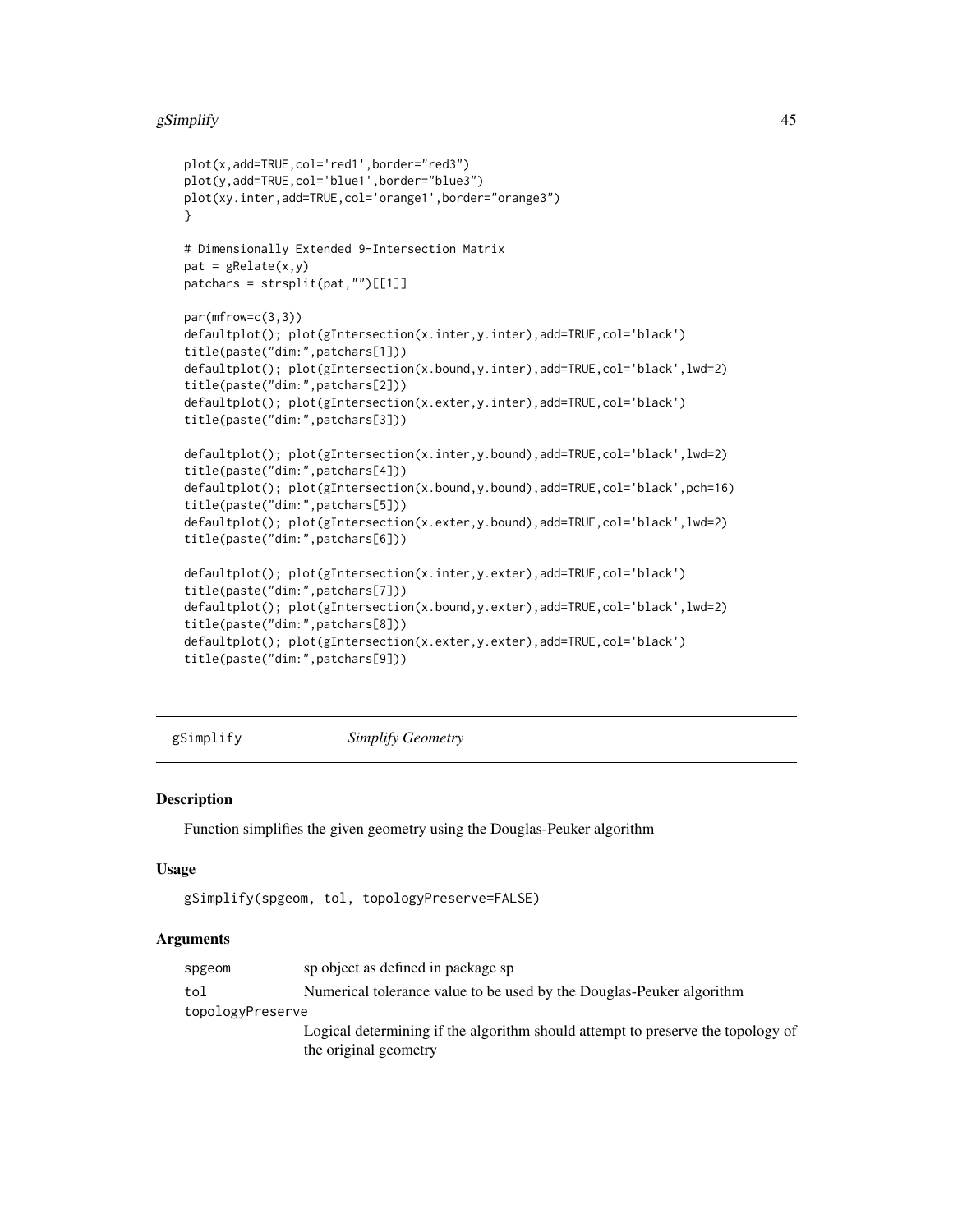## Details

When applied to lines it is possible for the resulting geometry to lose simplicity ([gIsSimple](#page-28-0)). If topologyPreserve is not specified it is also possible that the resulting geometries may no longer be valid ([gIsValid](#page-29-0)). Remember to check the resulting geometry as many other functions rely on simplicity and or validity when performing their calculations.

## Value

Returns a simplified version of the given geometry when applied to [MULTI]LINEs or [MULTI]POLYGONs.

## Author(s)

Roger Bivand & Colin Rundel

## References

Douglas-Peuker Algorithm: [http://en.wikipedia.org/wiki/Ramer-Douglas-Peucker\\_algorithm](http://en.wikipedia.org/wiki/Ramer-Douglas-Peucker_algorithm)

#### Examples

```
p = \text{readWKT}(\text{past}(T) \text{POLYGON}(\text{0} 40, 10 50, 0 60, 40 60, 40 100, 50 90, 60 100, 60)"60,100 60,90 50,100 40,60 40,60 0,50 10,40 0,40 40,0 40))"))
l = \text{readWKT}("LINESTRING(0 7, 1 6, 2 1, 3 4, 4 1, 5 7, 6 6, 7 4, 8 6, 9 4)")par(mfrow=c(2,4))
plot(p);title("Original")
plot(gSimplify(p,tol=10));title("tol: 10")
plot(gSimplify(p,tol=20));title("tol: 20")
plot(gSimplify(p,tol=25));title("tol: 25")
plot(l);title("Original")
plot(gSimplify(l,tol=3));title("tol: 3")
plot(gSimplify(l,tol=5));title("tol: 5")
plot(gSimplify(l,tol=7));title("tol: 7")
par(mfrow=c(1,1))
```
<span id="page-45-0"></span>gSymdifference *Geometry Symmetric Difference*

## **Description**

Function for determining the symmetric difference between the two given geometries

#### Usage

```
gSymdifference(spgeom1, spgeom2, byid=FALSE, id=NULL, drop_lower_td=FALSE,
unaryUnion_if_byid_false=TRUE, checkValidity=FALSE)
```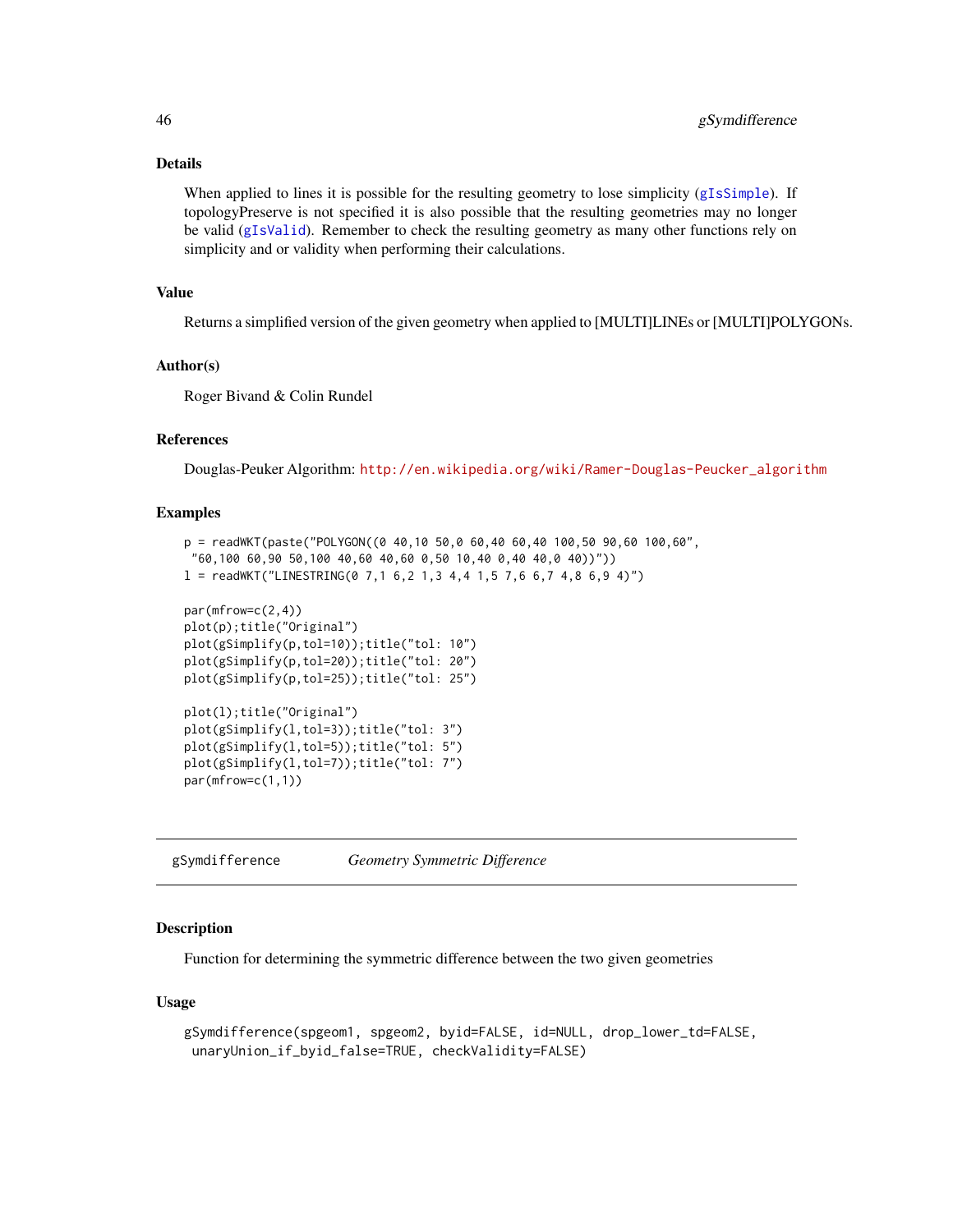## gSymdifference 47

## Arguments

| spgeom1, spgeom2         |                                                                                                                                                                                                                                                                                                                       |
|--------------------------|-----------------------------------------------------------------------------------------------------------------------------------------------------------------------------------------------------------------------------------------------------------------------------------------------------------------------|
|                          | sp objects as defined in package sp                                                                                                                                                                                                                                                                                   |
| byid                     | Logical vector determining if the function should be applied across ids (TRUE)<br>or the entire object (FALSE) for spgeom1 and spgeom2                                                                                                                                                                                |
| id                       | Character vector defining id labels for the resulting geometries, if unspecified<br>returned geometries will be labeled based on their parent geometries' labels.                                                                                                                                                     |
| drop_lower_td            | default FALSE; if TRUE, objects will be dropped from output GEOMETRYCOL-<br>LECTION objects to simplify output if their topological dinension is less than<br>the minimum topological dinension of the input objects.                                                                                                 |
| unaryUnion_if_byid_false |                                                                                                                                                                                                                                                                                                                       |
|                          | default TRUE; if by id takes a FALSE in either position, the subgeometries are<br>combined first to avoid possible topology exceptions (change in 0.3-13, previous<br>behaviour did not combine subgeometries, and may be achieved by setting this<br>argument FALSE                                                  |
| checkValidity            | default FALSE; error meesages from GEOS do not say clearly which object fails<br>if a topology exception is encountered. If this argument is TRUE, gIsValid is<br>run on each in turn in an environment in which object names are available. If<br>objects are invalid, this is reported and those affected are named |

## Details

Returns the regions of spgeom1 and spgeom2 that do not intersect. If the geometries do not intersect then spgeom1 and spgeom2 will be returned as separate subgeometries.

#### Note

Error messages from GEOS, in particular topology exceptions, report 0-based object order, so geom 0 is spgeom1, and geom 1 is spgeom2.

## Author(s)

Roger Bivand & Colin Rundel

## See Also

[gDifference](#page-14-0) [gIntersection](#page-21-0) [gUnion](#page-48-0)

```
x = \text{readWKT("POLYGON ((0 0, 0 10, 10 10, 10 0, 0 0))")}y = readWKT("POLYGON ((5 5, 15 5, 15 15, 5 15, 5 5))")
d = gSymdifference(x,y)
plot(d,col='red',pbg='white')
```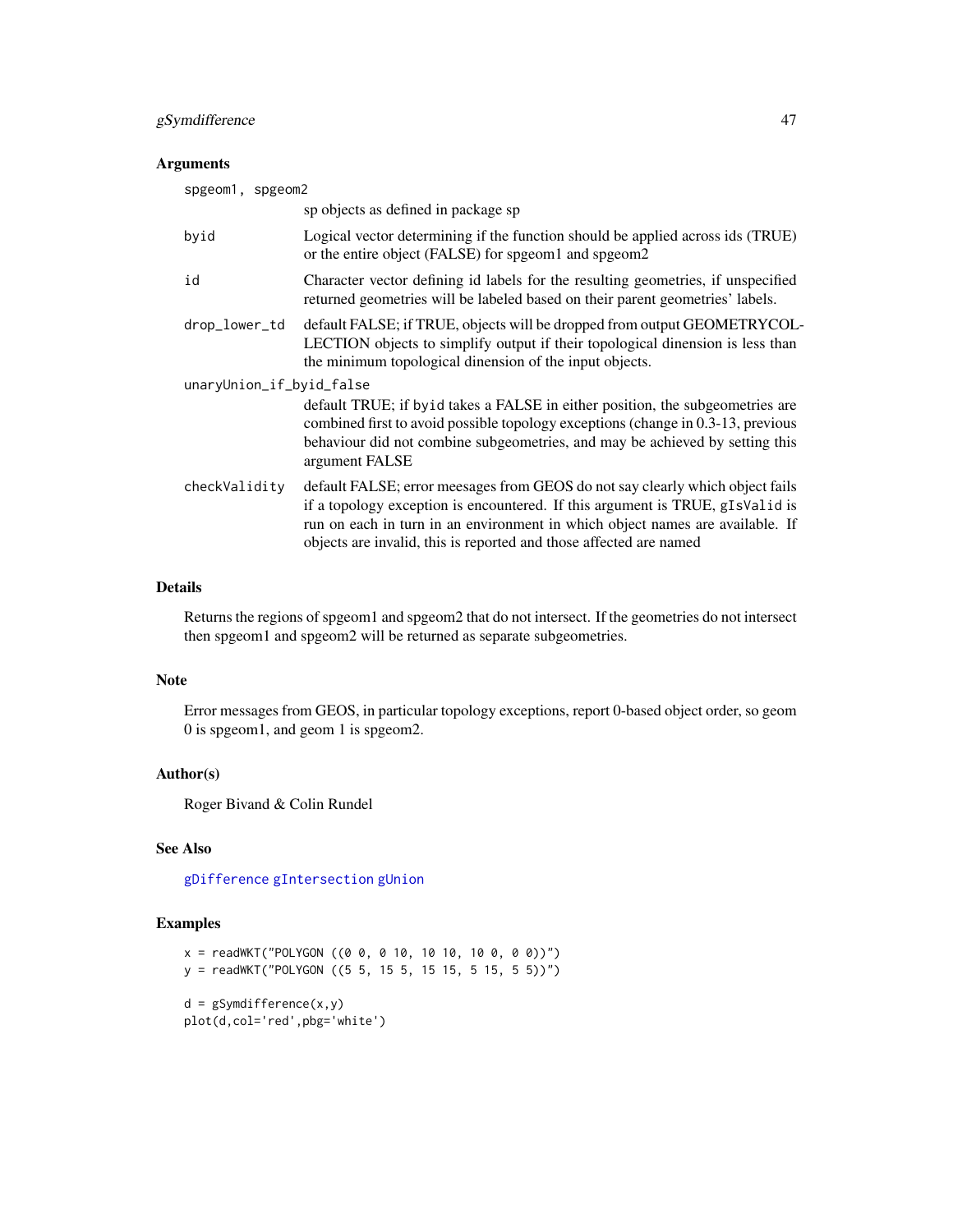<span id="page-47-0"></span>

## Description

Functions for testing if the geometries have at least one boundary point in common, but no interior points

## Usage

```
gTouches(spgeom1, spgeom2 = NULL, byid = FALSE, returnDense=TRUE,
checkValidity=FALSE)
```
# Arguments

spgeom1, spgeom2

|               | sp objects as defined in package sp. If spgeom2 is NULL then spgeom1 is<br>compared to itself.                                                                                                                                                                                                                                                     |
|---------------|----------------------------------------------------------------------------------------------------------------------------------------------------------------------------------------------------------------------------------------------------------------------------------------------------------------------------------------------------|
| byid          | Logical vector determining if the function should be applied across ids (TRUE)<br>or the entire object (FALSE) for spgeom1 and spgeom2                                                                                                                                                                                                             |
| returnDense   | default TRUE, if false returns a list of the length of speed of integer vec-<br>tors listing the 1: length (spgeom2) indices which would be TRUE in the dense<br>logical matrix representation; useful when the sizes of the byid=TRUE returned<br>matrix is very large and it is sparse; essential when the returned matrix would<br>be too large |
| checkValidity | default FALSE; error meesages from GEOS do not say clearly which object fails<br>if a topology exception is encountered. If this argument is TRUE, gIsValid is<br>run on each in turn in an environment in which object names are available. If<br>objects are invalid, this is reported and those affected are named                              |

## Value

Returns TRUE if the intersection of the boundaries of the two geometries is not empty.

# Note

Error messages from GEOS, in particular topology exceptions, report 0-based object order, so geom 0 is spgeom1, and geom 1 is spgeom2.

# Author(s)

Roger Bivand & Colin Rundel

## See Also

[gContains](#page-7-0) [gContainsProperly](#page-7-1) [gCovers](#page-7-1) [gCoveredBy](#page-7-1) [gCrosses](#page-11-0) [gDisjoint](#page-23-0) [gEquals](#page-18-0) [gEqualsExact](#page-18-1) [gIntersects](#page-23-1) [gOverlaps](#page-11-1) [gRelate](#page-42-0) [gWithin](#page-7-1)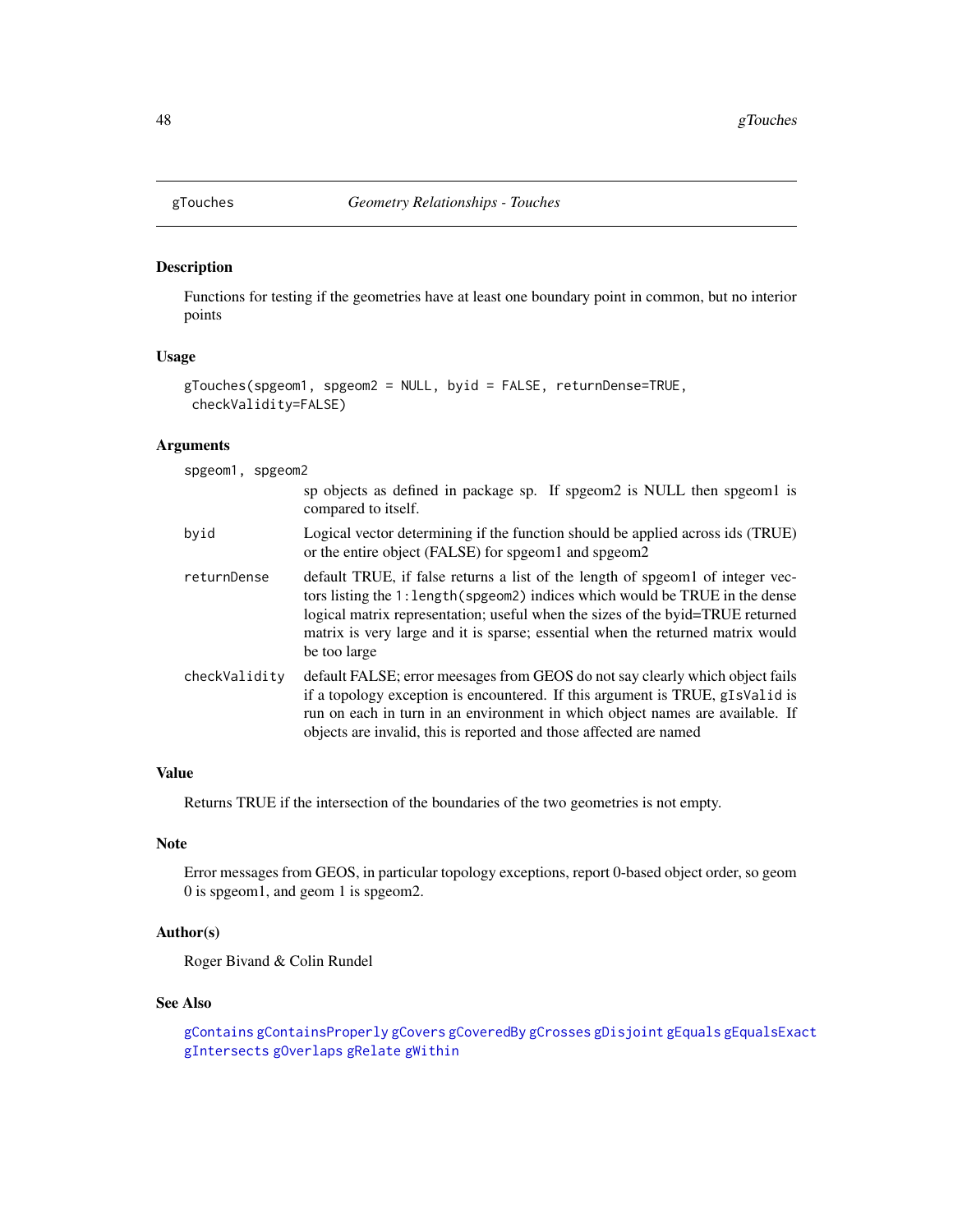#### gUnion  $\sim$  49

#### Examples

```
p1 = \text{readWKT}("POLYGON((0 0, 1 0, 1 1, 0 1, 0 0))")p2 = \text{readWKT("POLYGON((0 1, 0.5 2, 1 1, 0 1))")}p3 = readWKT("POLYGON((0.5 1,0 2,1 2,0.5 1))")
p4 = readWKT("POLYGON((0.5 0.5,0 1.5,1 1.5,0.5 0.5))")
10 = \text{readWKT}("LINESTRING(0 1, 0.5 2, 1 1)")l1 = \text{readWKT}('LINESTRING(0 0, 2 2)')l2 = \text{readWKT}("LINESTRING(1 1, 2 0)")13 = \text{readWKT}("LINESTRING(0 2, 2 0)")par(mfrow=c(2,3))
plot(p1,col='blue',border='blue',ylim=c(0,2.5));plot(p2,col='black',add=TRUE,pch=16)
title(paste("Touches:",gTouches(p1,p2)))
plot(p1,col='blue',border='blue',ylim=c(0,2.5));plot(p3,col='black',add=TRUE,pch=16)
title(paste("Touches:",gTouches(p1,p3)))
plot(p1,col='blue',border='blue',ylim=c(0,2.5));plot(p4,col='black',add=TRUE,pch=16)
title(paste("Touches:",gTouches(p1,p4)))
plot(p1,col='blue',border='blue',ylim=c(0,2.5));plot(l0,lwd=2,col='black',add=TRUE,pch=16)
title(paste("Touches:",gTouches(p1,l0)))
plot(l1,lwd=2,col='blue');plot(l2,lwd=2,col='black',add=TRUE,pch=16)
title(paste("Touches:",gTouches(l1,l2)))
plot(l1,lwd=2,col='blue');plot(l3,lwd=2,col='black',add=TRUE,pch=16)
title(paste("Touches:",gTouches(l1,l3)))
```
<span id="page-48-0"></span>

gUnion *Geometry Union*

#### Description

Functions for joining intersecting geometries.

## Usage

```
gUnion(spgeom1, spgeom2, byid=FALSE, id=NULL, drop_lower_td=FALSE,
unaryUnion_if_byid_false=TRUE, checkValidity=FALSE)
gUnionCascaded(spgeom, id = NULL)
gUnaryUnion(spgeom, id = NULL)
gLineMerge(spgeom, byid=FALSE, id = NULL)
```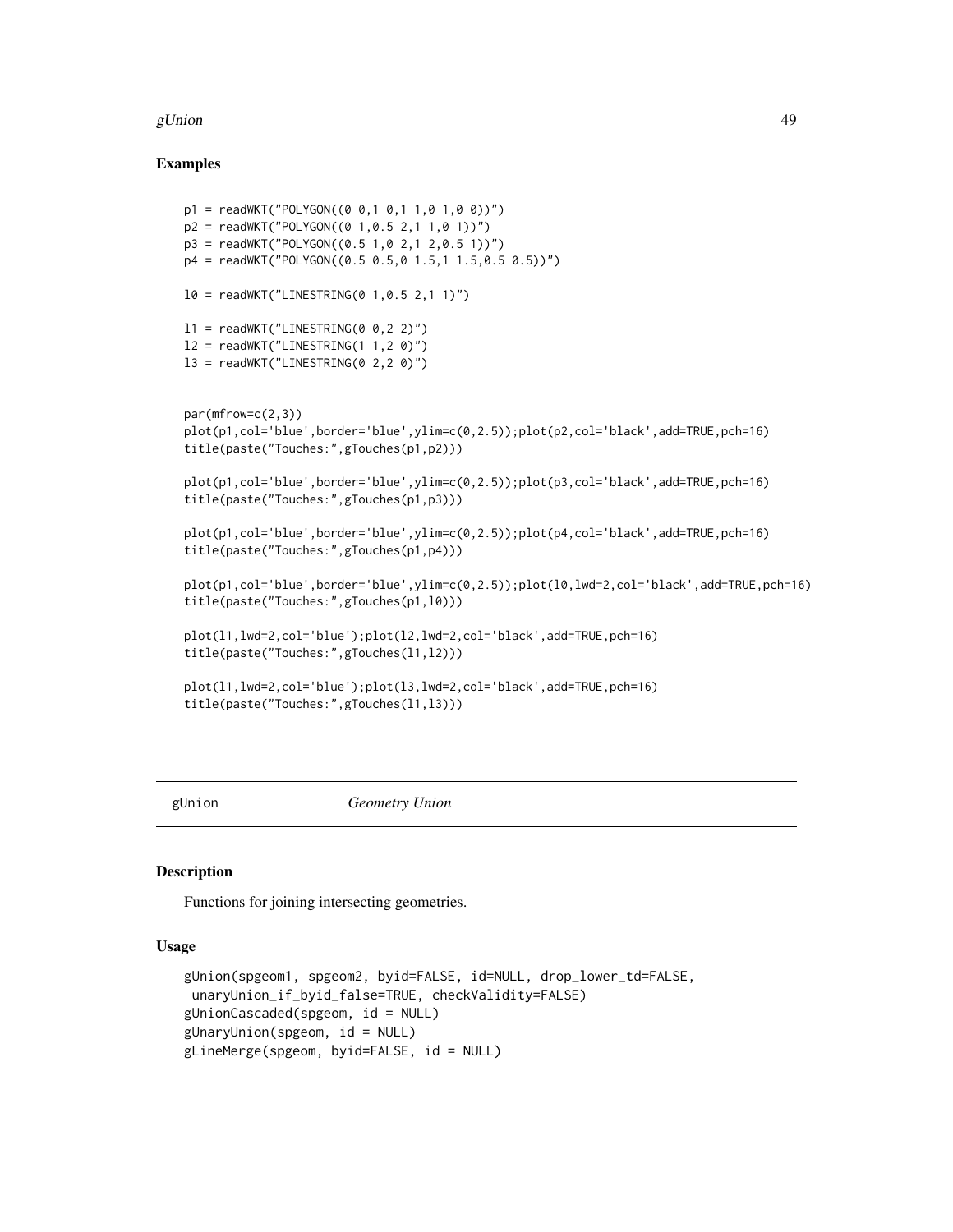#### Arguments

| spgeom1, spgeom2                                                                                                                                                                                                                                                                                                      |  |  |
|-----------------------------------------------------------------------------------------------------------------------------------------------------------------------------------------------------------------------------------------------------------------------------------------------------------------------|--|--|
| sp objects as defined in package sp                                                                                                                                                                                                                                                                                   |  |  |
| Logical vector determining if the function should be applied across ids (TRUE)<br>or the entire object (FALSE) for spgeom1 and spgeom2                                                                                                                                                                                |  |  |
| Character vector defining id labels for the resulting geometries, if unspecified<br>returned geometries will be labeled based on their parent geometries' labels; it<br>may contain NA values for input objects not included in the union; it should<br>define the memberships of the output Polygons objects         |  |  |
| default FALSE; if TRUE, objects will be dropped from output GEOMETRYCOL-<br>LECTION objects to simplify output if their topological dinension is less than<br>the minimum topological dinension of the input objects.                                                                                                 |  |  |
| $sp$ Polygon $(s)$ or Line $(s)$ depending on the function used                                                                                                                                                                                                                                                       |  |  |
| unaryUnion_if_byid_false                                                                                                                                                                                                                                                                                              |  |  |
| default TRUE; if byid takes a FALSE in either position, the subgeometries are<br>combined first to avoid possible topology exceptions (change in 0.3-13, previous<br>behaviour did not combine subgeometries, and may be achieved by setting this<br>argument FALSE                                                   |  |  |
| default FALSE; error meesages from GEOS do not say clearly which object fails<br>if a topology exception is encountered. If this argument is TRUE, gIsValid is<br>run on each in turn in an environment in which object names are available. If<br>objects are invalid, this is reported and those affected are named |  |  |
|                                                                                                                                                                                                                                                                                                                       |  |  |

## Details

Returns an sp object with intersecting geometries merged. If geometries do not intersect then both are returned as distinct subgeometries.

gUnionCascaded expects a single sp object of class SpatialPolygons with subgeometries which it unions together. gUnionCascaded can only dissolve MultiPolygon objects, so GeometryCollection objects to be dissolved, here a SpatialPolygons object, must be flattened a Polygons object; if GEOS version 3.3.0 is available, use gUnaryUnion.

gUnaryUnion expects a single sp object of class SpatialPolygons with subgeometries which it unions together; introduced in GEOS version 3.3.0, and handles GeometryCollection objects. If the id argument is used, it should be a character vector defining the memberships of the output Polygons objects, equal in length to the length of the polygons slot of spgeom.

gLineMerge is similar to gUnionCascaded but is written to work with lines, specifically it joins line segments with intersecting end points.

## Note

Error messages from GEOS, in particular topology exceptions, report 0-based object order, so geom 0 is spgeom1, and geom 1 is spgeom2.

## Author(s)

Roger Bivand & Colin Rundel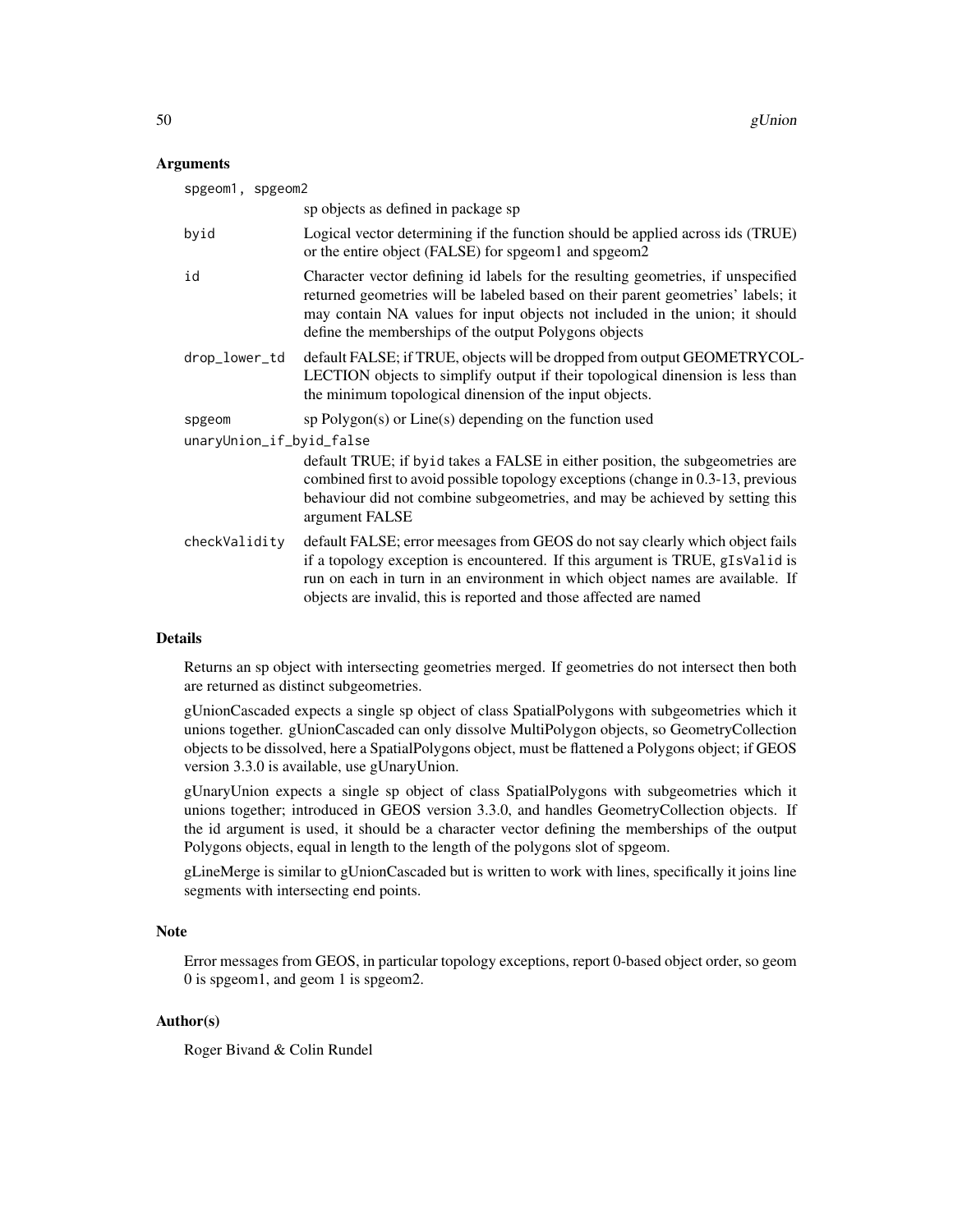## new-generics 51

## See Also

[gDifference](#page-14-0) [gIntersection](#page-21-0) [gSymdifference](#page-45-0)

#### Examples

```
if (require(maptools)) {
nc1 <- readShapePoly(system.file("shapes/sids.shp", package="maptools")[1],
proj4string=CRS("+proj=longlat +datum=NAD27"))
lps <- coordinates(nc1)
ID <- cut(lps[,1], quantile(lps[,1]), include.lowest=TRUE)
if (version_GEOS0() < "3.3.0") {
   reg4 <- gUnionCascaded(nc1, ID)
} else {
   reg4 <- gUnaryUnion(nc1, ID)
}
row.names(reg4)
par(mfrow=c(2,1))
plot(nc1)
plot(reg4)
par(mfrow=c(1,1))
}
gt <- GridTopology(c(0.05,0.05), c(0.1,0.1), c(2,2))
set.seed(1)
xv <- rnorm(length(coordinates(gt)[,1]))
xvs <- ifelse(xv > 0.2,1,0)
grd <- SpatialGridDataFrame(gt, data.frame(xvs))
spix <- as(grd, "SpatialPixelsDataFrame")
spol <- as(spix, "SpatialPolygonsDataFrame")
image(grd, axes=TRUE)
if (version_GEOS0() < "3.3.0") {
  spol1 <- gUnionCascaded(spol, as.character(spol$xvs))
} else {
  spol1 <- gUnaryUnion(spol, as.character(spol$xvs))
}
plot(spol1, add=TRUE)
```
new-generics *Generics/Methods for polygon objects*

#### Description

Some generic functions and methods for polygon objects

#### Usage

```
append.poly(x, y)
area.poly(object, ...)
get.pts(object)
```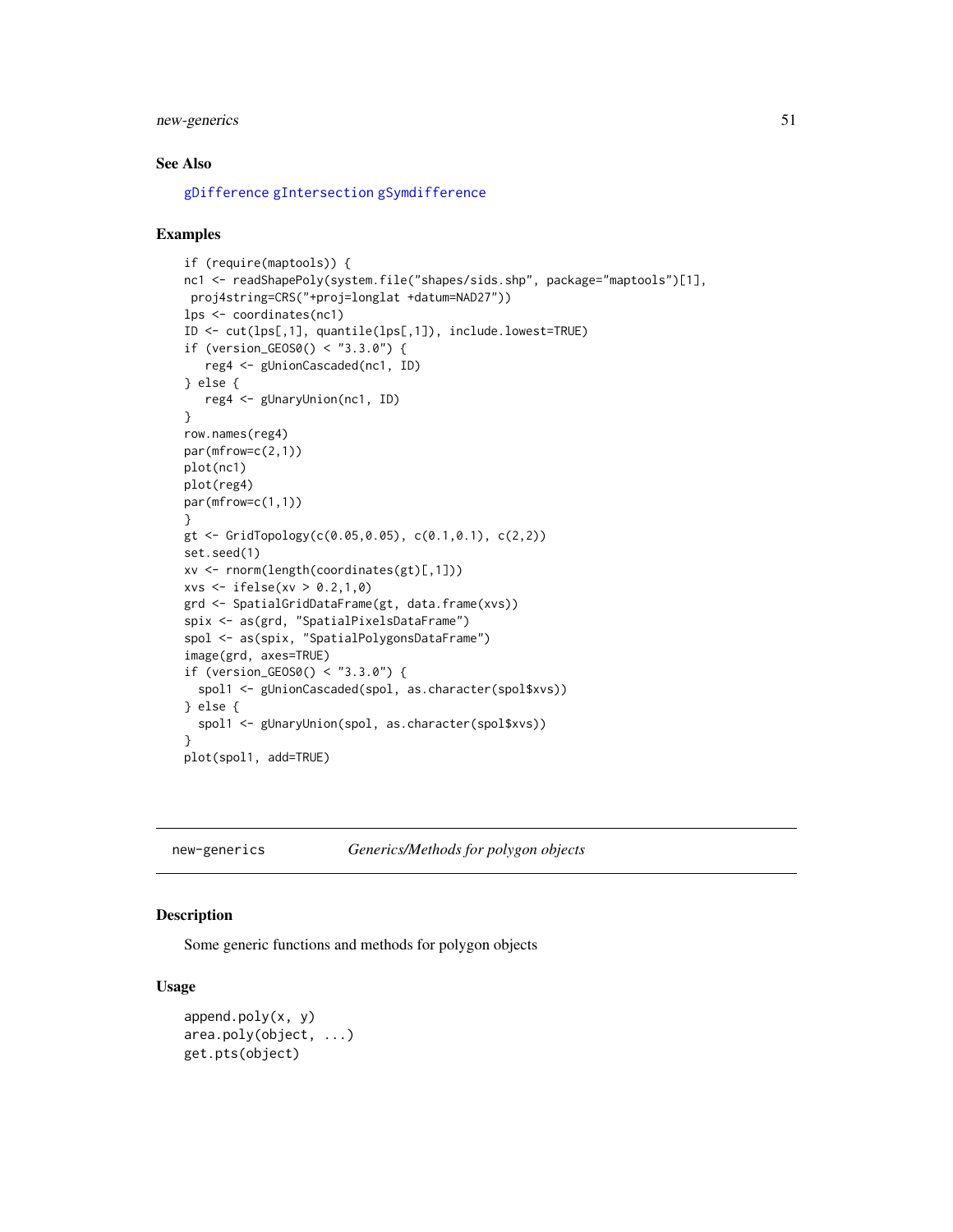```
get.bbox(x)
scale.poly(x, ...)tristrip(x)
triangulate(x)
```
### **Arguments**

| x, object | A polygon object                  |
|-----------|-----------------------------------|
| <b>V</b>  | A polygon object                  |
| .         | Other arguments passed to methods |

## Details

The result of  $tristrib(x)$  is a list of two-column matrices. Each matrix is a tristrip, i.e. the rows are vertices of triangles, with each overlapping triple of rows corresponding to a separate triangle.

The result of triangulate $(x)$  is a single two-column matrix. The rows are vertices of triangles, taken in non-overlapping triples.

#### Methods

- append.poly signature( $x = "gpc.poly", y = "gpc.poly")$ : Combine all contours of two "gpc.poly" objects and return the combined polygon as a "gpc.poly" object.
- area.poly signature(object = "gpc.poly"): Compute and return the sum of the areas of all contours in a "gpc.poly" object.
- scale.poly signature( $x = "gpc.poly"$ ): Scale (divide) the x and y coordinates of a "gpc.poly" object by the amount xscale and yscale, respectively. Return a scaled "gpc.poly" object.
- get.pts signature(object = "gpc.poly"): Return the list of x and y coordinates of the vertices of a "gpc.poly" object.
- $get.bbox$  signature(x = "gpc.poly"): Return the bounding box for a "gpc.poly" object.

```
tristrip signature(x = "gpc.poly"): Return a tristrip list for a "gpc.poly" object.
```
**triangulate** signature( $x = "gpc.poly")$ : Return a matrix of vertices of a triangulation of a "gpc.poly" object.

## Author(s)

Roger D. Peng; GPC Library by Alan Murta; tristrip additions by Duncan Murdoch

## See Also

"gpc.poly" class documentation.

```
holepoly <- read.polyfile(system.file("poly-ex-gpc/hole-poly.txt",
package ="rgeos"), nohole = FALSE)
area.poly(holepoly)
stopifnot(area.poly(holepoly) == 8)
```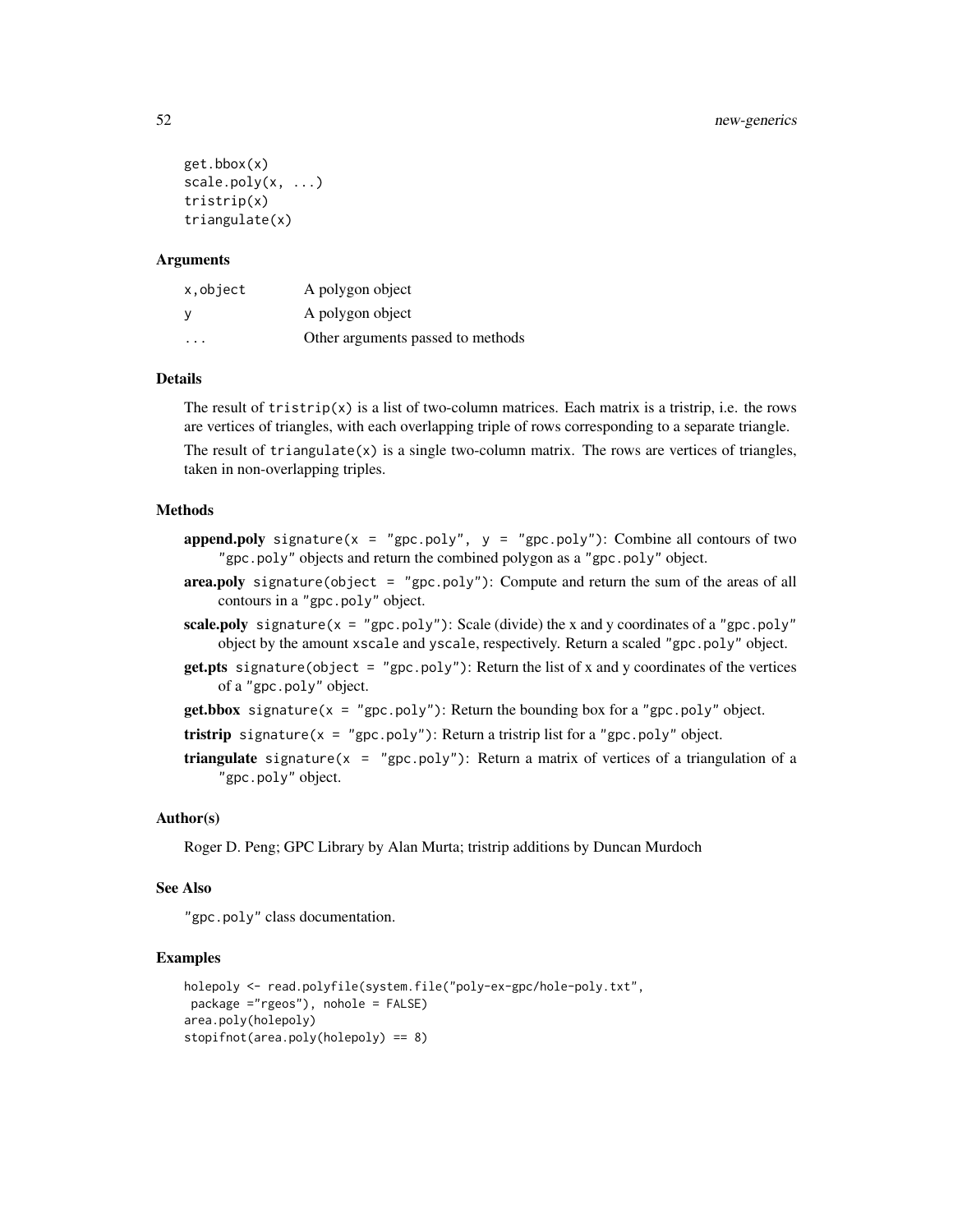## <span id="page-52-0"></span>Description

Find spatial join or intersections

## Usage

```
overGeomGeom(x, y, returnList = FALSE, fn = NULL, ..., minDimension = -1)
overGeomGeomDF(x, y, returnList = FALSE, fn = NULL, ..., minDimension = -1)
```
## Arguments

| $\mathsf{x}$ | see over                                                                                                                                                                                                                                                                                                                                                       |
|--------------|----------------------------------------------------------------------------------------------------------------------------------------------------------------------------------------------------------------------------------------------------------------------------------------------------------------------------------------------------------------|
| У            | see over                                                                                                                                                                                                                                                                                                                                                       |
| returnList   | see over                                                                                                                                                                                                                                                                                                                                                       |
| fn           | see over                                                                                                                                                                                                                                                                                                                                                       |
|              | see over                                                                                                                                                                                                                                                                                                                                                       |
| minDimension | integer; if $-1$ , gIntersects is used to find geometry intersections; if $\theta$ , 1 or 2,<br>gRelate is used. if gRelate is used, intersecting geometries are ordered by the<br>dimension of the intersection (2: area overlap; 1: line in common; 0: point in<br>common), and minDimension determines the mininum dimension of intersec-<br>tion required. |

## Value

see [over](#page-52-0)

#### Note

[gRelate](#page-42-0) (minDimension > -1) is likely to be substantially slower than [gIntersects.](#page-23-1)

# Author(s)

Edzer Pebesma

## Examples

```
p1 = \text{readWKT("POLYGON((0 1, 0.95 0.31, 0.59 -0.81, -0.59 -0.81, -0.95 0.31, 0 1))")}p2 = readWKT("POLYGON((2 2, -2 2, -2 -2, 2 -2, 2 2), (1 1, -1 1, -1 -1, 1 -1, 1 1))")
```
overGeomGeom(p1,p2)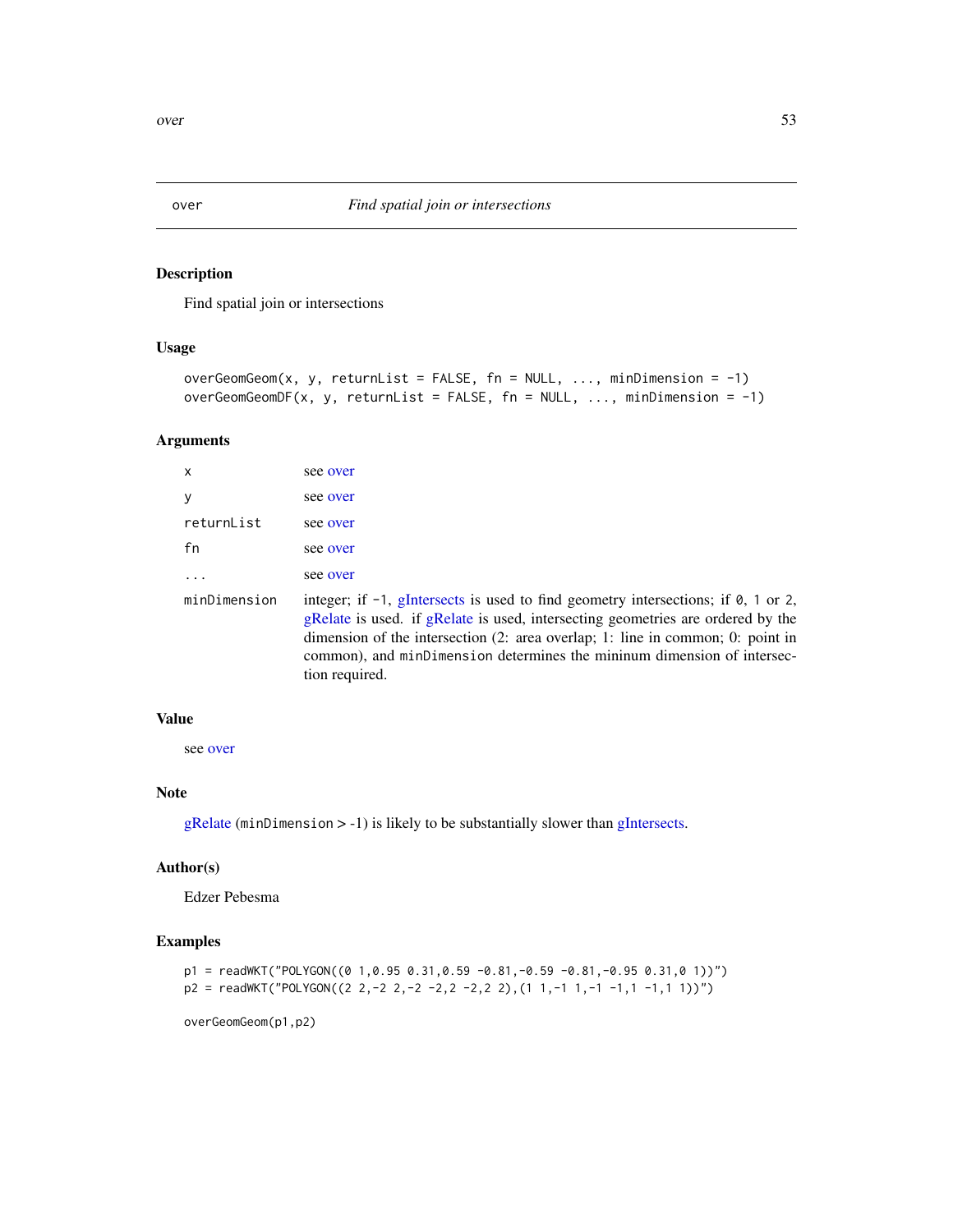## Description

Read/Write polygon and contour information from/to a text file.

#### Usage

```
read.polyfile(filename, nohole = TRUE)
write.polyfile(poly, filename = "GPCpoly.txt")
```
#### Arguments

| filename | the name of the file (a character string) from/to which data should be read/written. |
|----------|--------------------------------------------------------------------------------------|
| nohole   | Is this a polygon without holes?                                                     |
| polv     | an object of class "gpc.poly"                                                        |

## Details

The text file representation of a polygon is of the following format:

```
<number of contours>
<number of points in first contour>
x1 y1
x2 y2
...
<number of points in second contour>
x1 y1
x2 y2
...
```
For example, a data file for a polygon with 2 contours (a four-sided object and a triangle) might look like:

2 4 1.0 1.0 1.0 2.0 3.4 3.21 10 11.2 3 21.0 11.2 22.3 99.2 4.5 5.4

The vertices of the polygon can be ordered either clockwise or counter-clockwise.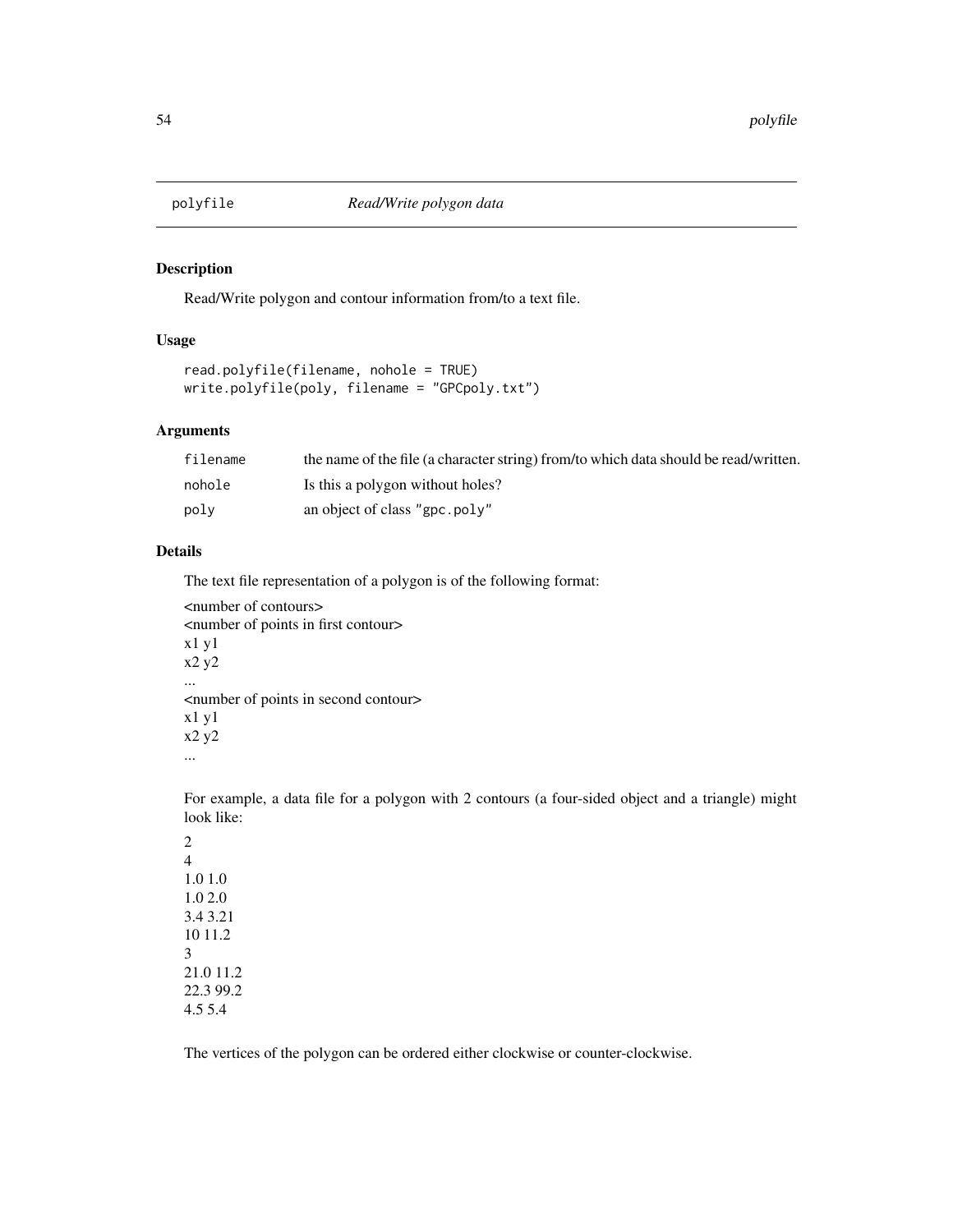#### polyfile 55

If a polygon has contours which are holes, then the format is slightly different. Basically, a flag is set to indicate that a particular contour is a hole. The format is

<number of contours> <number of points in first contour> <hole flag> x1 y1 x2 y2 ... <number of points in second contour> <hole flag> x1 y1 x2 y2 ...

The hole flag is either 1 to indicate a hole, or 0 for a regular contour. For example, a four-sided polygon with a triangular hole would be written as:

2 3 1 4.0 4.0 6.0 5.0 5.0 6.0 4 0 2.0 1.0 8.0 2.0 7.0 9.0 1.0 7.0

## Value

If nohole is TRUE (the default) read.polyfile returns an object of class "gpc.poly.nohole". This object has the hole flag set to FALSE for all contours. If nohole is FALSE, then an object of class "gpc.poly" is returned.

write.polyfile does not return anything useful.

## Author(s)

Roger D. Peng

## See Also

[gpc.poly-class](#page-34-0), [gpc.poly.nohole-class](#page-37-0)

# Examples

## None right now.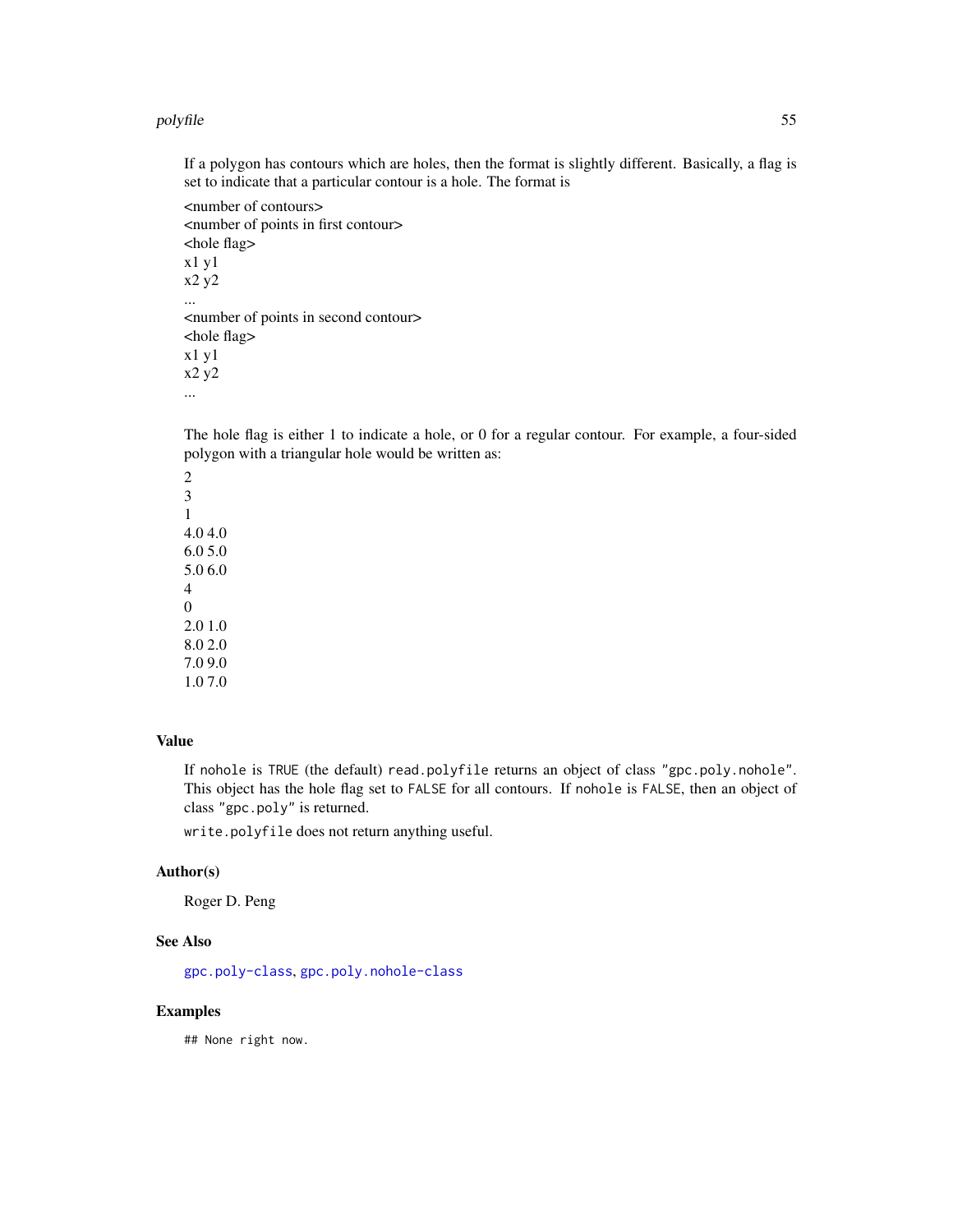#### Description

Compute optimal positions for placing labels inside polygons, and optionally plot the labels. Various algorithms for finding the 'optimal' label positions are supported.

## Usage

```
polygonsLabel(pols, labels = NULL, method = c("maxdist",
              "buffer", "centroid", "random", "inpolygon")[1],
              gridpoints = 60, polypart = c("all", "largest")[1],cex = 1, doPlot = TRUE, ...)
```
#### Arguments

| Object of class, or deriving from, SpatialPolygons.                                                                                                                                                                                                                                                                                                                                                                                                                                                                                                                          |
|------------------------------------------------------------------------------------------------------------------------------------------------------------------------------------------------------------------------------------------------------------------------------------------------------------------------------------------------------------------------------------------------------------------------------------------------------------------------------------------------------------------------------------------------------------------------------|
| Character vector of labels. Will be recycled to have the same number of elements<br>as the number of polygons in pols. If labels is NULL or empty, the label box<br>is taken as a square with sides equal to the current line height (see the cex<br>argument).                                                                                                                                                                                                                                                                                                              |
| The method(s) to use when finding label positions. Will be recycled. Valid<br>methods are maxdist (currently the default), buffer, centroid, random and<br>inpolygon.                                                                                                                                                                                                                                                                                                                                                                                                        |
| Number of grid points to use for the initial grid search in the maxdist method.                                                                                                                                                                                                                                                                                                                                                                                                                                                                                              |
| Should all (default) or only the largest polygon part of each polygon in pols<br>be used for the calculations? Will be recycled. Setting this to largest is very<br>useful when labelling detailed coastlines of a country, consisting of a large poly-<br>gon (where the label should be placed) and very many tiny islands, as it will<br>greatly speed up the search for an optimal label position. But do note that this<br>also removes any holes (e.g., lakes) before calculating the label position, so the<br>labels are no longer guaranteed not to overlap a hole. |
| Magnification factor for text labels. Is used both when plotting the labels and<br>when calculating the label positions.                                                                                                                                                                                                                                                                                                                                                                                                                                                     |
| Plot the labels on the current graphics device. Calls the text function internally.                                                                                                                                                                                                                                                                                                                                                                                                                                                                                          |
| Further arguments to be passed to text (e.g., col).                                                                                                                                                                                                                                                                                                                                                                                                                                                                                                                          |
|                                                                                                                                                                                                                                                                                                                                                                                                                                                                                                                                                                              |

## Details

There are no perfect definitions of 'optimal' label positions, but any such position should at least satisfy a few requirements: The label should be positioned wholly inside the polygon. It should also be far from any polygon edges. And, though more difficult to quantify, it should be positioned in the visual centre (or bulk) of the polygon. The algorithms implemented here seems to generally do a very good job of finding optimal (or at least 'good') label positions.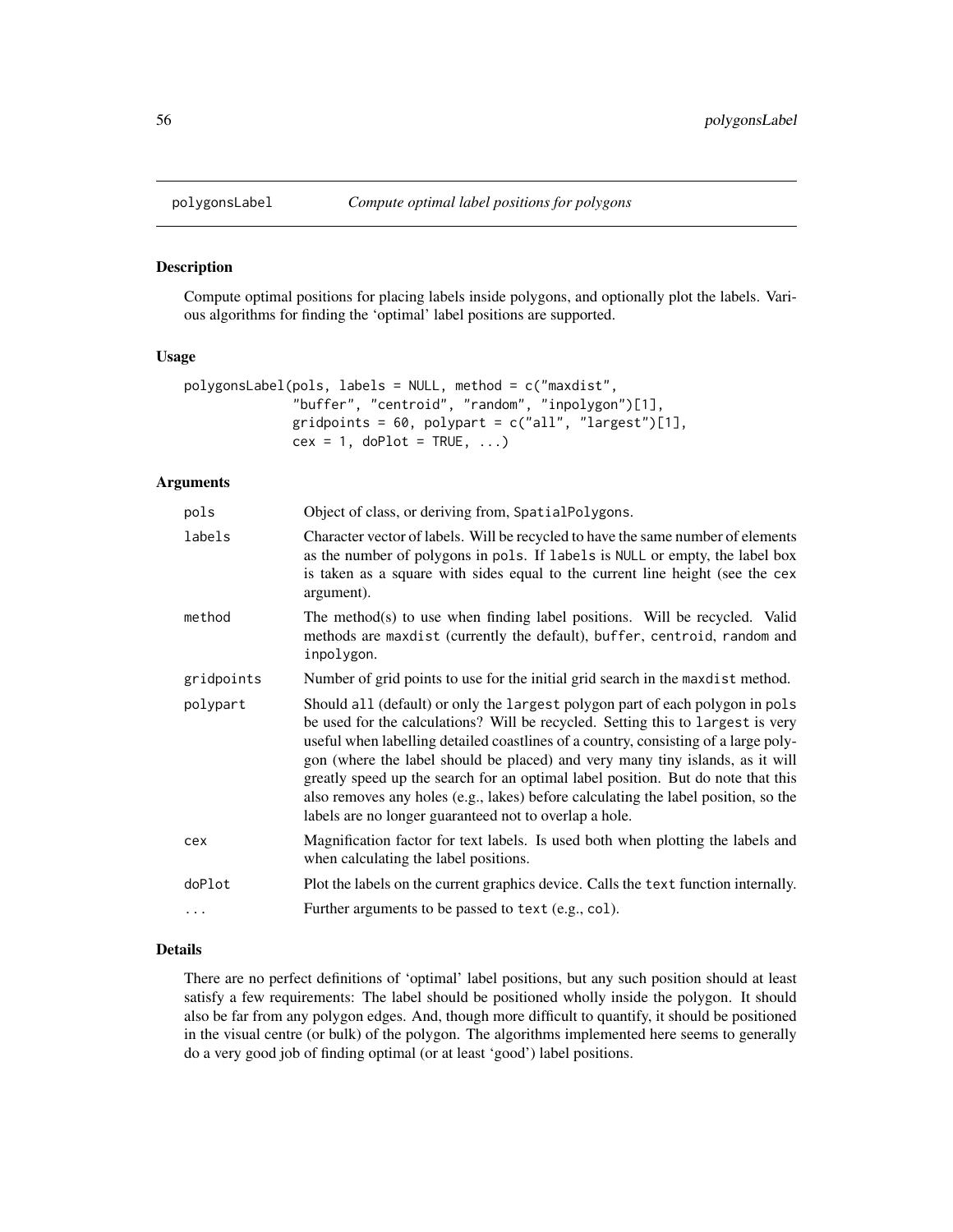#### polygonsLabel 57

The maxdist method is currently the default, and tries to find the label position with a maximal distance from the polygon edges. More precisely, it finds a position where the minimal distance of any point on the (rectangular) label box to the polygon boundary is maximised. It does this by first trying a grid search, using gridpoints regular grid points on the polygon, and then doing local optimisation on the best grid point. The default grid is quite coarse, but usually gives good results in a short amount of time. But for very complicated (and narrow) polygons, it may help increasing gridpoints. Note that while this method gives good results for most natural polygons, e.g., country outlines, the theoretical optimal position is not necessarily unique, and this is sometimes seen when applying the method to regular polygons, like rectangles (see example below), where the resulting position may differ much from what one would judge to be the visual centre of the polygon.

The buffer method works by shrinking the polygon (using negative buffering) until the convex hull of the shrunken polygon can fit wholly inside the original polygon. The label position is then taken as the centroid of the shrunken polygon. This method usually gives excellent results, is surprisingly fast, and seems to capture the 'visual centre' idea of an optimal label position well. However, it does not guarantee that the label can fit wholly inside the polygon. (However, if it does not fit, there are usually no other better position either.)

The centroid method simply returns the centroid of each polygon. Note that although this is the geometrical/mathematical centre of the polygon, it may actually be positioned outside the polygon. For regular polygons (rectangles, hexagons), it gives perfect results. Internally, this method uses the coordinates function. There are three reasons this method is supported: To make it easy to find the centroid of the largest polygon part of a polygon (using the polypart argument), to make it easy to use the centroid algorithm along with other algorithms (using the vector nature of the method argument), and for completeness.

The random method returns a random position guaranteed to be inside the polygon. This will rarely be an optimal label position!

The inpolygon method finds an arbitrary position in the polygon. This position is usually quite similar to the centroid, but is guaranteed the be inside the polygon. Internally, the method uses the gPointOnSurface function.

#### Value

A two-colum matrix is returned, with each row containing the horizontal and vertical coordinates for the corresponding polygon. If doPlot is TRUE (the default), the labels are also plotted on the current graphics device, with the given value of cex (font size scaling).

#### **Note**

Note that both the labels, method and polypart arguments are vectors, so it's possible to use different options for each polygon in the pols object.

## Author(s)

Karl Ove Hufthammer, <karl@huftis.org>.

#### References

The buffer method was inspired by (but is slightly different from) the algorithm described in the paper Using Shape Analyses for Placement of Polygon Labels by Hoseok Kang and Shoreh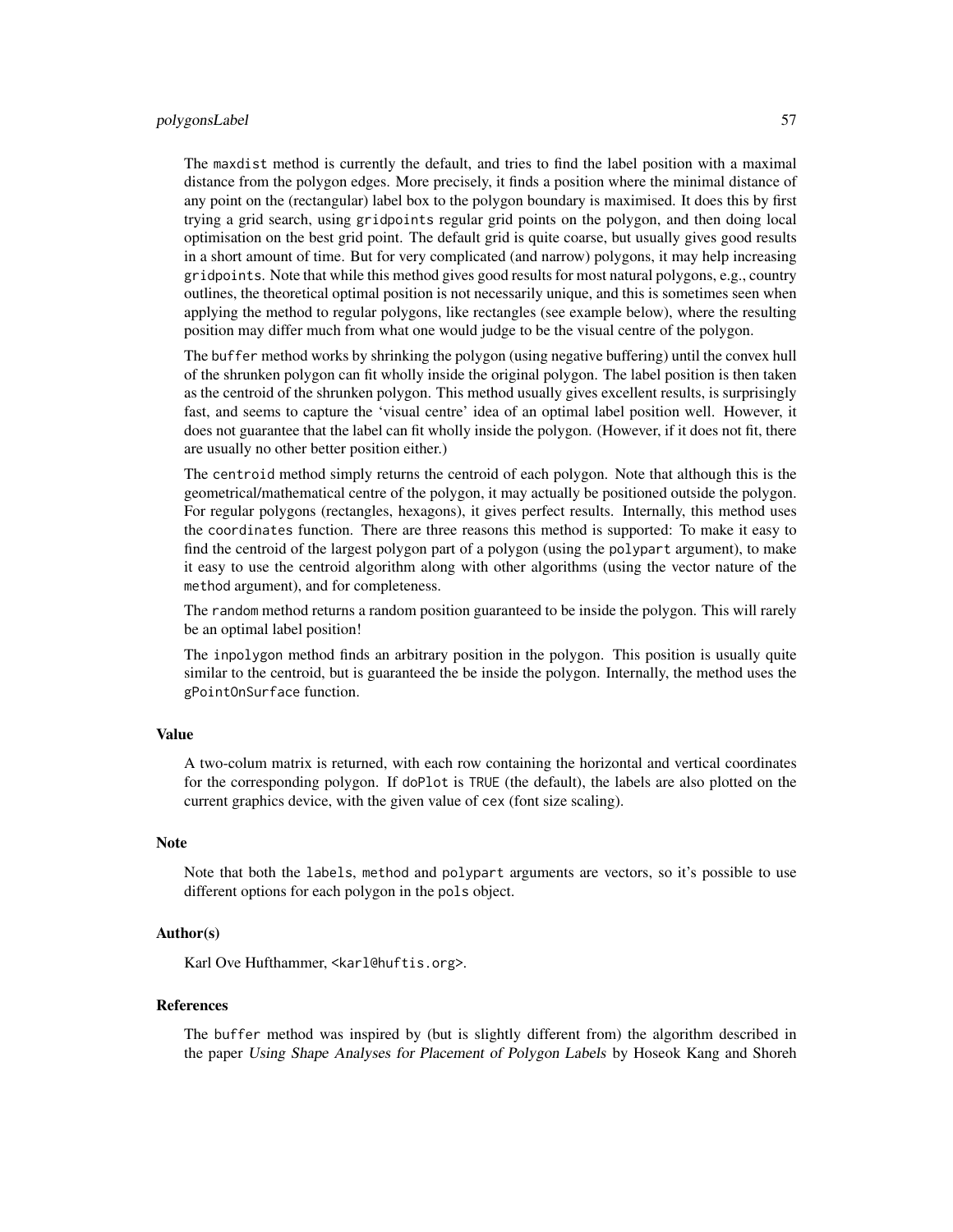Elhami, available at [http://training.esri.com/bibliography/index.cfm?event=general.](http://training.esri.com/bibliography/index.cfm?event=general.recordDetail&ID=13608) [recordDetail&ID=13608](http://training.esri.com/bibliography/index.cfm?event=general.recordDetail&ID=13608) .

## See Also

[pointLabel](#page-0-0)

#### Examples

```
# Simple example with a single polygon
x = c(0, 1.8, 1.8, 1, 1, 3, 3, 2.2, 2.2, 4,4, 6, 6, 14, 14, 6, 6, 4, 4, 0, 0)
y = c(0, 0, -2, -2, -10, -10, -2, -2, 0, 0,1.8, 1.8, 1, 1, 3, 3, 2.2, 2.2, 4, 4, 0)
xy = data-frame(x,y)library(sp)
xy.sp = SpatialPolygons(list(Polygons(list(Polygon(xy)), ID = "test")))
plot(xy.sp, col = "khaki")
polygonsLabel(xy.sp, "Hi!")
# Example with multiple polygons, text labels and colours
x1 = c(0, 4, 4, 0, 0)y1 = c(0, 0, 4, 4, 0)x2 = c(1, 1, 3, 3, 1)y2 = c(-2, -10, -10, -2, -2)x3 = c(6, 14, 14, 6, 6)y3 = c(1, 1, 3, 3, 1)xy.sp = SpatialPolygons(list(
  Polygons(list(Polygon(cbind(x1,y1))), ID = "test1"), # box
  Polygons(list(Polygon(cbind(x3,y3))), ID = "test3"), # wide
  Polygons(list(Polygon(cbind(x2,y2))), ID = "test2") # high
))
plot(xy.sp, col=terrain.colors(3))
labels=c("Hi!", "A very long text string", "N\na\nr\nr\no\nw")
# Note that the label for the tall and narrow box is
# not necessarily centred vertically in the box.
# The reason is that method="maxdist" minimises the
# maximum distance from the label box to the surrounding
# polygon, and this distance is not changed by moving
# the label vertically, as long the vertical distance
# to the polygon boundary is less than the horizontal
# distance. For regular polygons like this, the other
# label positions (e.g., method="buffer") work better.
polygonsLabel(xy.sp, labels, cex=.8,
              col = c('white', 'black', 'maroon'))
## Not run:
```
## Example showing how bad the centroid ## position can be on real maps.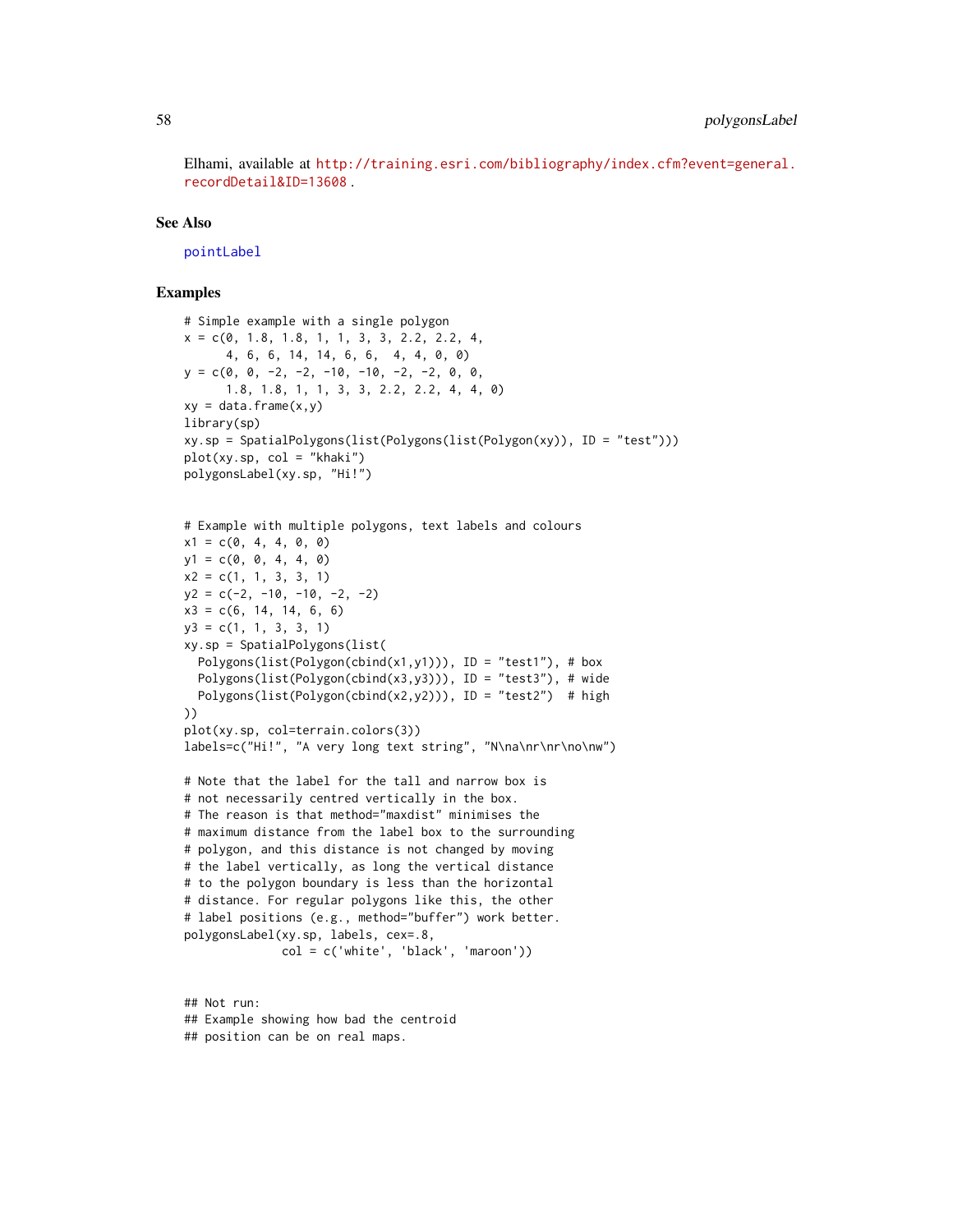```
# Needed libraries
if (require(maps) && require(maptools) && require(rgdal)) {
# Load map data and convert to spatial object
nmap = map("world", c("Norway", "Sweden", "Finland"),
           exact = TRUE, fill = TRUE, col = "transparent", plot = FALSE)
nmap.pol = map2SpatialPolygons(nmap, IDs = nmap$names,
                               proj4string = CRS("+init=epsg:4326"))
nmap.pol = spTransform(nmap.pol, CRS("+init=epsg:3035"))
# Plot map, centroid positions (red dots) and optimal
# label positions using the 'buffer' method.
plot(nmap.pol, col = "khaki")
nmap.centroids = polygonsLabel(nmap.pol, names(nmap.pol),
                               method = "centroid", doPlot = FALSE)
points(nmap.centroids, col = "red", pch=19)
polygonsLabel(nmap.pol, names(nmap.pol), method = "buffer", cex=.8)
}
## End(Not run)
```
RGEOS Experimental Functions *Experimental Functions*

## Description

Functions still under development using the GEOS STRtree structure to find intersecting object component envelopes (bounding boxes).

## Usage

```
gUnarySTRtreeQuery(obj)
gBinarySTRtreeQuery(obj1, obj2)
poly_findInBoxGEOS(spl, as_points=TRUE)
```
## Arguments

|           | obi, obi1, obi2 |                                                                                                             |
|-----------|-----------------|-------------------------------------------------------------------------------------------------------------|
|           |                 | Objects inheriting from either SpatialPolygons or SpatialLines, obj2 may<br>also inherit from SpatialPoints |
| spl       |                 | Object that inherits from the SpatialPolygons class                                                         |
| as_points |                 | Logical value indicating if the polygon should be treated as points                                         |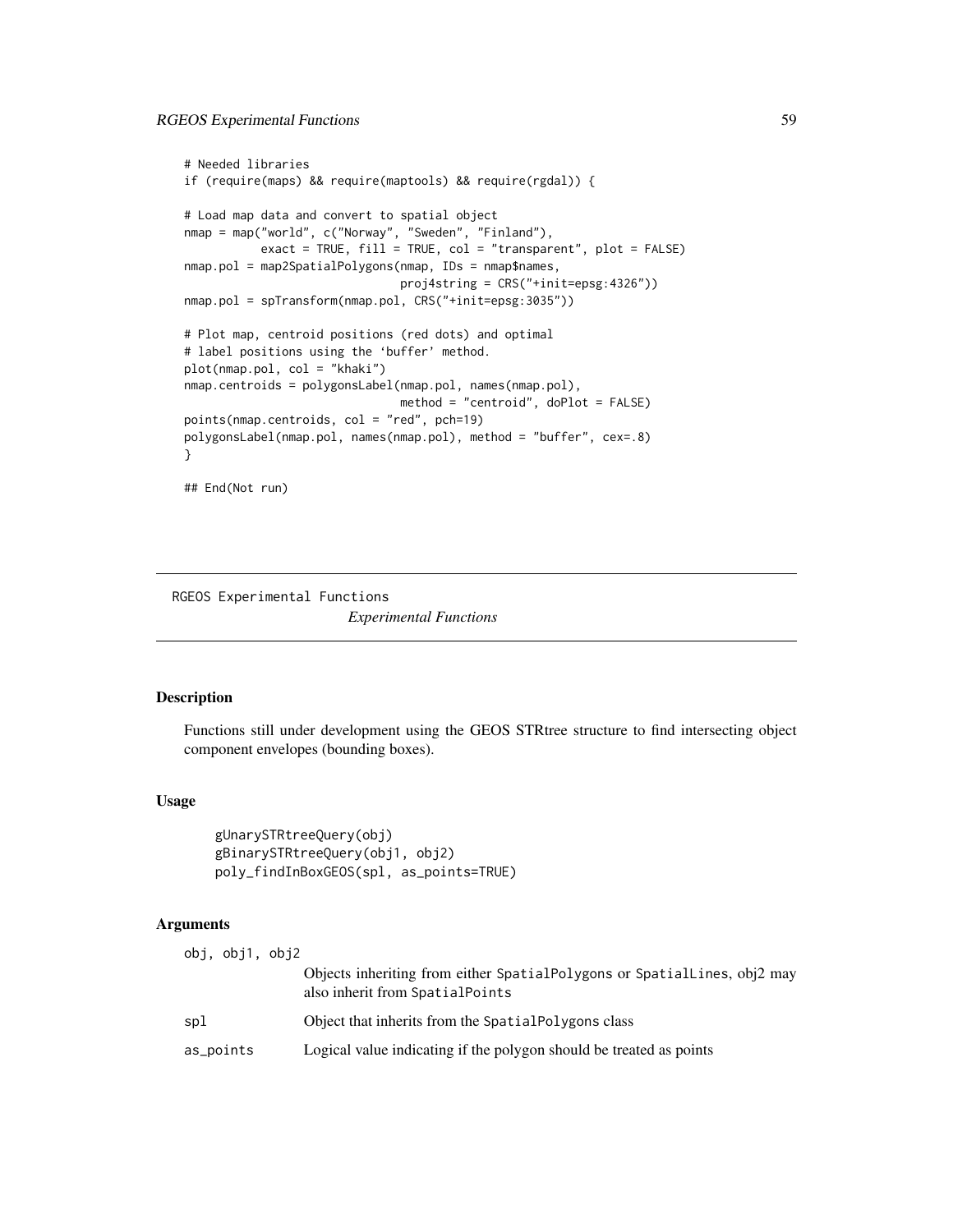## Details

gUnarySTRtreeQuery and poly\_findInBoxGEOS do the same thing, but poly\_findInBoxGEOS uses the as\_points argument to build the input envelopes from proper geometries. gUnarySTRtreeQuery and gBinarySTRtreeQuery build input envelopes by disregarding topology and reducing the coordinates to a multipoint representation. This permits the tree to be built and queried even when some geometries are invalid. gUnarySTRtreeQuery and poly\_findInBoxGEOS return a list of length (n-1) of 1-based indices only for the "greater than i" indices. gBinarySTRtreeQuery returns a list of the length of obj2 with 1-based indices of obj1.

## Author(s)

Roger Bivand & Colin Rundel

#### Examples

```
if (require(maptools)) {
xx <- readShapeSpatial(system.file("shapes/fylk-val-ll.shp",
package="maptools")[1], proj4string=CRS("+proj=longlat +datum=WGS84"))
a0 <- gUnarySTRtreeQuery(xx)
a0
bbxx \leftarrow bbox(xx)
wdb_lines <- system.file("share/wdb_borders_c.b", package="maptools")
xxx <- Rgshhs(wdb_lines, xlim=bbxx[1,], ylim=bbxx[2,])$SP
a1 <- gBinarySTRtreeQuery(xx, xxx)
a1
nc1 <- readShapePoly(system.file("shapes/sids.shp", package="maptools")[1],
proj4string=CRS("+proj=longlat +datum=NAD27"))
a2 <- gUnarySTRtreeQuery(nc1)
a3 <- poly_findInBoxGEOS(nc1)
all.equal(a2, a3)
a2
pl <- slot(nc1, "polygons")[[4]]
a5 <- gUnarySTRtreeQuery(pl)
a5
SG <- Sobj_SpatialGrid(nc1, n=400)$SG
obj1 <- as(as(SG, "SpatialPixels"), "SpatialPolygons")
a4 <- gBinarySTRtreeQuery(nc1, obj1)
plot(nc1, col="orange", border="yellow")
plot(obj1, angle=sapply(a4, is.null)*45, density=20, lwd=0.5, add=TRUE)
set.seed(1)
pts <- spsample(nc1, n=10, type="random")
res <- gBinarySTRtreeQuery(nc1, pts)
}
```
# <span id="page-59-0"></span>RGEOS Polygon Hole Comment Functions *RGEOS Polygon Hole Comment Functions*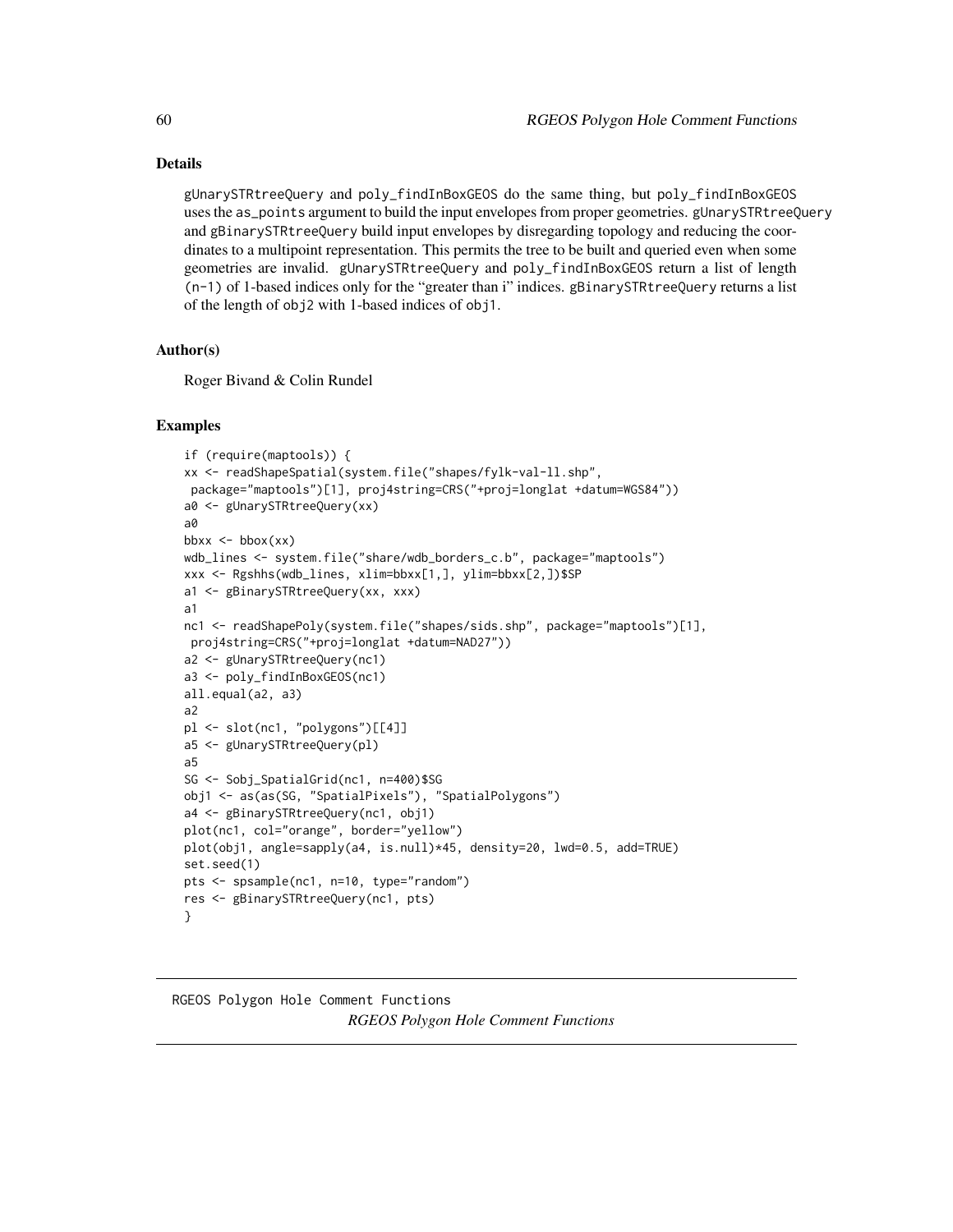## Description

Utility functions for assigning ownership of holes to parent polygons

#### Usage

```
createSPComment(sppoly,which=NULL,overwrite=TRUE)
createPolygonsComment(poly)
        set_do_poly_check(value)
        get_do_poly_check()
```
## Arguments

| Object that inherits from the SpatialPolygons class                                      |
|------------------------------------------------------------------------------------------|
| Vector, which subset of geometries in sppoly should comment attributes be gen-<br>erated |
| Logical, if a comment attribute already exists should it be overwritten                  |
| Object of class Polygons                                                                 |
| logical value to set "do_poly_check" option, default TRUE                                |
|                                                                                          |

#### Details

In order for rgeos to function properly it is necessary that all holes within a given POLYGON or MULTIPOLYGON geometry must belong to a specific polygon. The SpatialPolygons class implementation does not currently include this information. To work around this limitation rgeos uses an additional comment attribute on the Polygons class that indicates which hole belongs to which polygon.

Under the current implementation this comment is a text string of numbers separated by spaces where the order of the numbers corresponds to the order of the Polygon objects in the Polygons slot of the Polygons object. A  $\theta$  implies the Polygon object is a polygon, a non-zero number implies that the Polygon object is a hole with the value indicating the index of the Polygon that "owns" the hole.

createPolygonsComment attempts to create a valid comment for a Polygons object by assessing which polygons contain a given hole (using [gContains](#page-7-0)). Ownership is assigned to the smallest polygon (by area) that contains the given hole. This is not guaranteed to generate valid polygons, always check the resulting objects for validity.

createSPComment attempts to create valid comments for all or a subset of polygons within a SpatialPolygons object.

#### Warning: check polygons

The helper functions get and set the imposition of checking of objects inheriting from SpatialPolygons for proper assignment of hole *interior rings* to *exterior rings* in Polygons objects. The internal GEOS representation defines a POLYGON object as a collection of only one exterior ring and from zero to many interior rings, so an sp Polygons object corresponds to a GEOS MULTIPOLYGON object, but without proper hole assignment. By default do\_poly\_check is TRUE; if it is set to FALSE using set\_do\_poly\_check(FALSE), and the Polygons object is not valid in GEOS terms, GEOS may crash R, which is why checks are imposed by default.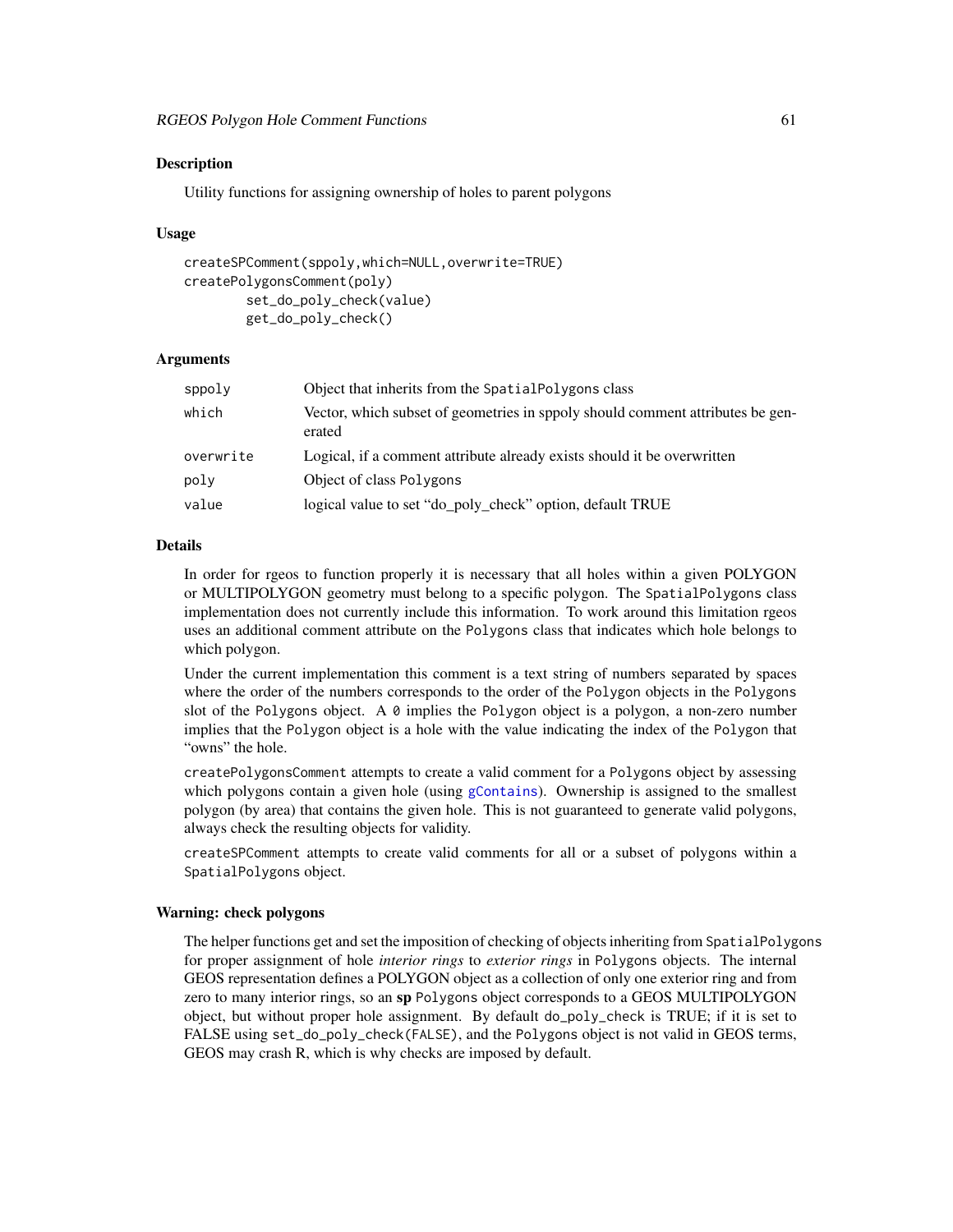The details below show how hole assignment is handled in the package; here we assume that the hole status slots of all Polygon objects in a given Polygons object are set correctly. In the examples below, we use a data set from **maptools** which has the holes correctly assigned, and we see that the SpatialPolygons object is geometrically valid both initially and after removing the comment attribute on the only Polygons object in usa - regenerating internally within rgeos from the hole status slots since do\_poly\_check is TRUE.

If we modify usa by setting all hole status slots to FALSE, the SpatialPolygons object is geometrically invalid even though a comment attribute can be created - the function createSPComment is deceived by the incorrect hole status slots. To rectify this, we use [checkPolygonsHoles](#page-0-0) from **map**tools on each Polygons object. This function calls [gContains](#page-7-0), [gContainsProperly](#page-7-1), [gEquals](#page-18-0) and [createPolygonsComment](#page-59-0) from rgeos to check whether the hole status slots are set correctly. Experience shows that many imported datasets from for example publically provided shapefiles have incorrect hole status values. Running checkPolygonsHoles is time-consuming when the number of member Polygon objects is large - attempts will be made to make this more efficient.

#### Warning: planar geometries

The geometries handled by GEOS are assumed to be planar, so that any rgeos functions making measurements will give incorrect results when used on geographical coordinates measured in decimal degrees. Topological functions may work satisfactorily, but will not understand spherical wrap-around.

#### Author(s)

Roger Bivand & Colin Rundel

```
library(sp)
p1 <- Polygon(cbind(x=c(0, 0, 10, 10, 0), y=c(0, 10, 10, 0, 0)), hole=FALSE) # I
p2 <- Polygon(cbind(x=c(3, 3, 7, 7, 3), y=c(3, 7, 7, 3, 3)), hole=TRUE) # H
p8 <- Polygon(cbind(x=c(1, 1, 2, 2, 1), y=c(1, 2, 2, 1, 1)), hole=TRUE) # H
p9 <- Polygon(cbind(x=c(1, 1, 2, 2, 1), y=c(5, 6, 6, 5, 5)), hole=TRUE) # H
p3 <- Polygon(cbind(x=c(20, 20, 30, 30, 20), y=c(20, 30, 30, 20, 20)),
hole=FALSE) # I
p4 <- Polygon(cbind(x=c(21, 21, 29, 29, 21), y=c(21, 29, 29, 21, 21)),
hole=TRUE) # H
p5 <- Polygon(cbind(x=c(22, 22, 28, 28, 22), y=c(22, 28, 28, 22, 22)),
hole=FALSE) # I
p6 <- Polygon(cbind(x=c(23, 23, 27, 27, 23), y=c(23, 27, 27, 23, 23)),
hole=TRUE) # H
p7 <- Polygon(cbind(x=c(13, 13, 17, 17, 13), y=c(13, 17, 17, 13, 13)),
hole=FALSE) # I
p10 \leq Polygon (cbind(x=c(24, 24, 26, 26, 24), y=c(24, 26, 26, 24, 24)),hole=FALSE) # I
p11 <- Polygon(cbind(x=c(24.25, 24.25, 25.75, 25.75, 24.25),
y=c(24.25, 25.75, 25.75, 24.25, 24.25)), hole=TRUE) # H
p12 <- Polygon(cbind(x=c(24.5, 24.5, 25.5, 25.5, 24.5),
y=c(24.5, 25.5, 25.5, 24.5, 24.5)), hole=FALSE) # I
p13 <- Polygon(cbind(x=c(24.75, 24.75, 25.25, 25.25, 24.75),
```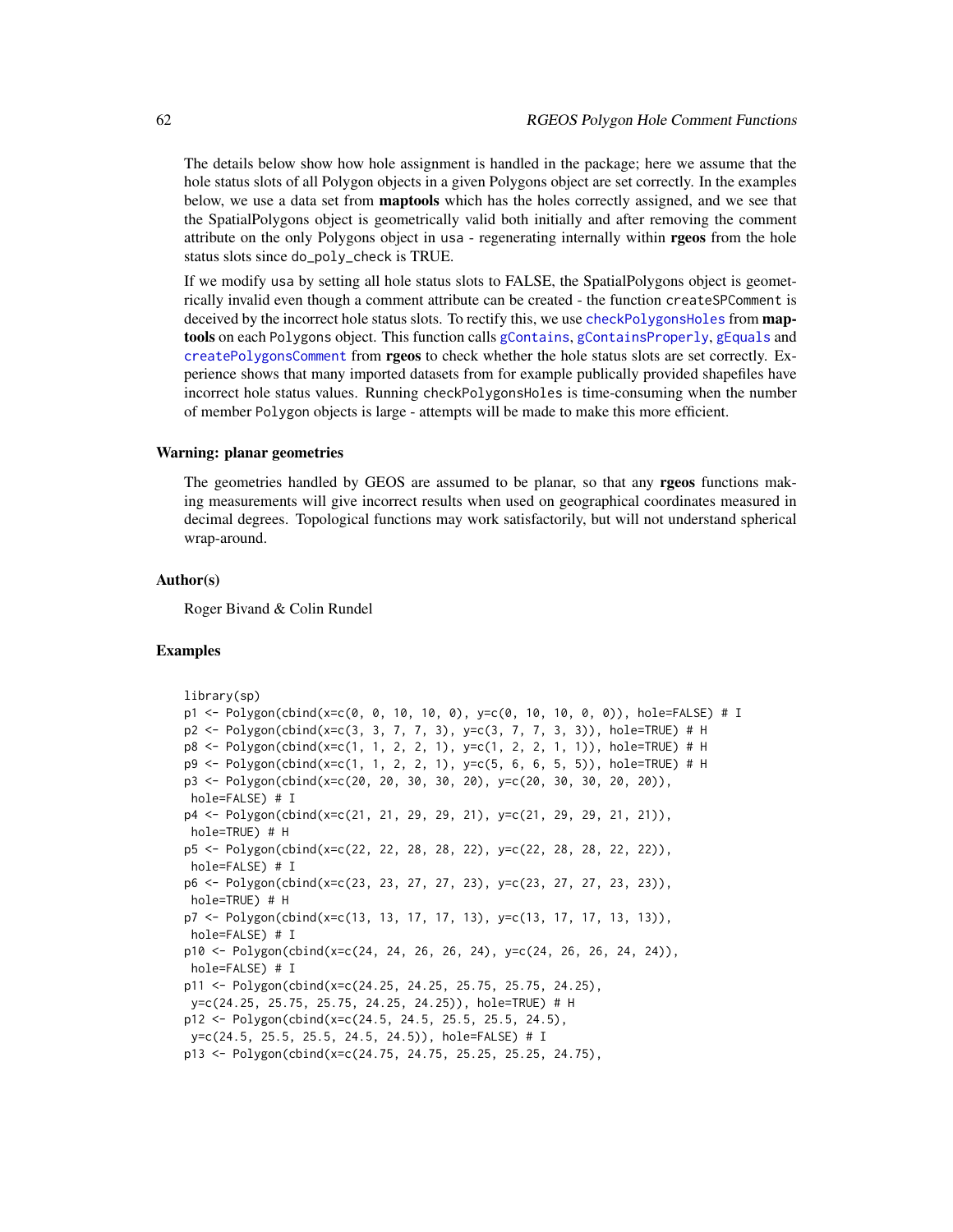```
y=c(24.75, 25.25, 25.25, 24.75, 24.75)), hole=TRUE) # H
lp <- list(p1, p2, p13, p7, p6, p5, p4, p3, p8, p11, p12, p9, p10)
# 1 2 3 4 5 6 7 8 9 10 11 12 13
# 0 1 11 0 6 0 8 0 1 13 0 1 0
# I H H I H I H I H H I H I
pls <- Polygons(lp, ID="1")
comment(pls)
comment(pls) = createPolygonsComment(pls)
comment(pls)
plot(SpatialPolygons(list(pls)), col="magenta", pbg="cyan")
title(xlab="Hole slot values before checking")
## Not run:
# running this illustration may be time-consuming
if (require(maptools)) {
data(wrld_simpl)
usa <- wrld_simpl[wrld_simpl$ISO3=="USA",]
lapply(slot(usa, "polygons"), comment)
gIsValid(usa, reason=TRUE)
comment(slot(usa, "polygons")[[1]]) <- NULL
lapply(slot(usa, "polygons"), comment)
gIsValid(usa)
any(c(sapply(slot(usa, "polygons"),
function(x) sapply(slot(x, "Polygons"), slot, "hole"))))
lapply(slot(createSPComment(usa), "polygons"), comment)
usa1 <- usa
Pls <- slot(usa1, "polygons")
pls <- slot(Pls[[1]], "Polygons")
pls1 <- lapply(pls, function(p) {slot(p, "hole") <- FALSE; return(p)})
slot(Pls[[1]], "Polygons") <- pls1
slot(usa1, "polygons") <- Pls
any(c(sapply(slot(usa1, "polygons"),
function(x) sapply(slot(x, "Polygons"), slot, "hole"))))
lapply(slot(createSPComment(usa1), "polygons"), comment)
gIsValid(usa1, reason=TRUE)
Pls <- slot(usa1, "polygons")
Pls1 <- lapply(Pls, checkPolygonsHoles)
slot(usa1, "polygons") <- Pls1
lapply(slot(usa1, "polygons"), comment)
gIsValid(usa1, reason=TRUE)
}
## End(Not run)
```
RGEOS Utility Functions

*RGEOS Utility Functions*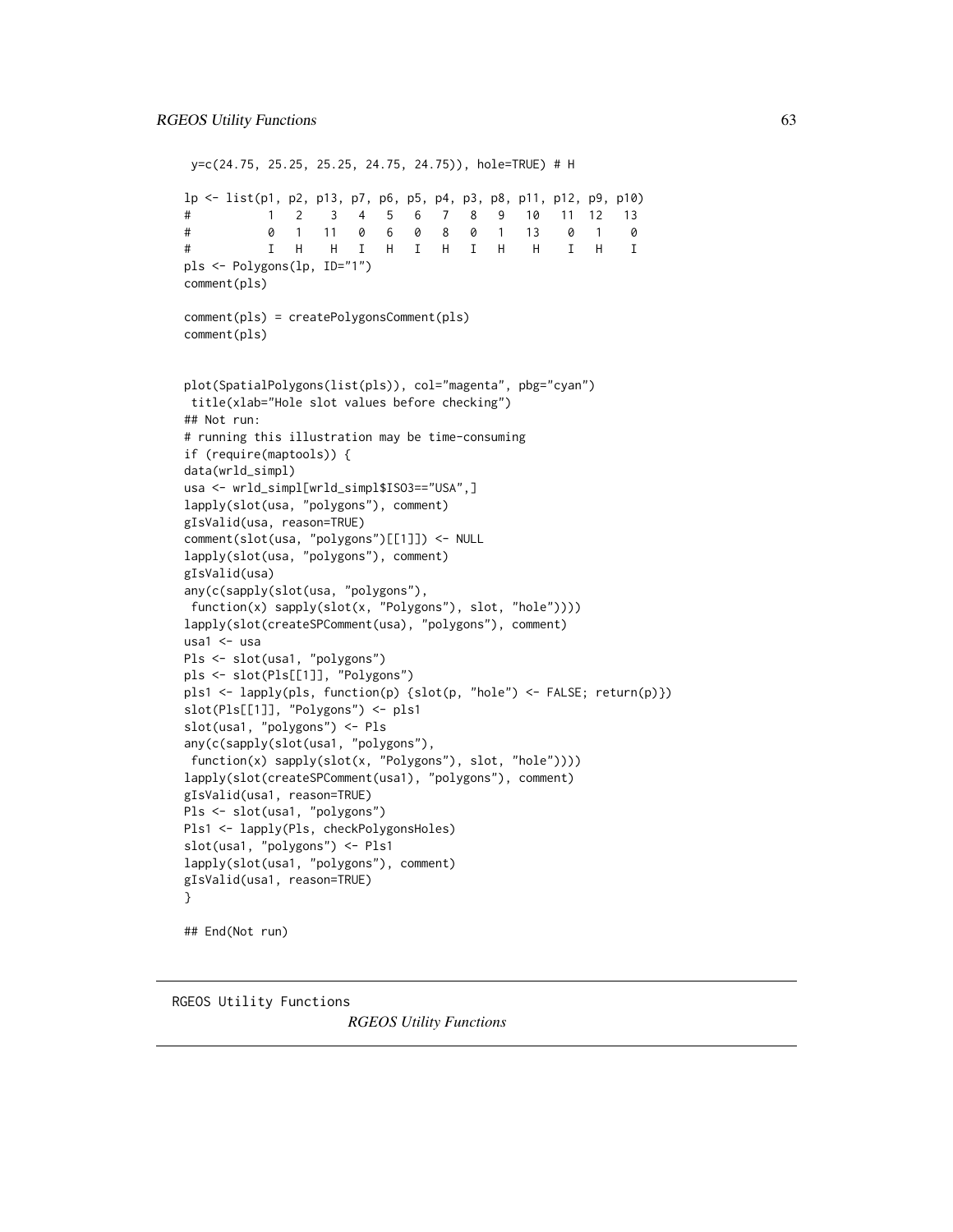## Description

Utility functions for the RGEOS package

#### Usage

```
getScale()
setScale(scale=100000000)
translate(spgeom)
checkP4S(p4s)
        version_GEOS()
        rgeos_extSoftVersion()
        version_GEOS0()
        set_RGEOS_polyThreshold(value)
        get_RGEOS_polyThreshold()
        set_RGEOS_warnSlivers(value)
        get_RGEOS_warnSlivers()
        set_RGEOS_dropSlivers(value)
        get_RGEOS_dropSlivers()
```
## Arguments

| scale  | Numeric value determining the precision of translated geometries |
|--------|------------------------------------------------------------------|
| spgeom | sp object as defined in package sp                               |
| p4s    | Either a character string or an object of class CRS              |
| value  | the value to be passed to an RGEOS option in its environment     |

## Details

getScale and setScale are used to get and set the scale option in the rgeos environment. This option is used to determine the precision of coordinates when translating to and from GEOS C objects. Precision is defined as 1 / scale. The final example is a use case reported by Mao-Gui Hu, who has also made the objects available, where the default scale defeats an intended line intersection operation; changing the scale temporarily resoves the issue.

In order to permit polygon slivers to be detected, reported and dropped, the user may set a numeric value for polyThreshold and logical values for warnSlivers and dropSlivers. By default, the threshold is 0.0, and warning and dropping are FALSE. To detect slivers, the threshold may be set to a small value and warnSlivers set to TRUE. To drop slivers from returned Polygons and Polygon objects, set dropSlivers to TRUE for a non-zero threshold.

translate is a testing function which translates the sp object into a GEOS C object and then back into an sp object and is used extensively in the translation unit tests. In all cases it is expected that spgeom and translate(spgeom) should be identical.

checkP4S is a validation function for proj4strings and is used in testing.

version\_GEOS returns the full runtime version string, and version\_GEOS0 only the GEOS version number.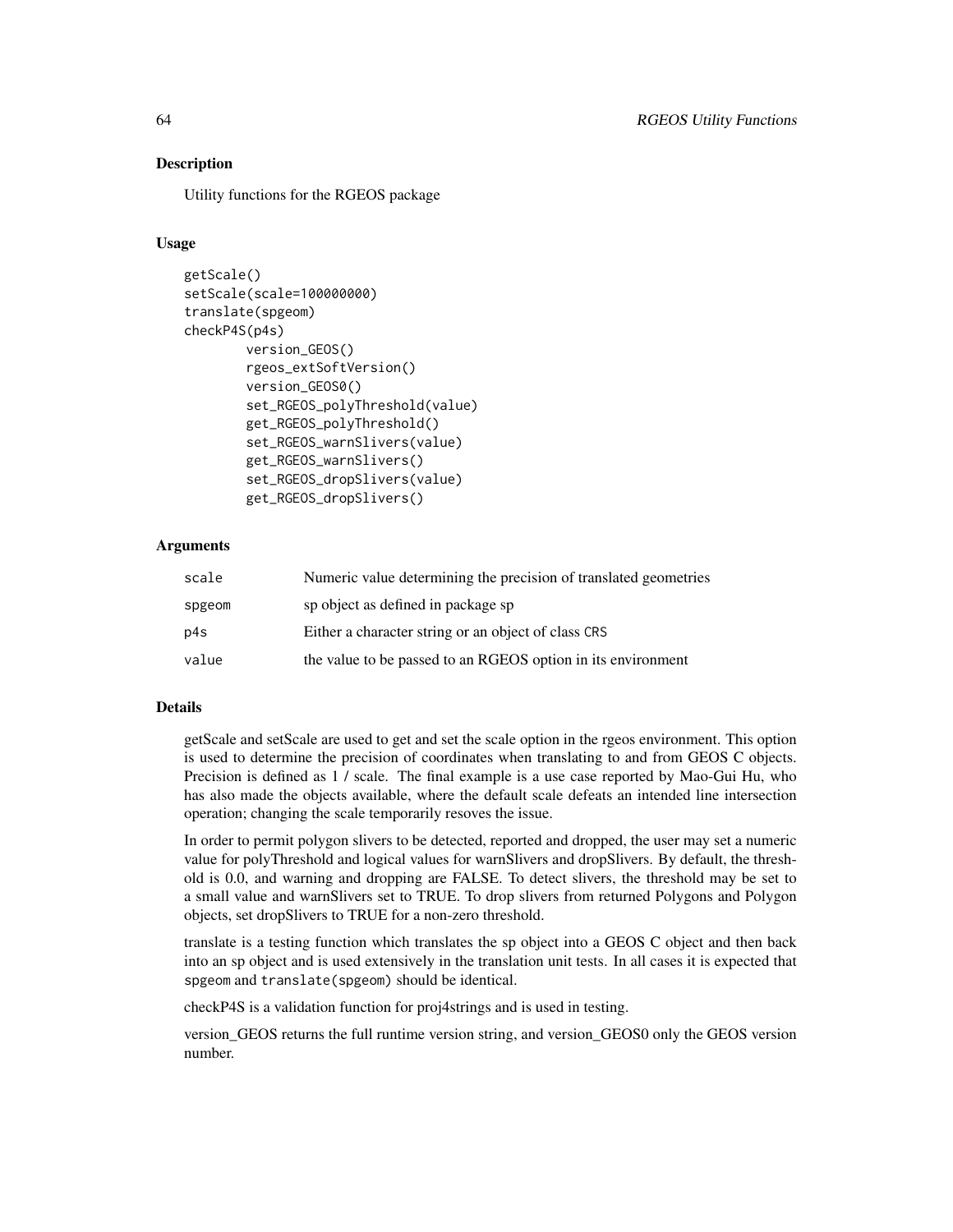#### Author(s)

Roger Bivand & Colin Rundel

```
readWKT("POINT(1.5 1.5)")
```

```
# With scale set to 1, the following point will be rounded
setScale(1)
readWKT("POINT(1.5 1.5)")
setScale(10)
readWKT("POINT(1.5 1.5)")
getScale()
# Set scale option back to default
setScale()
# scale option only affect objects when they are translated through rgeos
setScale(1)
library(sp)
SpatialPoints(data.frame(x=1.5,y=1.5))
translate( SpatialPoints(data.frame(x=1.5,y=1.5)) )
```

```
setScale()
```

```
# added example of scale impact on intersection 120905
sline1 <- readWKT(readLines(system.file("wkts/sline1.wkt", package="rgeos")))
sline2 <- readWKT(readLines(system.file("wkts/sline2.wkt", package="rgeos")))
rslt <- gIntersection(sline1, sline2)
class(rslt)
getScale()
setScale(1e+6)
rslt <- gIntersection(sline1, sline2)
class(rslt)
sapply(slot(rslt, "lines"), function(x) length(slot(x, "Lines")))
rslt <- gLineMerge(rslt, byid=TRUE)
sapply(slot(rslt, "lines"), function(x) length(slot(x, "Lines")))
setScale()
get_RGEOS_dropSlivers()
get_RGEOS_warnSlivers()
get_RGEOS_polyThreshold()
# Robert Hijmans difficult intersection case
load(system.file("test_cases/polys.RData", package="rgeos"))
try(res <- gIntersection(a, b, byid=TRUE))
res <- gIntersection(a, b, byid=TRUE, drop_lower_td=TRUE)
sort(unlist(sapply(slot(res, "polygons"), function(p) sapply(slot(p, "Polygons"), slot, "area"))))
oT <- get_RGEOS_polyThreshold()
oW <- get_RGEOS_warnSlivers()
oD <- get_RGEOS_dropSlivers()
```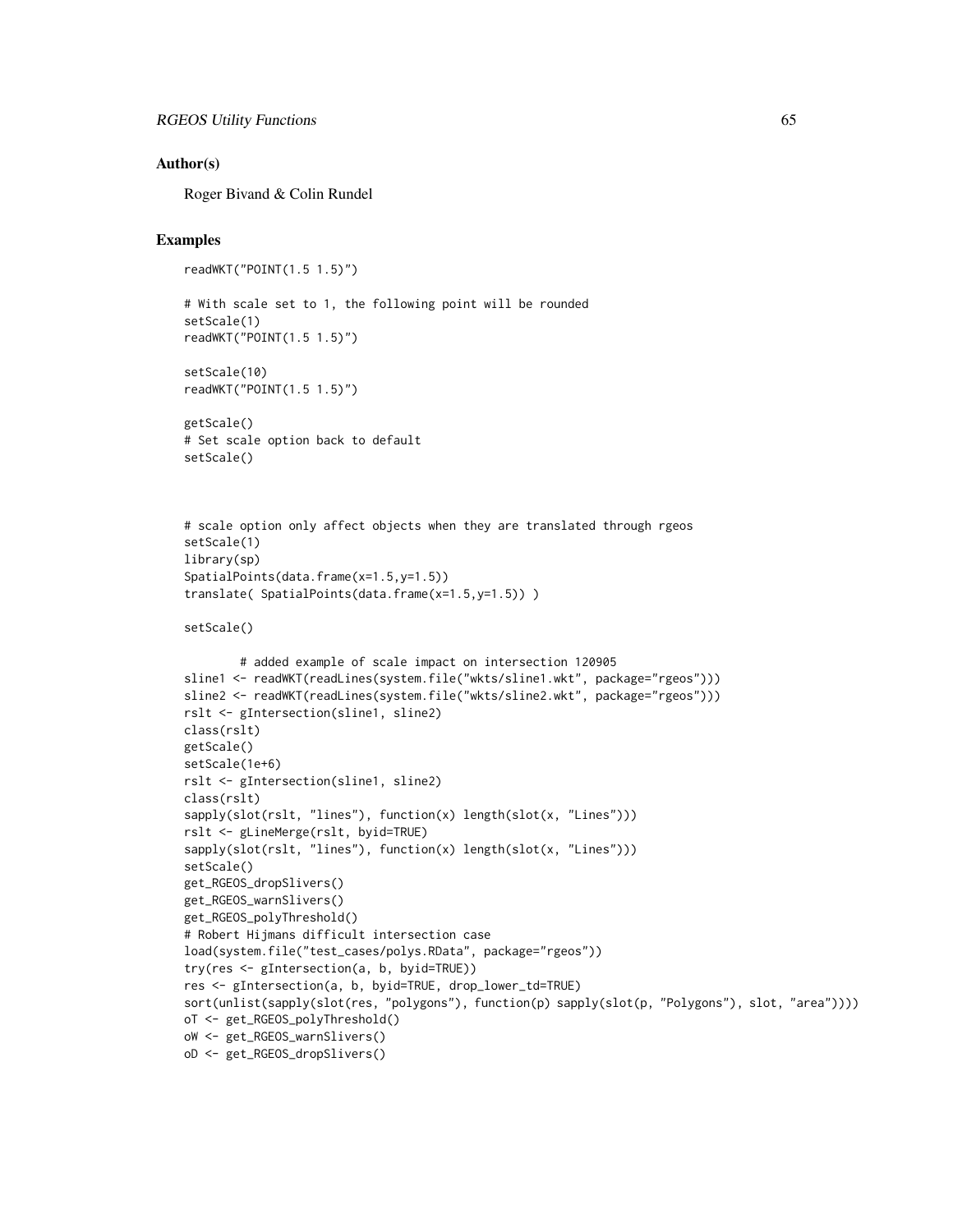```
set_RGEOS_polyThreshold(1e-3)
set_RGEOS_warnSlivers(TRUE)
res1 <- gIntersection(a, b, byid=TRUE, drop_lower_td=TRUE)
sort(unlist(sapply(slot(res, "polygons"), function(p) sapply(slot(p, "Polygons"), slot, "area"))))
set_RGEOS_dropSlivers(TRUE)
res2 <- gIntersection(a, b, byid=TRUE, drop_lower_td=TRUE)
sort(unlist(sapply(slot(res, "polygons"), function(p) sapply(slot(p, "Polygons"), slot, "area"))))
set_RGEOS_dropSlivers(FALSE)
oo <- gUnaryUnion(res1, c(rep("1", 3), "2", "3", "4"))
unlist(sapply(slot(oo, "polygons"), function(p) sapply(slot(p, "Polygons"), slot, "area")))
ooo <- gIntersection(b, oo, byid=TRUE)
gArea(ooo, byid=TRUE)
unlist(sapply(slot(ooo, "polygons"), function(p) sapply(slot(p, "Polygons"), slot, "area")))
set_RGEOS_dropSlivers(TRUE)
ooo <- gIntersection(b, oo, byid=TRUE)
gArea(ooo, byid=TRUE)
unlist(sapply(slot(ooo, "polygons"), function(p) sapply(slot(p, "Polygons"), slot, "area")))
set_RGEOS_polyThreshold(oT)
set_RGEOS_warnSlivers(oW)
set_RGEOS_dropSlivers(oD)
```
RGEOS WKT Functions *RGEOS WKT Functions*

## Description

Functions for reading and writing Well Known Text (WKT)

## Usage

```
readWKT(text, id = NULL, p4s = NULL)writeWKT(spgeom, byid = FALSE)
```
#### Arguments

| text   | character string of WKT                                                                                           |
|--------|-------------------------------------------------------------------------------------------------------------------|
| id     | character vector of unique ids to label geometries. Length must match the num-<br>ber of subgeometries in the WKT |
| p4s    | Either a character string or an object of class CRS                                                               |
| spgeom | sp object as defined in package sp                                                                                |
| byid   | Logical determining if the function should be applied across subgeometries<br>(TRUE) or the entire object (FALSE) |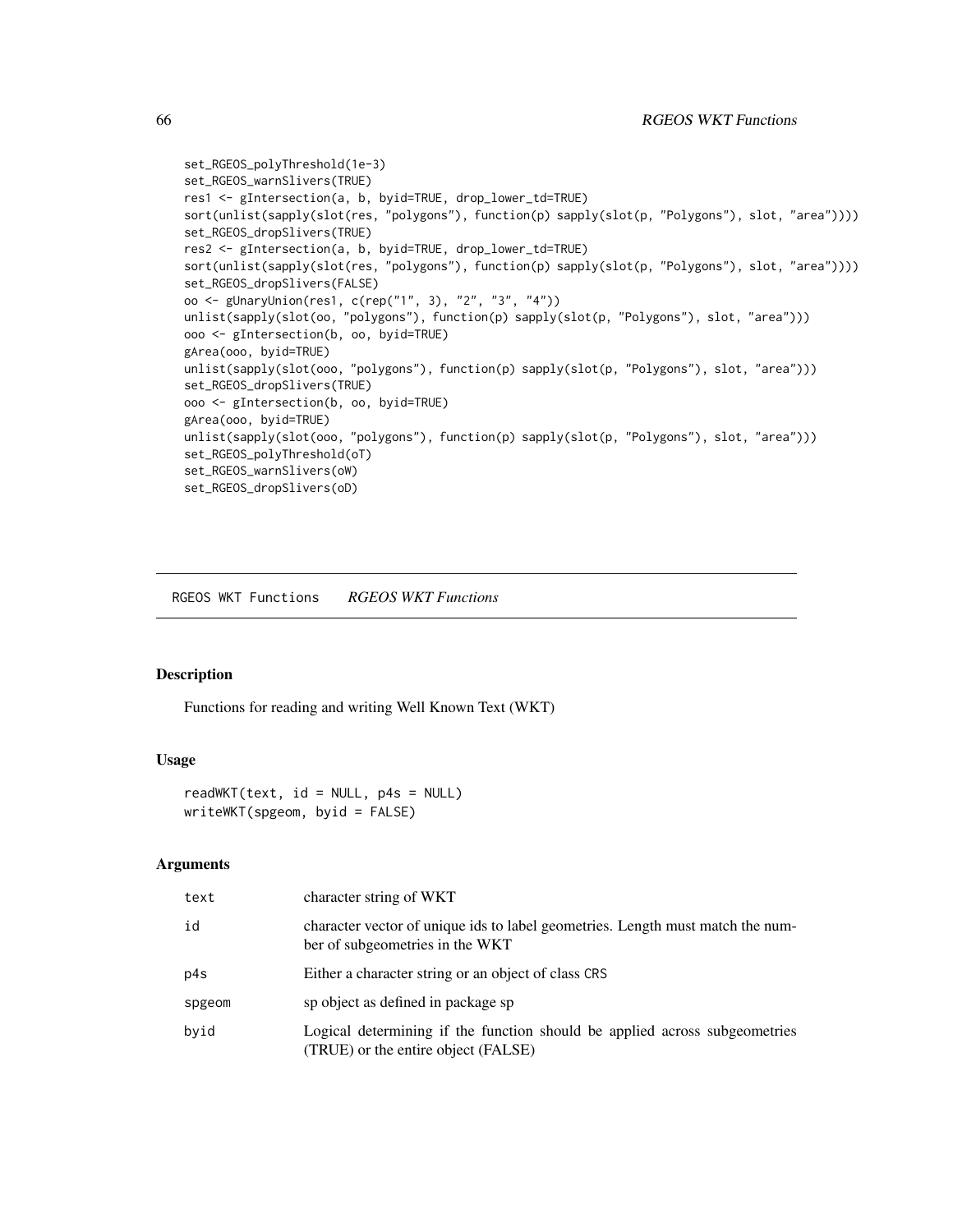#### Ring-class 67

## Details

readWKT processes the given WKT string and returns an appropriate sp geometry object. If id is not specified then geometries will be labeled by their index position. Because no sp Spatial object may be empty, readWKT is not permitted to create an empty object.

writeWKT converts an sp geometry object to a GEOS C object which is then written out as a WKT string. If byid is TRUE then each subgeometry is individually converted to a WKT string.

## Author(s)

Colin Rundel

#### References

Additional information on WKT Simple Feature Specification can be found at the following locations:

<http://www.opengeospatial.org/standards/sfs>

[http://en.wikipedia.org/wiki/Well-known\\_text](http://en.wikipedia.org/wiki/Well-known_text)

[http://en.wikipedia.org/wiki/Simple\\_Features](http://en.wikipedia.org/wiki/Simple_Features)

#### Examples

```
g1=readWKT("POINT(6 10)")
g2=readWKT("LINESTRING(3 4,10 50,20 25)")
g3=readWKT("POLYGON((1 1,5 1,5 5,1 5,1 1),(2 2,2 3,3 3,3 2,2 2))")
g4=readWKT("MULTIPOINT((3.5 5.6),(4.8 10.5))")
g5=readWKT("MULTILINESTRING((3 4,10 50,20 25),(-5 -8,-10 -8,-15 -4))")
g6=readWKT("MULTIPOLYGON(((1 1,5 1,5 5,1 5,1 1),(2 2,2 3,3 3,3 2,2 2)),((6 3,9 2,9 4,6 3)))")
try(readWKT("POINT EMPTY"))
try(readWKT("MULTIPOLYGON EMPTY"))
g9=readWKT("GEOMETRYCOLLECTION(POINT(4 6),LINESTRING(4 6,7 10))")
writeWKT(g1)
writeWKT(g2)
writeWKT(g3)
writeWKT(g4)
writeWKT(g5)
writeWKT(g6)
writeWKT(g9,byid=FALSE)
writeWKT(g9,byid=TRUE)
```
<span id="page-66-0"></span>Ring-class *Class "Ring"*

#### **Description**

class for linear ring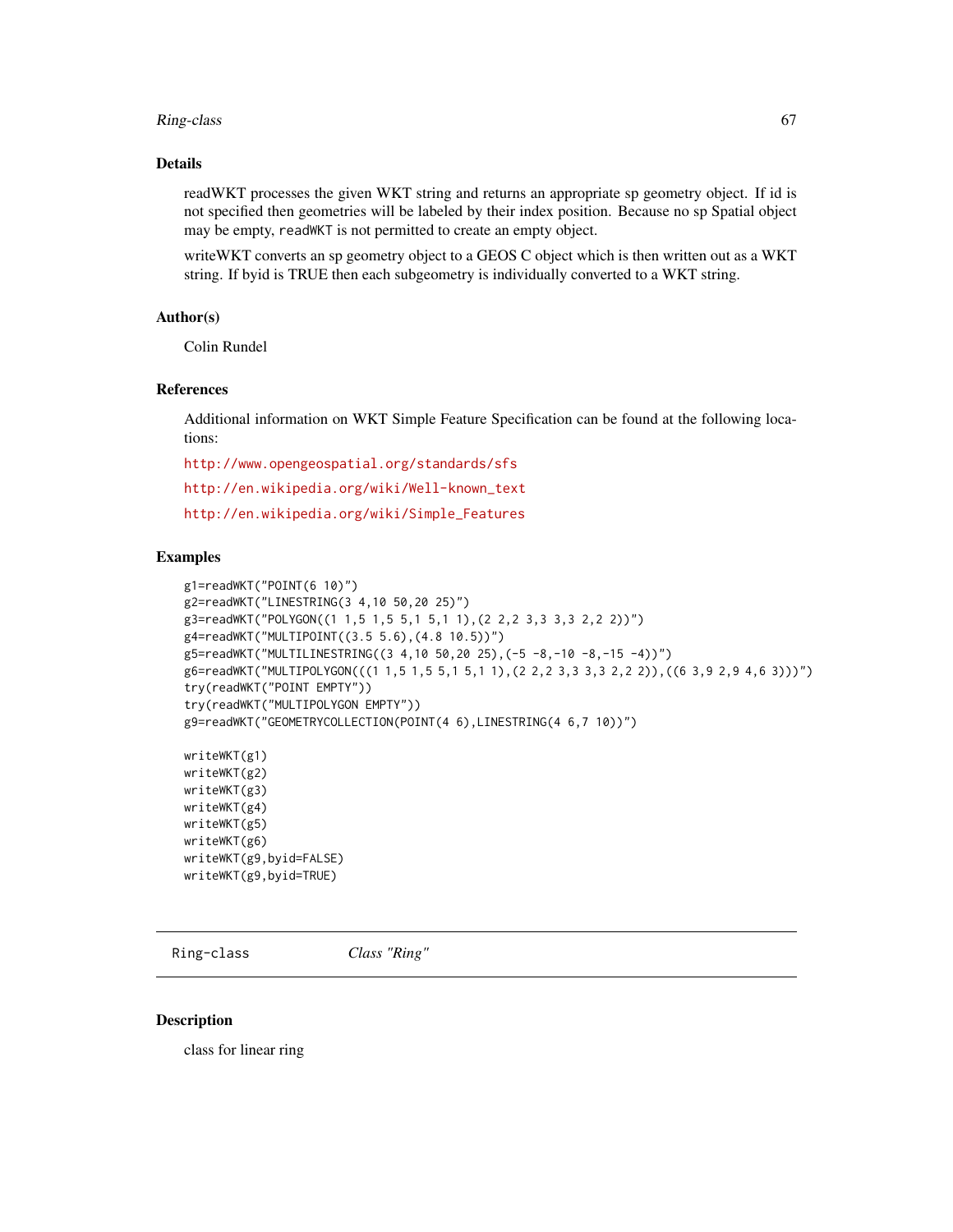## Objects from the Class

Objects can be created by calls to the function [Ring](#page-69-0)

# Slots

coords: Object of class "matrix"; coordinates of the ring; first point should equal the last point ID: Object of class "character"; unique identifier string

# Methods

Methods defined with class "Ring" in the signature:

**bbox** signature(obj = "Ring"): retrieves the bbox element

coordinates signature(object = "Ring"): retrieves the coords element from Ring objects in rings slot

coordnames signature(object = "Ring"): retrieves coordinate names

```
coerce signature(from = "Ring", to = "SpatialPoints"): ...
```
## Author(s)

Colin Rundel

## See Also

[Ring](#page-69-0)

## Examples

#NONE

<span id="page-67-0"></span>SpatialCollections *create SpatialCollections*

## Description

create object of class SpatialCollections

## Usage

```
SpatialCollections(points=NULL, lines=NULL, rings=NULL, polygons=NULL,
plotOrder=c(4,3,2,1), proj4string=CRS(as.character(NA)))
```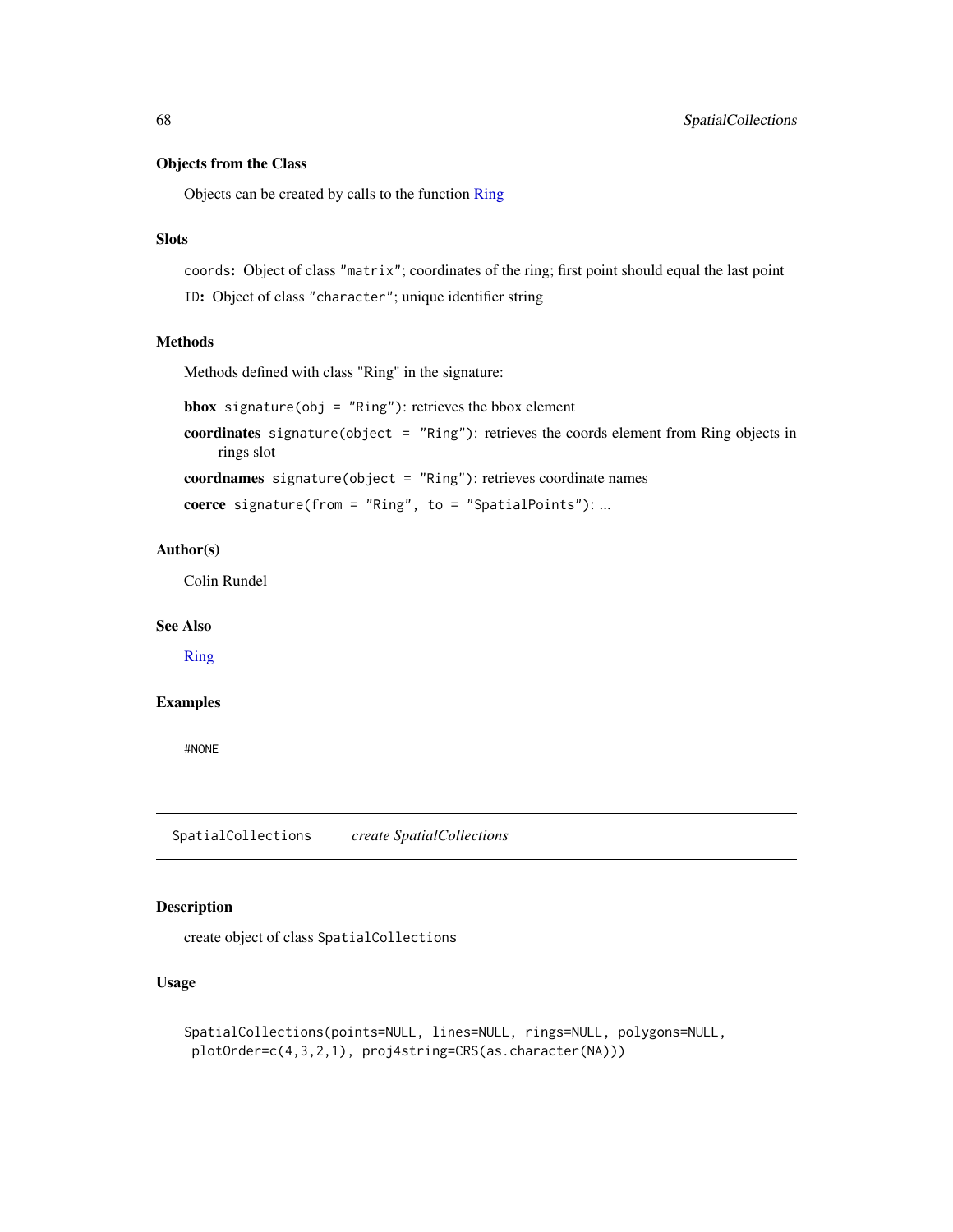## Arguments

| points      | list with objects of class SpatialPoints-class                                                                                                                                            |
|-------------|-------------------------------------------------------------------------------------------------------------------------------------------------------------------------------------------|
| lines       | list with objects of class SpatialLines-class                                                                                                                                             |
| rings       | list with objects of class SpatialRings-class                                                                                                                                             |
| polygons    | list with objects of class SpatialPolygons-class                                                                                                                                          |
| plot0rder   | numeric vector of length 4 that determines the order in which the geometries<br>will be plotted. By default polygons will be plotted followed by rings, then lines<br>and finally points. |
| proj4string | Object of class "CRS" holding a valid proj4 string                                                                                                                                        |

## Value

SpatialCollections returns object of class SpatialCollections

## See Also

[SpatialCollections-class](#page-68-0) [SpatialPoints-class](#page-0-0) [SpatialLines-class](#page-0-0) [SpatialRings-class](#page-70-0) [SpatialPolygons](#page-0-0)[class](#page-0-0)

## <span id="page-68-0"></span>SpatialCollections-class

*Class "SpatialCollections"*

## Description

class to hold SpatialPoints, SpatialLines, SpatialRings, and SpatialPolygons (without attributes)

# Objects from the Class

Objects can be created by calls to the function [SpatialCollections](#page-67-0)

# Slots

pointobj: Object of class SpatialPoints or NULL lineobj: Object of class SpatialLines or NULL ringobj: Object of class SpatialRings or NULL polyobj: Object of class SpatialPolygons or NULL plotOrder: Numeric vector of length 4

# Extends

Class "Spatial", directly.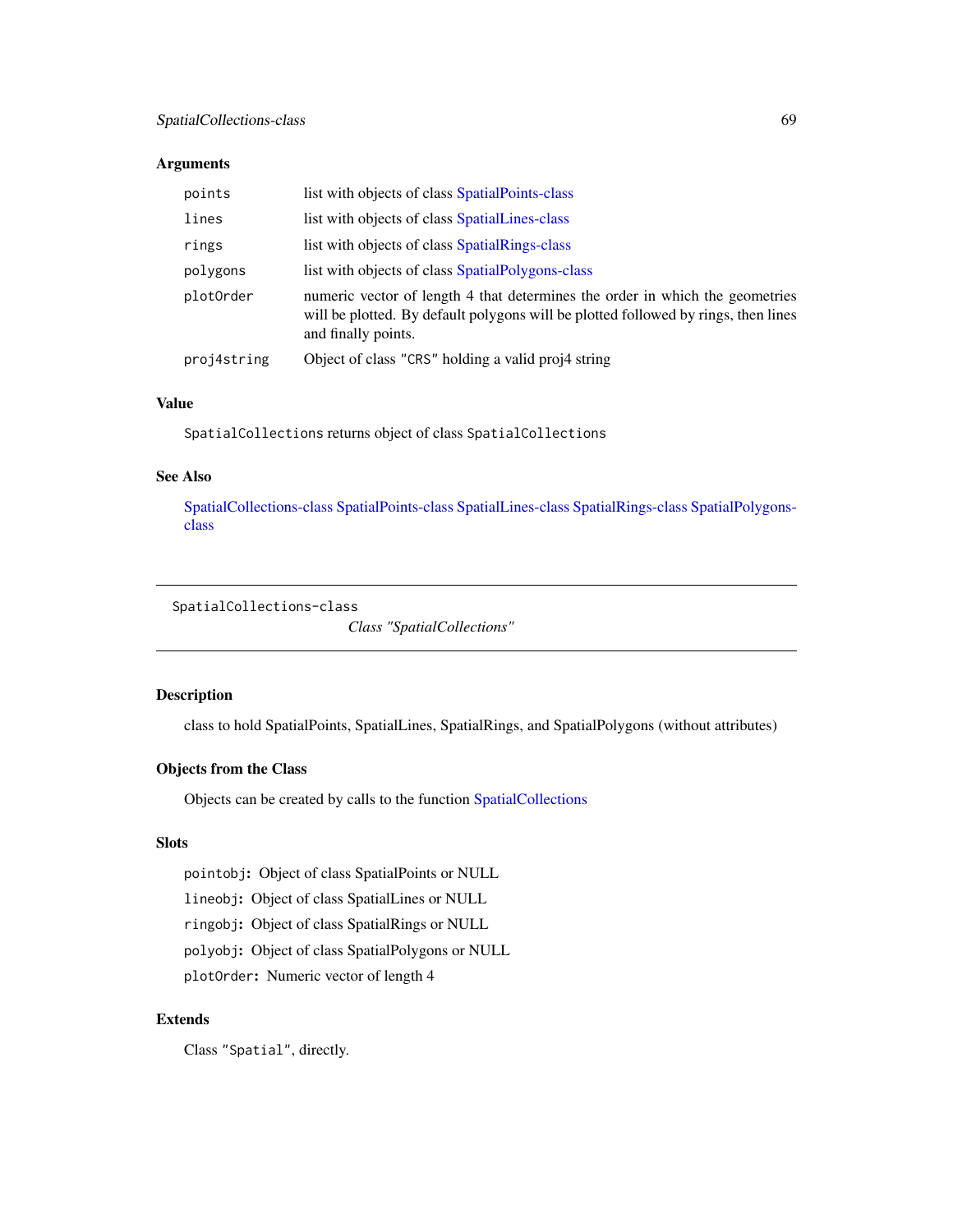## Methods

Methods defined with class "SpatialCollections" in the signature:

- plot signature(x = "SpatialCollections",  $y =$  "missing"): plot objects within the SpatialCollections object in the order specified by plotOrder slot
- row.names signature(object = "SpatialCollections"): retrieves the ID elements from non-NULL geometry slots

## Author(s)

Colin Rundel

# See Also

[SpatialCollections](#page-67-0) [SpatialPoints](#page-0-0) [SpatialLines](#page-0-0) [SpatialRings](#page-69-1) [SpatialPolygons](#page-0-0)

## Examples

#NONE

<span id="page-69-1"></span>SpatialRings *create SpatialRings or SpatialRingsDataFrame*

## <span id="page-69-0"></span>Description

create objects of class SpatialRings or SpatialRingsDataFrame

#### Usage

```
Ring(coords,ID=as.character(NA))
SpatialRings(RingList, proj4string=CRS(as.character(NA)))
SpatialRingsDataFrame(sr, data, match.ID = TRUE)
```
#### Arguments

| coords      | 2-column numeric matrix with coordinates; first point (row) should equal last<br>coordinates (row); if the hole argument is not given, the status of the polygon as<br>a hole or an island will be taken from the ring direction, with clockwise meaning<br>island, and counter-clockwise meaning hole |
|-------------|--------------------------------------------------------------------------------------------------------------------------------------------------------------------------------------------------------------------------------------------------------------------------------------------------------|
| ΙD          | character vector of length one with identifier                                                                                                                                                                                                                                                         |
| RingList    | list with objects of class Ring-class                                                                                                                                                                                                                                                                  |
| proj4string | Object of class "CRS" holding a valid proj4 string                                                                                                                                                                                                                                                     |
| sr          | object of class SpatialRings-class                                                                                                                                                                                                                                                                     |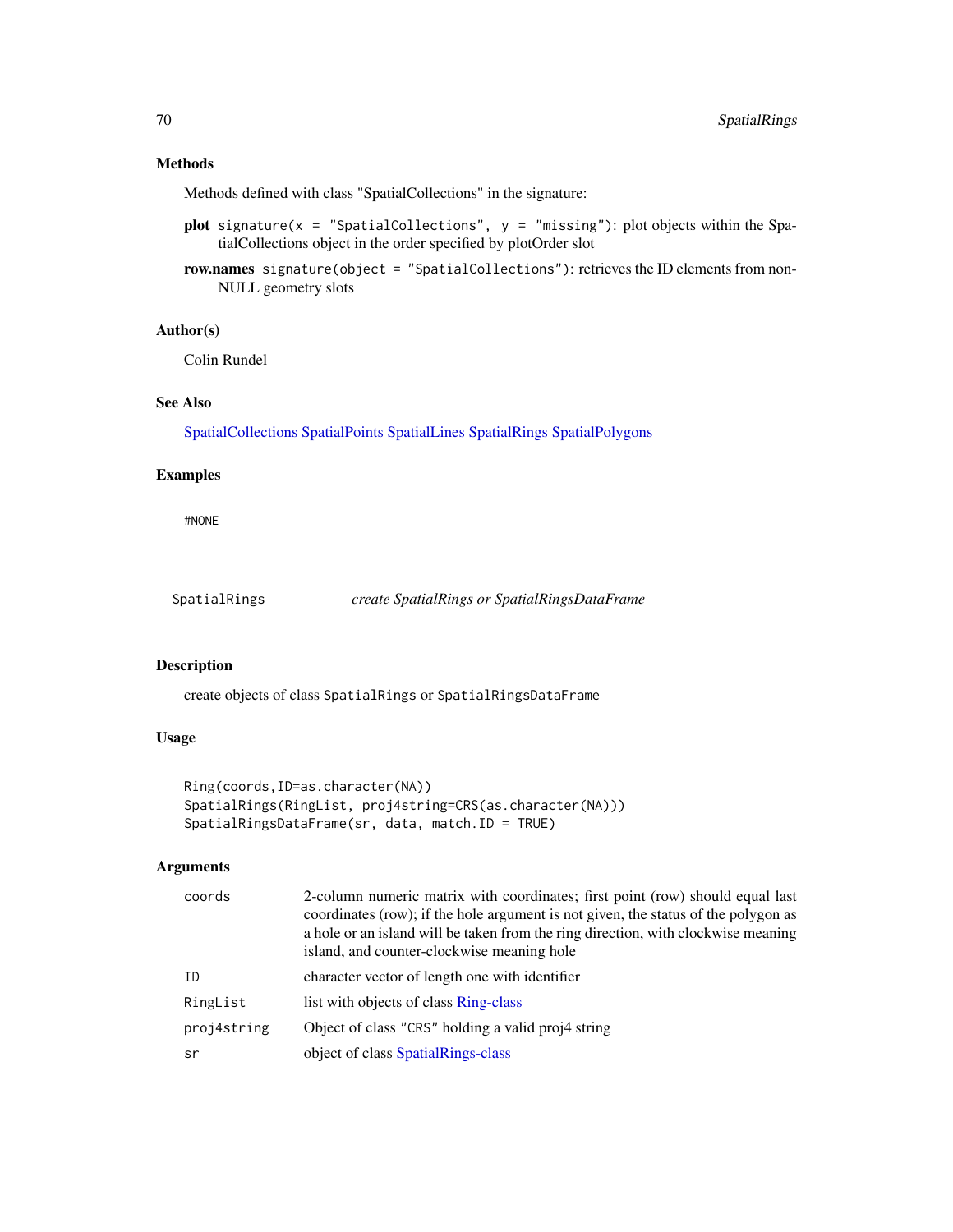## SpatialRings-class 71

| data     | object of class data. frame; the number of rows in data should equal the num-<br>ber of Lines elements in sl                                        |
|----------|-----------------------------------------------------------------------------------------------------------------------------------------------------|
| match.ID | logical: (default TRUE): match SpatialLines member Lines ID slot values with<br>data frame row names, and re-order the data frame rows if necessary |

## Value

Ring returns object of class Ring SpatialRings returns object of class SpatialRings SpatialRingsDataFrame returns object of class SpatialRingsDataFrame

## See Also

[Ring-class](#page-66-0) [SpatialRings-class](#page-70-0) [SpatialRingsDataFrame-class](#page-71-0)

<span id="page-70-0"></span>SpatialRings-class *Class "SpatialRings"*

#### Description

class to hold linear ring topology (without attributes)

#### Objects from the Class

Objects can be created by calls to the function [SpatialRings](#page-69-1)

## Slots

rings: Object of class "list"; list elements are all of class [Ring-class](#page-66-0) bbox: Object of class "matrix"; see [Spatial-class](#page-0-0) proj4string: Object of class "CRS"; see [CRS-class](#page-0-0)

## Extends

```
Class "Spatial", directly.
```
## Methods

Methods defined with class "SpatialRings" in the signature:

|  |  |               |  |   | [ signature (obj = "SpatialRings"): select subset of (sets of) rings; NAs are not permitted in |  |  |  |  |  |  |
|--|--|---------------|--|---|------------------------------------------------------------------------------------------------|--|--|--|--|--|--|
|  |  | the row index |  |   |                                                                                                |  |  |  |  |  |  |
|  |  |               |  | . |                                                                                                |  |  |  |  |  |  |

plot signature( $x =$  "SpatialRings",  $y =$  "missing"): plot rings in SpatialRings object

```
bbox signature(obj = "SpatialRings"): retrieves the bbox element
```
coordinates signature(object = "SpatialRings"): retrieves the coords element from Ring objects in rings slot

coordnames signature(object = "SpatialRings"): retrieves coordinate names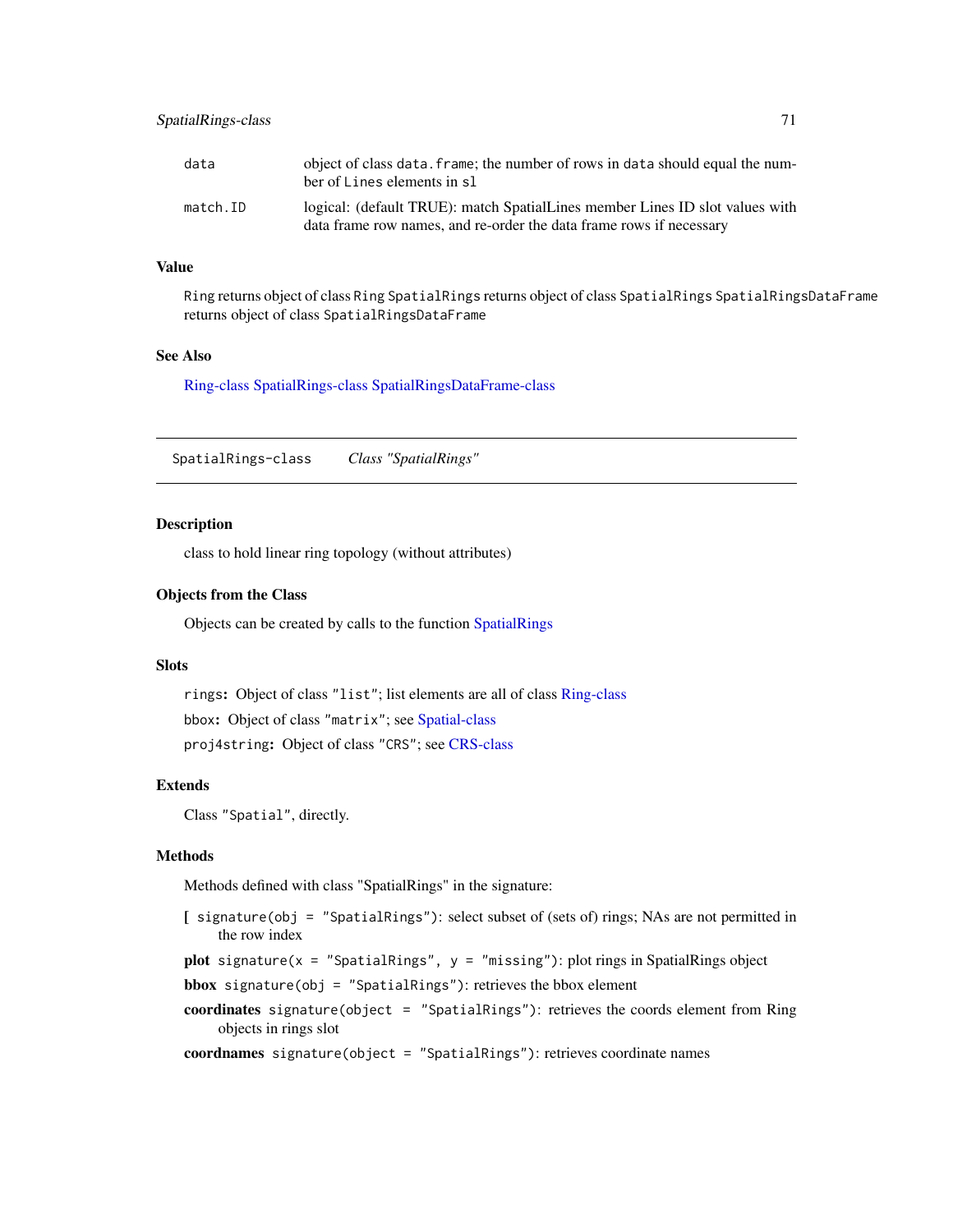```
row.names signature(object = "SpatialRings"): retrieves the ID element from Ring objects
    in rings slot
```

```
spChFIDs signature(obj="SpatialRings", x="character"): replaces ID element
```

```
coerce signature(from = "SpatialRings", to = "SpatialPoints"): ...
```
#### Author(s)

Colin Rundel

# See Also

[SpatialRings](#page-69-1) [Ring-class](#page-66-0)

## Examples

#NONE

<span id="page-71-0"></span>SpatialRingsDataFrame-class *Class "SpatialRingsDataFrame"*

## Description

class to hold linear ring topology (without attributes)

## Objects from the Class

Objects can be created by calls to the function [SpatialRingsDataFrame](#page-69-0)

#### Slots

data: Object of class "data.frame"; attribute table

rings: Object of class "list"; list elements are all of class [Ring-class](#page-66-0)

bbox: Object of class "matrix"; see [Spatial-class](#page-0-0)

proj4string: Object of class "CRS"; see [CRS-class](#page-0-0)

## Extends

Class "SpatialRings", directly. Class "Spatial", by class "SpatialRings".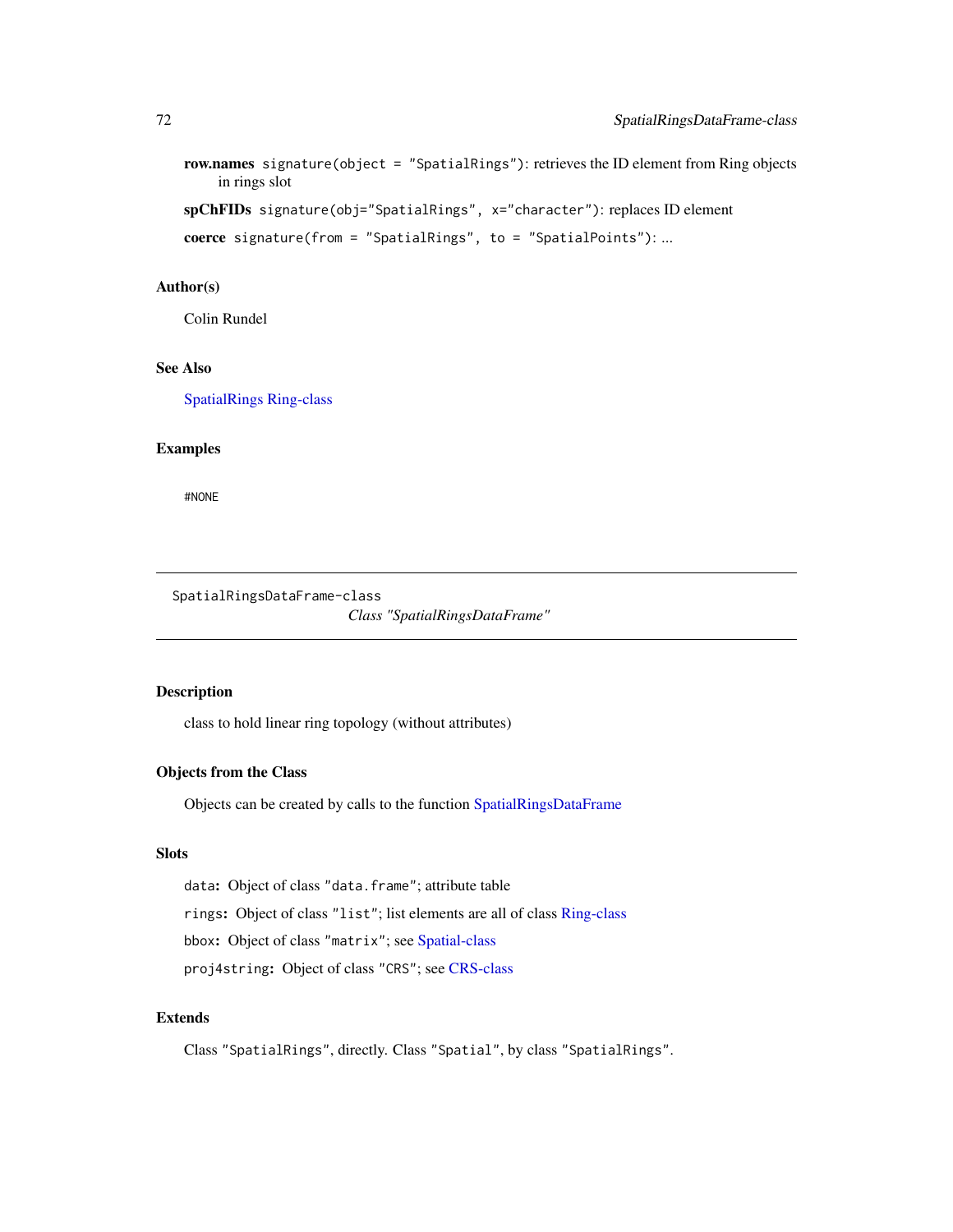#### <span id="page-72-0"></span>Methods

Methods defined with class "SpatialRingsDataFrame" in the signature:

- [ signature(obj = "SpatialRingsDataFrame"): select subset of (sets of) rings; NAs are not permitted in the row index
- plot signature(x = "SpatialRingsDataFrame",  $y =$  "missing"): plot rings in SpatialRings-DataFrame object
- bbox signature(obj = "SpatialRingsDataFrame"): retrieves the bbox element
- coordinates signature(object = "SpatialRingsDataFrame"): retrieves the coords element from Ring objects in rings slot
- coordnames signature(object = "SpatialRingsDataFrame"): retrieves coordinate names
- row.names signature(object = "SpatialRingsDataFrame"): retrieves the ID element from Ring objects in rings slot

```
spChFIDs signature(obj="SpatialRingsDataFrame", x="character"): replaces ID element
names signature(object = "SpatialRingsDataFrame"): retrieves names from data element
dim signature(object = "SpatialRingsDataFrame"): retrieves dimensions of data element
coerce signature(from = "SpatialRingsDataFrame", to = "SpatialPoints"): ...
coerce signature(from = "SpatialRingsDataFrame", to = "SpatialRings"): ...
coerce signature(from = "SpatialRingsDataFrame", to = "data.frame"): ...
```
### Author(s)

Colin Rundel

### See Also

[SpatialRingsDataFrame](#page-69-0) [Ring-class](#page-66-0) [SpatialRings-class](#page-70-0)

# Examples

#NONE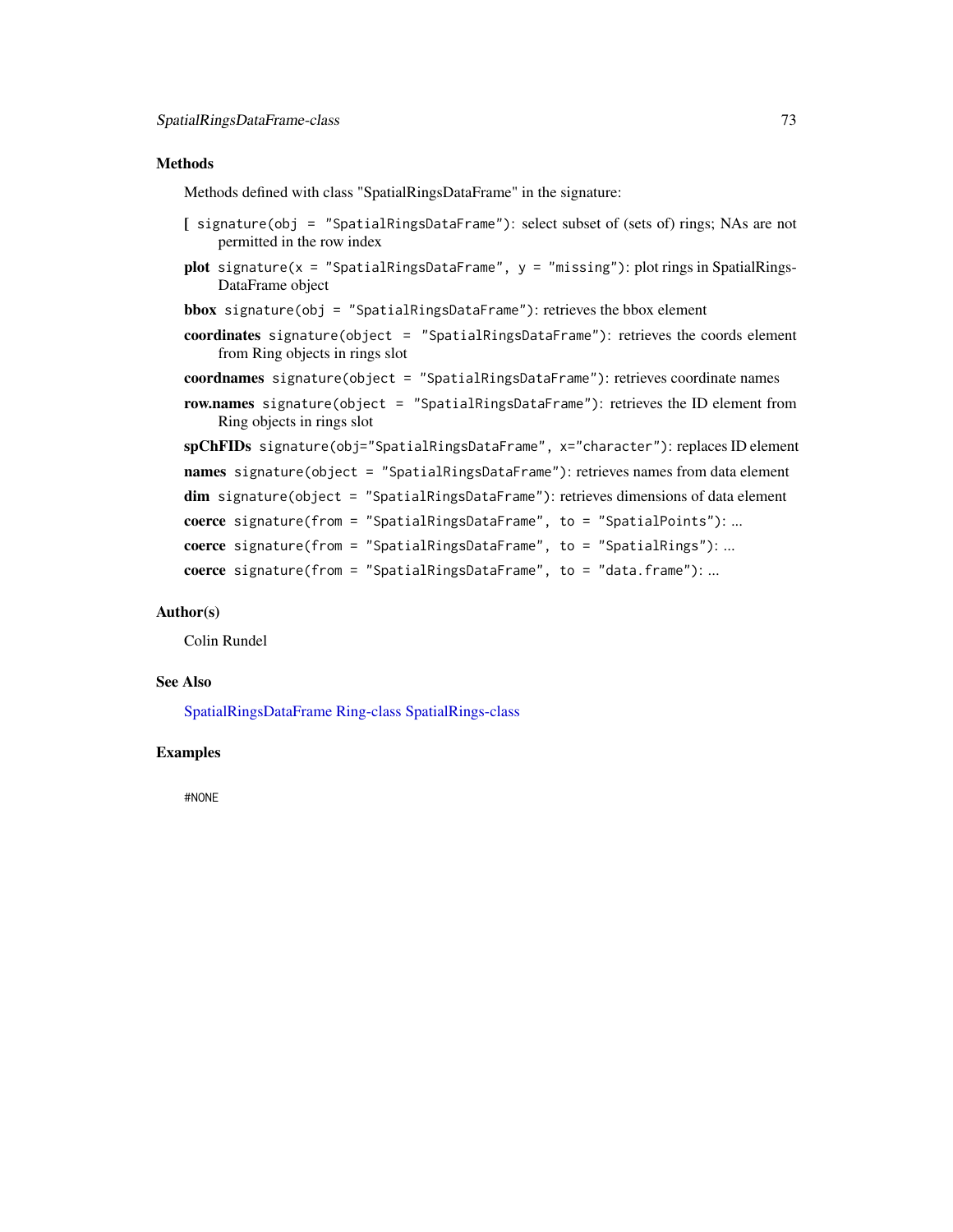# **Index**

∗Topic IO polyfile, [54](#page-53-0) ∗Topic classes gpc.poly-class, [35](#page-34-0) gpc.poly.nohole-class, [38](#page-37-0) Ring-class, [67](#page-66-1) SpatialCollections-class, [69](#page-68-0) SpatialRings-class, [71](#page-70-1) SpatialRingsDataFrame-class, [72](#page-71-0) ∗Topic manip SpatialCollections, [68](#page-67-0) SpatialRings, [70](#page-69-1) ∗Topic methods new-generics, [51](#page-50-0) ∗Topic spatial,union gUnion, [49](#page-48-0) ∗Topic spatial gArea, [3](#page-2-0) gBoundary, [4](#page-3-0) gBuffer, [5](#page-4-0) gCentroid, [7](#page-6-0) gContains, [8](#page-7-0) gConvexHull, [11](#page-10-0) gCrosses, [12](#page-11-0) gDelaunayTriangulation, [13](#page-12-0) gDifference, [15](#page-14-0) gDistance, [16](#page-15-0) gEnvelope, [18](#page-17-0) gEquals, [19](#page-18-0) gInterpolate, [21](#page-20-0) gIntersection, [22](#page-21-0) gIntersects, [24](#page-23-0) gIsEmpty, [26](#page-25-0) gIsRing, [28](#page-27-0) gIsSimple, [29](#page-28-0) gIsValid, [30](#page-29-0) gLength, [32](#page-31-0) gNearestPoints, [33](#page-32-0) gNode, [34](#page-33-0)

gPointOnSurface, [39](#page-38-0) gPolygonize, [40](#page-39-0) gProject, [42](#page-41-0) gRelate, [43](#page-42-0) gSimplify, [45](#page-44-0) gSymdifference, [46](#page-45-0) gTouches, [48](#page-47-0) over, [53](#page-52-0) polygonsLabel, [56](#page-55-0) RGEOS Experimental Functions, [59](#page-58-0) RGEOS Polygon Hole Comment Functions, [60](#page-59-0) RGEOS Utility Functions, [63](#page-62-0) RGEOS WKT Functions, [66](#page-65-0) [,SpatialRings-method *(*SpatialRings-class*)*, [71](#page-70-1) [,SpatialRingsDataFrame-method *(*SpatialRingsDataFrame-class*)*, [72](#page-71-0) [,gpc.poly,ANY,ANY-method *(*gpc.poly-class*)*, [35](#page-34-0) [,gpc.poly-method *(*gpc.poly-class*)*, [35](#page-34-0)

append.poly *(*new-generics*)*, [51](#page-50-0) append.poly,gpc.poly,gpc.poly-method *(*gpc.poly-class*)*, [35](#page-34-0) append.poly-methods *(*new-generics*)*, [51](#page-50-0) area.poly *(*new-generics*)*, [51](#page-50-0) area.poly,gpc.poly-method *(*gpc.poly-class*)*, [35](#page-34-0) area.poly-methods *(*new-generics*)*, [51](#page-50-0)

bbox,Ring-method *(*Ring-class*)*, [67](#page-66-1) bbox,SpatialRingsDataFrame-method *(*SpatialRingsDataFrame-class*)*, [72](#page-71-0)

checkP4S *(*RGEOS Utility Functions*)*, [63](#page-62-0) checkPolygonsHoles, *[62](#page-61-0)*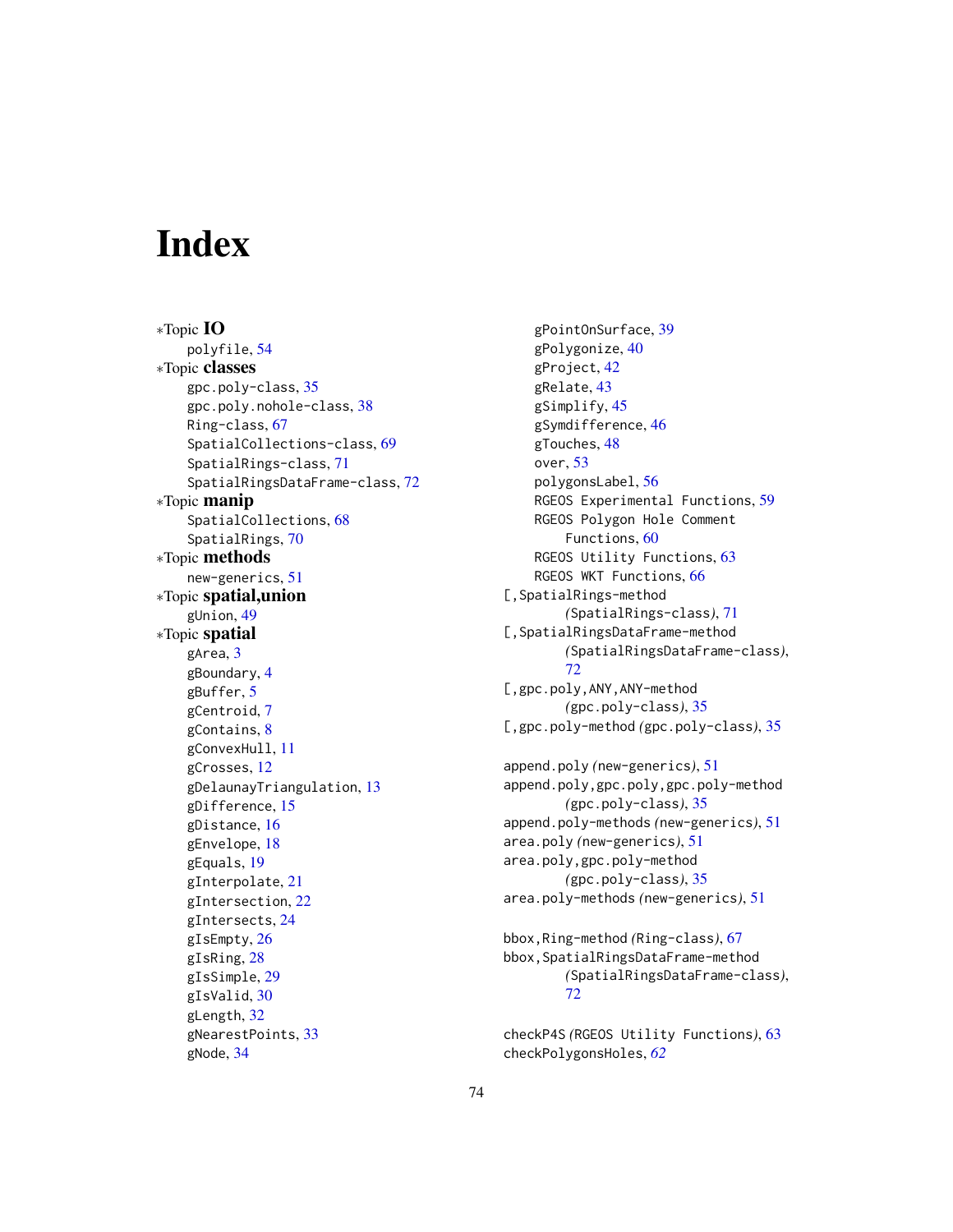## INDEX 75

coerce,data.frame,gpc.poly-method *(*gpc.poly-class*)*, [35](#page-34-0) coerce,gpc.poly,matrix-method *(*gpc.poly-class*)*, [35](#page-34-0) coerce,gpc.poly,numeric-method *(*gpc.poly-class*)*, [35](#page-34-0) coerce,gpc.poly,SpatialPolygons-method *(*gpc.poly-class*)*, [35](#page-34-0) coerce,gpc.poly.nohole,SpatialPolygons-method *(*gpc.poly.nohole-class*)*, [38](#page-37-0) coerce,list,gpc.poly-method *(*gpc.poly-class*)*, [35](#page-34-0) coerce,matrix,gpc.poly-method *(*gpc.poly-class*)*, [35](#page-34-0) coerce,numeric,gpc.poly-method *(*gpc.poly-class*)*, [35](#page-34-0) coerce,numeric,gpc.poly.nohole-method *(*gpc.poly.nohole-class*)*, [38](#page-37-0) coerce,Ring,SpatialPoints-method *(*Ring-class*)*, [67](#page-66-1) coerce,SpatialPolygons,gpc.poly-method *(*gpc.poly-class*)*, [35](#page-34-0) coerce,SpatialPolygons,gpc.poly.nohole-method gCentroid, *[4](#page-3-0)*, [7,](#page-6-0) *[11](#page-10-0)*, *[18](#page-17-0)*, *[39](#page-38-0) (*gpc.poly.nohole-class*)*, [38](#page-37-0) coerce,SpatialRings,SpatialPoints-method *(*SpatialRings-class*)*, [71](#page-70-1) coerce,SpatialRingsDataFrame,data.frame-method gCoveredBy, *[13](#page-12-0)*, *[20](#page-19-0)*, *[26](#page-25-0)*, *[44](#page-43-0)*, *[48](#page-47-0) (*SpatialRingsDataFrame-class*)*, [72](#page-71-0) coerce,SpatialRingsDataFrame,SpatialPoints-method gCovers *(*gContains*)*, [8](#page-7-0) *(*SpatialRingsDataFrame-class*)*, [72](#page-71-0) coerce,SpatialRingsDataFrame,SpatialRings-method gDifference, [15,](#page-14-0) *[23](#page-22-0)*, *[47](#page-46-0)*, *[51](#page-50-0) (*SpatialRingsDataFrame-class*)*, [72](#page-71-0) coordinates,Ring-method *(*Ring-class*)*, [67](#page-66-1) coordinates,SpatialRings-method *(*SpatialRings-class*)*, [71](#page-70-1) coordinates,SpatialRingsDataFrame-method *(*SpatialRingsDataFrame-class*)*, [72](#page-71-0) coordnames,Ring-method *(*Ring-class*)*, [67](#page-66-1) coordnames, SpatialRings-method *(*SpatialRings-class*)*, [71](#page-70-1) coordnames, SpatialRingsDataFrame-method *(*SpatialRingsDataFrame-class*)*, [72](#page-71-0) coordnames<-,Ring,character-method

*(*Ring-class*)*, [67](#page-66-1) coordnames<-,SpatialRings,character-method *(*SpatialRings-class*)*, [71](#page-70-1) coordnames<-,SpatialRingsDataFrame,character-method *(*SpatialRingsDataFrame-class*)*, [72](#page-71-0) createPolygonsComment, *[62](#page-61-0)* createPolygonsComment *(*RGEOS Polygon Hole Comment Functions*)*, [60](#page-59-0) createSPComment *(*RGEOS Polygon Hole Comment Functions*)*, [60](#page-59-0) CRS-class, *[71,](#page-70-1) [72](#page-71-0)* dim,SpatialRingsDataFrame-method *(*SpatialRingsDataFrame-class*)*, [72](#page-71-0) gArea, [3,](#page-2-0) *[33](#page-32-0)* gBinarySTRtreeQuery *(*RGEOS Experimental Functions*)*, [59](#page-58-0) gBoundary, [4,](#page-3-0) *[8,](#page-7-0) [9](#page-8-0)*, *[11](#page-10-0)*, *[18](#page-17-0)*, *[39](#page-38-0)* gBuffer, [5](#page-4-0) gContains, [8,](#page-7-0) *[13](#page-12-0)*, *[20](#page-19-0)*, *[26](#page-25-0)*, *[44](#page-43-0)*, *[48](#page-47-0)*, *[61,](#page-60-0) [62](#page-61-0)* gContainsProperly, *[13](#page-12-0)*, *[20](#page-19-0)*, *[26](#page-25-0)*, *[44](#page-43-0)*, *[48](#page-47-0)*, *[62](#page-61-0)* gContainsProperly *(*gContains*)*, [8](#page-7-0) gConvexHull, *[4](#page-3-0)*, *[8](#page-7-0)*, [11,](#page-10-0) *[18](#page-17-0)*, *[39](#page-38-0)* gCoveredBy *(*gContains*)*, [8](#page-7-0) gCovers, *[13](#page-12-0)*, *[20](#page-19-0)*, *[26](#page-25-0)*, *[44](#page-43-0)*, *[48](#page-47-0)* gCrosses, *[10](#page-9-0)*, [12,](#page-11-0) *[20](#page-19-0)*, *[26](#page-25-0)*, *[44](#page-43-0)*, *[48](#page-47-0)* gDelaunayTriangulation, [13](#page-12-0) gDisjoint, *[10](#page-9-0)*, *[13](#page-12-0)*, *[20](#page-19-0)*, *[44](#page-43-0)*, *[48](#page-47-0)* gDisjoint *(*gIntersects*)*, [24](#page-23-0) gDistance, [16,](#page-15-0) *[34](#page-33-0)* gEnvelope, *[4](#page-3-0)*, *[8](#page-7-0)*, *[11](#page-10-0)*, [18,](#page-17-0) *[39](#page-38-0)* gEquals, *[10](#page-9-0)*, *[13](#page-12-0)*, [19,](#page-18-0) *[26](#page-25-0)*, *[44](#page-43-0)*, *[48](#page-47-0)*, *[62](#page-61-0)* gEqualsExact, *[10](#page-9-0)*, *[13](#page-12-0)*, *[20](#page-19-0)*, *[26](#page-25-0)*, *[44](#page-43-0)*, *[48](#page-47-0)* gEqualsExact *(*gEquals*)*, [19](#page-18-0) get.bbox *(*new-generics*)*, [51](#page-50-0) get.bbox,gpc.poly-method *(*gpc.poly-class*)*, [35](#page-34-0) get.bbox-methods *(*new-generics*)*, [51](#page-50-0) get.pts *(*new-generics*)*, [51](#page-50-0) get.pts,gpc.poly-method *(*gpc.poly-class*)*, [35](#page-34-0)

get.pts-methods *(*new-generics*)*, [51](#page-50-0)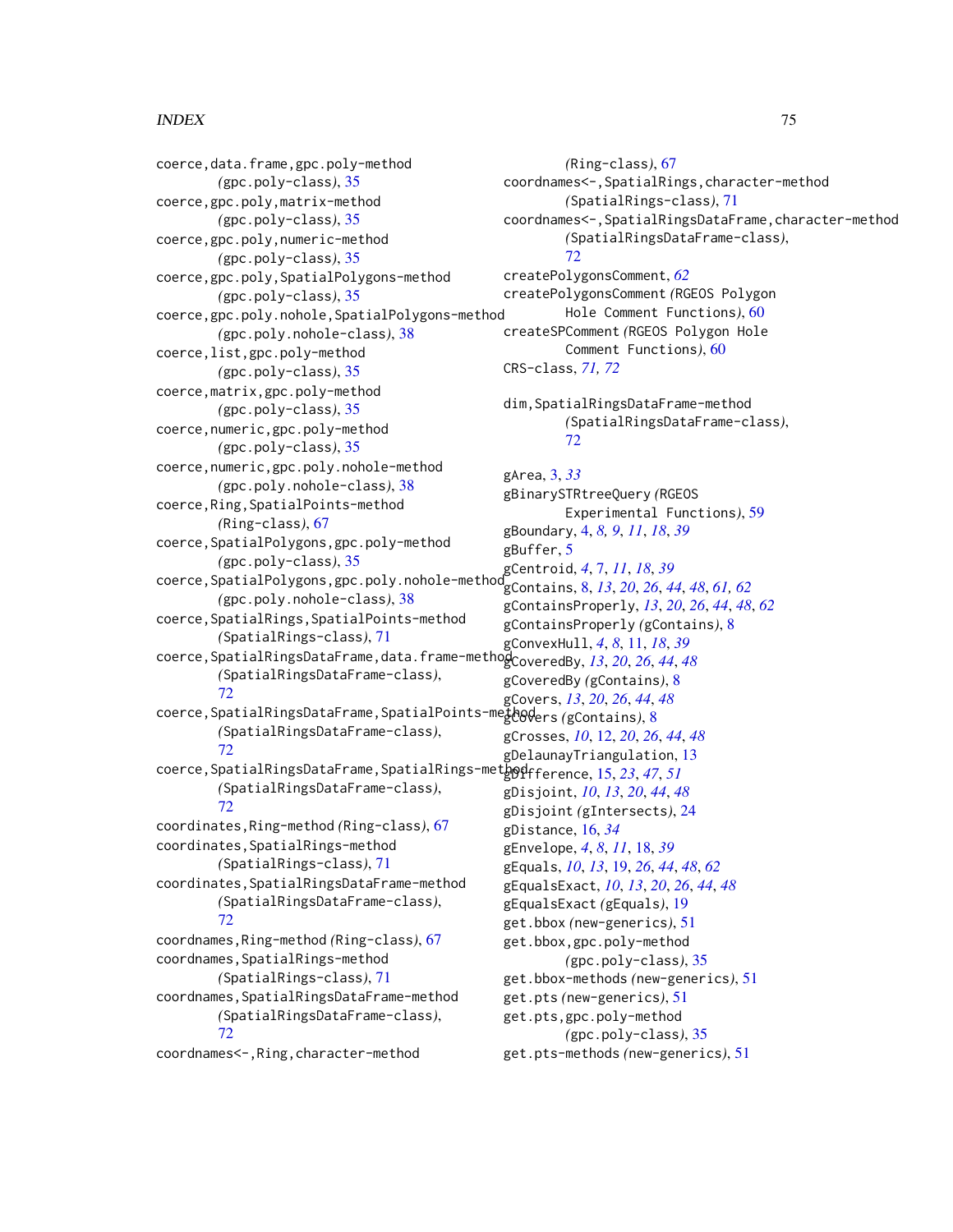get\_do\_poly\_check *(*RGEOS Polygon Hole Comment Functions*)*, [60](#page-59-0) get\_RGEOS\_dropSlivers *(*RGEOS Utility Functions*)*, [63](#page-62-0) get\_RGEOS\_polyThreshold *(*RGEOS Utility Functions*)*, [63](#page-62-0) get\_RGEOS\_warnSlivers *(*RGEOS Utility Functions*)*, [63](#page-62-0) getScale *(*RGEOS Utility Functions*)*, [63](#page-62-0) gInterpolate, [21](#page-20-0) gIntersection, *[16](#page-15-0)*, [22,](#page-21-0) *[47](#page-46-0)*, *[51](#page-50-0)* gIntersects, *[10](#page-9-0)*, *[13](#page-12-0)*, *[20](#page-19-0)*, [24,](#page-23-0) *[44](#page-43-0)*, *[48](#page-47-0)*, *[53](#page-52-0)* gIsEmpty, [26,](#page-25-0) *[28](#page-27-0)*, *[30,](#page-29-0) [31](#page-30-0)* gIsRing, *[27](#page-26-0)*, [28,](#page-27-0) *[29](#page-28-0)[–31](#page-30-0)* gIsSimple, *[27,](#page-26-0) [28](#page-27-0)*, [29,](#page-28-0) *[31](#page-30-0)*, *[46](#page-45-0)* gIsValid, *[27](#page-26-0)[–30](#page-29-0)*, [30,](#page-29-0) *[46](#page-45-0)* gLength, *[3](#page-2-0)*, [32](#page-31-0) gLineMerge *(*gUnion*)*, [49](#page-48-0) gNearestPoints, [33](#page-32-0) gNode, [34,](#page-33-0) *[40,](#page-39-0) [41](#page-40-0)* gOverlaps, *[10](#page-9-0)*, *[20](#page-19-0)*, *[26](#page-25-0)*, *[44](#page-43-0)*, *[48](#page-47-0)* gOverlaps *(*gCrosses*)*, [12](#page-11-0) gpc.poly-class, [35](#page-34-0) gpc.poly.nohole-class, [38](#page-37-0) gPointOnSurface, *[4](#page-3-0)*, *[8](#page-7-0)*, *[11](#page-10-0)*, *[18](#page-17-0)*, [39](#page-38-0) gPolygonize, *[34](#page-33-0)*, [40](#page-39-0) gProject, [42](#page-41-0) gRelate, *[10](#page-9-0)*, *[13](#page-12-0)*, *[20](#page-19-0)*, *[26](#page-25-0)*, [43,](#page-42-0) *[48](#page-47-0)*, *[53](#page-52-0)* gSimplify, [45](#page-44-0) gSymdifference, *[16](#page-15-0)*, *[23](#page-22-0)*, [46,](#page-45-0) *[51](#page-50-0)* gTouches, *[10](#page-9-0)*, *[13](#page-12-0)*, *[20](#page-19-0)*, *[26](#page-25-0)*, *[44](#page-43-0)*, [48](#page-47-0) gUnarySTRtreeQuery *(*RGEOS Experimental Functions*)*, [59](#page-58-0) gUnaryUnion *(*gUnion*)*, [49](#page-48-0) gUnion, *[16](#page-15-0)*, *[23](#page-22-0)*, *[47](#page-46-0)*, [49](#page-48-0) gUnionCascaded *(*gUnion*)*, [49](#page-48-0) gWithin, *[13](#page-12-0)*, *[20](#page-19-0)*, *[26](#page-25-0)*, *[44](#page-43-0)*, *[48](#page-47-0)* gWithin *(*gContains*)*, [8](#page-7-0) gWithinDistance, *[17](#page-16-0)* gWithinDistance *(*gDistance*)*, [16](#page-15-0)

intersect,gpc.poly,gpc.poly-method *(*gpc.poly-class*)*, [35](#page-34-0)

```
names,SpatialRingsDataFrame-method
        (SpatialRingsDataFrame-class),
        72
```
names<-,SpatialRingsDataFrame,character-method RGEOSisEmpty *(*gIsEmpty*)*, [26](#page-25-0) *(*SpatialRingsDataFrame-class*)*, RGEOSisRing *(*gIsRing*)*, [28](#page-27-0)

# [72](#page-71-0)

new-generics, [51](#page-50-0)

over, *[53](#page-52-0)*, [53](#page-52-0) overGeomGeom *(*over*)*, [53](#page-52-0) overGeomGeomDF *(*over*)*, [53](#page-52-0) plot,gpc.poly,ANY-method *(*gpc.poly-class*)*, [35](#page-34-0) plot,gpc.poly-method *(*gpc.poly-class*)*, [35](#page-34-0) plot,SpatialCollections,missing-method *(*SpatialCollections-class*)*, [69](#page-68-0) plot,SpatialRings,missing-method *(*SpatialRings-class*)*, [71](#page-70-1) plot,SpatialRingsDataFrame-method *(*SpatialRingsDataFrame-class*)*, [72](#page-71-0) pointLabel, *[58](#page-57-0)* poly\_findInBoxGEOS *(*RGEOS Experimental Functions*)*, [59](#page-58-0) polyfile, [54](#page-53-0) polygonsLabel, [56](#page-55-0) read.polyfile *(*polyfile*)*, [54](#page-53-0) readWKT *(*RGEOS WKT Functions*)*, [66](#page-65-0) RGEOS Experimental Functions, [59](#page-58-0) RGEOS Polygon Hole Comment Functions, [60](#page-59-0) RGEOS Utility Functions, [63](#page-62-0) RGEOS WKT Functions, [66](#page-65-0) rgeos\_extSoftVersion *(*RGEOS Utility Functions*)*, [63](#page-62-0) RGEOSArea *(*gArea*)*, [3](#page-2-0) RGEOSBoundary *(*gBoundary*)*, [4](#page-3-0) RGEOSBuffer *(*gBuffer*)*, [5](#page-4-0) RGEOSContains *(*gContains*)*, [8](#page-7-0) RGEOSConvexHull *(*gConvexHull*)*, [11](#page-10-0) RGEOSCrosses *(*gCrosses*)*, [12](#page-11-0) RGEOSDisjoint *(*gIntersects*)*, [24](#page-23-0) RGEOSDistance *(*gDistance*)*, [16](#page-15-0) RGEOSEnvelope *(*gEnvelope*)*, [18](#page-17-0) RGEOSEquals *(*gEquals*)*, [19](#page-18-0) RGEOSEqualsExact *(*gEquals*)*, [19](#page-18-0) RGEOSGetCentroid *(*gCentroid*)*, [7](#page-6-0) RGEOSHausdorffDistance *(*gDistance*)*, [16](#page-15-0) RGEOSIntersects *(*gIntersects*)*, [24](#page-23-0)